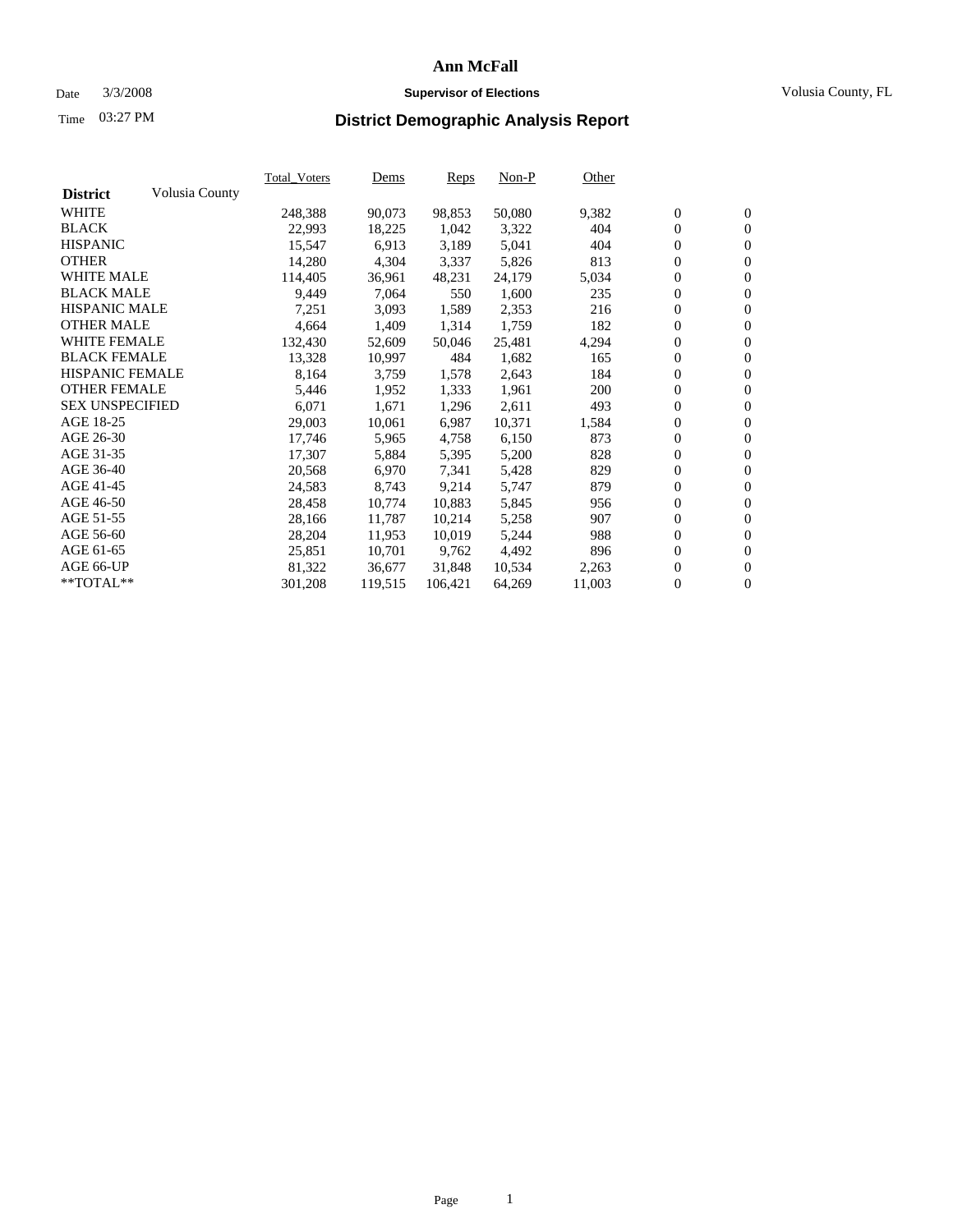#### Date  $3/3/2008$  **Supervisor of Elections** Volusia County, FL

|                        | Total_Voters              | Dems   | <b>Reps</b> | Non-P  | Other |                  |                  |  |
|------------------------|---------------------------|--------|-------------|--------|-------|------------------|------------------|--|
| <b>District</b>        | County Council District 1 |        |             |        |       |                  |                  |  |
| <b>WHITE</b>           | 46,985                    | 17,070 | 19,471      | 8,462  | 1,982 | $\boldsymbol{0}$ | $\mathbf{0}$     |  |
| <b>BLACK</b>           | 3,698                     | 2,976  | 171         | 486    | 65    | $\boldsymbol{0}$ | $\mathbf{0}$     |  |
| <b>HISPANIC</b>        | 2,180                     | 864    | 457         | 780    | 79    | $\boldsymbol{0}$ | $\mathbf{0}$     |  |
| <b>OTHER</b>           | 2,443                     | 716    | 646         | 954    | 127   | $\boldsymbol{0}$ | $\mathbf{0}$     |  |
| <b>WHITE MALE</b>      | 21,429                    | 6,949  | 9,412       | 4,023  | 1,045 | 0                | $\mathbf{0}$     |  |
| <b>BLACK MALE</b>      | 1,453                     | 1,111  | 79          | 220    | 43    | $\boldsymbol{0}$ | $\mathbf{0}$     |  |
| <b>HISPANIC MALE</b>   | 997                       | 390    | 222         | 345    | 40    | $\overline{0}$   | $\mathbf{0}$     |  |
| <b>OTHER MALE</b>      | 776                       | 219    | 250         | 272    | 35    | $\boldsymbol{0}$ | $\mathbf{0}$     |  |
| <b>WHITE FEMALE</b>    | 25,309                    | 10,041 | 9,973       | 4,365  | 930   | $\mathbf{0}$     | $\mathbf{0}$     |  |
| <b>BLACK FEMALE</b>    | 2,213                     | 1,841  | 90          | 260    | 22    | $\boldsymbol{0}$ | $\mathbf{0}$     |  |
| <b>HISPANIC FEMALE</b> | 1,166                     | 469    | 232         | 428    | 37    | $\boldsymbol{0}$ | $\mathbf{0}$     |  |
| <b>OTHER FEMALE</b>    | 942                       | 342    | 245         | 321    | 34    | 0                | $\mathbf{0}$     |  |
| <b>SEX UNSPECIFIED</b> | 1,021                     | 264    | 242         | 448    | 67    | $\boldsymbol{0}$ | $\mathbf{0}$     |  |
| AGE 18-25              | 5,015                     | 1,471  | 1,436       | 1,813  | 295   | $\boldsymbol{0}$ | $\mathbf{0}$     |  |
| AGE 26-30              | 3,370                     | 1,040  | 1,022       | 1,112  | 196   | $\overline{0}$   | $\mathbf{0}$     |  |
| AGE 31-35              | 3,340                     | 1,065  | 1,172       | 915    | 188   | $\boldsymbol{0}$ | $\mathbf{0}$     |  |
| AGE 36-40              | 4,093                     | 1,358  | 1,541       | 1,021  | 173   | $\boldsymbol{0}$ | $\mathbf{0}$     |  |
| AGE 41-45              | 4,650                     | 1,526  | 1,945       | 1,000  | 179   | $\boldsymbol{0}$ | $\mathbf{0}$     |  |
| AGE 46-50              | 5,395                     | 2,025  | 2,149       | 1,009  | 212   | 0                | $\mathbf{0}$     |  |
| AGE 51-55              | 5,183                     | 2,137  | 2,004       | 834    | 208   | $\boldsymbol{0}$ | $\mathbf{0}$     |  |
| AGE 56-60              | 5,199                     | 2,286  | 1,938       | 759    | 216   | $\overline{0}$   | $\mathbf{0}$     |  |
| AGE 61-65              | 4,701                     | 2,061  | 1,793       | 676    | 171   | $\mathbf{0}$     | $\boldsymbol{0}$ |  |
| AGE 66-UP              | 14,360                    | 6,657  | 5,745       | 1,543  | 415   | $\boldsymbol{0}$ | $\mathbf{0}$     |  |
| **TOTAL**              | 55,306                    | 21,626 | 20,745      | 10,682 | 2,253 | $\boldsymbol{0}$ | $\overline{0}$   |  |
|                        |                           |        |             |        |       |                  |                  |  |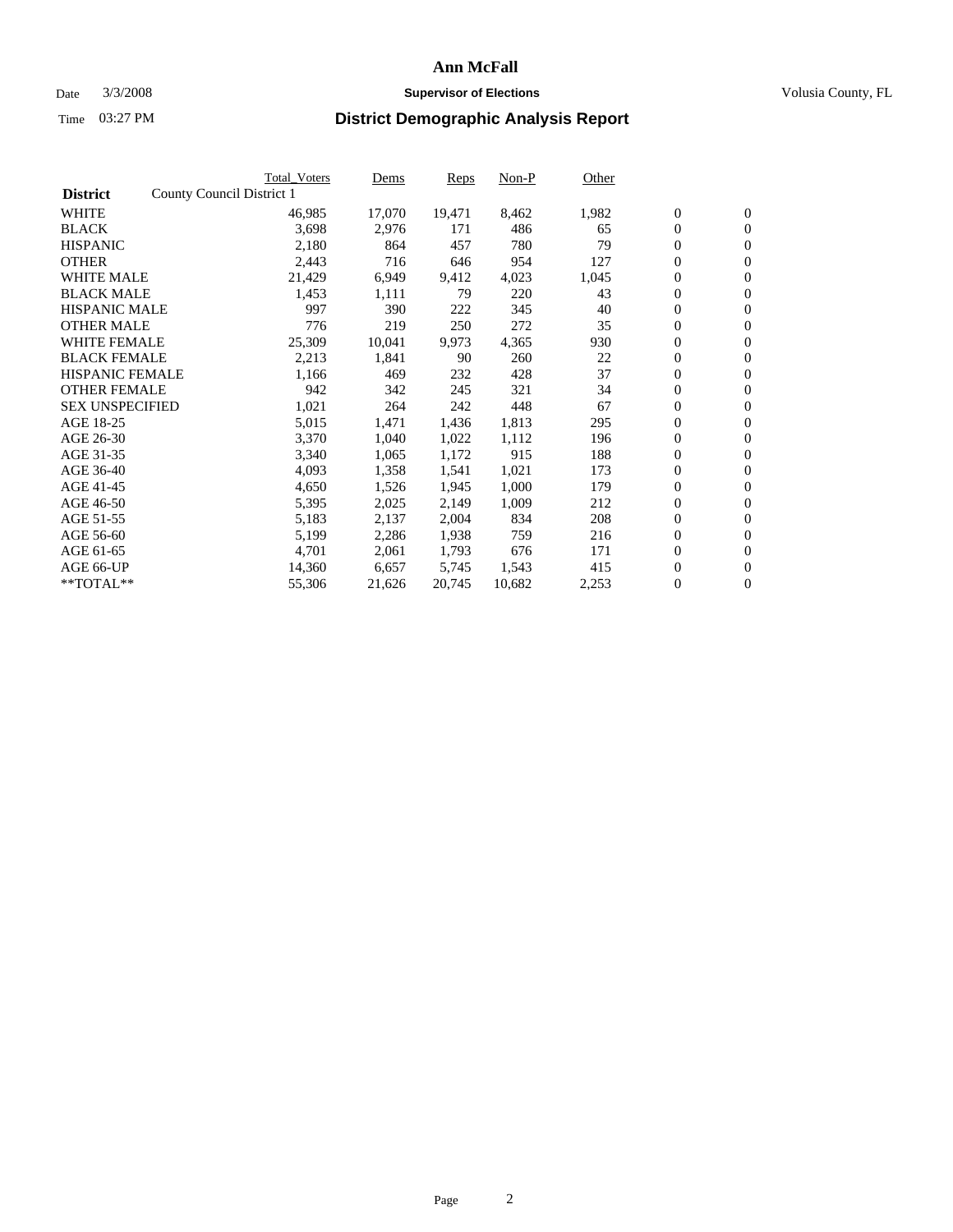#### Date  $3/3/2008$  **Supervisor of Elections** Volusia County, FL

|                        | Total_Voters              | Dems             |                | Non-P<br><b>Reps</b> | Other |                  |                  |  |
|------------------------|---------------------------|------------------|----------------|----------------------|-------|------------------|------------------|--|
| <b>District</b>        | County Council District 2 |                  |                |                      |       |                  |                  |  |
| <b>WHITE</b>           |                           | 40,449<br>15,676 | 14,726         | 8,495                | 1,552 | $\boldsymbol{0}$ | $\mathbf{0}$     |  |
| <b>BLACK</b>           |                           | 9,002            | 7,277          | 319<br>1,284         | 122   | $\boldsymbol{0}$ | $\mathbf{0}$     |  |
| <b>HISPANIC</b>        |                           | 961              | 389            | 338<br>204           | 30    | $\boldsymbol{0}$ | $\mathbf{0}$     |  |
| <b>OTHER</b>           |                           | 2,950            | 1,059          | 1,190<br>544         | 157   | $\boldsymbol{0}$ | $\mathbf{0}$     |  |
| <b>WHITE MALE</b>      |                           | 18,853<br>6,490  | 7,287          | 4,185                | 891   | 0                | $\mathbf{0}$     |  |
| <b>BLACK MALE</b>      |                           | 3,619<br>2,793   |                | 171<br>596           | 59    | $\boldsymbol{0}$ | $\mathbf{0}$     |  |
| <b>HISPANIC MALE</b>   |                           | 458              | 177            | 168<br>98            | 15    | $\overline{0}$   | $\mathbf{0}$     |  |
| <b>OTHER MALE</b>      |                           | 965              | 346            | 222<br>359           | 38    | $\boldsymbol{0}$ | $\mathbf{0}$     |  |
| <b>WHITE FEMALE</b>    |                           | 21,318<br>9,091  | 7,342          | 4,241                | 644   | $\mathbf{0}$     | $\mathbf{0}$     |  |
| <b>BLACK FEMALE</b>    |                           | 5,286<br>4,412   |                | 145<br>669           | 60    | $\boldsymbol{0}$ | $\mathbf{0}$     |  |
| <b>HISPANIC FEMALE</b> |                           | 494              | 209            | 167<br>103           | 15    | $\boldsymbol{0}$ | $\mathbf{0}$     |  |
| <b>OTHER FEMALE</b>    |                           | 1,090            | 457            | 400<br>200           | 33    | 0                | $\mathbf{0}$     |  |
| <b>SEX UNSPECIFIED</b> |                           | 1,279            | 426            | 225<br>522           | 106   | $\boldsymbol{0}$ | $\mathbf{0}$     |  |
| AGE 18-25              |                           | 6,248<br>2,957   | 1,041          | 1,997                | 253   | $\boldsymbol{0}$ | $\mathbf{0}$     |  |
| AGE 26-30              |                           | 3,206            | 1,319<br>693   | 1,050                | 144   | $\overline{0}$   | $\mathbf{0}$     |  |
| AGE 31-35              |                           | 2,809            | 1,146          | 829<br>726           | 108   | $\boldsymbol{0}$ | $\mathbf{0}$     |  |
| AGE 36-40              |                           | 3,146            | 1,293<br>905   | 824                  | 124   | $\boldsymbol{0}$ | $\boldsymbol{0}$ |  |
| AGE 41-45              |                           | 3,829            | 1,634<br>1,186 | 865                  | 144   | $\boldsymbol{0}$ | $\mathbf{0}$     |  |
| AGE 46-50              |                           | 4,576            | 2,030<br>1,448 | 947                  | 151   | $\boldsymbol{0}$ | $\mathbf{0}$     |  |
| AGE 51-55              |                           | 4,532<br>2,179   | 1,360          | 861                  | 132   | $\boldsymbol{0}$ | $\boldsymbol{0}$ |  |
| AGE 56-60              |                           | 4,884<br>2,217   | 1,501          | 987                  | 179   | $\overline{0}$   | $\mathbf{0}$     |  |
| AGE 61-65              |                           | 4,558            | 1,989<br>1,543 | 852                  | 174   | $\mathbf{0}$     | $\boldsymbol{0}$ |  |
| AGE 66-UP              |                           | 15,574<br>7,637  | 5,390          | 2,095                | 452   | $\boldsymbol{0}$ | $\boldsymbol{0}$ |  |
| **TOTAL**              |                           | 24,401<br>53,362 | 15,793         | 11,307               | 1,861 | $\boldsymbol{0}$ | $\overline{0}$   |  |
|                        |                           |                  |                |                      |       |                  |                  |  |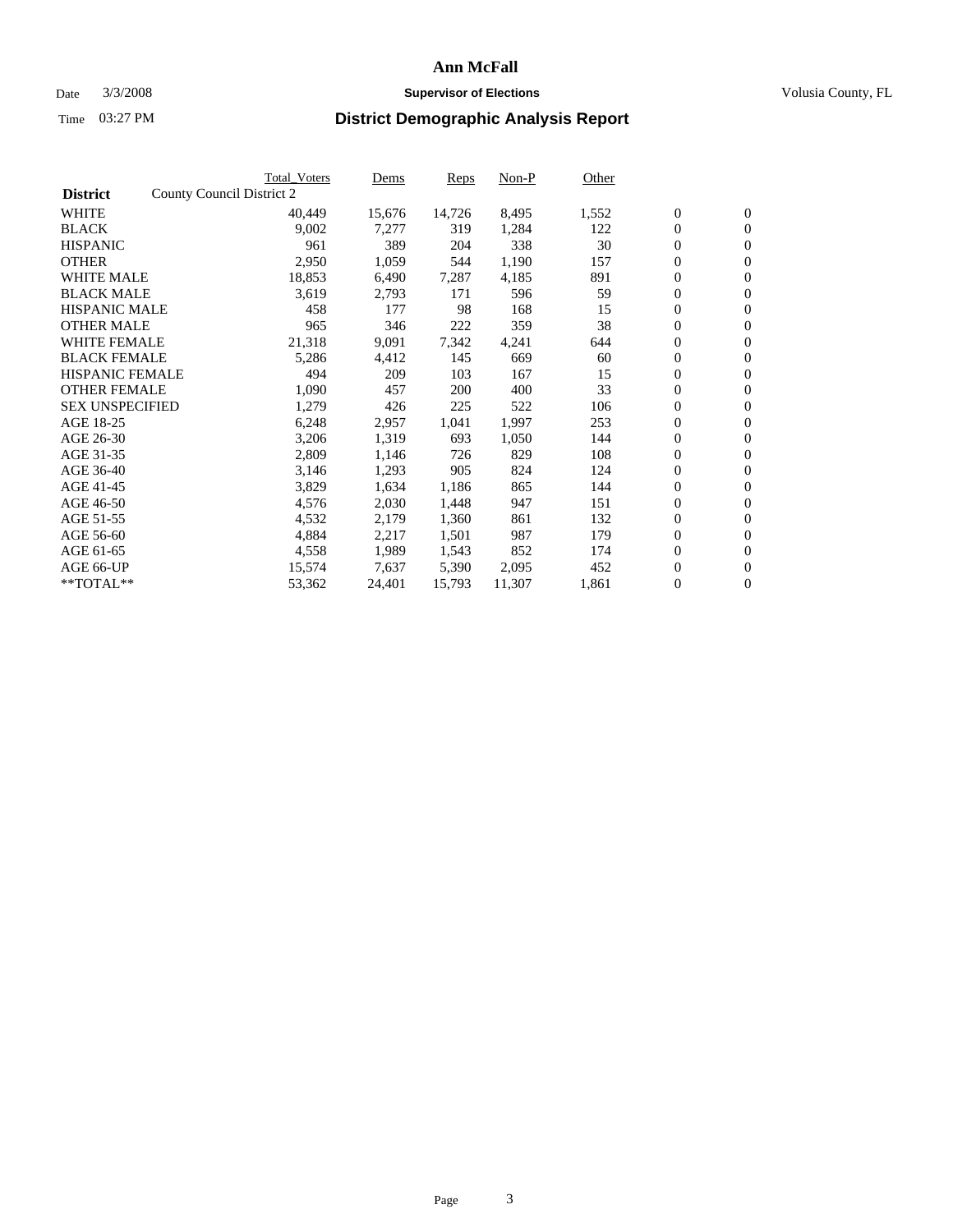#### Date  $3/3/2008$  **Supervisor of Elections** Volusia County, FL

|                        | <b>Total_Voters</b>       | Dems   | <b>Reps</b> | Non-P  | Other |                  |                  |  |
|------------------------|---------------------------|--------|-------------|--------|-------|------------------|------------------|--|
| <b>District</b>        | County Council District 3 |        |             |        |       |                  |                  |  |
| <b>WHITE</b>           | 62,360                    | 22,753 | 24,288      | 13,370 | 1,949 | $\overline{0}$   | $\mathbf{0}$     |  |
| <b>BLACK</b>           | 1,692                     | 1,350  | 81          | 237    | 24    | $\overline{0}$   | $\mathbf{0}$     |  |
| <b>HISPANIC</b>        | 772                       | 275    | 203         | 271    | 23    | $\boldsymbol{0}$ | $\mathbf{0}$     |  |
| <b>OTHER</b>           | 2,377                     | 638    | 578         | 1,020  | 141   | $\boldsymbol{0}$ | $\mathbf{0}$     |  |
| <b>WHITE MALE</b>      | 28,694                    | 9,374  | 11,853      | 6,442  | 1,025 | $\boldsymbol{0}$ | $\mathbf{0}$     |  |
| <b>BLACK MALE</b>      | 766                       | 572    | 43          | 133    | 18    | $\boldsymbol{0}$ | $\boldsymbol{0}$ |  |
| <b>HISPANIC MALE</b>   | 346                       | 109    | 92          | 132    | 13    | $\overline{0}$   | $\mathbf{0}$     |  |
| <b>OTHER MALE</b>      | 779                       | 212    | 227         | 313    | 27    | $\overline{0}$   | $\mathbf{0}$     |  |
| <b>WHITE FEMALE</b>    | 33,228                    | 13,235 | 12,281      | 6,797  | 915   | $\overline{0}$   | $\mathbf{0}$     |  |
| <b>BLACK FEMALE</b>    | 907                       | 764    | 35          | 103    | 5     | $\boldsymbol{0}$ | $\mathbf{0}$     |  |
| <b>HISPANIC FEMALE</b> | 417                       | 163    | 109         | 135    | 10    | $\boldsymbol{0}$ | $\boldsymbol{0}$ |  |
| <b>OTHER FEMALE</b>    | 909                       | 295    | 245         | 325    | 44    | 0                | $\mathbf{0}$     |  |
| <b>SEX UNSPECIFIED</b> | 1,155                     | 292    | 265         | 518    | 80    | $\boldsymbol{0}$ | $\mathbf{0}$     |  |
| AGE 18-25              | 5,292                     | 1,629  | 1,358       | 2,001  | 304   | $\boldsymbol{0}$ | $\mathbf{0}$     |  |
| AGE 26-30              | 3,326                     | 1,022  | 889         | 1,276  | 139   | $\overline{0}$   | $\mathbf{0}$     |  |
| AGE 31-35              | 3,262                     | 1,005  | 1,041       | 1,071  | 145   | $\boldsymbol{0}$ | $\mathbf{0}$     |  |
| AGE 36-40              | 4,095                     | 1,250  | 1,512       | 1,194  | 139   | $\boldsymbol{0}$ | $\mathbf{0}$     |  |
| AGE 41-45              | 5,105                     | 1,684  | 1,986       | 1,306  | 129   | $\boldsymbol{0}$ | $\mathbf{0}$     |  |
| AGE 46-50              | 6,235                     | 2,159  | 2,506       | 1,381  | 189   | $\boldsymbol{0}$ | $\mathbf{0}$     |  |
| AGE 51-55              | 6,647                     | 2,648  | 2,531       | 1,284  | 184   | $\boldsymbol{0}$ | $\mathbf{0}$     |  |
| AGE 56-60              | 6,671                     | 2,720  | 2,423       | 1,329  | 199   | $\overline{0}$   | $\mathbf{0}$     |  |
| AGE 61-65              | 6,399                     | 2,468  | 2,515       | 1,219  | 197   | $\mathbf{0}$     | $\mathbf{0}$     |  |
| AGE 66-UP              | 20,169                    | 8,431  | 8,389       | 2,837  | 512   | $\boldsymbol{0}$ | $\mathbf{0}$     |  |
| **TOTAL**              | 67,201                    | 25,016 | 25,150      | 14,898 | 2,137 | $\boldsymbol{0}$ | $\overline{0}$   |  |
|                        |                           |        |             |        |       |                  |                  |  |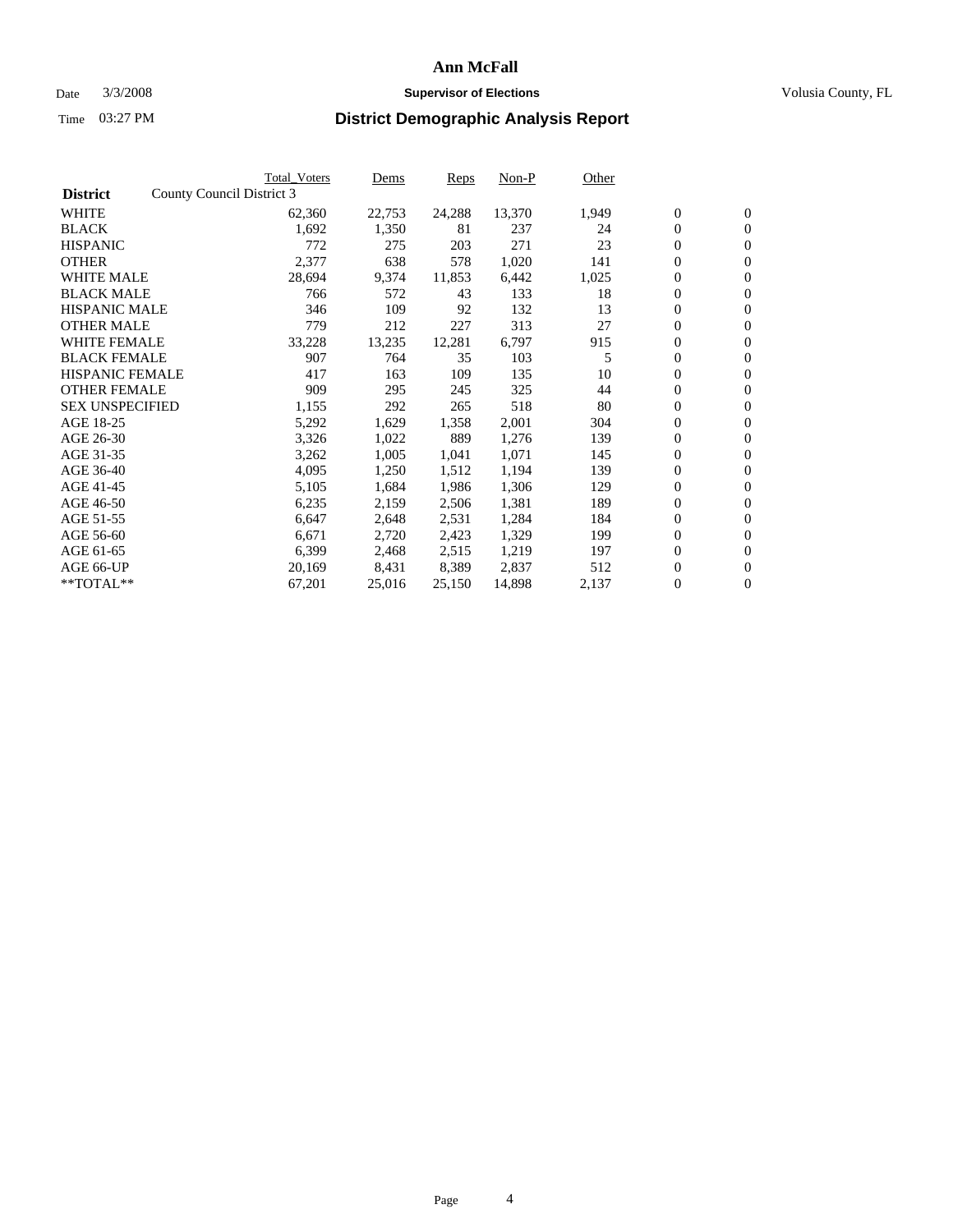#### Date  $3/3/2008$  **Supervisor of Elections** Volusia County, FL

|                        | <b>Total_Voters</b>       | Dems   | <b>Reps</b> | Non-P  | Other |                  |                |  |
|------------------------|---------------------------|--------|-------------|--------|-------|------------------|----------------|--|
| <b>District</b>        | County Council District 4 |        |             |        |       |                  |                |  |
| <b>WHITE</b>           | 52,365                    | 19,332 | 21,128      | 10,131 | 1,774 | $\boldsymbol{0}$ | $\mathbf{0}$   |  |
| <b>BLACK</b>           | 4,331                     | 3,473  | 193         | 592    | 73    | $\boldsymbol{0}$ | $\overline{0}$ |  |
| <b>HISPANIC</b>        | 948                       | 391    | 252         | 282    | 23    | $\boldsymbol{0}$ | $\overline{0}$ |  |
| <b>OTHER</b>           | 3,160                     | 977    | 821         | 1,188  | 174   | 0                | $\mathbf{0}$   |  |
| <b>WHITE MALE</b>      | 23,875                    | 7,817  | 10,203      | 4,924  | 931   | 0                | $\mathbf{0}$   |  |
| <b>BLACK MALE</b>      | 1,702                     | 1,275  | 103         | 275    | 49    | $\boldsymbol{0}$ | $\mathbf{0}$   |  |
| <b>HISPANIC MALE</b>   | 419                       | 151    | 126         | 126    | 16    | 0                | $\mathbf{0}$   |  |
| <b>OTHER MALE</b>      | 1,044                     | 298    | 326         | 375    | 45    | $\overline{0}$   | $\mathbf{0}$   |  |
| <b>WHITE FEMALE</b>    | 28,178                    | 11,416 | 10,805      | 5,127  | 830   | $\overline{0}$   | $\overline{0}$ |  |
| <b>BLACK FEMALE</b>    | 2,602                     | 2,178  | 90          | 310    | 24    | 0                | $\mathbf{0}$   |  |
| <b>HISPANIC FEMALE</b> | 516                       | 232    | 121         | 156    | 7     | $\boldsymbol{0}$ | $\mathbf{0}$   |  |
| <b>OTHER FEMALE</b>    | 1,209                     | 445    | 337         | 391    | 36    | 0                | $\overline{0}$ |  |
| <b>SEX UNSPECIFIED</b> | 1,259                     | 361    | 283         | 509    | 106   | 0                | $\mathbf{0}$   |  |
| AGE 18-25              | 5,617                     | 1,958  | 1,516       | 1,865  | 278   | 0                | $\mathbf{0}$   |  |
| AGE 26-30              | 3,194                     | 1,112  | 879         | 1,056  | 147   | $\overline{0}$   | $\mathbf{0}$   |  |
| AGE 31-35              | 2,962                     | 1,042  | 912         | 869    | 139   | $\boldsymbol{0}$ | $\overline{0}$ |  |
| AGE 36-40              | 3,676                     | 1,286  | 1,382       | 883    | 125   | $\boldsymbol{0}$ | $\mathbf{0}$   |  |
| AGE 41-45              | 4,556                     | 1,657  | 1,748       | 983    | 168   | 0                | $\mathbf{0}$   |  |
| AGE 46-50              | 5,437                     | 2,103  | 2,102       | 1,076  | 156   | 0                | $\mathbf{0}$   |  |
| AGE 51-55              | 5,629                     | 2,378  | 2,069       | 1,028  | 154   | $\boldsymbol{0}$ | $\mathbf{0}$   |  |
| AGE 56-60              | 5,841                     | 2,462  | 2,093       | 1,096  | 190   | $\overline{0}$   | $\mathbf{0}$   |  |
| AGE 61-65              | 5,559                     | 2,250  | 2,164       | 950    | 195   | $\overline{0}$   | $\mathbf{0}$   |  |
| AGE 66-UP              | 18,333                    | 7,925  | 7,529       | 2,387  | 492   | $\boldsymbol{0}$ | $\mathbf{0}$   |  |
| **TOTAL**              | 60,804                    | 24,173 | 22,394      | 12,193 | 2,044 | 0                | $\overline{0}$ |  |
|                        |                           |        |             |        |       |                  |                |  |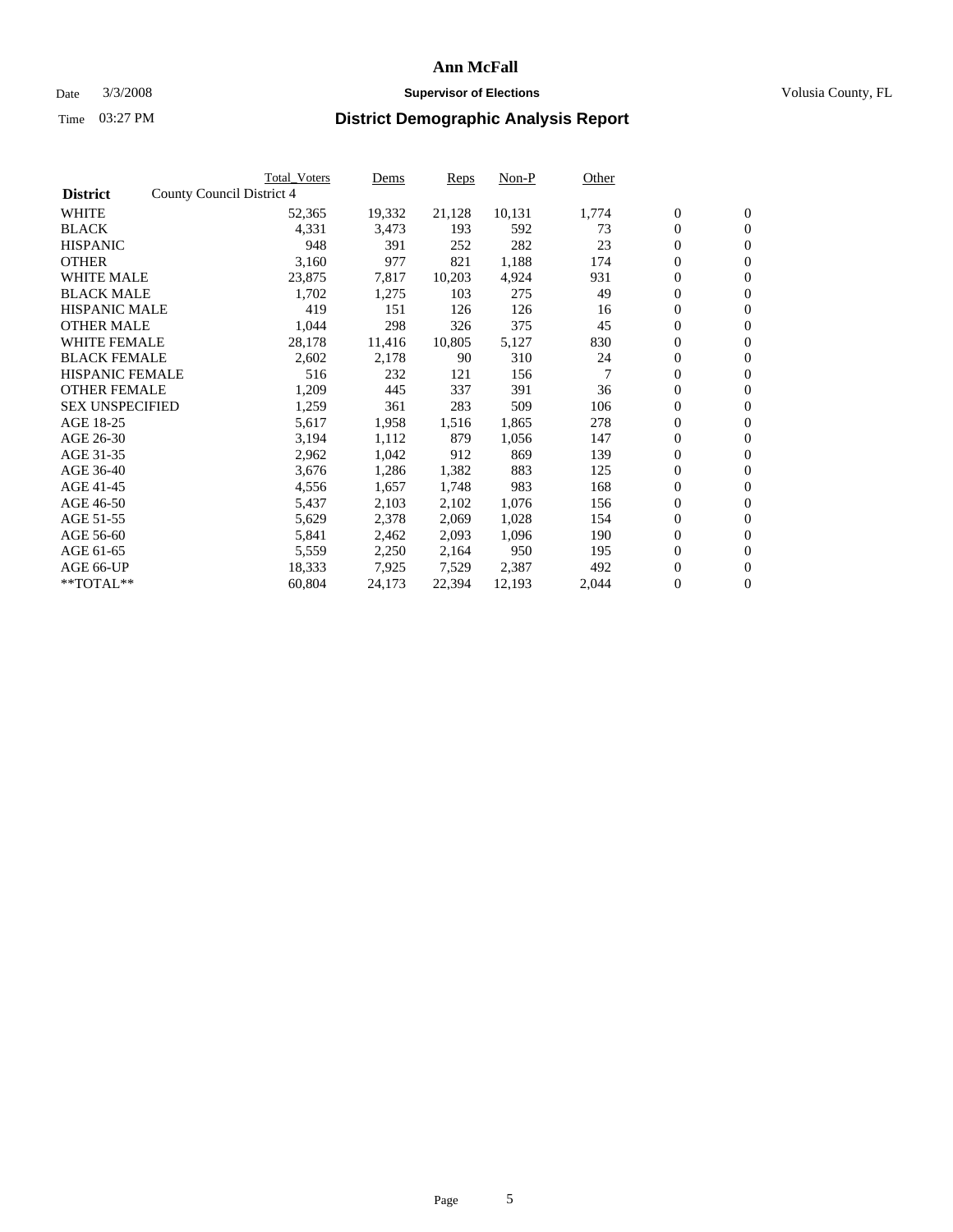#### Date  $3/3/2008$  **Supervisor of Elections** Volusia County, FL

|                        | <b>Total Voters</b>       | Dems   | <b>Reps</b> | Non-P  | Other |                  |                  |  |
|------------------------|---------------------------|--------|-------------|--------|-------|------------------|------------------|--|
| <b>District</b>        | County Council District 5 |        |             |        |       |                  |                  |  |
| <b>WHITE</b>           | 46,229                    | 15,242 | 19,240      | 9,622  | 2,125 | $\boldsymbol{0}$ | $\mathbf{0}$     |  |
| <b>BLACK</b>           | 4,270                     | 3,149  | 278         | 723    | 120   | $\overline{0}$   | $\mathbf{0}$     |  |
| <b>HISPANIC</b>        | 10,686                    | 4,994  | 2,073       | 3,370  | 249   | $\boldsymbol{0}$ | $\mathbf{0}$     |  |
| <b>OTHER</b>           | 3,350                     | 914    | 748         | 1,474  | 214   | $\boldsymbol{0}$ | $\mathbf{0}$     |  |
| <b>WHITE MALE</b>      | 21,554                    | 6,331  | 9,476       | 4,605  | 1,142 | $\boldsymbol{0}$ | $\mathbf{0}$     |  |
| <b>BLACK MALE</b>      | 1,909                     | 1,313  | 154         | 376    | 66    | $\boldsymbol{0}$ | $\boldsymbol{0}$ |  |
| <b>HISPANIC MALE</b>   | 5,031                     | 2,266  | 1,051       | 1,582  | 132   | $\overline{0}$   | $\mathbf{0}$     |  |
| <b>OTHER MALE</b>      | 1,100                     | 334    | 289         | 440    | 37    | $\boldsymbol{0}$ | $\mathbf{0}$     |  |
| <b>WHITE FEMALE</b>    | 24,397                    | 8,826  | 9,645       | 4,951  | 975   | $\mathbf{0}$     | $\mathbf{0}$     |  |
| <b>BLACK FEMALE</b>    | 2,320                     | 1,802  | 124         | 340    | 54    | $\boldsymbol{0}$ | $\mathbf{0}$     |  |
| <b>HISPANIC FEMALE</b> | 5,571                     | 2,686  | 1,013       | 1,757  | 115   | $\boldsymbol{0}$ | $\boldsymbol{0}$ |  |
| <b>OTHER FEMALE</b>    | 1,296                     | 413    | 306         | 524    | 53    | $\overline{0}$   | $\mathbf{0}$     |  |
| <b>SEX UNSPECIFIED</b> | 1,357                     | 328    | 281         | 614    | 134   | $\boldsymbol{0}$ | $\mathbf{0}$     |  |
| AGE 18-25              | 6,831                     | 2,046  | 1,636       | 2,695  | 454   | $\boldsymbol{0}$ | $\mathbf{0}$     |  |
| AGE 26-30              | 4,650                     | 1,472  | 1,275       | 1,656  | 247   | $\overline{0}$   | $\mathbf{0}$     |  |
| AGE 31-35              | 4,934                     | 1,626  | 1,544       | 1,516  | 248   | $\boldsymbol{0}$ | $\mathbf{0}$     |  |
| AGE 36-40              | 5,558                     | 1,783  | 2,001       | 1,506  | 268   | $\boldsymbol{0}$ | $\boldsymbol{0}$ |  |
| AGE 41-45              | 6,443                     | 2,242  | 2,349       | 1,593  | 259   | $\boldsymbol{0}$ | $\mathbf{0}$     |  |
| AGE 46-50              | 6,815                     | 2,457  | 2,678       | 1,432  | 248   | $\boldsymbol{0}$ | $\mathbf{0}$     |  |
| AGE 51-55              | 6,175                     | 2,445  | 2,250       | 1,251  | 229   | $\boldsymbol{0}$ | $\boldsymbol{0}$ |  |
| AGE 56-60              | 5,609                     | 2,268  | 2,064       | 1,073  | 204   | $\overline{0}$   | $\mathbf{0}$     |  |
| AGE 61-65              | 4,634                     | 1,933  | 1,747       | 795    | 159   | $\mathbf{0}$     | $\boldsymbol{0}$ |  |
| AGE 66-UP              | 12,886                    | 6,027  | 4,795       | 1,672  | 392   | $\boldsymbol{0}$ | $\boldsymbol{0}$ |  |
| **TOTAL**              | 64,535                    | 24,299 | 22,339      | 15,189 | 2,708 | $\boldsymbol{0}$ | $\overline{0}$   |  |
|                        |                           |        |             |        |       |                  |                  |  |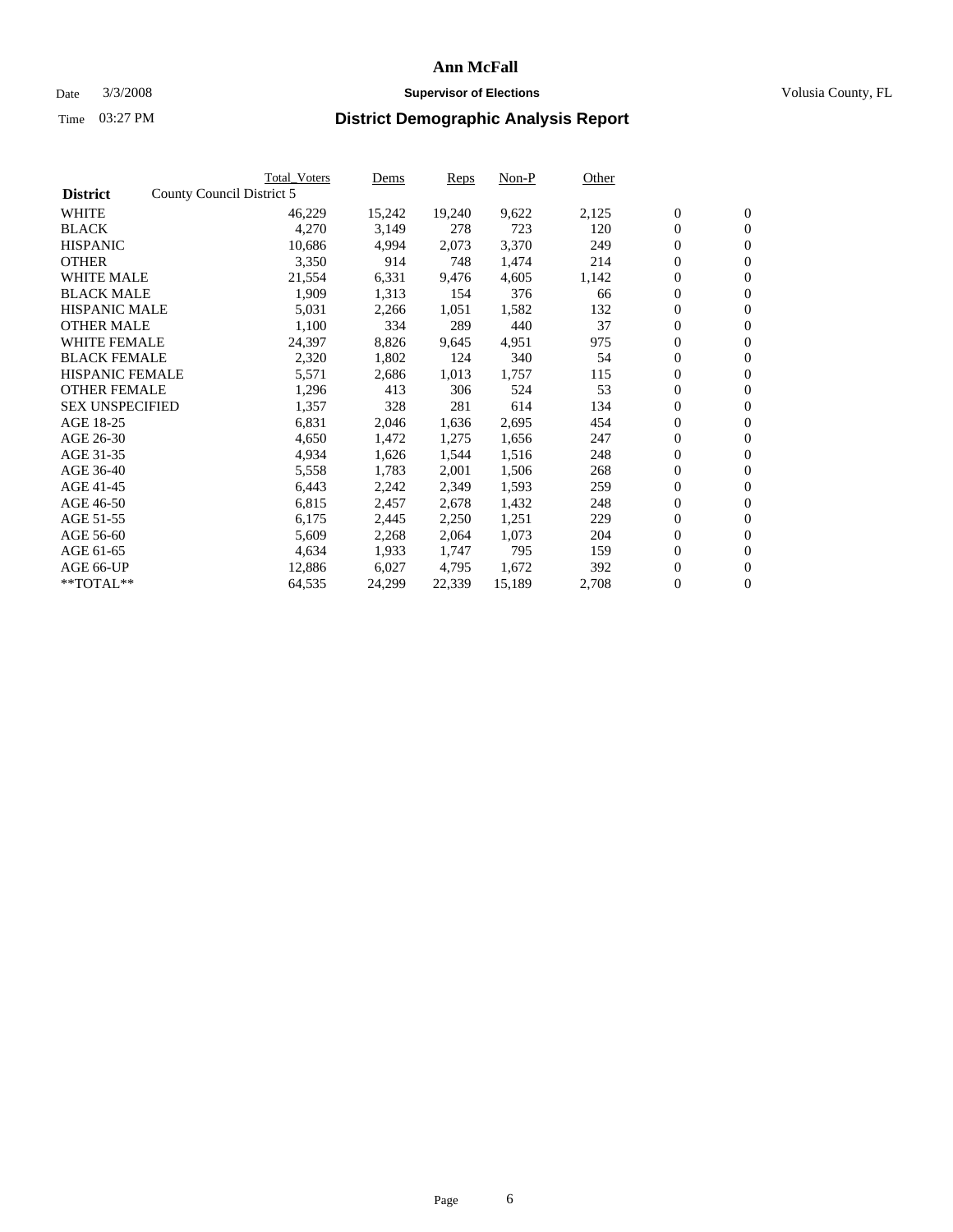### Date  $3/3/2008$  **Supervisor of Elections Supervisor of Elections** Volusia County, FL

|                        |                                     | <b>Total_Voters</b> | Dems | <b>Reps</b> | Non-P          | Other    |                |              |  |
|------------------------|-------------------------------------|---------------------|------|-------------|----------------|----------|----------------|--------------|--|
| <b>District</b>        | <b>Indigo Community Development</b> |                     |      |             |                |          |                |              |  |
| <b>WHITE</b>           |                                     | 520                 | 139  | 246         | 111            | 24       | $\overline{0}$ | $\mathbf{0}$ |  |
| <b>BLACK</b>           |                                     | 51                  | 38   | 6           |                | $\Omega$ | 0              | $\Omega$     |  |
| <b>HISPANIC</b>        |                                     | 24                  | 12   | 5           | 7              | 0        | 0              | 0            |  |
| <b>OTHER</b>           |                                     | 53                  | 17   | 23          | 12             |          |                |              |  |
| <b>WHITE MALE</b>      |                                     | 252                 | 47   | 128         | 60             | 17       | 0              |              |  |
| <b>BLACK MALE</b>      |                                     | 23                  | 16   |             | 3              | 0        | 0              |              |  |
| HISPANIC MALE          |                                     | 8                   | 3    |             |                |          | 0              |              |  |
| <b>OTHER MALE</b>      |                                     | 22                  | 6    | 9           |                |          | 0              |              |  |
| WHITE FEMALE           |                                     | 265                 | 92   | 116         | 51             | 6        |                |              |  |
| <b>BLACK FEMALE</b>    |                                     | 28                  | 22   |             |                | 0        | 0              | 0            |  |
| <b>HISPANIC FEMALE</b> |                                     | 16                  | 9    | 4           |                |          |                | $\mathbf{0}$ |  |
| <b>OTHER FEMALE</b>    |                                     | 23                  |      | 11          | 5              | 0        | 0              |              |  |
| <b>SEX UNSPECIFIED</b> |                                     | 11                  |      | 5           | $\overline{0}$ |          |                |              |  |
| AGE 18-25              |                                     | 48                  | 8    | 20          | 17             | 3        | 0              |              |  |
| AGE 26-30              |                                     | 47                  | 15   | 11          | 18             | 3        | 0              |              |  |
| AGE 31-35              |                                     | 75                  | 20   | 35          | 18             | 2        | 0              |              |  |
| AGE 36-40              |                                     | 61                  | 16   | 27          | 15             | 3        | 0              | $\theta$     |  |
| AGE 41-45              |                                     | 36                  | 18   | 12          | 6              | 0        |                |              |  |
| AGE 46-50              |                                     | 49                  | 16   | 27          | 5              |          | $_{0}$         | 0            |  |
| AGE 51-55              |                                     | 51                  | 20   | 23          | 6              |          |                |              |  |
| AGE 56-60              |                                     | 81                  | 32   | 28          | 18             | 3        | 0              |              |  |
| AGE 61-65              |                                     | 83                  | 24   | 41          | 12             | 6        | 0              |              |  |
| AGE 66-UP              |                                     | 117                 | 37   | 56          | 22             | 2        |                |              |  |
| **TOTAL**              |                                     | 648                 | 206  | 280         | 137            | 25       | 0              | 0            |  |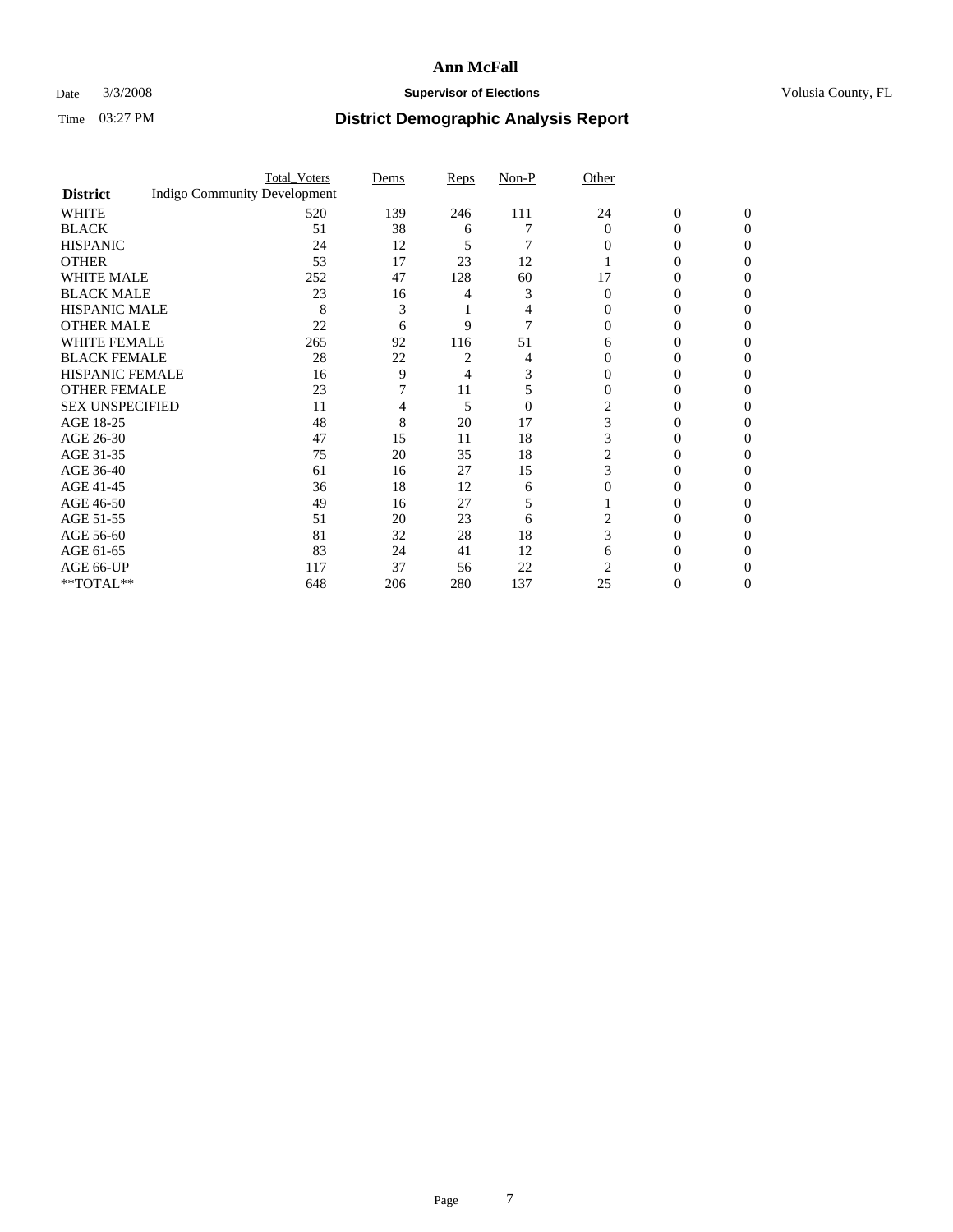### Date  $3/3/2008$  **Supervisor of Elections Supervisor of Elections** Volusia County, FL

|                        |                              | <b>Total_Voters</b> | Dems           | <b>Reps</b> | Non-P | Other          |                |          |
|------------------------|------------------------------|---------------------|----------------|-------------|-------|----------------|----------------|----------|
| <b>District</b>        | DeBary Community Development |                     |                |             |       |                |                |          |
| <b>WHITE</b>           |                              | 568                 | 167            | 262         | 124   | 15             | $\overline{0}$ | $\Omega$ |
| <b>BLACK</b>           |                              | 6                   |                | 2           |       | $\Omega$       | 0              | 0        |
| <b>HISPANIC</b>        |                              | 11                  |                |             | 3     |                |                | 0        |
| <b>OTHER</b>           |                              | 25                  |                |             | 12    |                |                |          |
| <b>WHITE MALE</b>      |                              | 291                 | 76             | 143         | 65    |                |                |          |
| <b>BLACK MALE</b>      |                              | 3                   |                |             |       |                |                |          |
| HISPANIC MALE          |                              |                     |                | 2           |       |                |                |          |
| <b>OTHER MALE</b>      |                              | Q                   | 0              | 3           | 6     |                |                |          |
| WHITE FEMALE           |                              | 272                 | 90             | 117         | 57    | 8              |                |          |
| <b>BLACK FEMALE</b>    |                              |                     | $\overline{2}$ |             | 0     | 0              |                |          |
| <b>HISPANIC FEMALE</b> |                              |                     | 2              |             |       |                |                |          |
| <b>OTHER FEMALE</b>    |                              | 11                  |                | 3           |       | 2              |                |          |
| <b>SEX UNSPECIFIED</b> |                              | 10                  | 2              | 3           |       | 0              |                |          |
| AGE 18-25              |                              | 68                  | 13             | 22          | 30    |                |                |          |
| AGE 26-30              |                              | 27                  |                | 8           | 10    | 2              |                |          |
| AGE 31-35              |                              | 19                  | 2              | 11          | 6     |                |                |          |
| AGE 36-40              |                              | 50                  | 11             | 20          | 18    |                | $\theta$       |          |
| AGE 41-45              |                              | 84                  | 19             | 46          | 17    |                |                |          |
| AGE 46-50              |                              | 98                  | 28             | 51          | 17    | $\overline{c}$ |                |          |
| AGE 51-55              |                              | 95                  | 26             | 50          | 17    | 2              |                |          |
| AGE 56-60              |                              | 64                  | 23             | 30          | 10    |                |                |          |
| AGE 61-65              |                              | 55                  | 24             | 18          | 10    |                |                |          |
| AGE 66-UP              |                              | 50                  | 24             | 19          | 5     | 2              |                |          |
| **TOTAL**              |                              | 610                 | 177            | 275         | 140   | 18             | 0              | 0        |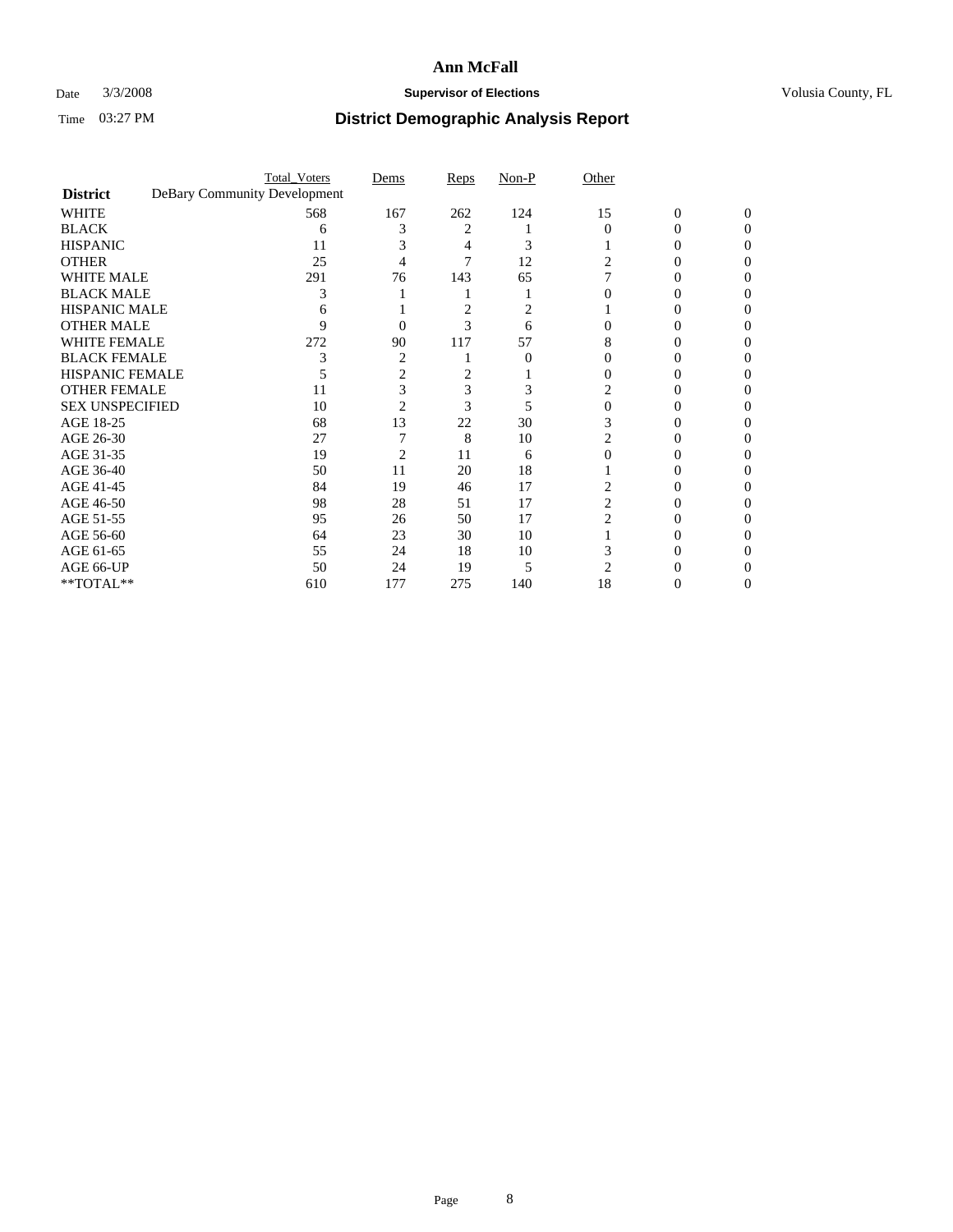### Date  $3/3/2008$  **Supervisor of Elections Supervisor of Elections** Volusia County, FL

|                        |                          | <b>Total Voters</b> | Dems  | Reps  | Non-P | Other |                  |                  |  |
|------------------------|--------------------------|---------------------|-------|-------|-------|-------|------------------|------------------|--|
| <b>District</b>        | Congressional District 3 |                     |       |       |       |       |                  |                  |  |
| <b>WHITE</b>           |                          | 5,031               | 1,781 | 2,155 | 876   | 219   | $\boldsymbol{0}$ | $\boldsymbol{0}$ |  |
| <b>BLACK</b>           |                          | 2,083               | 1,732 | 76    | 244   | 31    | $\mathbf{0}$     | $\mathbf{0}$     |  |
| <b>HISPANIC</b>        |                          | 303                 | 105   | 57    | 127   | 14    | $\mathbf{0}$     | $\mathbf{0}$     |  |
| <b>OTHER</b>           |                          | 369                 | 123   | 91    | 133   | 22    | 0                | $\mathbf{0}$     |  |
| <b>WHITE MALE</b>      |                          | 2,370               | 760   | 1,064 | 425   | 121   | 0                | $\mathbf{0}$     |  |
| <b>BLACK MALE</b>      |                          | 791                 | 648   | 30    | 93    | 20    | 0                | $\mathbf{0}$     |  |
| <b>HISPANIC MALE</b>   |                          | 142                 | 49    | 28    | 58    |       | 0                | $\mathbf{0}$     |  |
| <b>OTHER MALE</b>      |                          | 123                 | 44    | 41    | 30    | 8     | 0                | $\mathbf{0}$     |  |
| <b>WHITE FEMALE</b>    |                          | 2,627               | 1,013 | 1,075 | 441   | 98    | 0                | $\mathbf{0}$     |  |
| <b>BLACK FEMALE</b>    |                          | 1,269               | 1,068 | 44    | 146   | 11    | 0                | $\mathbf{0}$     |  |
| <b>HISPANIC FEMALE</b> |                          | 157                 | 56    | 29    | 66    | 6     | 0                | $\mathbf{0}$     |  |
| <b>OTHER FEMALE</b>    |                          | 135                 | 52    | 30    | 46    |       | 0                | $\mathbf{0}$     |  |
| <b>SEX UNSPECIFIED</b> |                          | 172                 | 51    | 38    | 75    | 8     | $\boldsymbol{0}$ | $\mathbf{0}$     |  |
| AGE 18-25              |                          | 768                 | 294   | 150   | 280   | 44    | 0                | $\mathbf{0}$     |  |
| AGE 26-30              |                          | 503                 | 209   | 107   | 164   | 23    | 0                | $\mathbf{0}$     |  |
| AGE 31-35              |                          | 509                 | 235   | 134   | 114   | 26    | 0                | $\mathbf{0}$     |  |
| AGE 36-40              |                          | 580                 | 258   | 163   | 144   | 15    | $\boldsymbol{0}$ | $\mathbf{0}$     |  |
| AGE 41-45              |                          | 611                 | 281   | 198   | 118   | 14    | 0                | $\mathbf{0}$     |  |
| AGE 46-50              |                          | 769                 | 388   | 240   | 121   | 20    | $\mathbf{0}$     | $\mathbf{0}$     |  |
| AGE 51-55              |                          | 726                 | 370   | 224   | 101   | 31    | $\overline{0}$   | $\mathbf{0}$     |  |
| AGE 56-60              |                          | 741                 | 364   | 259   | 91    | 27    | 0                | $\mathbf{0}$     |  |
| AGE 61-65              |                          | 682                 | 356   | 215   | 83    | 28    | 0                | 0                |  |
| AGE 66-UP              |                          | 1,897               | 986   | 689   | 164   | 58    | 0                | 0                |  |
| $*$ TOTAL $**$         |                          | 7,786               | 3,741 | 2,379 | 1,380 | 286   | $\boldsymbol{0}$ | $\boldsymbol{0}$ |  |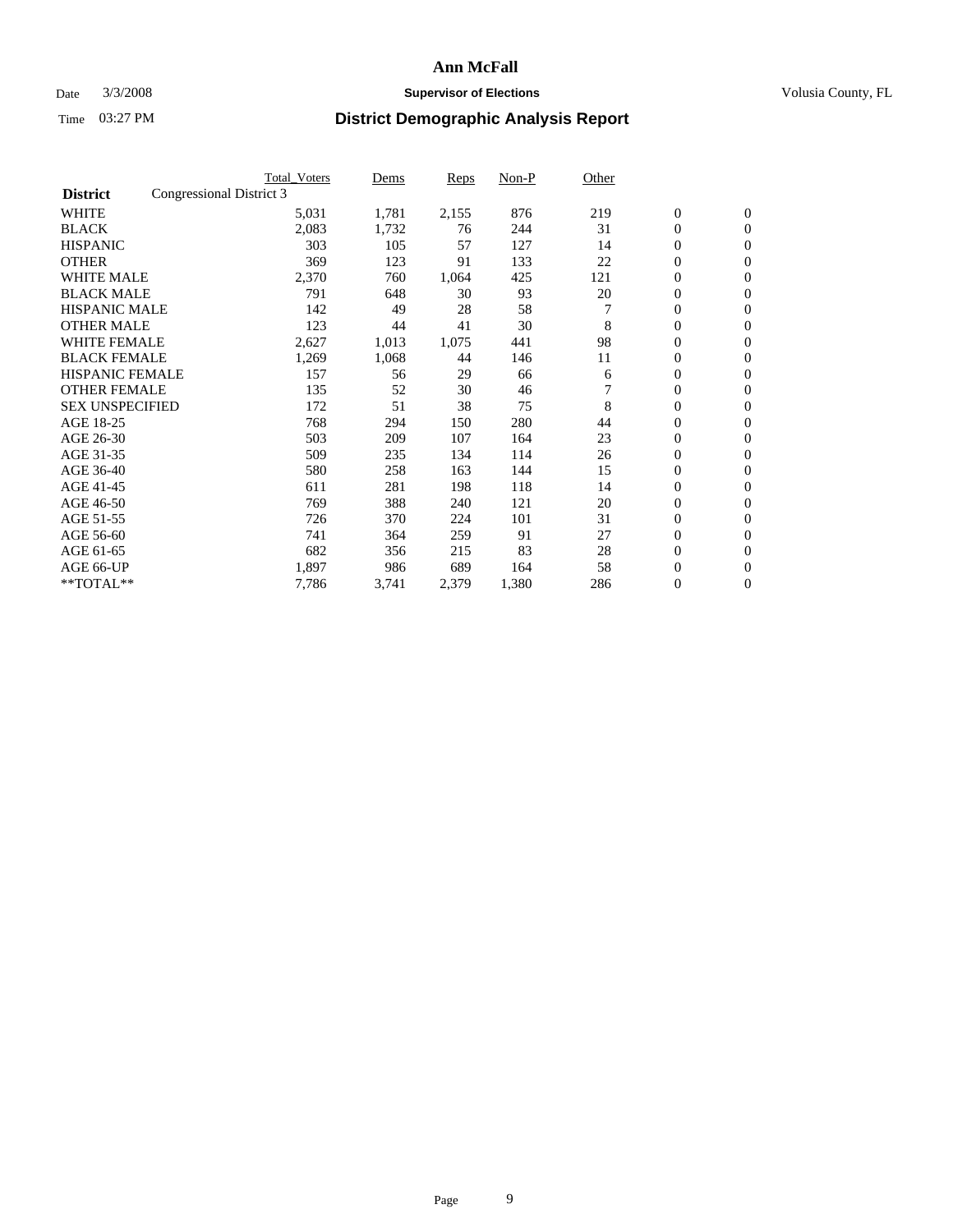#### Date  $3/3/2008$  **Supervisor of Elections** Volusia County, FL

|                        |                          | Total_Voters | Dems   | <b>Reps</b> | Non-P  | Other |                  |                  |  |
|------------------------|--------------------------|--------------|--------|-------------|--------|-------|------------------|------------------|--|
| <b>District</b>        | Congressional District 7 |              |        |             |        |       |                  |                  |  |
| <b>WHITE</b>           |                          | 136,550      | 50,039 | 54,426      | 26,581 | 5,504 | $\boldsymbol{0}$ | $\mathbf{0}$     |  |
| <b>BLACK</b>           |                          | 16,826       | 13,352 | 730         | 2,453  | 291   | $\overline{0}$   | $\mathbf{0}$     |  |
| <b>HISPANIC</b>        |                          | 10,571       | 4,785  | 2,144       | 3,376  | 266   | $\boldsymbol{0}$ | $\mathbf{0}$     |  |
| <b>OTHER</b>           |                          | 8,933        | 2,821  | 2,031       | 3,604  | 477   | $\boldsymbol{0}$ | $\mathbf{0}$     |  |
| <b>WHITE MALE</b>      |                          | 62,733       | 20,440 | 26,522      | 12,824 | 2,947 | $\boldsymbol{0}$ | $\mathbf{0}$     |  |
| <b>BLACK MALE</b>      |                          | 6,839        | 5,110  | 394         | 1,161  | 174   | $\boldsymbol{0}$ | $\mathbf{0}$     |  |
| <b>HISPANIC MALE</b>   |                          | 4,934        | 2,147  | 1,071       | 1,579  | 137   | $\overline{0}$   | $\mathbf{0}$     |  |
| <b>OTHER MALE</b>      |                          | 2,859        | 901    | 797         | 1,056  | 105   | $\overline{0}$   | $\mathbf{0}$     |  |
| <b>WHITE FEMALE</b>    |                          | 73,034       | 29,339 | 27,615      | 13,552 | 2,528 | $\mathbf{0}$     | $\mathbf{0}$     |  |
| <b>BLACK FEMALE</b>    |                          | 9,839        | 8,128  | 334         | 1,263  | 114   | $\boldsymbol{0}$ | $\mathbf{0}$     |  |
| <b>HISPANIC FEMALE</b> |                          | 5,554        | 2,594  | 1,061       | 1,772  | 127   | $\boldsymbol{0}$ | $\mathbf{0}$     |  |
| <b>OTHER FEMALE</b>    |                          | 3,390        | 1,268  | 816         | 1,197  | 109   | 0                | $\mathbf{0}$     |  |
| <b>SEX UNSPECIFIED</b> |                          | 3,698        | 1,070  | 721         | 1,610  | 297   | $\boldsymbol{0}$ | $\mathbf{0}$     |  |
| AGE 18-25              |                          | 17,915       | 6,616  | 4,083       | 6,267  | 949   | $\boldsymbol{0}$ | $\mathbf{0}$     |  |
| AGE 26-30              |                          | 10,641       | 3,722  | 2,821       | 3,550  | 548   | $\overline{0}$   | $\mathbf{0}$     |  |
| AGE 31-35              |                          | 10,264       | 3,589  | 3,126       | 3,041  | 508   | $\overline{0}$   | $\mathbf{0}$     |  |
| AGE 36-40              |                          | 12,189       | 4,249  | 4,317       | 3,109  | 514   | $\boldsymbol{0}$ | $\mathbf{0}$     |  |
| AGE 41-45              |                          | 14,431       | 5,245  | 5,359       | 3,263  | 564   | $\boldsymbol{0}$ | $\mathbf{0}$     |  |
| AGE 46-50              |                          | 16,481       | 6,483  | 6,117       | 3,284  | 597   | 0                | $\mathbf{0}$     |  |
| AGE 51-55              |                          | 16,156       | 6,934  | 5,723       | 2,956  | 543   | $\boldsymbol{0}$ | $\mathbf{0}$     |  |
| AGE 56-60              |                          | 15,879       | 6,930  | 5,587       | 2,791  | 571   | $\overline{0}$   | $\mathbf{0}$     |  |
| AGE 61-65              |                          | 14,154       | 6,116  | 5,231       | 2,309  | 498   | $\mathbf{0}$     | $\boldsymbol{0}$ |  |
| AGE 66-UP              |                          | 44,770       | 21,113 | 16,967      | 5,444  | 1,246 | $\boldsymbol{0}$ | $\mathbf{0}$     |  |
| **TOTAL**              |                          | 172,880      | 70,997 | 59,331      | 36,014 | 6,538 | $\boldsymbol{0}$ | $\overline{0}$   |  |
|                        |                          |              |        |             |        |       |                  |                  |  |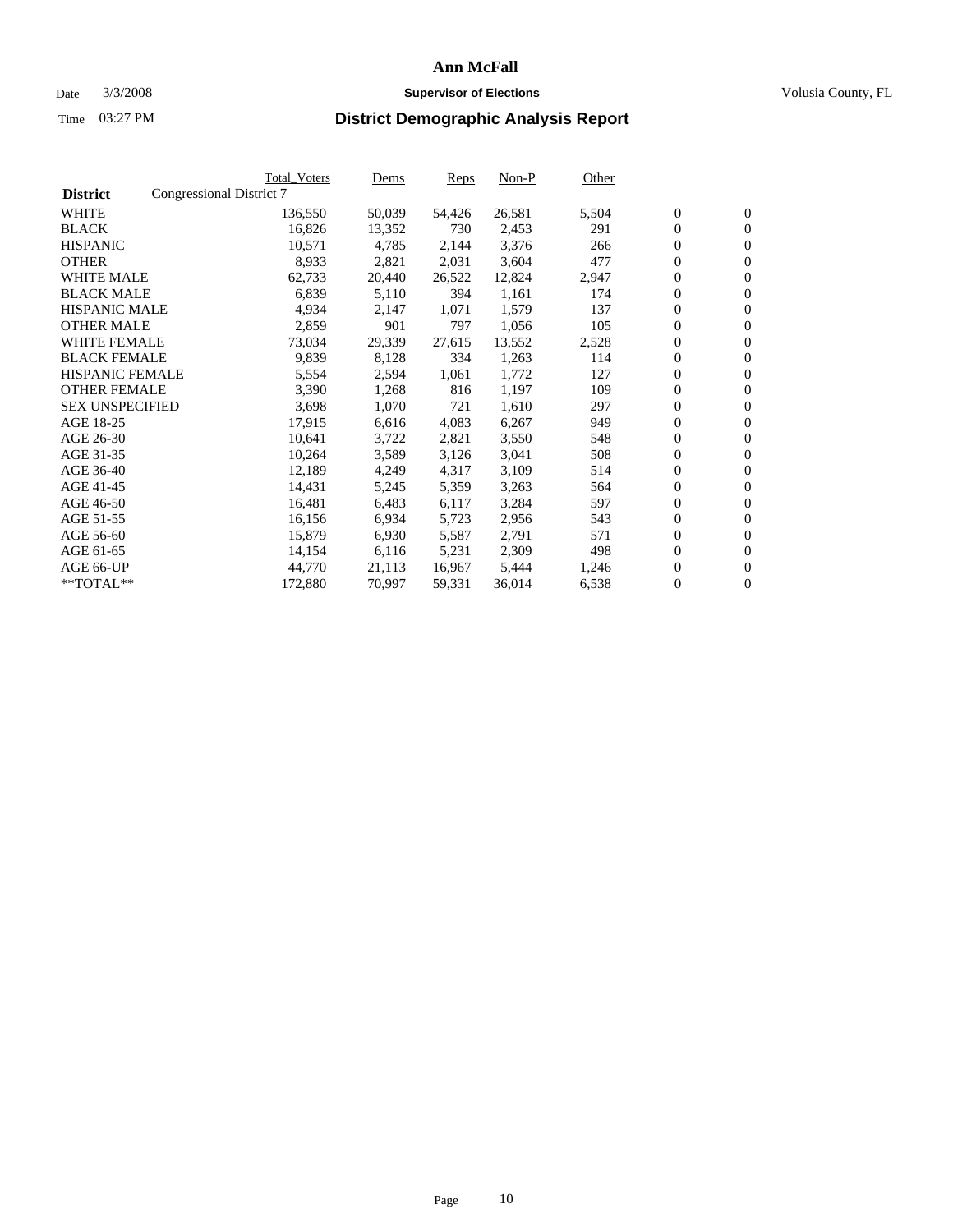#### Date  $3/3/2008$  **Supervisor of Elections** Volusia County, FL

|                        |                           | <b>Total_Voters</b> | Dems   | Reps   | Non-P  | Other |                  |                  |  |
|------------------------|---------------------------|---------------------|--------|--------|--------|-------|------------------|------------------|--|
| <b>District</b>        | Congressional District 24 |                     |        |        |        |       |                  |                  |  |
| <b>WHITE</b>           |                           | 106,807             | 38,253 | 42,272 | 22,623 | 3,659 | $\boldsymbol{0}$ | $\mathbf{0}$     |  |
| <b>BLACK</b>           |                           | 4,084               | 3,141  | 236    | 625    | 82    | $\mathbf{0}$     | $\mathbf{0}$     |  |
| <b>HISPANIC</b>        |                           | 4,673               | 2,023  | 988    | 1,538  | 124   | $\overline{0}$   | $\mathbf{0}$     |  |
| <b>OTHER</b>           |                           | 4,978               | 1,360  | 1,215  | 2,089  | 314   | $\overline{0}$   | $\overline{0}$   |  |
| <b>WHITE MALE</b>      |                           | 49,302              | 15,761 | 20,645 | 10,930 | 1,966 | $\overline{0}$   | $\mathbf{0}$     |  |
| <b>BLACK MALE</b>      |                           | 1,819               | 1,306  | 126    | 346    | 41    | $\boldsymbol{0}$ | $\mathbf{0}$     |  |
| <b>HISPANIC MALE</b>   |                           | 2,175               | 897    | 490    | 716    | 72    | 0                | $\mathbf{0}$     |  |
| <b>OTHER MALE</b>      |                           | 1,682               | 464    | 476    | 673    | 69    | 0                | $\mathbf{0}$     |  |
| <b>WHITE FEMALE</b>    |                           | 56,769              | 22,257 | 21,356 | 11,488 | 1,668 | 0                | $\mathbf{0}$     |  |
| <b>BLACK FEMALE</b>    |                           | 2,220               | 1,801  | 106    | 273    | 40    | $\overline{0}$   | $\mathbf{0}$     |  |
| <b>HISPANIC FEMALE</b> |                           | 2,453               | 1,109  | 488    | 805    | 51    | 0                | $\mathbf{0}$     |  |
| <b>OTHER FEMALE</b>    |                           | 1,921               | 632    | 487    | 718    | 84    | $\mathbf{0}$     | $\mathbf{0}$     |  |
| <b>SEX UNSPECIFIED</b> |                           | 2,201               | 550    | 537    | 926    | 188   | $\boldsymbol{0}$ | $\boldsymbol{0}$ |  |
| AGE 18-25              |                           | 10,320              | 3,151  | 2,754  | 3,824  | 591   | $\overline{0}$   | $\mathbf{0}$     |  |
| AGE 26-30              |                           | 6,602               | 2,034  | 1,830  | 2,436  | 302   | $\boldsymbol{0}$ | $\mathbf{0}$     |  |
| AGE 31-35              |                           | 6,534               | 2,060  | 2,135  | 2,045  | 294   | 0                | $\mathbf{0}$     |  |
| AGE 36-40              |                           | 7,799               | 2,463  | 2,861  | 2,175  | 300   | $\boldsymbol{0}$ | $\mathbf{0}$     |  |
| AGE 41-45              |                           | 9,541               | 3,217  | 3,657  | 2,366  | 301   | 0                | $\mathbf{0}$     |  |
| AGE 46-50              |                           | 11,208              | 3,903  | 4,526  | 2,440  | 339   | $\overline{0}$   | $\mathbf{0}$     |  |
| AGE 51-55              |                           | 11,284              | 4,483  | 4,267  | 2,201  | 333   | $\overline{0}$   | $\mathbf{0}$     |  |
| AGE 56-60              |                           | 11,584              | 4,659  | 4,173  | 2,362  | 390   | $\boldsymbol{0}$ | $\mathbf{0}$     |  |
| AGE 61-65              |                           | 11,015              | 4,229  | 4,316  | 2,100  | 370   | 0                | $\mathbf{0}$     |  |
| AGE 66-UP              |                           | 34,655              | 14,578 | 14,192 | 4,926  | 959   | 0                | $\mathbf{0}$     |  |
| $*$ TOTAL $**$         |                           | 120,542             | 44,777 | 44,711 | 26,875 | 4,179 | 0                | $\boldsymbol{0}$ |  |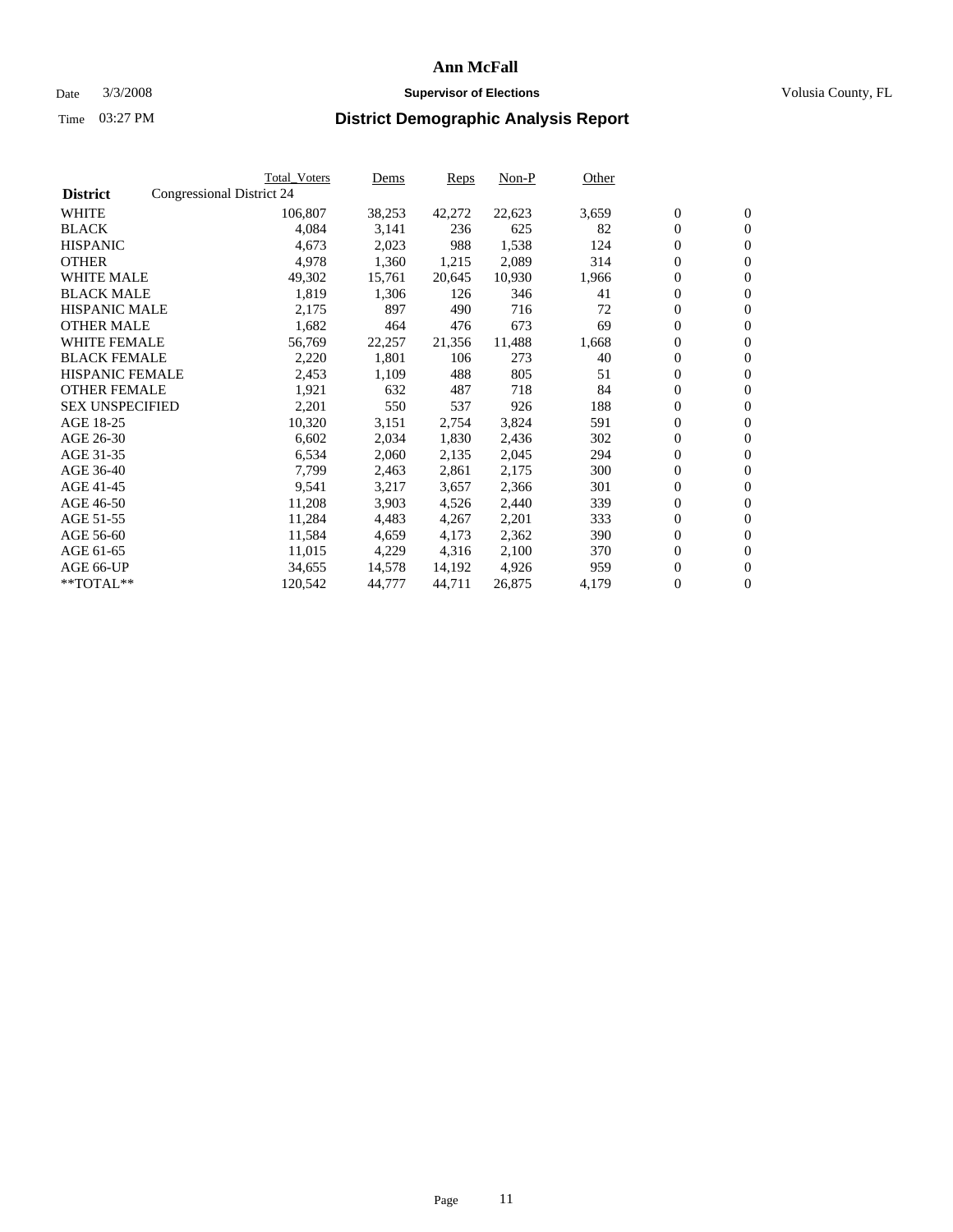#### Date  $3/3/2008$  **Supervisor of Elections** Volusia County, FL

|                        |               | Total Voters | Dems   | <b>Reps</b> | Non-P | Other |                  |                  |  |
|------------------------|---------------|--------------|--------|-------------|-------|-------|------------------|------------------|--|
| <b>District</b>        | Daytona Beach |              |        |             |       |       |                  |                  |  |
| <b>WHITE</b>           |               | 20,594       | 8,109  | 7,290       | 4,351 | 844   | $\boldsymbol{0}$ | $\mathbf{0}$     |  |
| <b>BLACK</b>           |               | 10,876       | 8,877  | 354         | 1,501 | 144   | $\boldsymbol{0}$ | $\mathbf{0}$     |  |
| <b>HISPANIC</b>        |               | 693          | 289    | 137         | 249   | 18    | $\boldsymbol{0}$ | $\mathbf{0}$     |  |
| <b>OTHER</b>           |               | 2,403        | 914    | 395         | 974   | 120   | $\boldsymbol{0}$ | $\mathbf{0}$     |  |
| <b>WHITE MALE</b>      |               | 9,879        | 3,419  | 3,746       | 2,200 | 514   | $\boldsymbol{0}$ | $\mathbf{0}$     |  |
| <b>BLACK MALE</b>      |               | 4,328        | 3,370  | 190         | 683   | 85    | $\boldsymbol{0}$ | $\mathbf{0}$     |  |
| <b>HISPANIC MALE</b>   |               | 336          | 130    | 68          | 130   | 8     | $\overline{0}$   | $\mathbf{0}$     |  |
| <b>OTHER MALE</b>      |               | 694          | 266    | 142         | 255   | 31    | $\overline{0}$   | $\mathbf{0}$     |  |
| <b>WHITE FEMALE</b>    |               | 10,585       | 4,643  | 3,505       | 2,115 | 322   | $\mathbf{0}$     | $\mathbf{0}$     |  |
| <b>BLACK FEMALE</b>    |               | 6,441        | 5,428  | 162         | 795   | 56    | $\boldsymbol{0}$ | $\mathbf{0}$     |  |
| <b>HISPANIC FEMALE</b> |               | 351          | 155    | 68          | 118   | 10    | $\boldsymbol{0}$ | $\mathbf{0}$     |  |
| <b>OTHER FEMALE</b>    |               | 828          | 381    | 137         | 288   | 22    | 0                | $\mathbf{0}$     |  |
| <b>SEX UNSPECIFIED</b> |               | 1,124        | 397    | 158         | 491   | 78    | $\boldsymbol{0}$ | $\mathbf{0}$     |  |
| AGE 18-25              |               | 5,620        | 2,858  | 791         | 1,766 | 205   | $\boldsymbol{0}$ | $\mathbf{0}$     |  |
| AGE 26-30              |               | 2,545        | 1,181  | 440         | 816   | 108   | $\overline{0}$   | $\mathbf{0}$     |  |
| AGE 31-35              |               | 2,047        | 980    | 427         | 565   | 75    | $\boldsymbol{0}$ | $\mathbf{0}$     |  |
| AGE 36-40              |               | 2,108        | 1,025  | 483         | 523   | 77    | $\boldsymbol{0}$ | $\mathbf{0}$     |  |
| AGE 41-45              |               | 2,389        | 1,268  | 564         | 479   | 78    | $\boldsymbol{0}$ | $\mathbf{0}$     |  |
| AGE 46-50              |               | 2,883        | 1,509  | 716         | 556   | 102   | 0                | $\mathbf{0}$     |  |
| AGE 51-55              |               | 2,897        | 1,626  | 686         | 503   | 82    | $\boldsymbol{0}$ | $\mathbf{0}$     |  |
| AGE 56-60              |               | 2,940        | 1,576  | 748         | 527   | 89    | $\overline{0}$   | $\mathbf{0}$     |  |
| AGE 61-65              |               | 2,538        | 1,322  | 720         | 405   | 91    | $\mathbf{0}$     | $\boldsymbol{0}$ |  |
| AGE 66-UP              |               | 8,599        | 4,844  | 2,601       | 935   | 219   | $\boldsymbol{0}$ | $\mathbf{0}$     |  |
| **TOTAL**              |               | 34,566       | 18,189 | 8,176       | 7,075 | 1,126 | $\boldsymbol{0}$ | $\overline{0}$   |  |
|                        |               |              |        |             |       |       |                  |                  |  |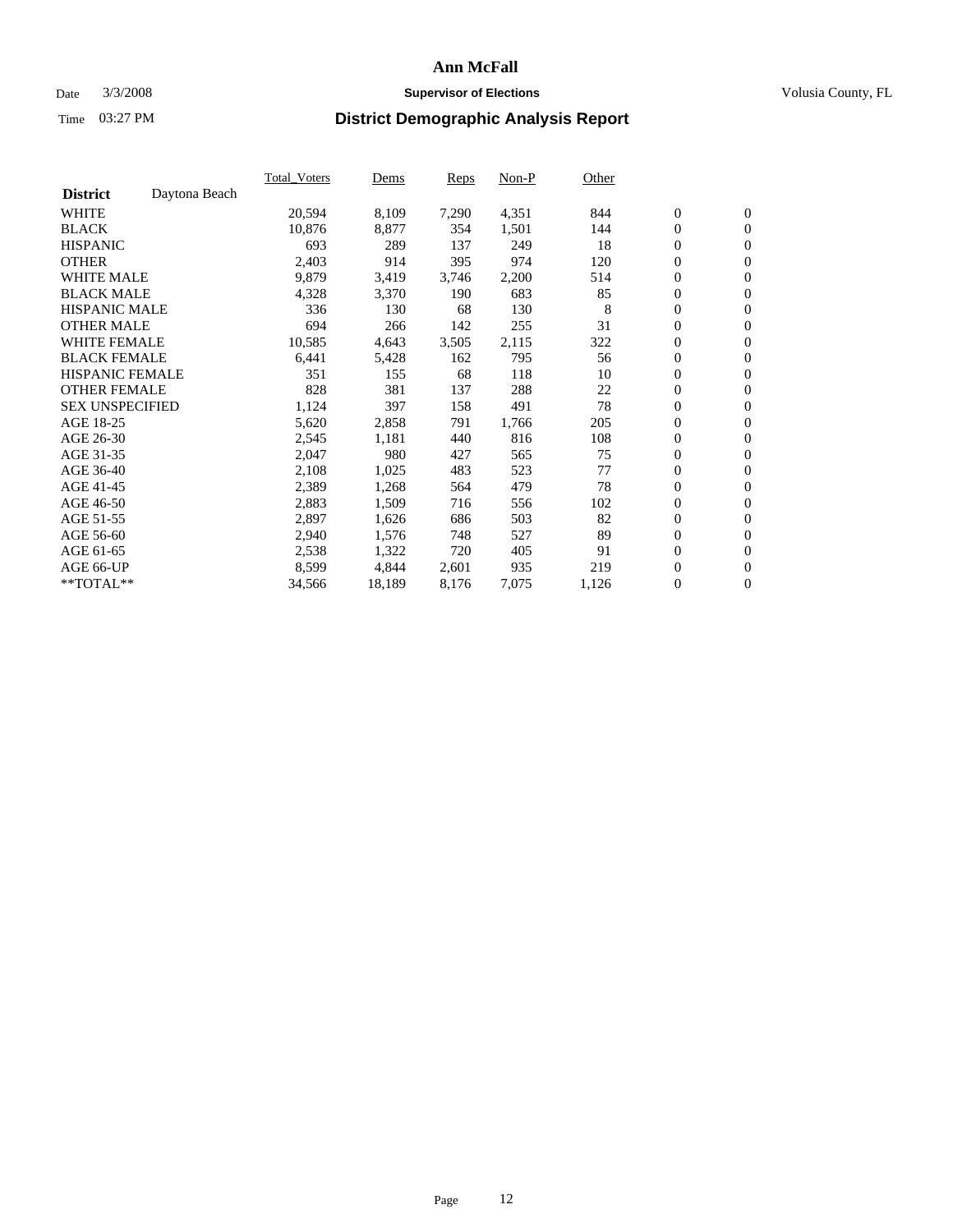### Date  $3/3/2008$  **Supervisor of Elections Supervisor of Elections** Volusia County, FL

|                        |                      | <b>Total_Voters</b> | Dems | <b>Reps</b> | Non-P | Other    |                  |              |  |
|------------------------|----------------------|---------------------|------|-------------|-------|----------|------------------|--------------|--|
| <b>District</b>        | Daytona Beach Shores |                     |      |             |       |          |                  |              |  |
| <b>WHITE</b>           |                      | 3,036               | 932  | 1,398       | 598   | 108      | $\boldsymbol{0}$ | $\mathbf{0}$ |  |
| <b>BLACK</b>           |                      | 25                  | 10   | 10          | 5     | $\Omega$ | 0                | $\Omega$     |  |
| <b>HISPANIC</b>        |                      | 31                  | 13   | 14          | 3     |          | 0                | $\Omega$     |  |
| <b>OTHER</b>           |                      | 149                 | 42   | 50          | 51    | 6        | 0                | 0            |  |
| <b>WHITE MALE</b>      |                      | 1,414               | 398  | 650         | 310   | 56       | 0                | 0            |  |
| <b>BLACK MALE</b>      |                      | 15                  | 5    | 6           |       | $\Omega$ | 0                | 0            |  |
| <b>HISPANIC MALE</b>   |                      | 16                  |      | 9           |       |          | 0                | 0            |  |
| <b>OTHER MALE</b>      |                      | 53                  | 19   | 18          | 14    | 2        | 0                | 0            |  |
| WHITE FEMALE           |                      | 1,593               | 522  | 736         | 284   | 51       | 0                | 0            |  |
| <b>BLACK FEMALE</b>    |                      | 10                  | 5    | 4           |       | $\Omega$ | 0                | 0            |  |
| <b>HISPANIC FEMALE</b> |                      | 14                  | 8    | 4           | 2     | 0        | 0                | 0            |  |
| <b>OTHER FEMALE</b>    |                      | 71                  | 18   | 25          | 25    | 3        | 0                | 0            |  |
| <b>SEX UNSPECIFIED</b> |                      | 55                  | 17   | 20          | 16    | 2        | 0                | $\Omega$     |  |
| AGE 18-25              |                      | 95                  | 28   | 31          | 30    | 6        | 0                | $_{0}$       |  |
| AGE 26-30              |                      | 59                  | 17   | 15          | 24    | 3        | 0                | 0            |  |
| AGE 31-35              |                      | 53                  | 19   | 17          | 13    |          | 0                | 0            |  |
| AGE 36-40              |                      | 76                  | 20   | 24          | 28    | 4        | 0                | 0            |  |
| AGE 41-45              |                      | 92                  | 29   | 30          | 32    |          | 0                | 0            |  |
| AGE 46-50              |                      | 159                 | 41   | 70          | 47    |          | 0                | 0            |  |
| AGE 51-55              |                      | 190                 | 51   | 93          | 37    | 9        | 0                | $\Omega$     |  |
| AGE 56-60              |                      | 325                 | 76   | 157         | 74    | 18       | 0                | $\Omega$     |  |
| AGE 61-65              |                      | 382                 | 121  | 168         | 76    | 17       | 0                | 0            |  |
| AGE 66-UP              |                      | 1,810               | 595  | 867         | 296   | 52       | $\theta$         |              |  |
| **TOTAL**              |                      | 3,241               | 997  | 1,472       | 657   | 115      | 0                | 0            |  |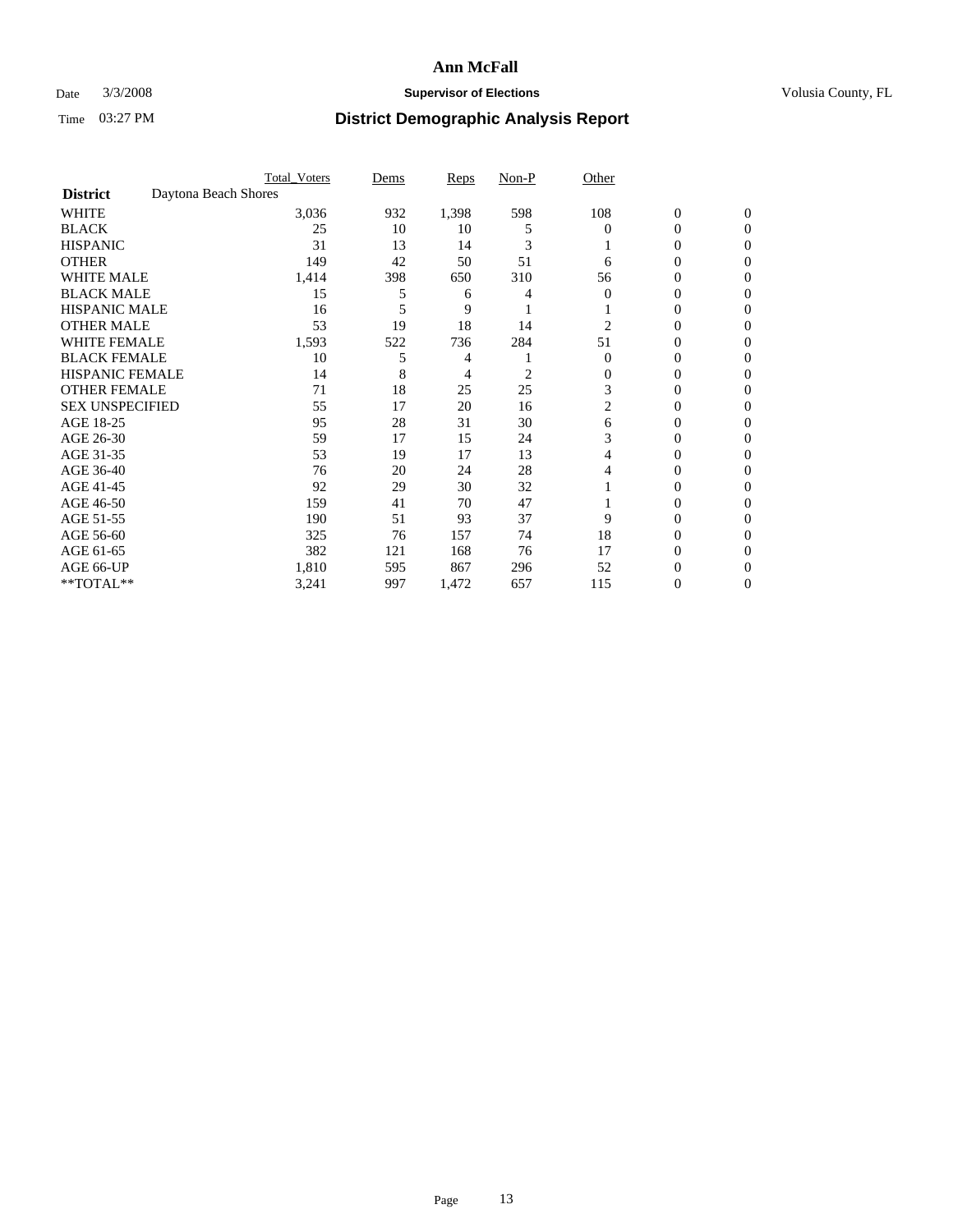### Date  $3/3/2008$  **Supervisor of Elections Supervisor of Elections** Volusia County, FL

| DeBary<br><b>District</b><br><b>WHITE</b><br>11,049<br>3,315<br>2,096<br>$\boldsymbol{0}$<br>$\mathbf{0}$<br>5,163<br>475<br>$\overline{0}$<br><b>BLACK</b><br>339<br>53<br>13<br>$\mathbf{0}$<br>243<br>30<br>188<br><b>HISPANIC</b><br>610<br>228<br>15<br>$\boldsymbol{0}$<br>179<br>$\mathbf{0}$<br><b>OTHER</b><br>33<br>$\boldsymbol{0}$<br>558<br>139<br>172<br>214<br>$\mathbf{0}$ |  |
|--------------------------------------------------------------------------------------------------------------------------------------------------------------------------------------------------------------------------------------------------------------------------------------------------------------------------------------------------------------------------------------------|--|
|                                                                                                                                                                                                                                                                                                                                                                                            |  |
|                                                                                                                                                                                                                                                                                                                                                                                            |  |
|                                                                                                                                                                                                                                                                                                                                                                                            |  |
|                                                                                                                                                                                                                                                                                                                                                                                            |  |
|                                                                                                                                                                                                                                                                                                                                                                                            |  |
| <b>WHITE MALE</b><br>0<br>5,167<br>1,034<br>1,334<br>2,549<br>250<br>$\mathbf{0}$                                                                                                                                                                                                                                                                                                          |  |
| <b>BLACK MALE</b><br>159<br>106<br>$\boldsymbol{0}$<br>33<br>$\mathbf{0}$<br>14<br>6                                                                                                                                                                                                                                                                                                       |  |
| <b>HISPANIC MALE</b><br>89<br>291<br>101<br>94<br>$\overline{0}$<br>$\mathbf{0}$                                                                                                                                                                                                                                                                                                           |  |
| <b>OTHER MALE</b><br>191<br>7<br>$\overline{0}$<br>48<br>60<br>76<br>$\mathbf{0}$                                                                                                                                                                                                                                                                                                          |  |
| <b>WHITE FEMALE</b><br>5,814<br>2,577<br>222<br>$\overline{0}$<br>$\mathbf{0}$<br>1,965<br>1,050                                                                                                                                                                                                                                                                                           |  |
| <b>BLACK FEMALE</b><br>176<br>20<br>7<br>$\overline{0}$<br>133<br>$\mathbf{0}$<br>16                                                                                                                                                                                                                                                                                                       |  |
| <b>HISPANIC FEMALE</b><br>315<br>125<br>90<br>92<br>8<br>$\boldsymbol{0}$<br>$\mathbf{0}$                                                                                                                                                                                                                                                                                                  |  |
| <b>OTHER FEMALE</b><br>13<br>223<br>72<br>75<br>0<br>63<br>$\mathbf{0}$                                                                                                                                                                                                                                                                                                                    |  |
| <b>SEX UNSPECIFIED</b><br>77<br>77<br>$\boldsymbol{0}$<br>220<br>50<br>16<br>$\mathbf{0}$                                                                                                                                                                                                                                                                                                  |  |
| AGE 18-25<br>895<br>52<br>$\boldsymbol{0}$<br>200<br>299<br>344<br>$\mathbf{0}$                                                                                                                                                                                                                                                                                                            |  |
| 29<br>$\overline{0}$<br>AGE 26-30<br>155<br>223<br>217<br>$\mathbf{0}$<br>624                                                                                                                                                                                                                                                                                                              |  |
| AGE 31-35<br>191<br>37<br>$\overline{0}$<br>674<br>182<br>264<br>$\mathbf{0}$                                                                                                                                                                                                                                                                                                              |  |
| AGE 36-40<br>927<br>214<br>251<br>47<br>$\boldsymbol{0}$<br>415<br>$\mathbf{0}$                                                                                                                                                                                                                                                                                                            |  |
| 238<br>$\boldsymbol{0}$<br>AGE 41-45<br>1,103<br>313<br>507<br>45<br>$\mathbf{0}$                                                                                                                                                                                                                                                                                                          |  |
| 1,221<br>0<br>AGE 46-50<br>355<br>226<br>46<br>$\mathbf{0}$<br>594                                                                                                                                                                                                                                                                                                                         |  |
| AGE 51-55<br>1,278<br>239<br>47<br>$\boldsymbol{0}$<br>423<br>$\mathbf{0}$<br>569                                                                                                                                                                                                                                                                                                          |  |
| AGE 56-60<br>203<br>$\overline{0}$<br>1,266<br>431<br>590<br>42<br>$\mathbf{0}$                                                                                                                                                                                                                                                                                                            |  |
| 55<br>$\mathbf{0}$<br>AGE 61-65<br>375<br>187<br>$\mathbf{0}$<br>1,173<br>556                                                                                                                                                                                                                                                                                                              |  |
| AGE 66-UP<br>1,277<br>1,527<br>455<br>$\boldsymbol{0}$<br>3,395<br>136<br>$\mathbf{0}$                                                                                                                                                                                                                                                                                                     |  |
| $\boldsymbol{0}$<br>**TOTAL**<br>$\overline{0}$<br>12,556<br>3,925<br>5,544<br>2,551<br>536                                                                                                                                                                                                                                                                                                |  |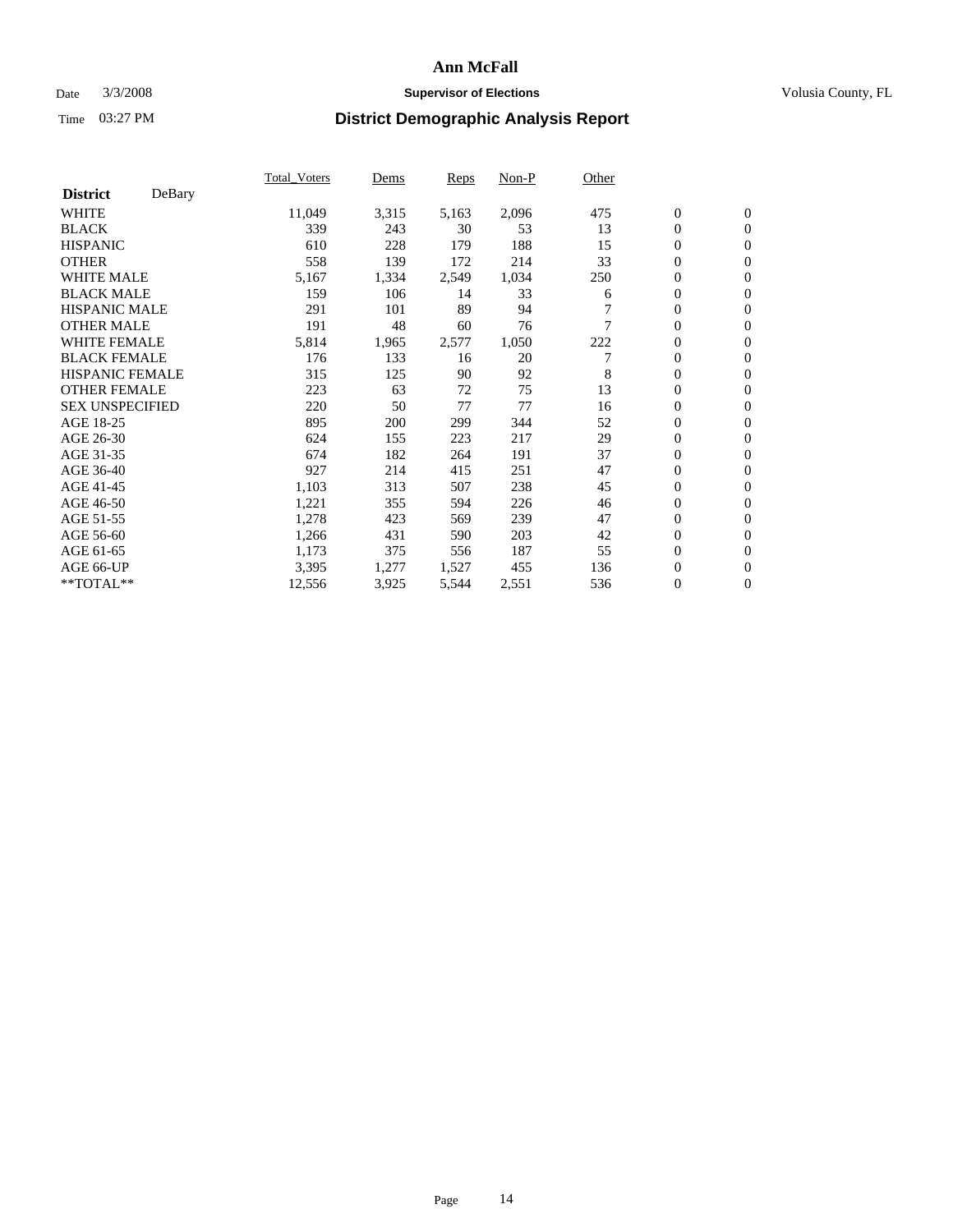### Date  $3/3/2008$  **Supervisor of Elections Supervisor of Elections** Volusia County, FL

|                        |        | Total_Voters | Dems  | <b>Reps</b> | Non-P | Other |                  |                |  |
|------------------------|--------|--------------|-------|-------------|-------|-------|------------------|----------------|--|
| <b>District</b>        | DeLand |              |       |             |       |       |                  |                |  |
| <b>WHITE</b>           |        | 10,392       | 3,804 | 4,355       | 1,747 | 486   | $\boldsymbol{0}$ | $\mathbf{0}$   |  |
| <b>BLACK</b>           |        | 1,990        | 1,613 | 86          | 257   | 34    | $\overline{0}$   | $\mathbf{0}$   |  |
| <b>HISPANIC</b>        |        | 546          | 219   | 113         | 191   | 23    | $\boldsymbol{0}$ | $\mathbf{0}$   |  |
| <b>OTHER</b>           |        | 667          | 220   | 164         | 240   | 43    | $\boldsymbol{0}$ | $\mathbf{0}$   |  |
| <b>WHITE MALE</b>      |        | 4,500        | 1,465 | 1,972       | 821   | 242   | 0                | $\mathbf{0}$   |  |
| <b>BLACK MALE</b>      |        | 740          | 566   | 40          | 108   | 26    | $\boldsymbol{0}$ | $\mathbf{0}$   |  |
| <b>HISPANIC MALE</b>   |        | 225          | 92    | 44          | 79    | 10    | $\overline{0}$   | $\mathbf{0}$   |  |
| <b>OTHER MALE</b>      |        | 193          | 64    | 66          | 52    | 11    | $\overline{0}$   | $\mathbf{0}$   |  |
| <b>WHITE FEMALE</b>    |        | 5,845        | 2,325 | 2,369       | 912   | 239   | $\mathbf{0}$     | $\mathbf{0}$   |  |
| <b>BLACK FEMALE</b>    |        | 1,232        | 1,033 | 45          | 146   | 8     | $\boldsymbol{0}$ | $\mathbf{0}$   |  |
| <b>HISPANIC FEMALE</b> |        | 317          | 127   | 68          | 110   | 12    | $\boldsymbol{0}$ | $\mathbf{0}$   |  |
| <b>OTHER FEMALE</b>    |        | 253          | 100   | 55          | 82    | 16    | 0                | $\mathbf{0}$   |  |
| <b>SEX UNSPECIFIED</b> |        | 290          | 84    | 59          | 125   | 22    | $\boldsymbol{0}$ | $\mathbf{0}$   |  |
| AGE 18-25              |        | 1,283        | 486   | 314         | 415   | 68    | $\boldsymbol{0}$ | $\mathbf{0}$   |  |
| AGE 26-30              |        | 870          | 317   | 246         | 265   | 42    | $\overline{0}$   | $\mathbf{0}$   |  |
| AGE 31-35              |        | 920          | 352   | 293         | 222   | 53    | $\boldsymbol{0}$ | $\mathbf{0}$   |  |
| AGE 36-40              |        | 1,057        | 406   | 372         | 237   | 42    | $\boldsymbol{0}$ | $\mathbf{0}$   |  |
| AGE 41-45              |        | 1,025        | 401   | 370         | 202   | 52    | $\boldsymbol{0}$ | $\mathbf{0}$   |  |
| AGE 46-50              |        | 1,109        | 496   | 381         | 195   | 37    | $\boldsymbol{0}$ | $\mathbf{0}$   |  |
| AGE 51-55              |        | 1,053        | 497   | 346         | 167   | 43    | $\boldsymbol{0}$ | $\mathbf{0}$   |  |
| AGE 56-60              |        | 1,131        | 557   | 383         | 141   | 50    | $\overline{0}$   | $\mathbf{0}$   |  |
| AGE 61-65              |        | 1,019        | 470   | 367         | 142   | 40    | $\mathbf{0}$     | $\mathbf{0}$   |  |
| AGE 66-UP              |        | 4,128        | 1,874 | 1,646       | 449   | 159   | $\boldsymbol{0}$ | $\mathbf{0}$   |  |
| **TOTAL**              |        | 13,595       | 5,856 | 4,718       | 2,435 | 586   | $\boldsymbol{0}$ | $\overline{0}$ |  |
|                        |        |              |       |             |       |       |                  |                |  |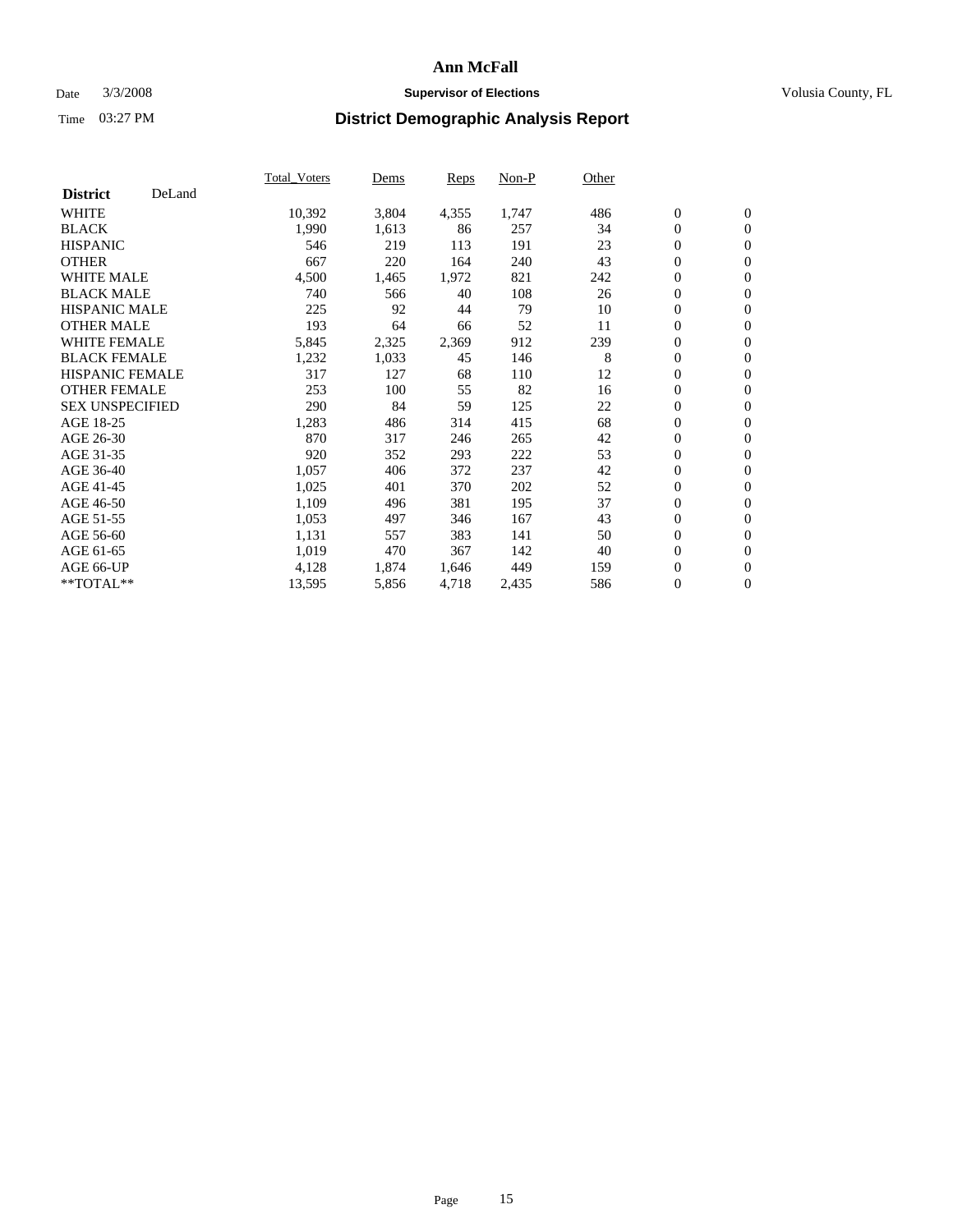#### Date  $3/3/2008$  **Supervisor of Elections** Volusia County, FL

|                        |         | Total_Voters | Dems   | <b>Reps</b> | Non-P  | Other |                  |                  |  |
|------------------------|---------|--------------|--------|-------------|--------|-------|------------------|------------------|--|
| <b>District</b>        | Deltona |              |        |             |        |       |                  |                  |  |
| <b>WHITE</b>           |         | 32,265       | 11,053 | 12,708      | 6,976  | 1,528 | $\overline{0}$   | $\mathbf{0}$     |  |
| <b>BLACK</b>           |         | 3,796        | 2,806  | 240         | 646    | 104   | $\overline{0}$   | $\mathbf{0}$     |  |
| <b>HISPANIC</b>        |         | 9,859        | 4,683  | 1,837       | 3,110  | 229   | $\boldsymbol{0}$ | $\mathbf{0}$     |  |
| <b>OTHER</b>           |         | 2,633        | 730    | 525         | 1,206  | 172   | $\boldsymbol{0}$ | $\mathbf{0}$     |  |
| <b>WHITE MALE</b>      |         | 14,954       | 4,620  | 6,217       | 3,298  | 819   | 0                | $\mathbf{0}$     |  |
| <b>BLACK MALE</b>      |         | 1,688        | 1,166  | 135         | 329    | 58    | $\boldsymbol{0}$ | $\mathbf{0}$     |  |
| <b>HISPANIC MALE</b>   |         | 4,635        | 2,124  | 929         | 1,460  | 122   | $\overline{0}$   | $\mathbf{0}$     |  |
| <b>OTHER MALE</b>      |         | 861          | 271    | 212         | 350    | 28    | $\overline{0}$   | $\mathbf{0}$     |  |
| WHITE FEMALE           |         | 17,127       | 6,373  | 6,418       | 3,632  | 704   | $\mathbf{0}$     | $\mathbf{0}$     |  |
| <b>BLACK FEMALE</b>    |         | 2,071        | 1,610  | 105         | 310    | 46    | $\boldsymbol{0}$ | $\mathbf{0}$     |  |
| <b>HISPANIC FEMALE</b> |         | 5,145        | 2,520  | 899         | 1,621  | 105   | $\boldsymbol{0}$ | $\mathbf{0}$     |  |
| <b>OTHER FEMALE</b>    |         | 1,006        | 333    | 211         | 423    | 39    | 0                | $\mathbf{0}$     |  |
| <b>SEX UNSPECIFIED</b> |         | 1,066        | 255    | 184         | 515    | 112   | $\boldsymbol{0}$ | $\mathbf{0}$     |  |
| AGE 18-25              |         | 5,617        | 1,763  | 1,233       | 2,238  | 383   | $\boldsymbol{0}$ | $\mathbf{0}$     |  |
| AGE 26-30              |         | 3,852        | 1,275  | 990         | 1,380  | 207   | $\overline{0}$   | $\mathbf{0}$     |  |
| AGE 31-35              |         | 4,058        | 1,380  | 1,209       | 1,266  | 203   | $\overline{0}$   | $\mathbf{0}$     |  |
| AGE 36-40              |         | 4,340        | 1,495  | 1,456       | 1,183  | 206   | $\boldsymbol{0}$ | $\mathbf{0}$     |  |
| AGE 41-45              |         | 5,028        | 1,850  | 1,693       | 1,289  | 196   | $\boldsymbol{0}$ | $\mathbf{0}$     |  |
| AGE 46-50              |         | 5,183        | 1,999  | 1,875       | 1,123  | 186   | 0                | $\mathbf{0}$     |  |
| AGE 51-55              |         | 4,527        | 1,904  | 1,512       | 939    | 172   | $\boldsymbol{0}$ | $\mathbf{0}$     |  |
| AGE 56-60              |         | 3,982        | 1,722  | 1,306       | 809    | 145   | $\overline{0}$   | $\mathbf{0}$     |  |
| AGE 61-65              |         | 3,147        | 1,427  | 1,063       | 560    | 97    | $\mathbf{0}$     | $\boldsymbol{0}$ |  |
| AGE 66-UP              |         | 8,819        | 4,457  | 2,973       | 1,151  | 238   | $\boldsymbol{0}$ | $\mathbf{0}$     |  |
| **TOTAL**              |         | 48,553       | 19,272 | 15,310      | 11,938 | 2,033 | 0                | $\overline{0}$   |  |
|                        |         |              |        |             |        |       |                  |                  |  |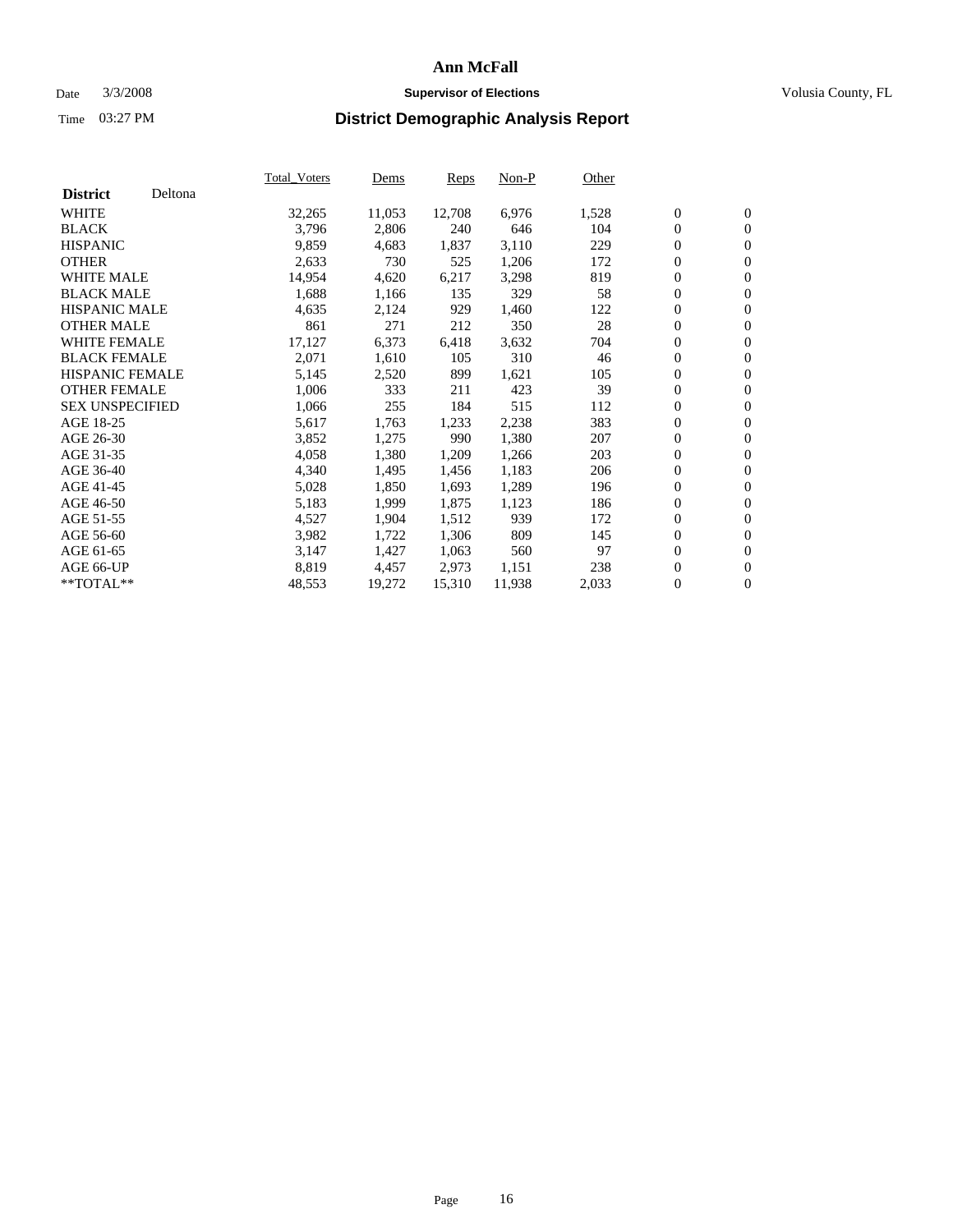### Date  $3/3/2008$  **Supervisor of Elections Supervisor of Elections** Volusia County, FL

|                        |           | Total_Voters | Dems  | <b>Reps</b> | Non-P | Other |                  |                  |  |
|------------------------|-----------|--------------|-------|-------------|-------|-------|------------------|------------------|--|
| <b>District</b>        | Edgewater |              |       |             |       |       |                  |                  |  |
| <b>WHITE</b>           |           | 12,999       | 5,058 | 4,409       | 3,138 | 394   | $\boldsymbol{0}$ | $\mathbf{0}$     |  |
| <b>BLACK</b>           |           | 214          | 157   | 9           | 41    |       | $\overline{0}$   | $\mathbf{0}$     |  |
| <b>HISPANIC</b>        |           | 149          | 54    | 35          | 57    | 3     | $\overline{0}$   | $\mathbf{0}$     |  |
| <b>OTHER</b>           |           | 403          | 115   | 74          | 196   | 18    | 0                | $\mathbf{0}$     |  |
| <b>WHITE MALE</b>      |           | 5,865        | 2,048 | 2,150       | 1,469 | 198   | 0                | $\mathbf{0}$     |  |
| <b>BLACK MALE</b>      |           | 112          | 78    | 4           | 25    | 5     | $\boldsymbol{0}$ | $\mathbf{0}$     |  |
| <b>HISPANIC MALE</b>   |           | 63           | 19    | 15          | 27    | 2     | 0                | $\Omega$         |  |
| <b>OTHER MALE</b>      |           | 128          | 46    | 32          | 46    | 4     | 0                | $\mathbf{0}$     |  |
| <b>WHITE FEMALE</b>    |           | 7,043        | 2,981 | 2,227       | 1,641 | 194   | 0                | $\Omega$         |  |
| <b>BLACK FEMALE</b>    |           | 98           | 76    | 5           | 16    |       | $\overline{0}$   | $\mathbf{0}$     |  |
| <b>HISPANIC FEMALE</b> |           | 83           | 34    | 20          | 28    |       | 0                | $\mathbf{0}$     |  |
| <b>OTHER FEMALE</b>    |           | 149          | 45    | 31          | 66    |       | $\overline{0}$   | $\mathbf{0}$     |  |
| <b>SEX UNSPECIFIED</b> |           | 224          | 57    | 43          | 114   | 10    | $\boldsymbol{0}$ | $\mathbf{0}$     |  |
| AGE 18-25              |           | 1,252        | 377   | 270         | 538   | 67    | 0                | $\mathbf{0}$     |  |
| AGE 26-30              |           | 813          | 236   | 210         | 339   | 28    | $\boldsymbol{0}$ | $\mathbf{0}$     |  |
| AGE 31-35              |           | 864          | 255   | 244         | 330   | 35    | 0                | $\mathbf{0}$     |  |
| AGE 36-40              |           | 946          | 309   | 326         | 289   | 22    | $\overline{0}$   | $\mathbf{0}$     |  |
| AGE 41-45              |           | 1,062        | 390   | 357         | 288   | 27    | $\mathbf{0}$     | $\mathbf{0}$     |  |
| AGE 46-50              |           | 1,338        | 487   | 490         | 326   | 35    | $\overline{0}$   | $\mathbf{0}$     |  |
| AGE 51-55              |           | 1,358        | 555   | 455         | 315   | 33    | 0                | $\mathbf{0}$     |  |
| AGE 56-60              |           | 1,262        | 547   | 400         | 272   | 43    | $\boldsymbol{0}$ | $\mathbf{0}$     |  |
| AGE 61-65              |           | 1,171        | 475   | 425         | 232   | 39    | 0                | $\mathbf{0}$     |  |
| AGE 66-UP              |           | 3,699        | 1,753 | 1,350       | 503   | 93    | 0                | 0                |  |
| $*$ TOTAL $**$         |           | 13,765       | 5,384 | 4,527       | 3,432 | 422   | 0                | $\boldsymbol{0}$ |  |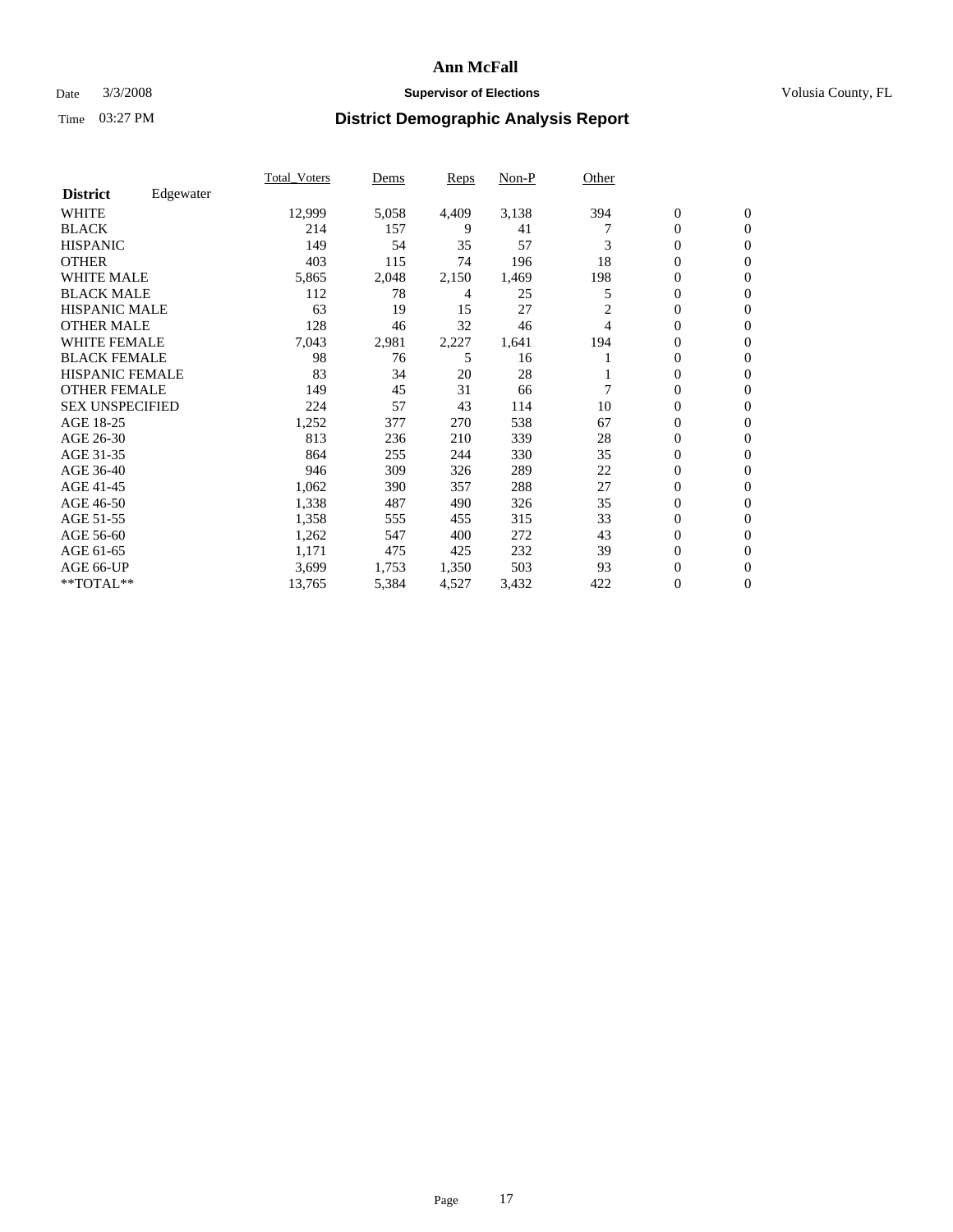### Date  $3/3/2008$  **Supervisor of Elections Supervisor of Elections** Volusia County, FL

|                        |                   | <b>Total Voters</b> | Dems  | <b>Reps</b> | Non-P | Other |                  |                  |  |
|------------------------|-------------------|---------------------|-------|-------------|-------|-------|------------------|------------------|--|
| <b>District</b>        | <b>Holly Hill</b> |                     |       |             |       |       |                  |                  |  |
| <b>WHITE</b>           |                   | 5,537               | 2,437 | 1,654       | 1,215 | 231   | $\boldsymbol{0}$ | $\boldsymbol{0}$ |  |
| <b>BLACK</b>           |                   | 576                 | 448   | 24          | 95    | 9     | $\mathbf{0}$     | $\mathbf{0}$     |  |
| <b>HISPANIC</b>        |                   | 106                 | 49    | 21          | 32    | 4     | $\mathbf{0}$     | $\mathbf{0}$     |  |
| <b>OTHER</b>           |                   | 297                 | 97    | 56          | 122   | 22    | 0                | $\mathbf{0}$     |  |
| <b>WHITE MALE</b>      |                   | 2,431               | 967   | 788         | 572   | 104   | 0                | $\mathbf{0}$     |  |
| <b>BLACK MALE</b>      |                   | 217                 | 160   | 12          | 40    | 5     | $\boldsymbol{0}$ | $\boldsymbol{0}$ |  |
| <b>HISPANIC MALE</b>   |                   | 49                  | 22    | 13          | 12    | 2     | 0                | $\mathbf{0}$     |  |
| <b>OTHER MALE</b>      |                   | 86                  | 24    | 22          | 32    | 8     | 0                | $\mathbf{0}$     |  |
| <b>WHITE FEMALE</b>    |                   | 3,073               | 1,453 | 860         | 637   | 123   | 0                | $\mathbf{0}$     |  |
| <b>BLACK FEMALE</b>    |                   | 355                 | 286   | 12          | 53    | 4     | $\boldsymbol{0}$ | $\mathbf{0}$     |  |
| <b>HISPANIC FEMALE</b> |                   | 57                  | 27    | 8           | 20    | 2     | $\overline{0}$   | $\mathbf{0}$     |  |
| <b>OTHER FEMALE</b>    |                   | 113                 | 39    | 26          | 44    | 4     | $\overline{0}$   | $\mathbf{0}$     |  |
| <b>SEX UNSPECIFIED</b> |                   | 135                 | 53    | 14          | 54    | 14    | $\boldsymbol{0}$ | $\mathbf{0}$     |  |
| AGE 18-25              |                   | 669                 | 242   | 144         | 243   | 40    | 0                | $\mathbf{0}$     |  |
| AGE 26-30              |                   | 452                 | 179   | 78          | 171   | 24    | 0                | $\mathbf{0}$     |  |
| AGE 31-35              |                   | 384                 | 158   | 83          | 125   | 18    | 0                | $\mathbf{0}$     |  |
| AGE 36-40              |                   | 451                 | 180   | 124         | 126   | 21    | $\boldsymbol{0}$ | $\mathbf{0}$     |  |
| AGE 41-45              |                   | 597                 | 249   | 164         | 157   | 27    | 0                | $\mathbf{0}$     |  |
| AGE 46-50              |                   | 629                 | 287   | 179         | 128   | 35    | $\mathbf{0}$     | $\mathbf{0}$     |  |
| AGE 51-55              |                   | 605                 | 302   | 155         | 132   | 16    | $\overline{0}$   | $\mathbf{0}$     |  |
| AGE 56-60              |                   | 585                 | 284   | 167         | 111   | 23    | $\boldsymbol{0}$ | $\mathbf{0}$     |  |
| AGE 61-65              |                   | 434                 | 215   | 114         | 84    | 21    | 0                | $\mathbf{0}$     |  |
| AGE 66-UP              |                   | 1,710               | 935   | 547         | 187   | 41    | 0                | 0                |  |
| $*$ TOTAL $**$         |                   | 6,516               | 3,031 | 1,755       | 1,464 | 266   | $\boldsymbol{0}$ | $\boldsymbol{0}$ |  |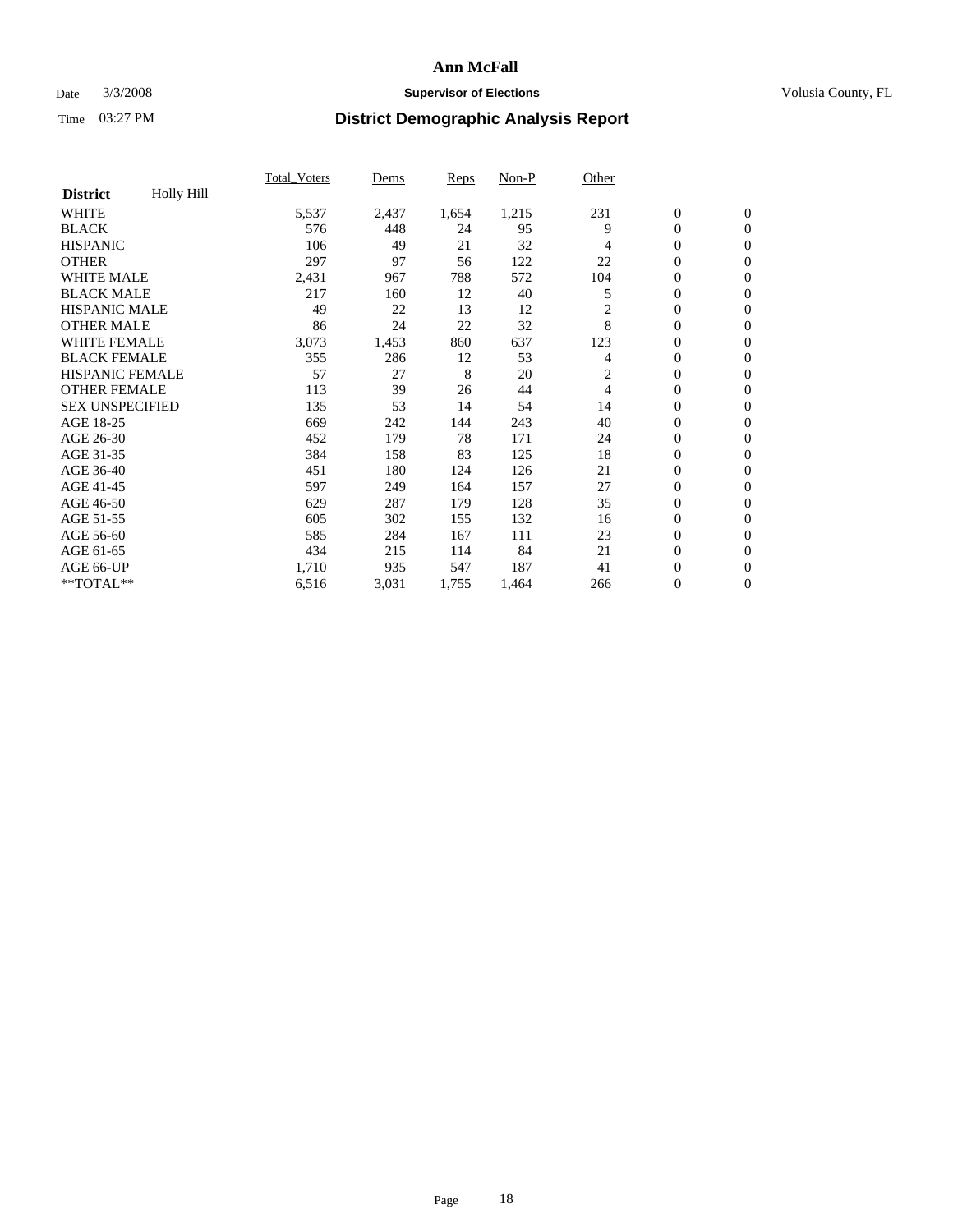### Date  $3/3/2008$  **Supervisor of Elections Supervisor of Elections** Volusia County, FL

|                        |            | Total Voters | Dems | Reps | Non-P | Other    |                  |              |  |
|------------------------|------------|--------------|------|------|-------|----------|------------------|--------------|--|
| <b>District</b>        | Lake Helen |              |      |      |       |          |                  |              |  |
| <b>WHITE</b>           |            | 1,503        | 597  | 548  | 293   | 65       | $\boldsymbol{0}$ | $\mathbf{0}$ |  |
| <b>BLACK</b>           |            | 189          | 162  | 9    | 17    |          | $\overline{0}$   | $\mathbf{0}$ |  |
| <b>HISPANIC</b>        |            | 33           | 14   | 5    | 8     | 6        | $\mathbf{0}$     | $\Omega$     |  |
| <b>OTHER</b>           |            | 63           | 17   | 17   | 25    |          | $\overline{0}$   | $\Omega$     |  |
| <b>WHITE MALE</b>      |            | 673          | 236  | 268  | 135   | 34       | $\mathbf{0}$     | 0            |  |
| <b>BLACK MALE</b>      |            | 79           | 66   | 3    | 9     |          | $\mathbf{0}$     | 0            |  |
| <b>HISPANIC MALE</b>   |            | 14           |      | 4    | 2     |          | $\mathbf{0}$     |              |  |
| <b>OTHER MALE</b>      |            | 17           | 6    | 3    | 6     | 2        | $\overline{0}$   | 0            |  |
| <b>WHITE FEMALE</b>    |            | 820          | 359  | 276  | 154   | 31       | 0                | 0            |  |
| <b>BLACK FEMALE</b>    |            | 110          | 96   | 6    | 8     | $\Omega$ | $\overline{0}$   | 0            |  |
| <b>HISPANIC FEMALE</b> |            | 19           |      |      | 6     |          | $\Omega$         | $\Omega$     |  |
| <b>OTHER FEMALE</b>    |            | 23           | 8    | 5    | 10    | $\Omega$ | $\overline{0}$   | $\theta$     |  |
| <b>SEX UNSPECIFIED</b> |            | 33           | 5    | 13   | 13    | 2        | $\overline{0}$   | $\theta$     |  |
| AGE 18-25              |            | 147          | 46   | 34   | 59    | 8        | $\overline{0}$   |              |  |
| AGE 26-30              |            | 105          | 44   | 21   | 32    | 8        | $\overline{0}$   | 0            |  |
| AGE 31-35              |            | 88           | 32   | 27   | 21    | 8        | $\overline{0}$   |              |  |
| AGE 36-40              |            | 120          | 48   | 26   | 37    | 9        | $\overline{0}$   | 0            |  |
| AGE 41-45              |            | 148          | 51   | 62   | 27    | 8        | $\Omega$         | 0            |  |
| AGE 46-50              |            | 217          | 90   | 80   | 40    |          | $\overline{0}$   | $\Omega$     |  |
| AGE 51-55              |            | 175          | 82   | 59   | 30    | 4        | $\Omega$         | $\Omega$     |  |
| AGE 56-60              |            | 173          | 84   | 57   | 27    | 5        | $\overline{0}$   | $\Omega$     |  |
| AGE 61-65              |            | 180          | 99   | 47   | 27    | 7        | $\overline{0}$   | 0            |  |
| AGE 66-UP              |            | 435          | 214  | 166  | 43    | 12       | 0                |              |  |
| **TOTAL**              |            | 1,788        | 790  | 579  | 343   | 76       | $\boldsymbol{0}$ | 0            |  |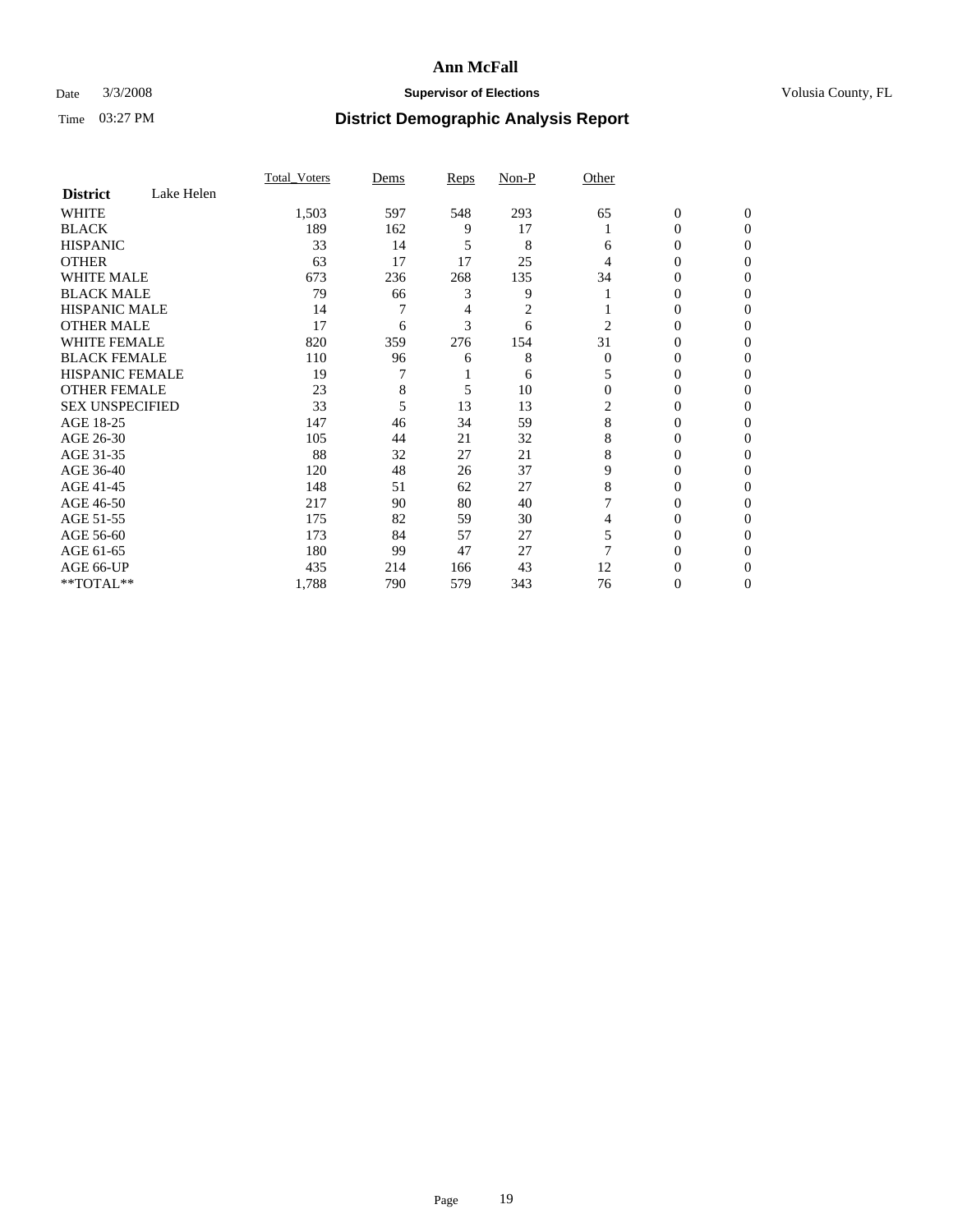### Date  $3/3/2008$  **Supervisor of Elections Supervisor of Elections** Volusia County, FL

|                        |                  | <b>Total_Voters</b> | Dems  | <b>Reps</b> | Non-P | Other          |                  |                  |  |
|------------------------|------------------|---------------------|-------|-------------|-------|----------------|------------------|------------------|--|
| <b>District</b>        | New Smyrna Beach |                     |       |             |       |                |                  |                  |  |
| <b>WHITE</b>           |                  | 14,377              | 5,112 | 5,965       | 2,882 | 418            | $\boldsymbol{0}$ | $\boldsymbol{0}$ |  |
| <b>BLACK</b>           |                  | 677                 | 551   | 22          | 97    |                | $\overline{0}$   | $\mathbf{0}$     |  |
| <b>HISPANIC</b>        |                  | 130                 | 38    | 34          | 54    | 4              | $\overline{0}$   | $\mathbf{0}$     |  |
| <b>OTHER</b>           |                  | 466                 | 114   | 120         | 201   | 31             | $\overline{0}$   | $\mathbf{0}$     |  |
| <b>WHITE MALE</b>      |                  | 6,547               | 2,059 | 2,834       | 1,430 | 224            | $\overline{0}$   | $\mathbf{0}$     |  |
| <b>BLACK MALE</b>      |                  | 272                 | 197   | 10          | 59    | 6              | $\boldsymbol{0}$ | $\mathbf{0}$     |  |
| <b>HISPANIC MALE</b>   |                  | 63                  | 14    | 15          | 32    | $\overline{c}$ | $\boldsymbol{0}$ | $\mathbf{0}$     |  |
| <b>OTHER MALE</b>      |                  | 146                 | 38    | 47          | 58    | 3              | $\boldsymbol{0}$ | $\mathbf{0}$     |  |
| <b>WHITE FEMALE</b>    |                  | 7,727               | 3,015 | 3,096       | 1,423 | 193            | $\overline{0}$   | $\mathbf{0}$     |  |
| <b>BLACK FEMALE</b>    |                  | 398                 | 348   | 11          | 38    |                | $\overline{0}$   | $\mathbf{0}$     |  |
| <b>HISPANIC FEMALE</b> |                  | 67                  | 24    | 19          | 22    | 2              | $\overline{0}$   | $\mathbf{0}$     |  |
| <b>OTHER FEMALE</b>    |                  | 180                 | 53    | 52          | 64    | 11             | $\overline{0}$   | $\mathbf{0}$     |  |
| <b>SEX UNSPECIFIED</b> |                  | 250                 | 67    | 57          | 108   | 18             | $\boldsymbol{0}$ | $\mathbf{0}$     |  |
| AGE 18-25              |                  | 988                 | 322   | 223         | 392   | 51             | $\overline{0}$   | $\mathbf{0}$     |  |
| AGE 26-30              |                  | 735                 | 233   | 193         | 283   | 26             | $\boldsymbol{0}$ | $\mathbf{0}$     |  |
| AGE 31-35              |                  | 649                 | 216   | 204         | 202   | 27             | $\boldsymbol{0}$ | $\mathbf{0}$     |  |
| AGE 36-40              |                  | 736                 | 242   | 250         | 214   | 30             | $\boldsymbol{0}$ | $\mathbf{0}$     |  |
| AGE 41-45              |                  | 941                 | 332   | 365         | 221   | 23             | $\overline{0}$   | $\mathbf{0}$     |  |
| AGE 46-50              |                  | 1,271               | 460   | 484         | 280   | 47             | $\overline{0}$   | $\mathbf{0}$     |  |
| AGE 51-55              |                  | 1,429               | 601   | 516         | 271   | 41             | $\mathbf{0}$     | $\mathbf{0}$     |  |
| AGE 56-60              |                  | 1,528               | 570   | 613         | 315   | 30             | $\boldsymbol{0}$ | $\mathbf{0}$     |  |
| AGE 61-65              |                  | 1,582               | 603   | 625         | 319   | 35             | $\boldsymbol{0}$ | $\mathbf{0}$     |  |
| AGE 66-UP              |                  | 5,791               | 2,236 | 2,668       | 737   | 150            | $\overline{0}$   | 0                |  |
| **TOTAL**              |                  | 15,650              | 5,815 | 6,141       | 3,234 | 460            | $\boldsymbol{0}$ | $\boldsymbol{0}$ |  |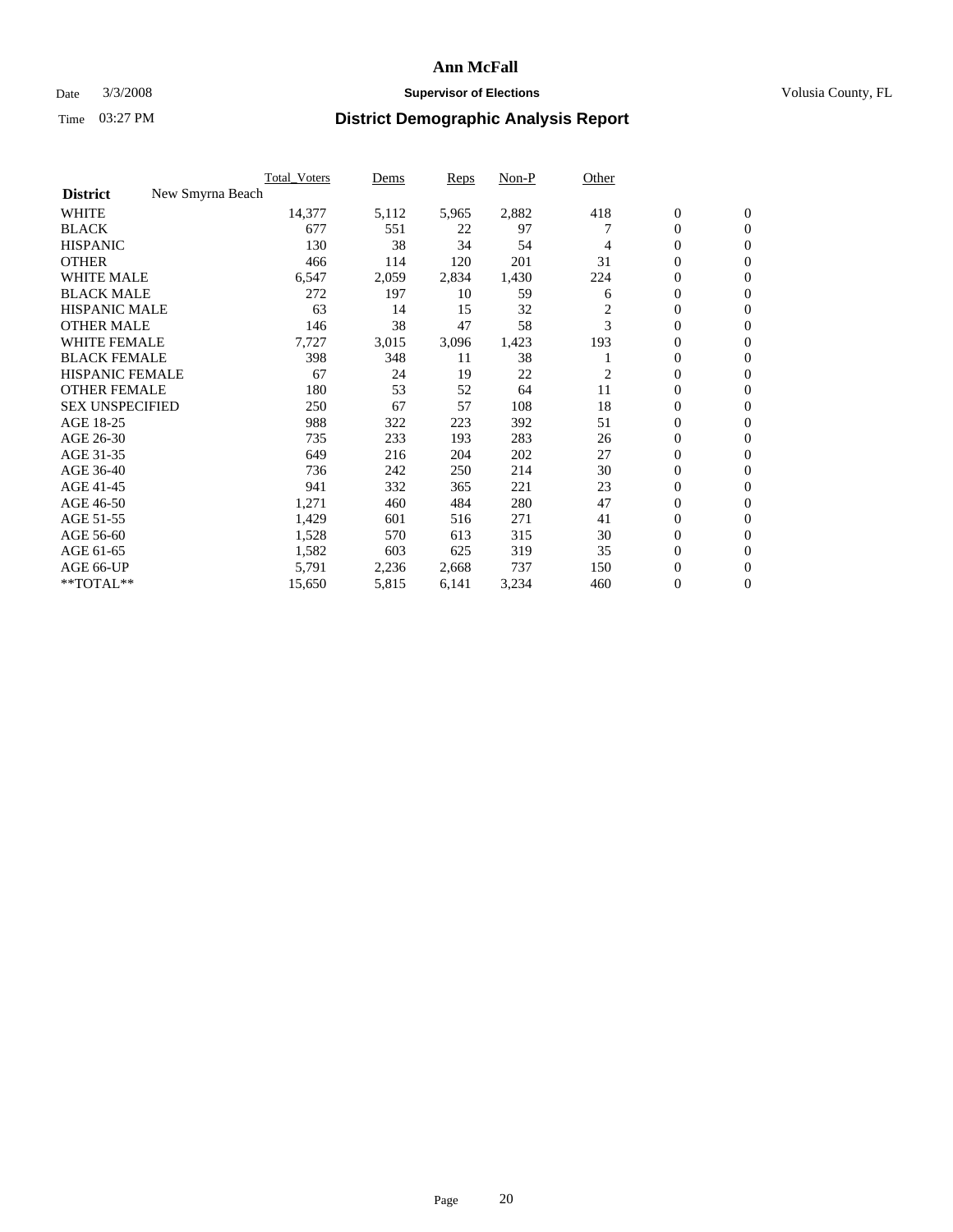### Date  $3/3/2008$  **Supervisor of Elections Supervisor of Elections** Volusia County, FL

|                        |          | <b>Total Voters</b> | Dems           | Reps           | Non-P | Other    |              |              |  |
|------------------------|----------|---------------------|----------------|----------------|-------|----------|--------------|--------------|--|
| <b>District</b>        | Oak Hill |                     |                |                |       |          |              |              |  |
| <b>WHITE</b>           |          | 1,042               | 419            | 368            | 231   | 24       | $\mathbf{0}$ | $\mathbf{0}$ |  |
| <b>BLACK</b>           |          | 163                 | 140            | 6              | 16    |          | 0            | $\Omega$     |  |
| <b>HISPANIC</b>        |          | 8                   | 5              | $\overline{c}$ |       | 0        | 0            | $\theta$     |  |
| <b>OTHER</b>           |          | 30                  | 8              | 5              | 15    | 2        | 0            | 0            |  |
| <b>WHITE MALE</b>      |          | 498                 | 182            | 189            | 112   | 15       | 0            |              |  |
| <b>BLACK MALE</b>      |          | 75                  | 62             | 4              | 8     |          | 0            | 0            |  |
| <b>HISPANIC MALE</b>   |          | 4                   | $\overline{2}$ |                |       |          | 0            |              |  |
| <b>OTHER MALE</b>      |          | 15                  | 3              | 3              | 9     | 0        | 0            | 0            |  |
| WHITE FEMALE           |          | 535                 | 236            | 173            | 117   | 9        | 0            | 0            |  |
| <b>BLACK FEMALE</b>    |          | 87                  | 78             |                | 8     | $\Omega$ | 0            | 0            |  |
| <b>HISPANIC FEMALE</b> |          | 4                   |                |                | 0     | 0        | 0            | 0            |  |
| <b>OTHER FEMALE</b>    |          | 12                  |                |                | 5     |          | 0            | 0            |  |
| <b>SEX UNSPECIFIED</b> |          | 13                  |                | 8              | 3     |          | 0            | 0            |  |
| AGE 18-25              |          | 86                  | 31             | 22             | 30    |          | 0            |              |  |
| AGE 26-30              |          | 63                  | 25             | 21             | 15    | 2        | 0            |              |  |
| AGE 31-35              |          | 59                  | 22             | 18             | 17    | 2        | 0            |              |  |
| AGE 36-40              |          | 74                  | 39             | 19             | 14    | 2        | 0            | 0            |  |
| AGE 41-45              |          | 97                  | 41             | 30             | 25    |          | 0            | 0            |  |
| AGE 46-50              |          | 120                 | 63             | 31             | 25    |          | 0            | 0            |  |
| AGE 51-55              |          | 124                 | 61             | 35             | 23    |          | 0            | $\theta$     |  |
| AGE 56-60              |          | 134                 | 69             | 30             | 31    |          | 0            | 0            |  |
| AGE 61-65              |          | 133                 | 61             | 38             | 31    | 3        | 0            |              |  |
| AGE 66-UP              |          | 353                 | 160            | 137            | 52    |          |              |              |  |
| **TOTAL**              |          | 1,243               | 572            | 381            | 263   | 27       | 0            | 0            |  |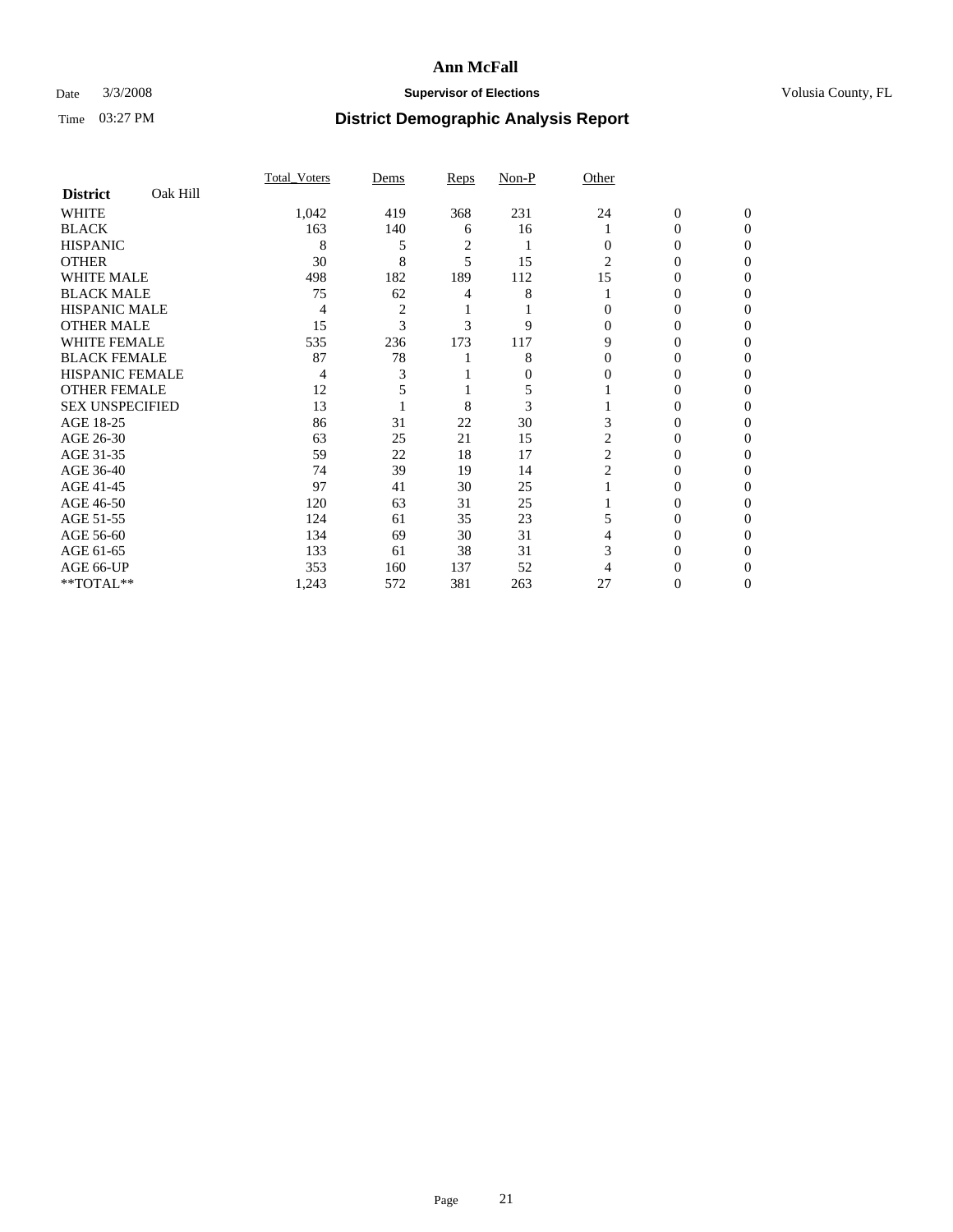### Date  $3/3/2008$  **Supervisor of Elections Supervisor of Elections** Volusia County, FL

|                        |             | <b>Total Voters</b> | Dems  | Reps  | Non-P | Other |                  |                  |  |
|------------------------|-------------|---------------------|-------|-------|-------|-------|------------------|------------------|--|
| <b>District</b>        | Orange City |                     |       |       |       |       |                  |                  |  |
| <b>WHITE</b>           |             | 4,657               | 1,666 | 1,970 | 833   | 188   | $\boldsymbol{0}$ | $\mathbf{0}$     |  |
| <b>BLACK</b>           |             | 216                 | 161   | 11    | 38    | 6     | $\mathbf{0}$     | $\mathbf{0}$     |  |
| <b>HISPANIC</b>        |             | 391                 | 188   | 65    | 128   | 10    | 0                | $\mathbf{0}$     |  |
| <b>OTHER</b>           |             | 239                 | 71    | 59    | 94    | 15    | 0                | $\mathbf{0}$     |  |
| <b>WHITE MALE</b>      |             | 1,990               | 631   | 880   | 380   | 99    | 0                | $\mathbf{0}$     |  |
| <b>BLACK MALE</b>      |             | 84                  | 54    | 5     | 21    | 4     | 0                | $\mathbf{0}$     |  |
| <b>HISPANIC MALE</b>   |             | 165                 | 79    | 33    | 49    | 4     | 0                | $\overline{0}$   |  |
| <b>OTHER MALE</b>      |             | 75                  | 19    | 23    | 31    | 2     | $\mathbf{0}$     | $\mathbf{0}$     |  |
| <b>WHITE FEMALE</b>    |             | 2,638               | 1,026 | 1,080 | 444   | 88    | 0                | $\mathbf{0}$     |  |
| <b>BLACK FEMALE</b>    |             | 130                 | 105   | 6     | 17    | 2     | $\mathbf{0}$     | $\mathbf{0}$     |  |
| <b>HISPANIC FEMALE</b> |             | 226                 | 109   | 32    | 79    | 6     | 0                | $\mathbf{0}$     |  |
| <b>OTHER FEMALE</b>    |             | 93                  | 38    | 23    | 27    | 5     | 0                | $\mathbf{0}$     |  |
| <b>SEX UNSPECIFIED</b> |             | 102                 | 25    | 23    | 45    | 9     | 0                | $\mathbf{0}$     |  |
| AGE 18-25              |             | 389                 | 129   | 101   | 135   | 24    | 0                | $\mathbf{0}$     |  |
| AGE 26-30              |             | 322                 | 87    | 106   | 106   | 23    | $\mathbf{0}$     | $\mathbf{0}$     |  |
| AGE 31-35              |             | 292                 | 97    | 100   | 86    | 9     | 0                | $\mathbf{0}$     |  |
| AGE 36-40              |             | 327                 | 126   | 95    | 97    | 9     | 0                | $\mathbf{0}$     |  |
| AGE 41-45              |             | 337                 | 113   | 120   | 86    | 18    | 0                | $\mathbf{0}$     |  |
| AGE 46-50              |             | 385                 | 131   | 154   | 82    | 18    | 0                | $\Omega$         |  |
| AGE 51-55              |             | 437                 | 183   | 155   | 88    | 11    | $\boldsymbol{0}$ | $\mathbf{0}$     |  |
| AGE 56-60              |             | 400                 | 151   | 151   | 74    | 24    | 0                | $\mathbf{0}$     |  |
| AGE 61-65              |             | 443                 | 194   | 159   | 69    | 21    | $\overline{0}$   | $\mathbf{0}$     |  |
| AGE 66-UP              |             | 2,171               | 875   | 964   | 270   | 62    | 0                | $\mathbf{0}$     |  |
| **TOTAL**              |             | 5,503               | 2,086 | 2,105 | 1,093 | 219   | 0                | $\boldsymbol{0}$ |  |
|                        |             |                     |       |       |       |       |                  |                  |  |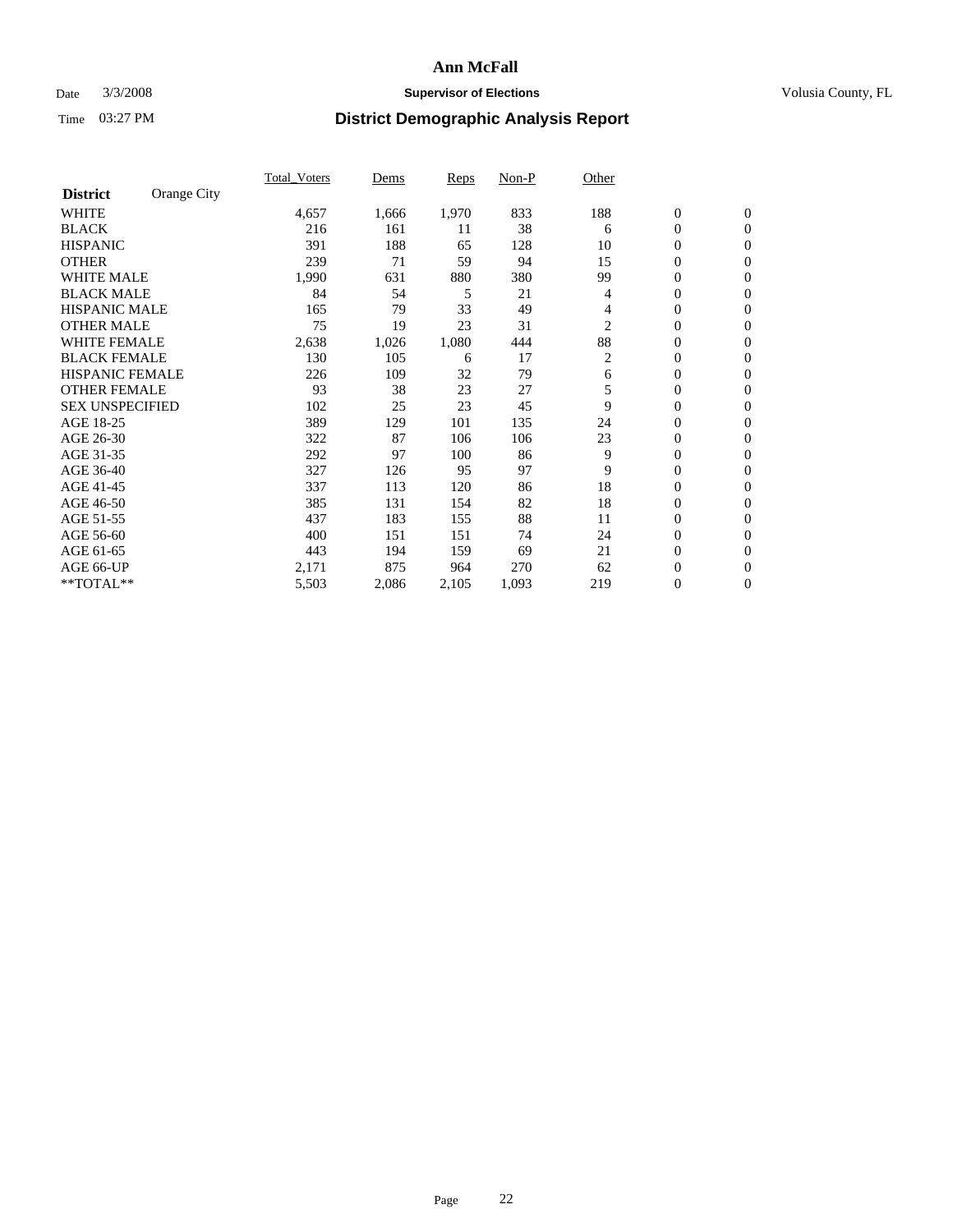### Date  $3/3/2008$  **Supervisor of Elections Supervisor of Elections** Volusia County, FL

|                        |              | <b>Total Voters</b> | Dems  | Reps   | Non-P | Other |                  |                |  |
|------------------------|--------------|---------------------|-------|--------|-------|-------|------------------|----------------|--|
| <b>District</b>        | Ormond Beach |                     |       |        |       |       |                  |                |  |
| <b>WHITE</b>           |              | 24,763              | 8,959 | 10,623 | 4,385 | 796   | $\boldsymbol{0}$ | $\mathbf{0}$   |  |
| <b>BLACK</b>           |              | 640                 | 472   | 54     | 94    | 20    | 0                | $\mathbf{0}$   |  |
| <b>HISPANIC</b>        |              | 359                 | 142   | 106    | 102   | 9     | 0                | $\overline{0}$ |  |
| <b>OTHER</b>           |              | 1,300               | 399   | 383    | 451   | 67    | 0                | $\mathbf{0}$   |  |
| <b>WHITE MALE</b>      |              | 11,207              | 3,644 | 5,028  | 2,124 | 411   | 0                | $\mathbf{0}$   |  |
| <b>BLACK MALE</b>      |              | 284                 | 192   | 27     | 52    | 13    | 0                | $\mathbf{0}$   |  |
| <b>HISPANIC MALE</b>   |              | 149                 | 45    | 53     | 44    |       | 0                | $\mathbf{0}$   |  |
| <b>OTHER MALE</b>      |              | 475                 | 134   | 157    | 168   | 16    | $\mathbf{0}$     | $\mathbf{0}$   |  |
| <b>WHITE FEMALE</b>    |              | 13,433              | 5,279 | 5,551  | 2,222 | 381   | 0                | $\mathbf{0}$   |  |
| <b>BLACK FEMALE</b>    |              | 354                 | 278   | 27     | 42    |       | $\mathbf{0}$     | $\mathbf{0}$   |  |
| <b>HISPANIC FEMALE</b> |              | 201                 | 92    | 49     | 58    | 2     | 0                | $\mathbf{0}$   |  |
| <b>OTHER FEMALE</b>    |              | 544                 | 195   | 172    | 164   | 13    | 0                | $\mathbf{0}$   |  |
| <b>SEX UNSPECIFIED</b> |              | 415                 | 113   | 102    | 158   | 42    | 0                | $\mathbf{0}$   |  |
| AGE 18-25              |              | 2,110               | 653   | 708    | 639   | 110   | 0                | $\mathbf{0}$   |  |
| AGE 26-30              |              | 1,159               | 350   | 395    | 360   | 54    | $\mathbf{0}$     | $\mathbf{0}$   |  |
| AGE 31-35              |              | 1,182               | 358   | 427    | 336   | 61    | 0                | $\mathbf{0}$   |  |
| AGE 36-40              |              | 1,667               | 481   | 760    | 368   | 58    | 0                | $\mathbf{0}$   |  |
| AGE 41-45              |              | 2,142               | 666   | 967    | 435   | 74    | 0                | $\mathbf{0}$   |  |
| AGE 46-50              |              | 2,447               | 853   | 1,067  | 469   | 58    | 0                | $\mathbf{0}$   |  |
| AGE 51-55              |              | 2,638               | 1,000 | 1,116  | 453   | 69    | $\boldsymbol{0}$ | $\mathbf{0}$   |  |
| AGE 56-60              |              | 2,630               | 1,057 | 1,029  | 469   | 75    | 0                | $\mathbf{0}$   |  |
| AGE 61-65              |              | 2,481               | 965   | 1,031  | 405   | 80    | $\mathbf{0}$     | $\mathbf{0}$   |  |
| AGE 66-UP              |              | 8,606               | 3,589 | 3,666  | 1,098 | 253   | 0                | $\mathbf{0}$   |  |
| **TOTAL**              |              | 27,062              | 9,972 | 11,166 | 5,032 | 892   | 0                | $\mathbf{0}$   |  |
|                        |              |                     |       |        |       |       |                  |                |  |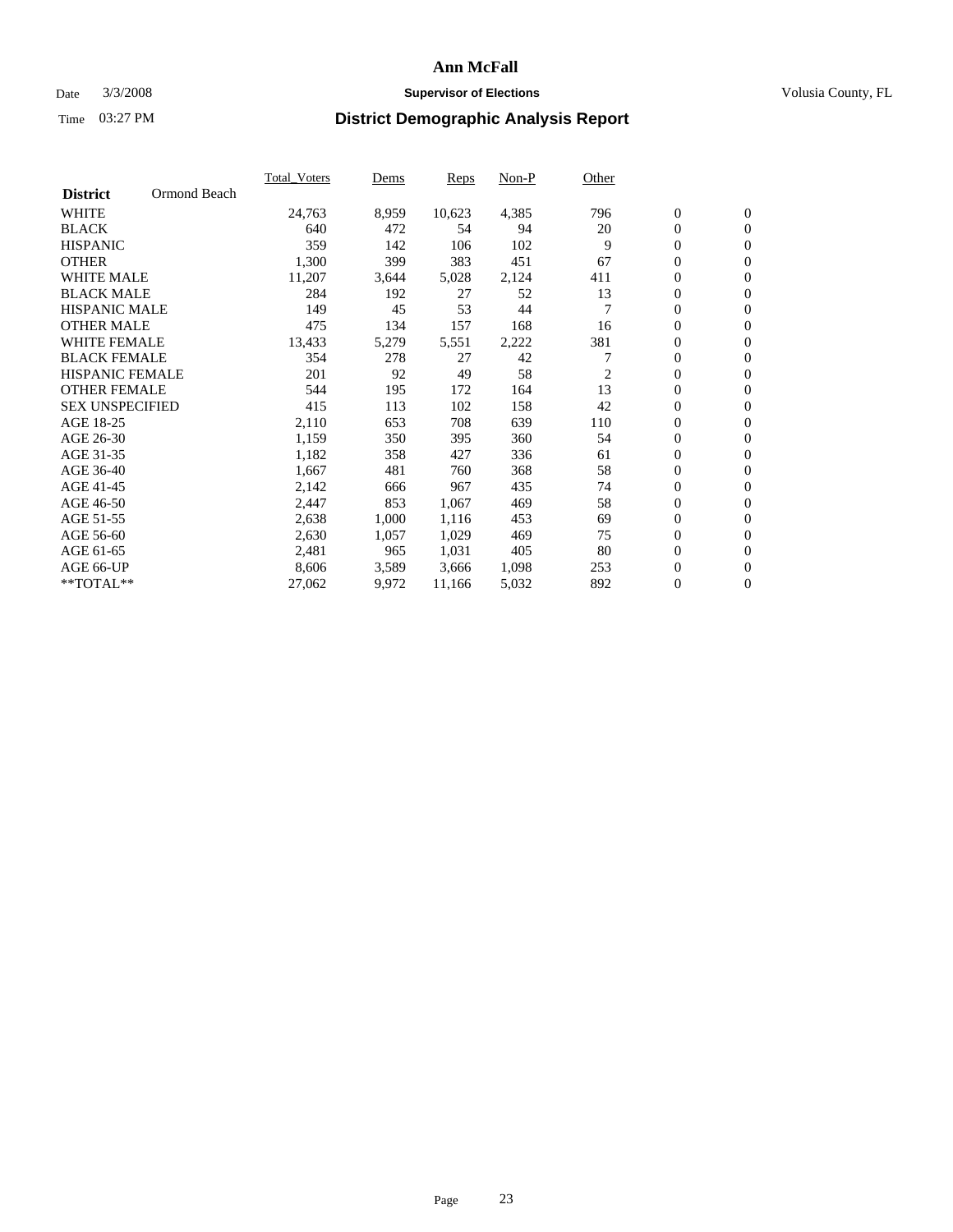### Date  $3/3/2008$  **Supervisor of Elections Supervisor of Elections** Volusia County, FL

|                        |         | Total Voters | Dems           | Reps           | Non-P          | Other |                  |              |  |
|------------------------|---------|--------------|----------------|----------------|----------------|-------|------------------|--------------|--|
| <b>District</b>        | Pierson |              |                |                |                |       |                  |              |  |
| <b>WHITE</b>           |         | 517          | 220            | 196            | 85             | 16    | $\boldsymbol{0}$ | $\mathbf{0}$ |  |
| <b>BLACK</b>           |         | 58           | 48             | 4              | 5              |       | $\overline{0}$   | $\Omega$     |  |
| <b>HISPANIC</b>        |         | 63           | 20             | 8              | 33             | 2     | $\Omega$         | $\Omega$     |  |
| <b>OTHER</b>           |         | 28           | 6              | $\overline{2}$ | 19             |       | $\Omega$         | 0            |  |
| <b>WHITE MALE</b>      |         | 254          | 101            | 103            | 39             | 11    | $\overline{0}$   |              |  |
| <b>BLACK MALE</b>      |         | 21           | 18             | $\overline{2}$ | 1              | 0     | $\Omega$         |              |  |
| HISPANIC MALE          |         | 34           | 12             | 4              | 17             |       | $\Omega$         |              |  |
| <b>OTHER MALE</b>      |         | 11           | $\overline{2}$ | $\overline{c}$ | 7              | 0     | $\overline{0}$   |              |  |
| <b>WHITE FEMALE</b>    |         | 262          | 119            | 93             | 45             |       | 0                |              |  |
| <b>BLACK FEMALE</b>    |         | 37           | 30             | $\overline{2}$ | $\overline{4}$ |       | $\Omega$         | 0            |  |
| <b>HISPANIC FEMALE</b> |         | 28           | 8              | 4              | 15             |       | 0                | 0            |  |
| <b>OTHER FEMALE</b>    |         | 6            | 3              | $\mathbf{0}$   | $\overline{2}$ |       | $\mathbf{0}$     | 0            |  |
| <b>SEX UNSPECIFIED</b> |         | 13           |                | $\mathbf{0}$   | 12             | 0     | $\Omega$         |              |  |
| AGE 18-25              |         | 101          | 26             | 26             | 45             |       | $\Omega$         |              |  |
| AGE 26-30              |         | 56           | 13             | 16             | 24             | 3     | $\Omega$         |              |  |
| AGE 31-35              |         | 39           | 14             | 17             | 7              |       | 0                |              |  |
| AGE 36-40              |         | 42           | 15             | 11             | 15             |       | $\overline{0}$   | 0            |  |
| AGE 41-45              |         | 56           | 24             | 21             | 9              | 2     | 0                | 0            |  |
| AGE 46-50              |         | 55           | 30             | 16             | 7              | 2     | $\mathbf{0}$     | 0            |  |
| AGE 51-55              |         | 85           | 42             | 30             | 13             | 0     | 0                | $\theta$     |  |
| AGE 56-60              |         | 51           | 29             | 18             | 3              |       | $\Omega$         | 0            |  |
| AGE 61-65              |         | 40           | 25             | 9              | 5              |       | $\Omega$         |              |  |
| AGE 66-UP              |         | 141          | 76             | 46             | 14             |       |                  |              |  |
| **TOTAL**              |         | 666          | 294            | 210            | 142            | 20    | $\mathbf{0}$     | 0            |  |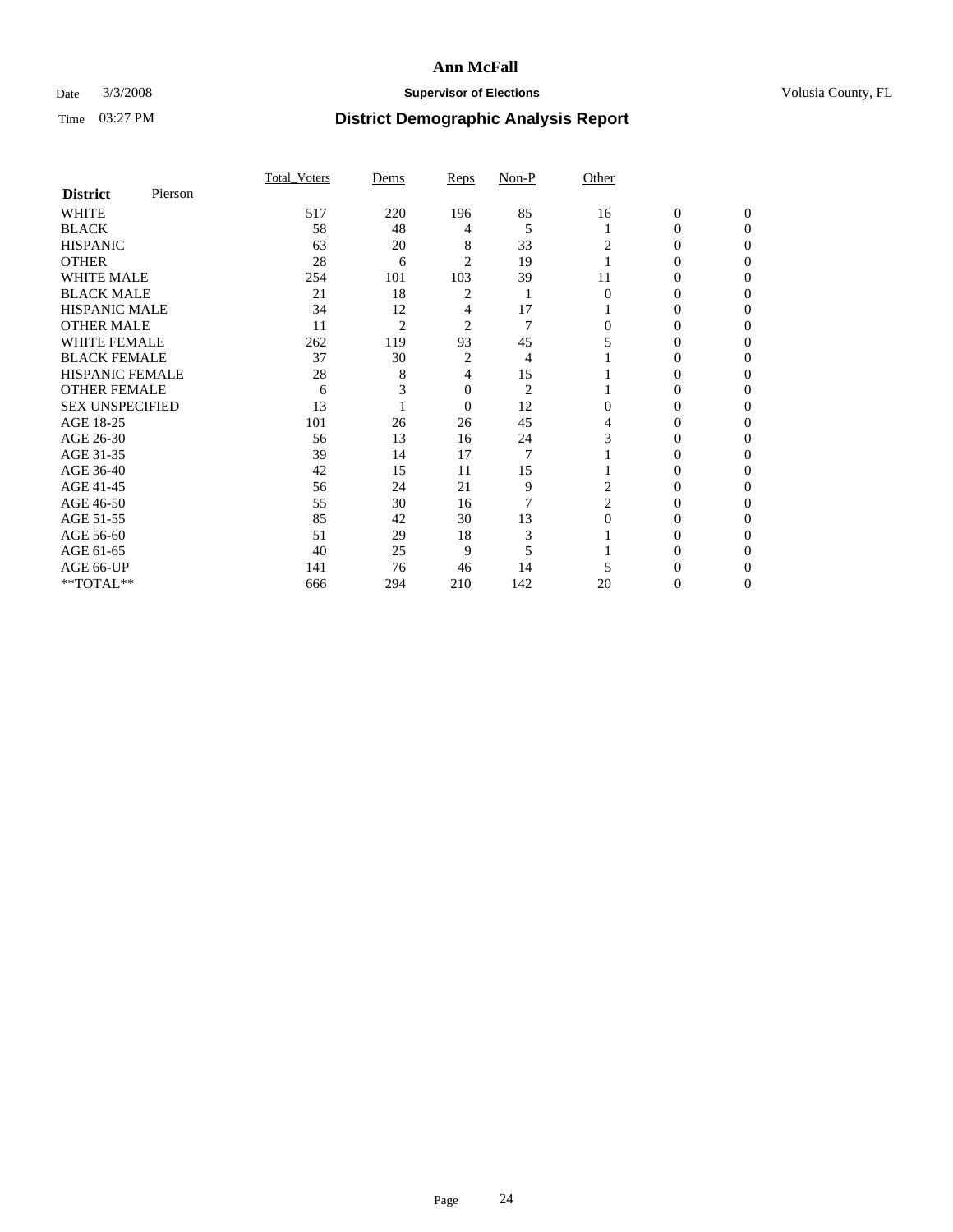### Date  $3/3/2008$  **Supervisor of Elections Supervisor of Elections** Volusia County, FL

|                        |             | <b>Total Voters</b> | Dems           | Reps  | Non-P          | Other    |                  |              |  |
|------------------------|-------------|---------------------|----------------|-------|----------------|----------|------------------|--------------|--|
| <b>District</b>        | Ponce Inlet |                     |                |       |                |          |                  |              |  |
| <b>WHITE</b>           |             | 2,383               | 654            | 1,188 | 466            | 75       | $\boldsymbol{0}$ | $\mathbf{0}$ |  |
| <b>BLACK</b>           |             | 5                   | 4              | 0     |                | $\Omega$ | 0                | $\mathbf{0}$ |  |
| <b>HISPANIC</b>        |             | 24                  | 6              | 10    | 7              |          | 0                | $\Omega$     |  |
| <b>OTHER</b>           |             | 104                 | 24             | 36    | 36             | 8        | 0                | $\theta$     |  |
| <b>WHITE MALE</b>      |             | 1,131               | 280            | 580   | 230            | 41       | 0                | 0            |  |
| <b>BLACK MALE</b>      |             | 3                   | $\overline{c}$ | 0     |                | 0        | 0                | 0            |  |
| <b>HISPANIC MALE</b>   |             | 9                   | 3              | 3     | $\overline{c}$ |          | 0                |              |  |
| <b>OTHER MALE</b>      |             | 41                  | 9              | 16    | 13             |          | 0                | 0            |  |
| WHITE FEMALE           |             | 1,234               | 371            | 600   | 230            | 33       | 0                | 0            |  |
| <b>BLACK FEMALE</b>    |             | 2                   | 2              | 0     | 0              | $\Omega$ | 0                | 0            |  |
| <b>HISPANIC FEMALE</b> |             | 15                  | 3              |       | 5              | 0        | 0                | $\Omega$     |  |
| <b>OTHER FEMALE</b>    |             | 33                  | 11             | 11    | 10             |          | 0                | 0            |  |
| <b>SEX UNSPECIFIED</b> |             | 48                  | 7              | 17    | 19             | 5        | 0                | $\theta$     |  |
| AGE 18-25              |             | 113                 | 34             | 35    | 38             | 6        | 0                |              |  |
| AGE 26-30              |             | 60                  | 16             | 17    | 24             | 3        | 0                | 0            |  |
| AGE 31-35              |             | 60                  | 15             | 20    | 22             | 3        | 0                |              |  |
| AGE 36-40              |             | 74                  | 12             | 43    | 15             | 4        | 0                | 0            |  |
| AGE 41-45              |             | 122                 | 37             | 60    | 22             | 3        | 0                | 0            |  |
| AGE 46-50              |             | 206                 | 46             | 116   | 41             | 3        | 0                | $\Omega$     |  |
| AGE 51-55              |             | 241                 | 74             | 102   | 54             | 11       | 0                | $\theta$     |  |
| AGE 56-60              |             | 339                 | 95             | 149   | 79             | 16       | 0                | 0            |  |
| AGE 61-65              |             | 389                 | 106            | 208   | 61             | 14       | 0                | 0            |  |
| AGE 66-UP              |             | 912                 | 253            | 484   | 154            | 21       | 0                |              |  |
| **TOTAL**              |             | 2,516               | 688            | 1,234 | 510            | 84       | 0                | 0            |  |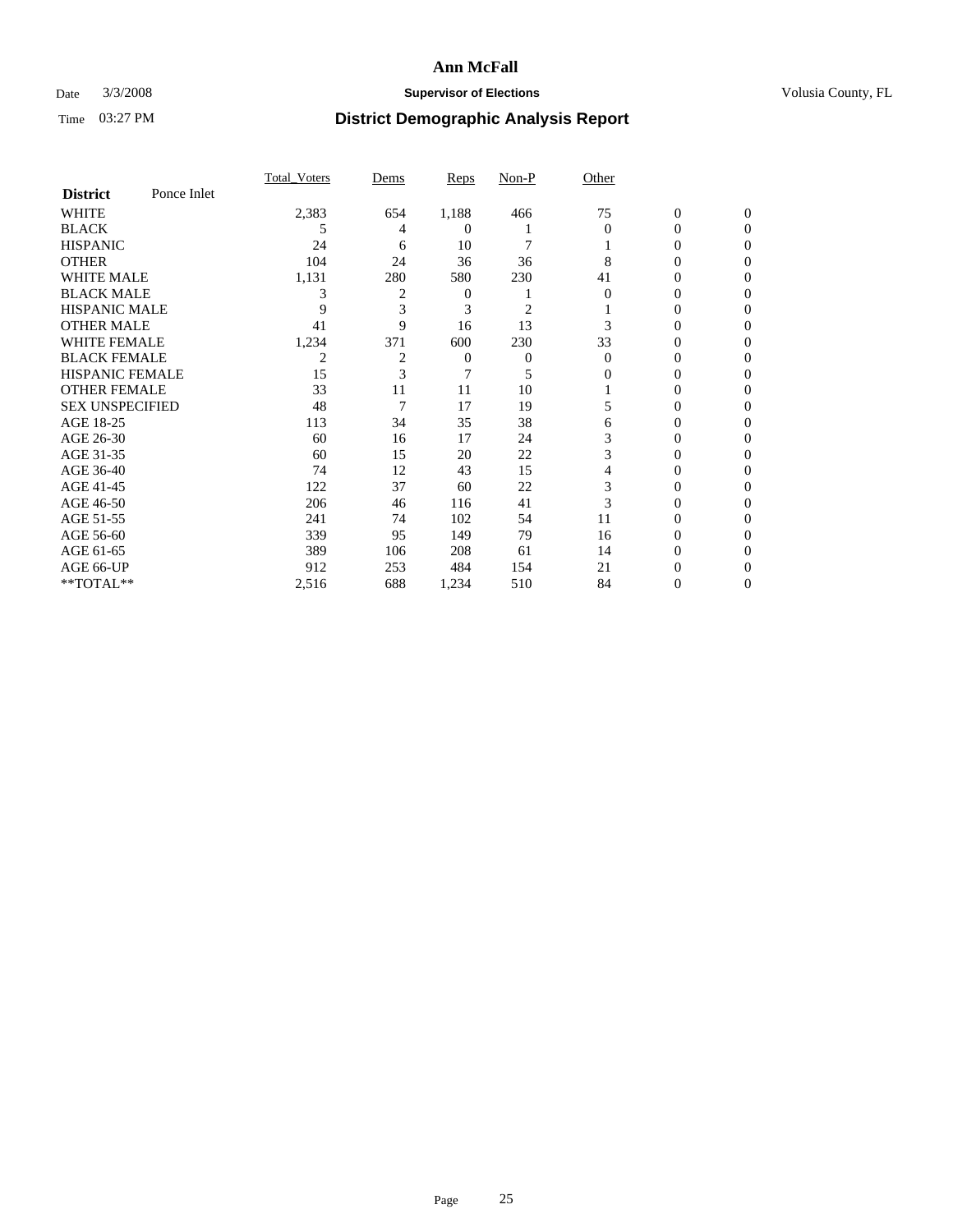### Date  $3/3/2008$  **Supervisor of Elections Supervisor of Elections** Volusia County, FL

|                        |             | Total Voters | Dems   | <b>Reps</b> | Non-P | Other |                  |                  |  |
|------------------------|-------------|--------------|--------|-------------|-------|-------|------------------|------------------|--|
| <b>District</b>        | Port Orange |              |        |             |       |       |                  |                  |  |
| <b>WHITE</b>           |             | 32,262       | 11,675 | 12,579      | 6,876 | 1,132 | $\boldsymbol{0}$ | $\mathbf{0}$     |  |
| <b>BLACK</b>           |             | 665          | 508    | 50          | 88    | 19    | $\overline{0}$   | $\mathbf{0}$     |  |
| <b>HISPANIC</b>        |             | 638          | 245    | 151         | 224   | 18    | $\overline{0}$   | $\mathbf{0}$     |  |
| <b>OTHER</b>           |             | 1,592        | 460    | 387         | 643   | 102   | $\overline{0}$   | $\mathbf{0}$     |  |
| <b>WHITE MALE</b>      |             | 14,716       | 4,731  | 6,106       | 3,285 | 594   | $\overline{0}$   | $\mathbf{0}$     |  |
| <b>BLACK MALE</b>      |             | 307          | 225    | 29          | 46    |       | $\boldsymbol{0}$ | $\mathbf{0}$     |  |
| <b>HISPANIC MALE</b>   |             | 275          | 101    | 70          | 96    | 8     | 0                | $\mathbf{0}$     |  |
| <b>OTHER MALE</b>      |             | 545          | 150    | 144         | 227   | 24    | 0                | $\mathbf{0}$     |  |
| <b>WHITE FEMALE</b>    |             | 17,314       | 6,876  | 6,385       | 3,527 | 526   | $\overline{0}$   | $\mathbf{0}$     |  |
| <b>BLACK FEMALE</b>    |             | 354          | 281    | 20          | 41    | 12    | $\overline{0}$   | $\mathbf{0}$     |  |
| <b>HISPANIC FEMALE</b> |             | 357          | 144    | 78          | 125   | 10    | $\overline{0}$   | $\mathbf{0}$     |  |
| <b>OTHER FEMALE</b>    |             | 627          | 221    | 154         | 224   | 28    | $\mathbf{0}$     | $\mathbf{0}$     |  |
| <b>SEX UNSPECIFIED</b> |             | 662          | 159    | 181         | 260   | 62    | $\boldsymbol{0}$ | $\boldsymbol{0}$ |  |
| AGE 18-25              |             | 3,172        | 1,000  | 920         | 1,069 | 183   | $\overline{0}$   | $\mathbf{0}$     |  |
| AGE 26-30              |             | 1,948        | 602    | 581         | 673   | 92    | $\boldsymbol{0}$ | $\mathbf{0}$     |  |
| AGE 31-35              |             | 1,864        | 565    | 653         | 563   | 83    | 0                | $\mathbf{0}$     |  |
| AGE 36-40              |             | 2,391        | 728    | 937         | 649   | 77    | $\overline{0}$   | $\mathbf{0}$     |  |
| AGE 41-45              |             | 2,891        | 886    | 1,171       | 732   | 102   | $\mathbf{0}$     | $\mathbf{0}$     |  |
| AGE 46-50              |             | 3,278        | 1,119  | 1,356       | 700   | 103   | $\overline{0}$   | $\mathbf{0}$     |  |
| AGE 51-55              |             | 3,258        | 1,278  | 1,308       | 583   | 89    | $\mathbf{0}$     | $\mathbf{0}$     |  |
| AGE 56-60              |             | 3,366        | 1,399  | 1,174       | 677   | 116   | $\boldsymbol{0}$ | $\mathbf{0}$     |  |
| AGE 61-65              |             | 3,150        | 1,209  | 1,203       | 622   | 116   | 0                | $\mathbf{0}$     |  |
| AGE 66-UP              |             | 9,839        | 4,102  | 3,864       | 1,563 | 310   | 0                | $\mathbf{0}$     |  |
| $*$ TOTAL $**$         |             | 35,157       | 12,888 | 13,167      | 7,831 | 1,271 | 0                | $\boldsymbol{0}$ |  |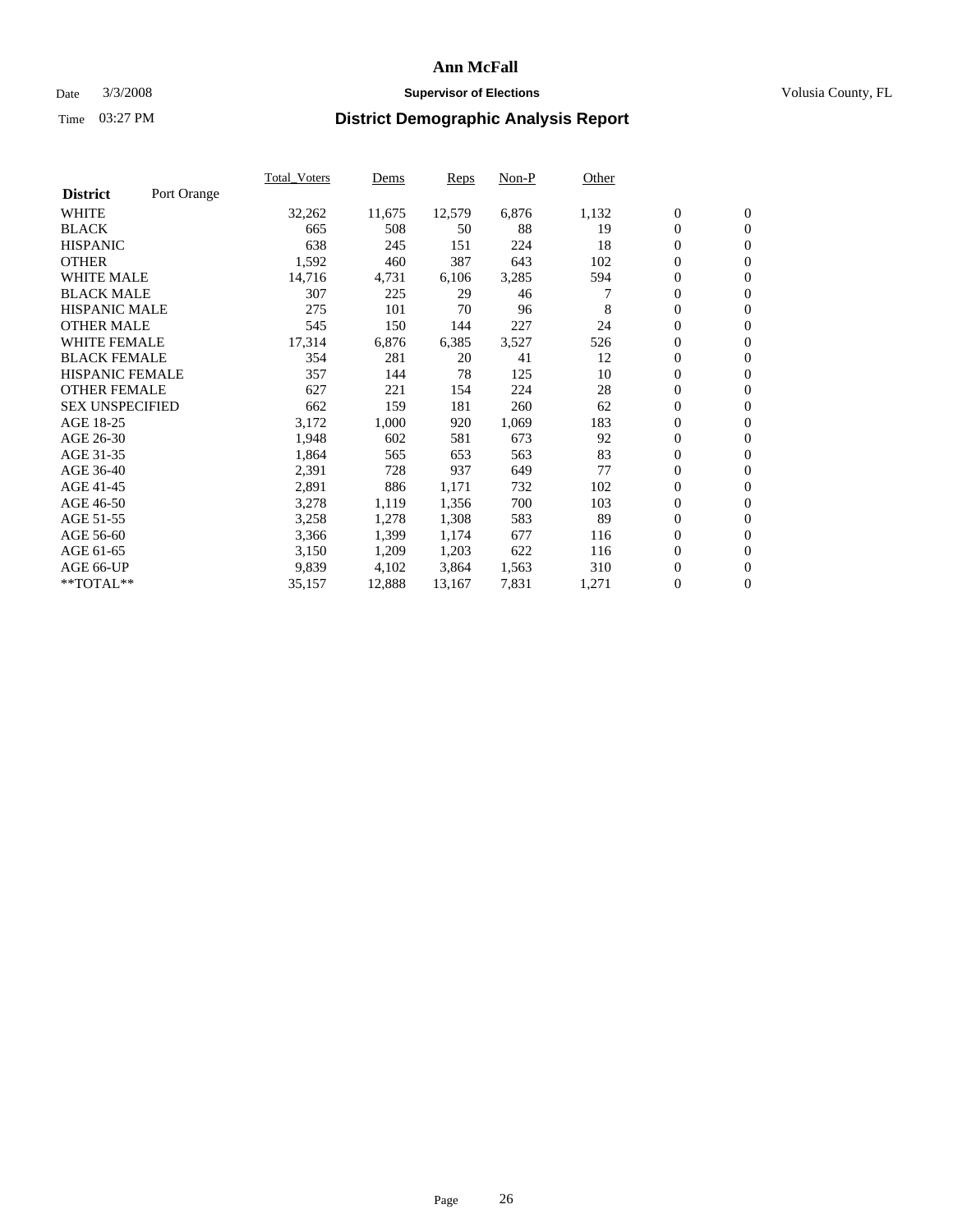### Date  $3/3/2008$  **Supervisor of Elections Supervisor of Elections** Volusia County, FL

|                        |               | <b>Total Voters</b> | Dems  | <b>Reps</b> | Non-P | Other            |                  |                  |  |
|------------------------|---------------|---------------------|-------|-------------|-------|------------------|------------------|------------------|--|
| <b>District</b>        | South Daytona |                     |       |             |       |                  |                  |                  |  |
| <b>WHITE</b>           |               | 6,521               | 2,766 | 2,217       | 1,311 | 227              | $\boldsymbol{0}$ | $\boldsymbol{0}$ |  |
| <b>BLACK</b>           |               | 403                 | 317   | 17          | 65    | 4                | $\mathbf{0}$     | $\mathbf{0}$     |  |
| <b>HISPANIC</b>        |               | 150                 | 66    | 29          | 51    | 4                | $\mathbf{0}$     | $\mathbf{0}$     |  |
| <b>OTHER</b>           |               | 374                 | 135   | 75          | 147   | 17               | 0                | $\mathbf{0}$     |  |
| <b>WHITE MALE</b>      |               | 2,993               | 1,117 | 1,115       | 623   | 138              | 0                | $\mathbf{0}$     |  |
| <b>BLACK MALE</b>      |               | 145                 | 103   | 8           | 34    | $\boldsymbol{0}$ | 0                | $\mathbf{0}$     |  |
| <b>HISPANIC MALE</b>   |               | 74                  | 32    | 13          | 26    | 3                | 0                | $\mathbf{0}$     |  |
| <b>OTHER MALE</b>      |               | 127                 | 45    | 35          | 45    | 2                | 0                | $\mathbf{0}$     |  |
| <b>WHITE FEMALE</b>    |               | 3,497               | 1,634 | 1,091       | 684   | 88               | 0                | $\mathbf{0}$     |  |
| <b>BLACK FEMALE</b>    |               | 252                 | 209   | 8           | 31    | 4                | $\mathbf{0}$     | $\mathbf{0}$     |  |
| <b>HISPANIC FEMALE</b> |               | 73                  | 32    | 15          | 25    |                  | 0                | $\mathbf{0}$     |  |
| <b>OTHER FEMALE</b>    |               | 140                 | 61    | 27          | 49    | 3                | $\mathbf{0}$     | $\mathbf{0}$     |  |
| <b>SEX UNSPECIFIED</b> |               | 147                 | 51    | 26          | 57    | 13               | $\boldsymbol{0}$ | $\mathbf{0}$     |  |
| AGE 18-25              |               | 743                 | 288   | 175         | 245   | 35               | 0                | $\mathbf{0}$     |  |
| AGE 26-30              |               | 481                 | 171   | 113         | 167   | 30               | 0                | $\mathbf{0}$     |  |
| AGE 31-35              |               | 465                 | 159   | 140         | 145   | 21               | 0                | $\mathbf{0}$     |  |
| AGE 36-40              |               | 557                 | 226   | 169         | 138   | 24               | $\boldsymbol{0}$ | $\mathbf{0}$     |  |
| AGE 41-45              |               | 730                 | 264   | 264         | 173   | 29               | 0                | $\mathbf{0}$     |  |
| AGE 46-50              |               | 725                 | 314   | 251         | 143   | 17               | $\mathbf{0}$     | $\mathbf{0}$     |  |
| AGE 51-55              |               | 657                 | 311   | 208         | 124   | 14               | $\overline{0}$   | $\mathbf{0}$     |  |
| AGE 56-60              |               | 663                 | 298   | 208         | 129   | 28               | $\boldsymbol{0}$ | $\mathbf{0}$     |  |
| AGE 61-65              |               | 595                 | 248   | 223         | 101   | 23               | 0                | $\mathbf{0}$     |  |
| AGE 66-UP              |               | 1,832               | 1,005 | 587         | 209   | 31               | 0                | 0                |  |
| **TOTAL**              |               | 7,448               | 3,284 | 2,338       | 1,574 | 252              | $\boldsymbol{0}$ | $\boldsymbol{0}$ |  |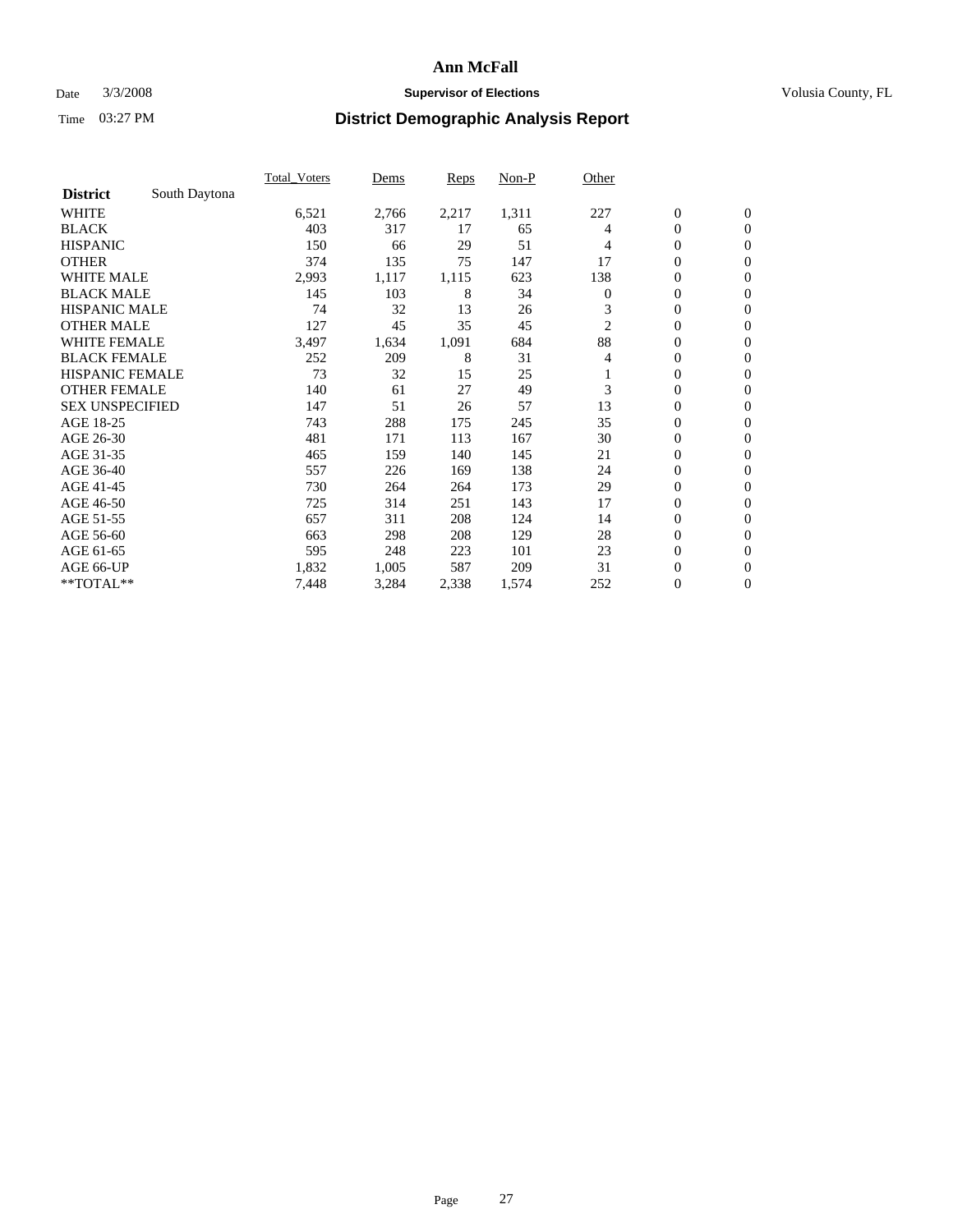### Date  $3/3/2008$  **Supervisor of Elections Supervisor of Elections** Volusia County, FL

|                        |               | Total Voters | Dems | Reps | $Non-P$  | Other |              |          |  |
|------------------------|---------------|--------------|------|------|----------|-------|--------------|----------|--|
| <b>District</b>        | Flagler Beach |              |      |      |          |       |              |          |  |
| <b>WHITE</b>           |               | 60           | 24   | 21   | 14       |       | $\mathbf{0}$ | $\Omega$ |  |
| <b>BLACK</b>           |               | 0            | 0    | 0    | $\Omega$ |       |              | O        |  |
| <b>HISPANIC</b>        |               |              |      |      |          |       |              |          |  |
| <b>OTHER</b>           |               |              |      | 2    |          |       |              |          |  |
| WHITE MALE             |               | 28           | 11   | 11   |          |       |              |          |  |
| <b>BLACK MALE</b>      |               |              | 0    | 0    |          |       |              |          |  |
| HISPANIC MALE          |               |              |      |      |          |       |              |          |  |
| <b>OTHER MALE</b>      |               |              |      |      |          |       |              |          |  |
| <b>WHITE FEMALE</b>    |               | 32           | 13   | 10   |          |       |              |          |  |
| <b>BLACK FEMALE</b>    |               | 0            | 0    | 0    |          |       |              |          |  |
| HISPANIC FEMALE        |               |              |      |      |          |       |              |          |  |
| <b>OTHER FEMALE</b>    |               |              |      |      |          |       |              |          |  |
| <b>SEX UNSPECIFIED</b> |               |              |      |      |          |       |              |          |  |
| AGE 18-25              |               |              |      |      |          |       |              |          |  |
| AGE 26-30              |               |              |      |      |          |       |              |          |  |
| AGE 31-35              |               |              |      |      |          |       |              |          |  |
| AGE 36-40              |               |              |      |      |          |       |              |          |  |
| AGE 41-45              |               |              |      |      |          |       |              |          |  |
| AGE 46-50              |               |              |      |      |          |       |              |          |  |
| AGE 51-55              |               |              |      |      |          |       |              |          |  |
| AGE 56-60              |               |              |      |      |          |       |              |          |  |
| AGE 61-65              |               |              |      |      |          |       |              |          |  |
| AGE 66-UP              |               | 46           | 18   | 20   |          |       |              |          |  |
| **TOTAL**              |               | 64           | 25   | 23   | 15       |       | O            | $_{0}$   |  |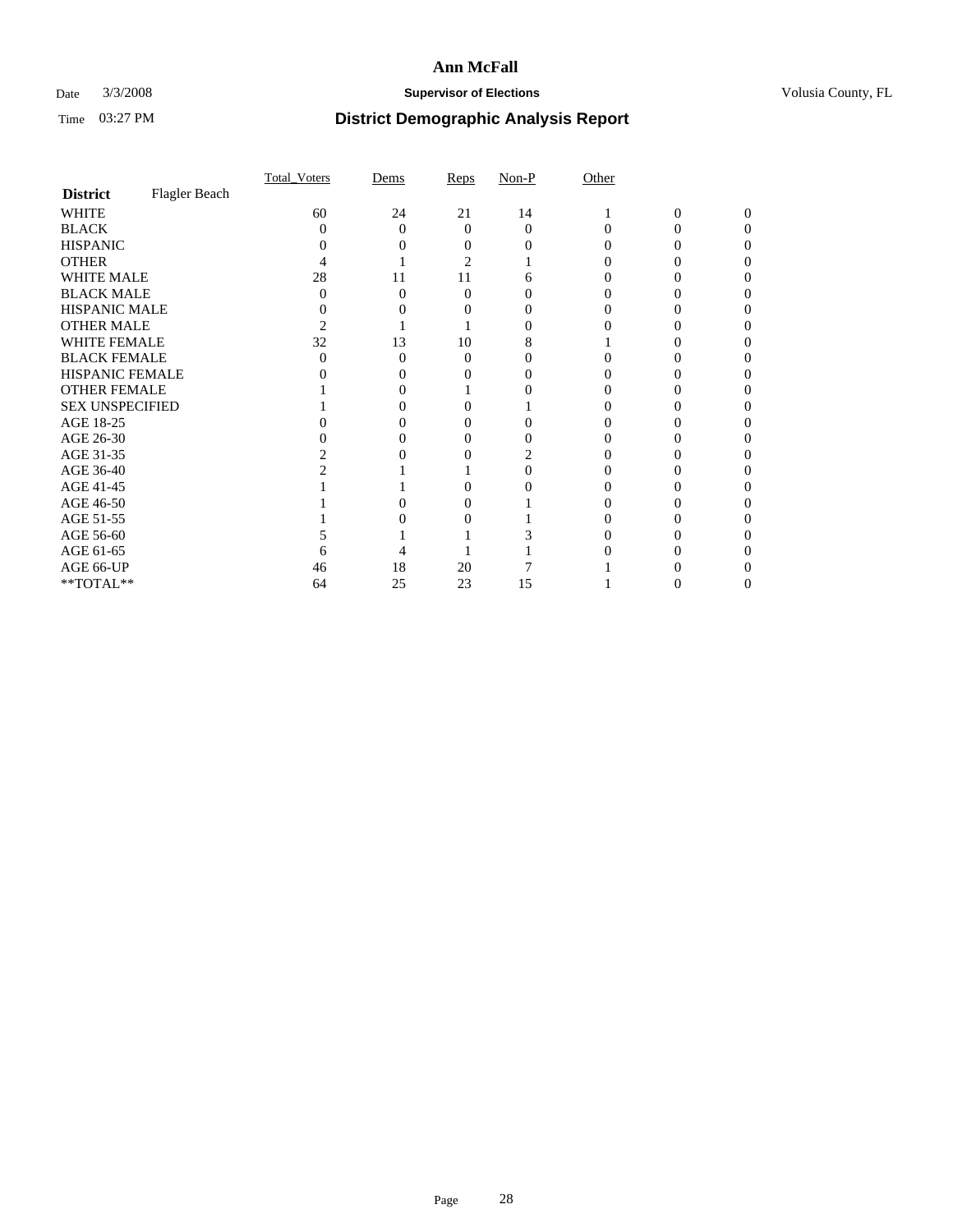#### Date  $3/3/2008$  **Supervisor of Elections** Volusia County, FL

|                        |                           | <b>Total Voters</b> | Dems   | Reps   | Non-P  | Other |                  |                  |  |
|------------------------|---------------------------|---------------------|--------|--------|--------|-------|------------------|------------------|--|
| <b>District</b>        | <b>Hospital Authority</b> |                     |        |        |        |       |                  |                  |  |
| <b>WHITE</b>           |                           | 92,435              | 31,926 | 38,524 | 17,906 | 4,079 | $\boldsymbol{0}$ | $\mathbf{0}$     |  |
| <b>BLACK</b>           |                           | 7,967               | 6,119  | 450    | 1,216  | 182   | $\boldsymbol{0}$ | $\mathbf{0}$     |  |
| <b>HISPANIC</b>        |                           | 12,863              | 5,858  | 2,530  | 4,144  | 331   | $\boldsymbol{0}$ | $\boldsymbol{0}$ |  |
| <b>OTHER</b>           |                           | 5,774               | 1,614  | 1,393  | 2,428  | 339   | $\boldsymbol{0}$ | $\mathbf{0}$     |  |
| <b>WHITE MALE</b>      |                           | 42,613              | 13,107 | 18,801 | 8,529  | 2,176 | 0                | $\mathbf{0}$     |  |
| <b>BLACK MALE</b>      |                           | 3,364               | 2,422  | 234    | 600    | 108   | $\boldsymbol{0}$ | $\mathbf{0}$     |  |
| <b>HISPANIC MALE</b>   |                           | 6,029               | 2,655  | 1,274  | 1,926  | 174   | 0                | $\mathbf{0}$     |  |
| <b>OTHER MALE</b>      |                           | 1,871               | 547    | 544    | 712    | 68    | $\boldsymbol{0}$ | $\mathbf{0}$     |  |
| <b>WHITE FEMALE</b>    |                           | 49,302              | 18,657 | 19,518 | 9,239  | 1,888 | $\mathbf{0}$     | $\mathbf{0}$     |  |
| <b>BLACK FEMALE</b>    |                           | 4,531               | 3,640  | 214    | 603    | 74    | $\boldsymbol{0}$ | $\mathbf{0}$     |  |
| <b>HISPANIC FEMALE</b> |                           | 6,732               | 3,155  | 1,244  | 2,180  | 153   | $\boldsymbol{0}$ | $\mathbf{0}$     |  |
| <b>OTHER FEMALE</b>    |                           | 2,235               | 748    | 555    | 844    | 88    | $\overline{0}$   | $\overline{0}$   |  |
| <b>SEX UNSPECIFIED</b> |                           | 2,362               | 586    | 513    | 1,061  | 202   | $\boldsymbol{0}$ | $\mathbf{0}$     |  |
| AGE 18-25              |                           | 11,755              | 3,489  | 3,050  | 4,478  | 738   | $\boldsymbol{0}$ | $\mathbf{0}$     |  |
| AGE 26-30              |                           | 7,969               | 2,497  | 2,294  | 2,733  | 445   | $\mathbf{0}$     | $\mathbf{0}$     |  |
| AGE 31-35              |                           | 8,233               | 2,681  | 2,699  | 2,418  | 435   | $\boldsymbol{0}$ | $\mathbf{0}$     |  |
| AGE 36-40              |                           | 9,582               | 3,105  | 3,542  | 2,499  | 436   | $\boldsymbol{0}$ | $\mathbf{0}$     |  |
| AGE 41-45              |                           | 11,058              | 3,750  | 4,291  | 2,583  | 434   | $\boldsymbol{0}$ | $\mathbf{0}$     |  |
| AGE 46-50              |                           | 12,146              | 4,440  | 4,814  | 2,432  | 460   | $\boldsymbol{0}$ | $\mathbf{0}$     |  |
| AGE 51-55              |                           | 11,249              | 4,519  | 4,212  | 2,087  | 431   | $\boldsymbol{0}$ | $\mathbf{0}$     |  |
| AGE 56-60              |                           | 10,687              | 4,489  | 3,963  | 1,814  | 421   | $\mathbf{0}$     | $\mathbf{0}$     |  |
| AGE 61-65              |                           | 9,269               | 3,954  | 3,528  | 1,460  | 327   | $\mathbf{0}$     | $\boldsymbol{0}$ |  |
| AGE 66-UP              |                           | 27,091              | 12,593 | 10,504 | 3,190  | 804   | $\boldsymbol{0}$ | $\mathbf{0}$     |  |
| **TOTAL**              |                           | 119,039             | 45,517 | 42,897 | 25,694 | 4,931 | 0                | $\overline{0}$   |  |
|                        |                           |                     |        |        |        |       |                  |                  |  |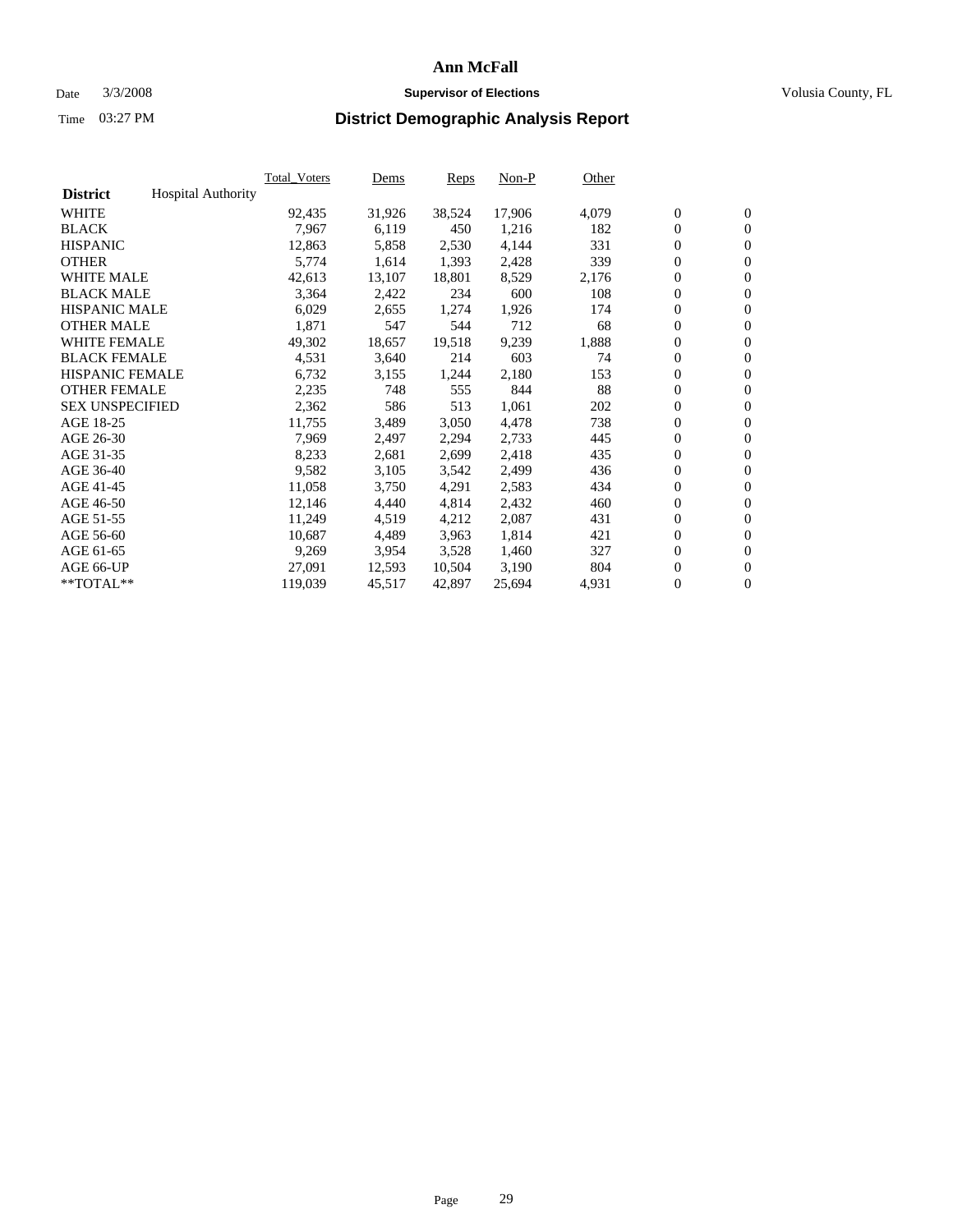### Date  $3/3/2008$  **Supervisor of Elections Supervisor of Elections** Volusia County, FL

|                                          | <b>Total Voters</b> | Dems  | Reps | Non-P | Other          |                  |                  |  |
|------------------------------------------|---------------------|-------|------|-------|----------------|------------------|------------------|--|
| Florida House Seat 21<br><b>District</b> |                     |       |      |       |                |                  |                  |  |
| <b>WHITE</b>                             | 2,094               | 806   | 867  | 343   | 78             | $\boldsymbol{0}$ | $\mathbf{0}$     |  |
| <b>BLACK</b>                             | 170                 | 148   | 9    | 12    |                | 0                | $\mathbf{0}$     |  |
| <b>HISPANIC</b>                          | 151                 | 49    | 33   | 64    |                | 0                | $\mathbf{0}$     |  |
| <b>OTHER</b>                             | 105                 | 32    | 28   | 42    | 3              | 0                | $\boldsymbol{0}$ |  |
| <b>WHITE MALE</b>                        | 1,012               | 350   | 446  | 178   | 38             | 0                | $\theta$         |  |
| <b>BLACK MALE</b>                        | 67                  | 58    | 4    | 5     | $\overline{0}$ | 0                | $\Omega$         |  |
| <b>HISPANIC MALE</b>                     | 79                  | 26    | 17   | 34    | 2              | 0                | $\theta$         |  |
| <b>OTHER MALE</b>                        | 36                  | 13    | 11   | 12    | $\Omega$       | 0                | 0                |  |
| <b>WHITE FEMALE</b>                      | 1,073               | 451   | 419  | 163   | 40             | 0                | 0                |  |
| <b>BLACK FEMALE</b>                      | 103                 | 90    | 5    | 7     |                | 0                | $\mathbf{0}$     |  |
| <b>HISPANIC FEMALE</b>                   | 69                  | 22    | 16   | 28    | 3              | 0                | $\Omega$         |  |
| <b>OTHER FEMALE</b>                      | 41                  | 15    | 11   | 13    | $\overline{2}$ | 0                | $\boldsymbol{0}$ |  |
| <b>SEX UNSPECIFIED</b>                   | 40                  | 10    | 8    | 21    |                | 0                | $\Omega$         |  |
| AGE 18-25                                | 266                 | 70    | 90   | 97    | 9              | 0                | 0                |  |
| AGE 26-30                                | 164                 | 41    | 60   | 55    | 8              | 0                | $\Omega$         |  |
| AGE 31-35                                | 135                 | 34    | 60   | 36    | 5              | 0                | 0                |  |
| AGE 36-40                                | 157                 | 45    | 59   | 45    | 8              | 0                | $\mathbf{0}$     |  |
| AGE 41-45                                | 207                 | 71    | 93   | 34    | 9              | 0                | 0                |  |
| AGE 46-50                                | 233                 | 100   | 88   | 38    |                | 0                | $\mathbf{0}$     |  |
| AGE 51-55                                | 259                 | 114   | 102  | 35    | 8              | 0                | $\Omega$         |  |
| AGE 56-60                                | 243                 | 103   | 94   | 38    | 8              | 0                | $\theta$         |  |
| AGE 61-65                                | 247                 | 119   | 87   | 33    | 8              | 0                | 0                |  |
| AGE 66-UP                                | 609                 | 338   | 204  | 50    | 17             | 0                | $_{0}$           |  |
| **TOTAL**                                | 2,520               | 1,035 | 937  | 461   | 87             | 0                | $\overline{0}$   |  |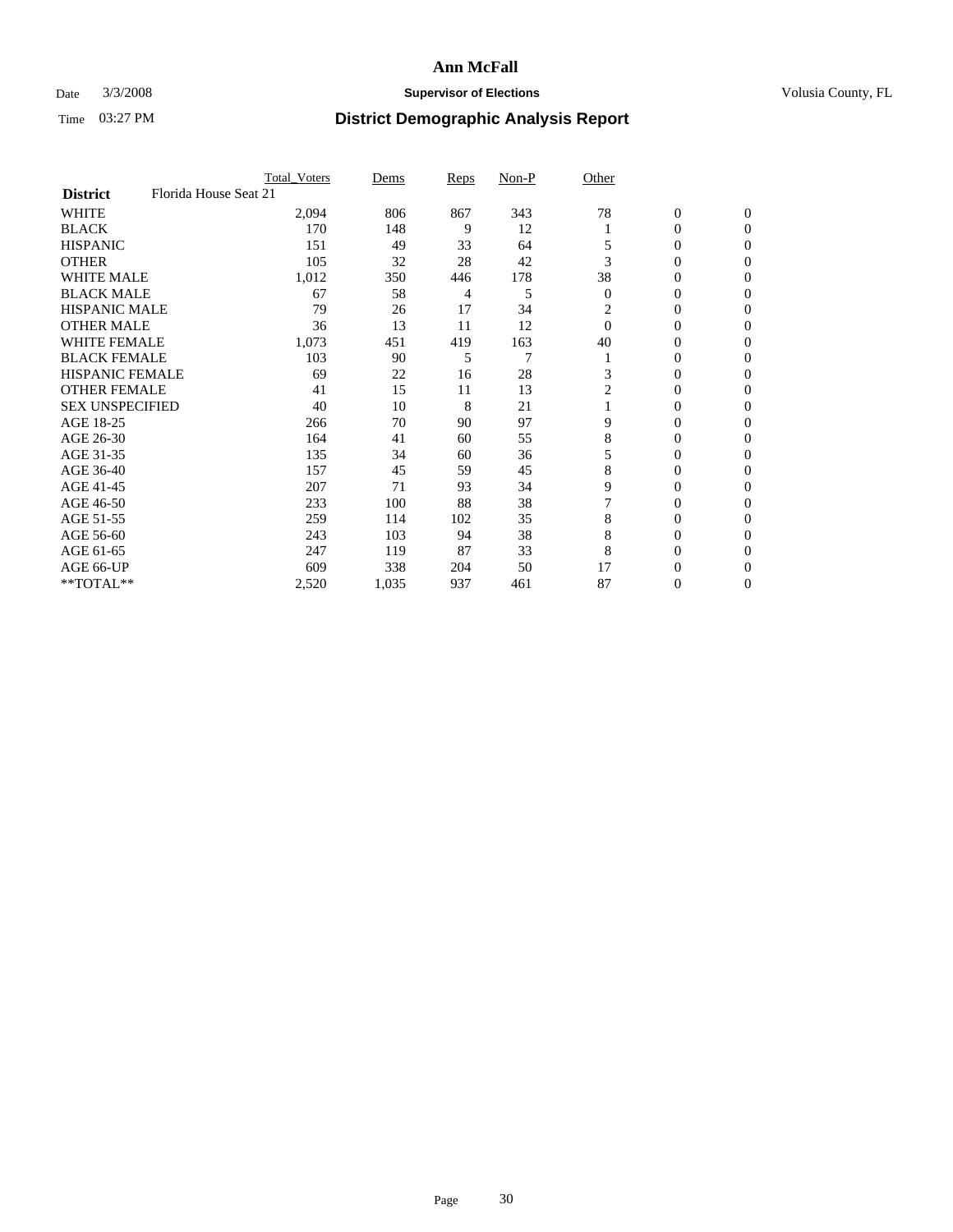#### Date  $3/3/2008$  **Supervisor of Elections** Volusia County, FL

|                                          | <b>Total Voters</b> | Dems  | Reps  | Non-P | Other |                  |                |  |
|------------------------------------------|---------------------|-------|-------|-------|-------|------------------|----------------|--|
| Florida House Seat 25<br><b>District</b> |                     |       |       |       |       |                  |                |  |
| <b>WHITE</b>                             | 15,093              | 5,233 | 5,989 | 3,172 | 699   | $\mathbf{0}$     | $\mathbf{0}$   |  |
| <b>BLACK</b>                             | 1,060               | 791   | 67    | 176   | 26    | $\mathbf{0}$     | $\mathbf{0}$   |  |
| <b>HISPANIC</b>                          | 3,399               | 1,605 | 665   | 1,048 | 81    | 0                | $\mathbf{0}$   |  |
| <b>OTHER</b>                             | 1,034               | 294   | 241   | 439   | 60    | 0                | $\mathbf{0}$   |  |
| <b>WHITE MALE</b>                        | 6,959               | 2,125 | 2,899 | 1,554 | 381   | 0                | $\overline{0}$ |  |
| <b>BLACK MALE</b>                        | 472                 | 338   | 37    | 82    | 15    | $\boldsymbol{0}$ | $\mathbf{0}$   |  |
| <b>HISPANIC MALE</b>                     | 1,595               | 722   | 337   | 490   | 46    | 0                | $\mathbf{0}$   |  |
| <b>OTHER MALE</b>                        | 344                 | 114   | 91    | 127   | 12    | $\boldsymbol{0}$ | $\mathbf{0}$   |  |
| <b>WHITE FEMALE</b>                      | 8,036               | 3,075 | 3,049 | 1,600 | 312   | 0                | $\mathbf{0}$   |  |
| <b>BLACK FEMALE</b>                      | 578                 | 444   | 30    | 93    | 11    | $\boldsymbol{0}$ | $\mathbf{0}$   |  |
| <b>HISPANIC FEMALE</b>                   | 1,781               | 869   | 326   | 552   | 34    | $\boldsymbol{0}$ | $\mathbf{0}$   |  |
| <b>OTHER FEMALE</b>                      | 415                 | 125   | 104   | 170   | 16    | 0                | $\overline{0}$ |  |
| <b>SEX UNSPECIFIED</b>                   | 406                 | 111   | 89    | 167   | 39    | 0                | $\mathbf{0}$   |  |
| AGE 18-25                                | 2,010               | 589   | 461   | 831   | 129   | 0                | $\mathbf{0}$   |  |
| AGE 26-30                                | 1,505               | 473   | 417   | 523   | 92    | $\mathbf{0}$     | $\mathbf{0}$   |  |
| AGE 31-35                                | 1,596               | 520   | 491   | 508   | 77    | 0                | $\mathbf{0}$   |  |
| AGE 36-40                                | 1,809               | 584   | 642   | 491   | 92    | 0                | $\mathbf{0}$   |  |
| AGE 41-45                                | 1,942               | 666   | 715   | 481   | 80    | $\boldsymbol{0}$ | $\mathbf{0}$   |  |
| AGE 46-50                                | 2,054               | 749   | 792   | 433   | 80    | 0                | $\mathbf{0}$   |  |
| AGE 51-55                                | 1,905               | 765   | 657   | 418   | 65    | $\boldsymbol{0}$ | $\mathbf{0}$   |  |
| AGE 56-60                                | 1,830               | 771   | 669   | 329   | 61    | $\mathbf{0}$     | $\mathbf{0}$   |  |
| AGE 61-65                                | 1,534               | 664   | 549   | 259   | 62    | $\mathbf{0}$     | $\mathbf{0}$   |  |
| AGE 66-UP                                | 4,401               | 2,142 | 1,569 | 562   | 128   | 0                | $\mathbf{0}$   |  |
| **TOTAL**                                | 20,586              | 7,923 | 6,962 | 4,835 | 866   | 0                | $\overline{0}$ |  |
|                                          |                     |       |       |       |       |                  |                |  |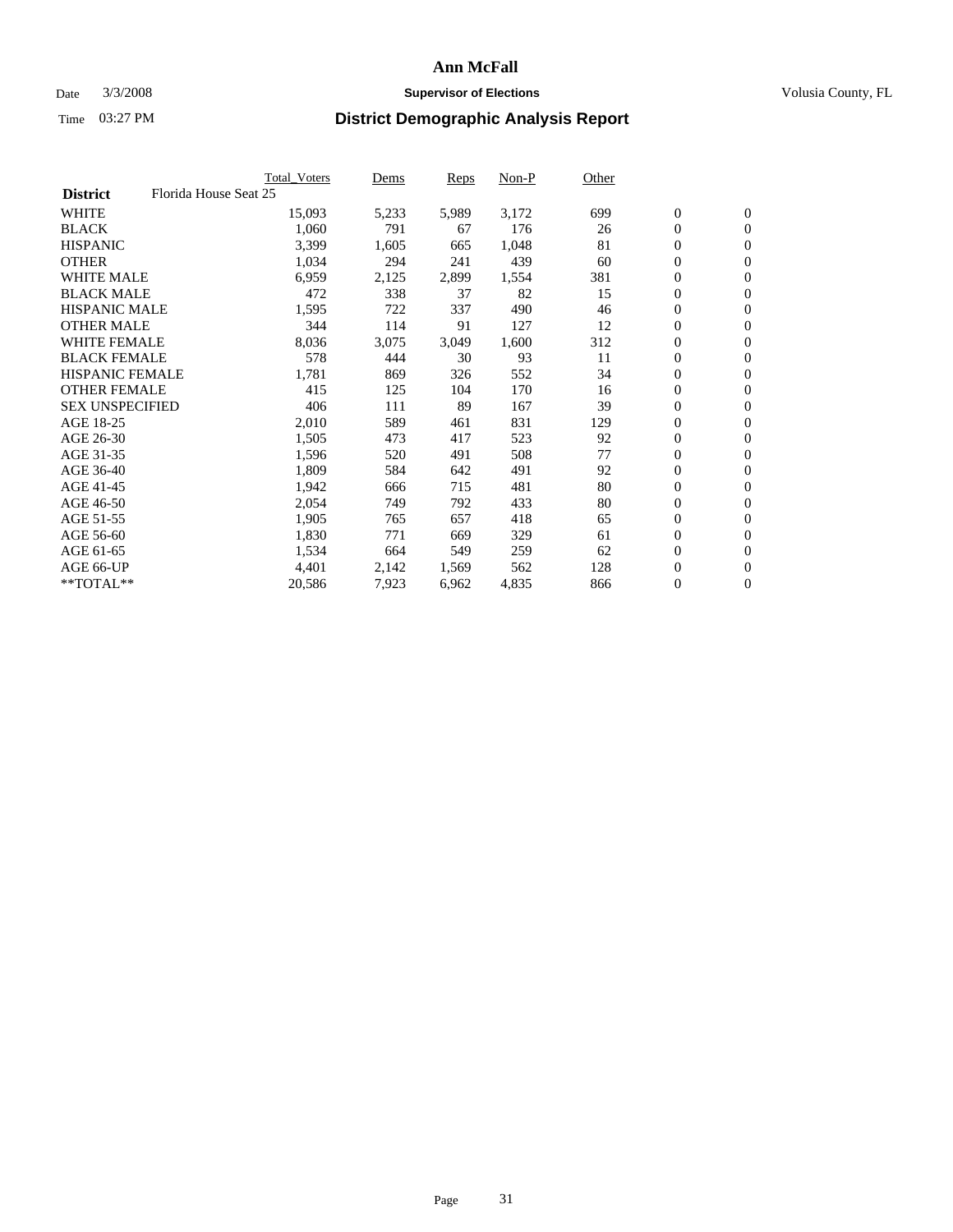#### Date  $3/3/2008$  **Supervisor of Elections** Volusia County, FL

|                        | Total_Voters          | Dems   | <b>Reps</b> | Non-P  | Other |                  |                |  |
|------------------------|-----------------------|--------|-------------|--------|-------|------------------|----------------|--|
| <b>District</b>        | Florida House Seat 26 |        |             |        |       |                  |                |  |
| <b>WHITE</b>           | 85,250                | 29,843 | 36,542      | 15,566 | 3,299 | $\overline{0}$   | $\mathbf{0}$   |  |
| <b>BLACK</b>           | 3,131                 | 2,305  | 225         | 514    | 87    | $\overline{0}$   | $\mathbf{0}$   |  |
| <b>HISPANIC</b>        | 5,514                 | 2,442  | 1,185       | 1,755  | 132   | $\boldsymbol{0}$ | $\mathbf{0}$   |  |
| <b>OTHER</b>           | 4,498                 | 1,244  | 1,264       | 1,731  | 259   | $\boldsymbol{0}$ | $\mathbf{0}$   |  |
| <b>WHITE MALE</b>      | 39,026                | 12,199 | 17,673      | 7,414  | 1,740 | 0                | $\mathbf{0}$   |  |
| <b>BLACK MALE</b>      | 1,363                 | 908    | 123         | 280    | 52    | $\boldsymbol{0}$ | $\mathbf{0}$   |  |
| <b>HISPANIC MALE</b>   | 2,565                 | 1,086  | 594         | 821    | 64    | $\overline{0}$   | $\mathbf{0}$   |  |
| <b>OTHER MALE</b>      | 1,561                 | 416    | 515         | 574    | 56    | $\overline{0}$   | $\mathbf{0}$   |  |
| <b>WHITE FEMALE</b>    | 45,743                | 17,499 | 18,670      | 8,027  | 1,547 | $\mathbf{0}$     | $\mathbf{0}$   |  |
| <b>BLACK FEMALE</b>    | 1,745                 | 1,375  | 102         | 233    | 35    | $\boldsymbol{0}$ | $\mathbf{0}$   |  |
| HISPANIC FEMALE        | 2,905                 | 1,335  | 583         | 921    | 66    | $\boldsymbol{0}$ | $\mathbf{0}$   |  |
| <b>OTHER FEMALE</b>    | 1,729                 | 597    | 497         | 573    | 62    | 0                | $\overline{0}$ |  |
| <b>SEX UNSPECIFIED</b> | 1,756                 | 419    | 459         | 723    | 155   | $\boldsymbol{0}$ | $\mathbf{0}$   |  |
| AGE 18-25              | 8,253                 | 2,388  | 2,477       | 2,894  | 494   | $\boldsymbol{0}$ | $\mathbf{0}$   |  |
| AGE 26-30              | 5,206                 | 1,533  | 1,691       | 1,701  | 281   | $\overline{0}$   | $\mathbf{0}$   |  |
| AGE 31-35              | 5,272                 | 1,584  | 1,912       | 1,494  | 282   | $\overline{0}$   | $\mathbf{0}$   |  |
| AGE 36-40              | 6,744                 | 2,048  | 2,731       | 1,692  | 273   | $\boldsymbol{0}$ | $\mathbf{0}$   |  |
| AGE 41-45              | 8,132                 | 2,526  | 3,469       | 1,834  | 303   | $\boldsymbol{0}$ | $\mathbf{0}$   |  |
| AGE 46-50              | 9,409                 | 3,195  | 4,048       | 1,828  | 338   | 0                | $\mathbf{0}$   |  |
| AGE 51-55              | 9,439                 | 3,610  | 3,848       | 1,633  | 348   | $\boldsymbol{0}$ | $\mathbf{0}$   |  |
| AGE 56-60              | 9,632                 | 3,802  | 3,810       | 1,661  | 359   | $\overline{0}$   | $\mathbf{0}$   |  |
| AGE 61-65              | 9,021                 | 3,530  | 3,701       | 1,476  | 314   | $\mathbf{0}$     | $\mathbf{0}$   |  |
| AGE 66-UP              | 27,285                | 11,618 | 11,529      | 3,353  | 785   | $\boldsymbol{0}$ | $\mathbf{0}$   |  |
| **TOTAL**              | 98,393                | 35,834 | 39,216      | 19,566 | 3,777 | 0                | $\overline{0}$ |  |
|                        |                       |        |             |        |       |                  |                |  |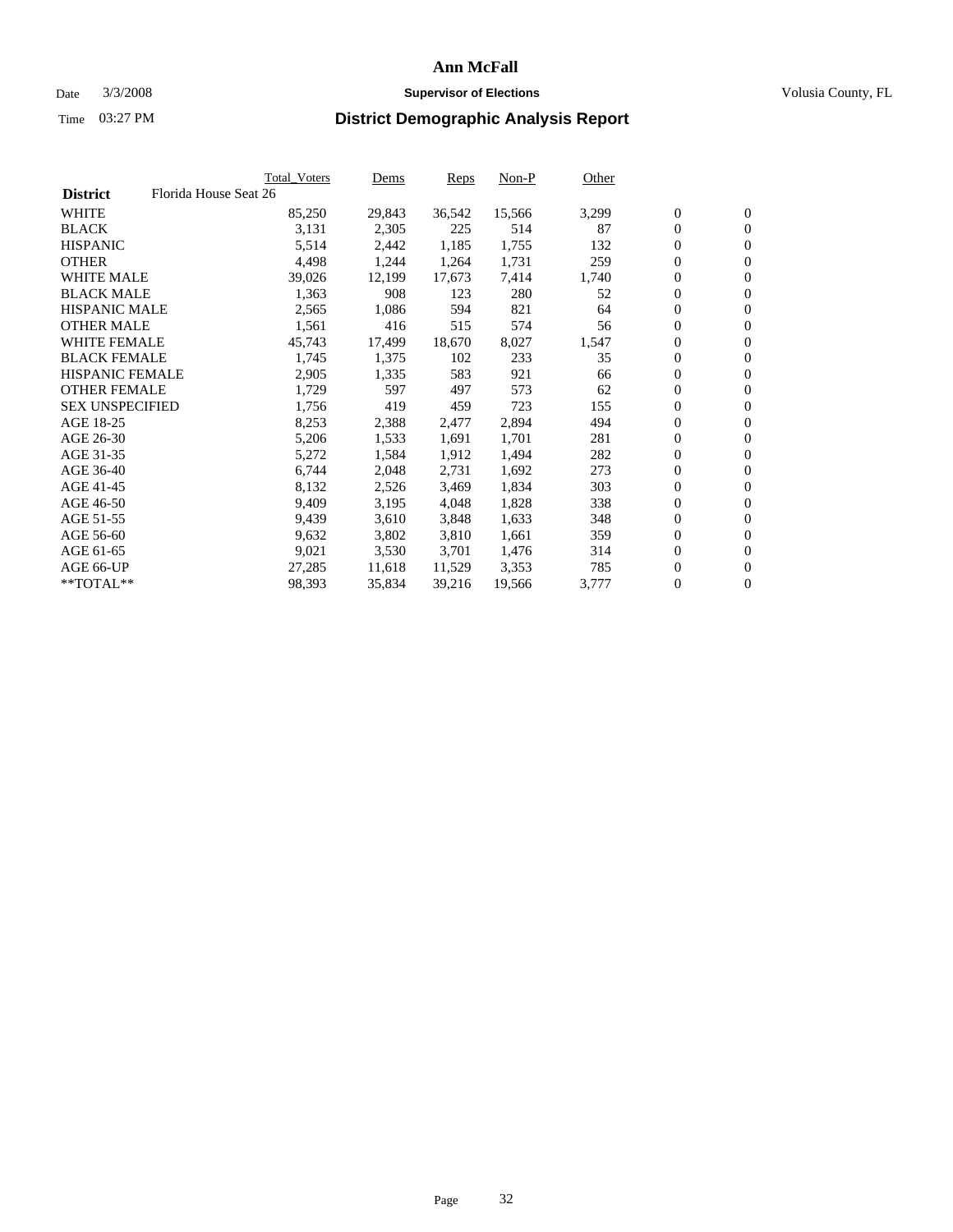#### Date  $3/3/2008$  **Supervisor of Elections** Volusia County, FL

|                        |                       | <b>Total Voters</b> | Dems   | Reps   | Non-P  | Other |                  |                |  |
|------------------------|-----------------------|---------------------|--------|--------|--------|-------|------------------|----------------|--|
| <b>District</b>        | Florida House Seat 27 |                     |        |        |        |       |                  |                |  |
| <b>WHITE</b>           |                       | 51,596              | 21,203 | 17,319 | 10,988 | 2,086 | $\mathbf{0}$     | $\mathbf{0}$   |  |
| <b>BLACK</b>           |                       | 14,719              | 11,996 | 519    | 2,002  | 202   | $\mathbf{0}$     | $\mathbf{0}$   |  |
| <b>HISPANIC</b>        |                       | 1,462               | 626    | 275    | 511    | 50    | $\boldsymbol{0}$ | $\overline{0}$ |  |
| <b>OTHER</b>           |                       | 4,196               | 1,570  | 726    | 1,686  | 214   | 0                | $\mathbf{0}$   |  |
| <b>WHITE MALE</b>      |                       | 23,602              | 8,565  | 8,557  | 5,325  | 1,155 | 0                | $\overline{0}$ |  |
| <b>BLACK MALE</b>      |                       | 5,794               | 4,517  | 267    | 892    | 118   | $\boldsymbol{0}$ | $\mathbf{0}$   |  |
| <b>HISPANIC MALE</b>   |                       | 674                 | 278    | 132    | 237    | 27    | 0                | $\mathbf{0}$   |  |
| <b>OTHER MALE</b>      |                       | 1,238               | 468    | 283    | 437    | 50    | $\mathbf{0}$     | $\mathbf{0}$   |  |
| <b>WHITE FEMALE</b>    |                       | 27,670              | 12,516 | 8,666  | 5,576  | 912   | 0                | $\mathbf{0}$   |  |
| <b>BLACK FEMALE</b>    |                       | 8,779               | 7,373  | 247    | 1,078  | 81    | $\boldsymbol{0}$ | $\mathbf{0}$   |  |
| <b>HISPANIC FEMALE</b> |                       | 772                 | 341    | 142    | 267    | 22    | $\boldsymbol{0}$ | $\mathbf{0}$   |  |
| <b>OTHER FEMALE</b>    |                       | 1,538               | 675    | 280    | 538    | 45    | 0                | $\overline{0}$ |  |
| <b>SEX UNSPECIFIED</b> |                       | 1,906               | 662    | 265    | 837    | 142   | 0                | $\mathbf{0}$   |  |
| AGE 18-25              |                       | 9,052               | 4,186  | 1,473  | 2,986  | 407   | 0                | $\mathbf{0}$   |  |
| AGE 26-30              |                       | 4,935               | 2,099  | 943    | 1,666  | 227   | $\mathbf{0}$     | $\mathbf{0}$   |  |
| AGE 31-35              |                       | 4,370               | 1,928  | 968    | 1,277  | 197   | 0                | $\mathbf{0}$   |  |
| AGE 36-40              |                       | 4,749               | 2,076  | 1,259  | 1,237  | 177   | $\boldsymbol{0}$ | $\overline{0}$ |  |
| AGE 41-45              |                       | 5,581               | 2,562  | 1,553  | 1,246  | 220   | $\boldsymbol{0}$ | $\mathbf{0}$   |  |
| AGE 46-50              |                       | 6,553               | 3,186  | 1,798  | 1,331  | 238   | 0                | $\overline{0}$ |  |
| AGE 51-55              |                       | 6,286               | 3,258  | 1,697  | 1,146  | 185   | $\boldsymbol{0}$ | $\mathbf{0}$   |  |
| AGE 56-60              |                       | 6,100               | 3,139  | 1,655  | 1,099  | 207   | 0                | $\mathbf{0}$   |  |
| AGE 61-65              |                       | 5,418               | 2,710  | 1,607  | 900    | 201   | $\mathbf{0}$     | $\mathbf{0}$   |  |
| AGE 66-UP              |                       | 18,929              | 10,251 | 5,886  | 2,299  | 493   | 0                | $\mathbf{0}$   |  |
| **TOTAL**              |                       | 71,973              | 35,395 | 18,839 | 15,187 | 2,552 | 0                | $\overline{0}$ |  |
|                        |                       |                     |        |        |        |       |                  |                |  |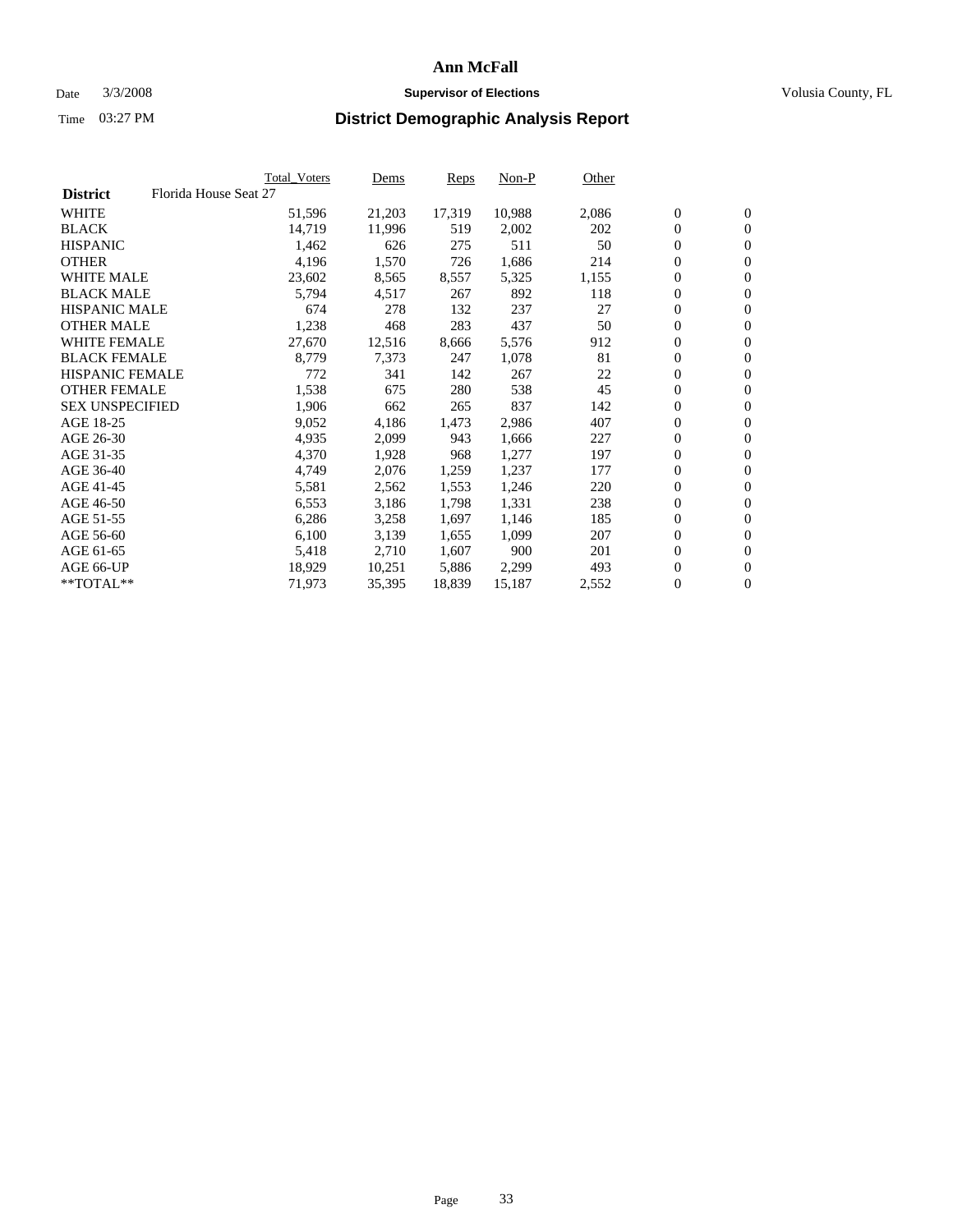#### Date  $3/3/2008$  **Supervisor of Elections** Volusia County, FL

|                        |                       | Total_Voters | Dems   | <b>Reps</b> | Non-P  | Other |                  |                  |  |
|------------------------|-----------------------|--------------|--------|-------------|--------|-------|------------------|------------------|--|
| <b>District</b>        | Florida House Seat 28 |              |        |             |        |       |                  |                  |  |
| <b>WHITE</b>           |                       | 89,487       | 31,485 | 36,001      | 18,998 | 3,003 | $\overline{0}$   | $\mathbf{0}$     |  |
| <b>BLACK</b>           |                       | 3,456        | 2,649  | 193         | 540    | 74    | $\overline{0}$   | $\mathbf{0}$     |  |
| <b>HISPANIC</b>        |                       | 4,124        | 1,804  | 859         | 1,348  | 113   | $\boldsymbol{0}$ | $\mathbf{0}$     |  |
| <b>OTHER</b>           |                       | 4,095        | 1,069  | 995         | 1,785  | 246   | 0                | $\mathbf{0}$     |  |
| <b>WHITE MALE</b>      |                       | 41,493       | 13,113 | 17,555      | 9,212  | 1,613 | 0                | $\mathbf{0}$     |  |
| <b>BLACK MALE</b>      |                       | 1,564        | 1,108  | 108         | 304    | 44    | $\boldsymbol{0}$ | $\mathbf{0}$     |  |
| <b>HISPANIC MALE</b>   |                       | 1,904        | 802    | 415         | 622    | 65    | $\overline{0}$   | $\mathbf{0}$     |  |
| <b>OTHER MALE</b>      |                       | 1,368        | 363    | 385         | 560    | 60    | $\overline{0}$   | $\mathbf{0}$     |  |
| <b>WHITE FEMALE</b>    |                       | 47,385       | 18,181 | 18,222      | 9,608  | 1,374 | $\overline{0}$   | $\mathbf{0}$     |  |
| <b>BLACK FEMALE</b>    |                       | 1,861        | 1,519  | 82          | 231    | 29    | $\overline{0}$   | $\mathbf{0}$     |  |
| <b>HISPANIC FEMALE</b> |                       | 2,185        | 988    | 434         | 715    | 48    | $\boldsymbol{0}$ | $\mathbf{0}$     |  |
| <b>OTHER FEMALE</b>    |                       | 1,596        | 506    | 407         | 616    | 67    | 0                | $\overline{0}$   |  |
| <b>SEX UNSPECIFIED</b> |                       | 1,806        | 427    | 440         | 803    | 136   | $\boldsymbol{0}$ | $\mathbf{0}$     |  |
| AGE 18-25              |                       | 8,677        | 2,615  | 2,314       | 3,254  | 494   | 0                | $\mathbf{0}$     |  |
| AGE 26-30              |                       | 5,472        | 1,675  | 1,513       | 2,051  | 233   | $\overline{0}$   | $\mathbf{0}$     |  |
| AGE 31-35              |                       | 5,432        | 1,670  | 1,807       | 1,719  | 236   | $\overline{0}$   | $\mathbf{0}$     |  |
| AGE 36-40              |                       | 6,576        | 2,038  | 2,453       | 1,831  | 254   | $\boldsymbol{0}$ | $\mathbf{0}$     |  |
| AGE 41-45              |                       | 8,043        | 2,701  | 3,124       | 1,988  | 230   | $\boldsymbol{0}$ | $\mathbf{0}$     |  |
| AGE 46-50              |                       | 9,445        | 3,293  | 3,819       | 2,068  | 265   | 0                | $\mathbf{0}$     |  |
| AGE 51-55              |                       | 9,605        | 3,788  | 3,649       | 1,888  | 280   | $\boldsymbol{0}$ | $\mathbf{0}$     |  |
| AGE 56-60              |                       | 9,779        | 3,904  | 3,536       | 2,003  | 336   | $\overline{0}$   | $\mathbf{0}$     |  |
| AGE 61-65              |                       | 9,135        | 3,455  | 3,635       | 1,748  | 297   | $\mathbf{0}$     | $\boldsymbol{0}$ |  |
| AGE 66-UP              |                       | 28,998       | 11,868 | 12,198      | 4,121  | 811   | $\boldsymbol{0}$ | $\mathbf{0}$     |  |
| **TOTAL**              |                       | 101,162      | 37,007 | 38,048      | 22,671 | 3,436 | 0                | $\overline{0}$   |  |
|                        |                       |              |        |             |        |       |                  |                  |  |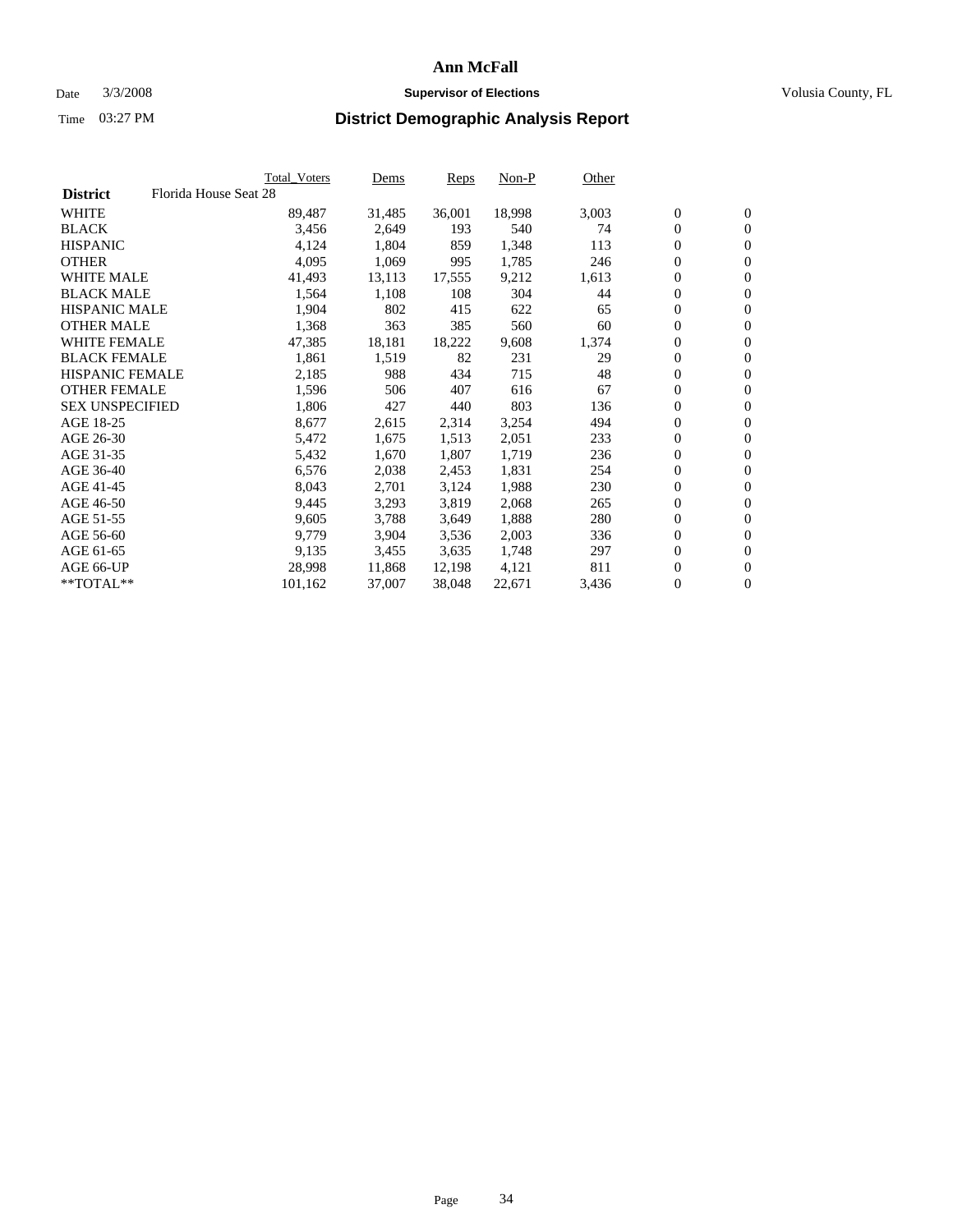### Date  $3/3/2008$  **Supervisor of Elections Supervisor of Elections** Volusia County, FL

|                                          | <b>Total Voters</b> | Dems  | Reps  | Non-P | Other          |                  |                |  |
|------------------------------------------|---------------------|-------|-------|-------|----------------|------------------|----------------|--|
| Florida House Seat 33<br><b>District</b> |                     |       |       |       |                |                  |                |  |
| <b>WHITE</b>                             | 4,868               | 1,503 | 2,135 | 1,013 | 217            | $\boldsymbol{0}$ | $\mathbf{0}$   |  |
| <b>BLACK</b>                             | 457                 | 336   | 29    | 78    | 14             | $\mathbf{0}$     | $\mathbf{0}$   |  |
| <b>HISPANIC</b>                          | 897                 | 387   | 172   | 315   | 23             | 0                | $\mathbf{0}$   |  |
| <b>OTHER</b>                             | 352                 | 95    | 83    | 143   | 31             | 0                | $\mathbf{0}$   |  |
| <b>WHITE MALE</b>                        | 2,313               | 609   | 1,101 | 496   | 107            | 0                | $\mathbf{0}$   |  |
| <b>BLACK MALE</b>                        | 189                 | 135   | 11    | 37    | 6              | 0                | $\mathbf{0}$   |  |
| <b>HISPANIC MALE</b>                     | 434                 | 179   | 94    | 149   | 12             | 0                | $\mathbf{0}$   |  |
| <b>OTHER MALE</b>                        | 117                 | 35    | 29    | 49    | $\overline{4}$ | $\mathbf{0}$     | $\mathbf{0}$   |  |
| <b>WHITE FEMALE</b>                      | 2,523               | 887   | 1,020 | 507   | 109            | 0                | $\mathbf{0}$   |  |
| <b>BLACK FEMALE</b>                      | 262                 | 196   | 18    | 40    | 8              | $\boldsymbol{0}$ | $\mathbf{0}$   |  |
| <b>HISPANIC FEMALE</b>                   | 452                 | 204   | 77    | 160   | 11             | 0                | $\mathbf{0}$   |  |
| <b>OTHER FEMALE</b>                      | 127                 | 34    | 34    | 51    | 8              | 0                | $\mathbf{0}$   |  |
| <b>SEX UNSPECIFIED</b>                   | 157                 | 42    | 35    | 60    | 20             | $\boldsymbol{0}$ | $\mathbf{0}$   |  |
| AGE 18-25                                | 745                 | 213   | 172   | 309   | 51             | 0                | $\mathbf{0}$   |  |
| AGE 26-30                                | 464                 | 144   | 134   | 154   | 32             | $\mathbf{0}$     | $\mathbf{0}$   |  |
| AGE 31-35                                | 502                 | 148   | 157   | 166   | 31             | 0                | $\mathbf{0}$   |  |
| AGE 36-40                                | 533                 | 179   | 197   | 132   | 25             | 0                | $\mathbf{0}$   |  |
| AGE 41-45                                | 678                 | 217   | 260   | 164   | 37             | $\boldsymbol{0}$ | $\mathbf{0}$   |  |
| AGE 46-50                                | 764                 | 251   | 338   | 147   | 28             | 0                | $\mathbf{0}$   |  |
| AGE 51-55                                | 672                 | 252   | 261   | 138   | 21             | $\boldsymbol{0}$ | $\mathbf{0}$   |  |
| AGE 56-60                                | 620                 | 234   | 255   | 114   | 17             | $\mathbf{0}$     | $\mathbf{0}$   |  |
| AGE 61-65                                | 496                 | 223   | 183   | 76    | 14             | $\mathbf{0}$     | $\mathbf{0}$   |  |
| AGE 66-UP                                | 1,100               | 460   | 462   | 149   | 29             | $\boldsymbol{0}$ | $\mathbf{0}$   |  |
| $*$ TOTAL $**$                           | 6,574               | 2,321 | 2,419 | 1,549 | 285            | 0                | $\overline{0}$ |  |
|                                          |                     |       |       |       |                |                  |                |  |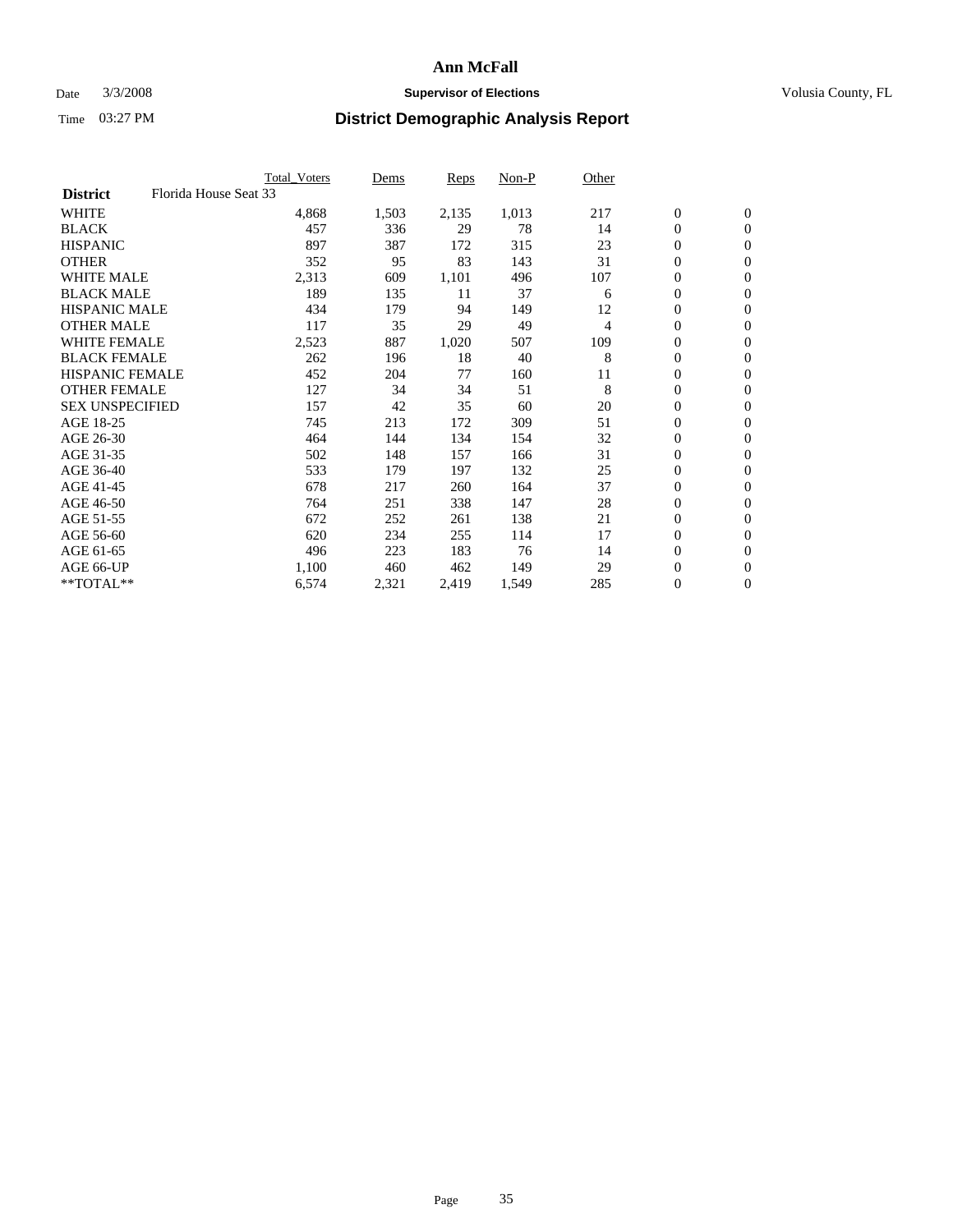#### Date  $3/3/2008$  **Supervisor of Elections** Volusia County, FL

|                        | <b>Total_Voters</b>     | Dems   | <b>Reps</b> | Non-P  | Other |                  |                  |  |
|------------------------|-------------------------|--------|-------------|--------|-------|------------------|------------------|--|
| <b>District</b>        | School Board District 1 |        |             |        |       |                  |                  |  |
| <b>WHITE</b>           | 46,985                  | 17,070 | 19,471      | 8,462  | 1,982 | $\overline{0}$   | $\mathbf{0}$     |  |
| <b>BLACK</b>           | 3,698                   | 2,976  | 171         | 486    | 65    | $\overline{0}$   | $\mathbf{0}$     |  |
| <b>HISPANIC</b>        | 2,180                   | 864    | 457         | 780    | 79    | $\boldsymbol{0}$ | $\mathbf{0}$     |  |
| <b>OTHER</b>           | 2,443                   | 716    | 646         | 954    | 127   | 0                | $\mathbf{0}$     |  |
| <b>WHITE MALE</b>      | 21,429                  | 6,949  | 9,412       | 4,023  | 1,045 | 0                | $\mathbf{0}$     |  |
| <b>BLACK MALE</b>      | 1,453                   | 1,111  | 79          | 220    | 43    | $\boldsymbol{0}$ | $\mathbf{0}$     |  |
| <b>HISPANIC MALE</b>   | 997                     | 390    | 222         | 345    | 40    | $\overline{0}$   | $\mathbf{0}$     |  |
| <b>OTHER MALE</b>      | 776                     | 219    | 250         | 272    | 35    | $\overline{0}$   | $\mathbf{0}$     |  |
| <b>WHITE FEMALE</b>    | 25,309                  | 10,041 | 9,973       | 4,365  | 930   | $\mathbf{0}$     | $\mathbf{0}$     |  |
| <b>BLACK FEMALE</b>    | 2,213                   | 1,841  | 90          | 260    | 22    | $\boldsymbol{0}$ | $\mathbf{0}$     |  |
| <b>HISPANIC FEMALE</b> | 1,166                   | 469    | 232         | 428    | 37    | $\boldsymbol{0}$ | $\mathbf{0}$     |  |
| <b>OTHER FEMALE</b>    | 942                     | 342    | 245         | 321    | 34    | 0                | $\mathbf{0}$     |  |
| <b>SEX UNSPECIFIED</b> | 1,021                   | 264    | 242         | 448    | 67    | $\boldsymbol{0}$ | $\mathbf{0}$     |  |
| AGE 18-25              | 5,015                   | 1,471  | 1,436       | 1,813  | 295   | $\boldsymbol{0}$ | $\mathbf{0}$     |  |
| AGE 26-30              | 3,370                   | 1,040  | 1,022       | 1,112  | 196   | $\overline{0}$   | $\mathbf{0}$     |  |
| AGE 31-35              | 3,340                   | 1,065  | 1,172       | 915    | 188   | $\overline{0}$   | $\mathbf{0}$     |  |
| AGE 36-40              | 4,093                   | 1,358  | 1,541       | 1,021  | 173   | $\boldsymbol{0}$ | $\mathbf{0}$     |  |
| AGE 41-45              | 4,650                   | 1,526  | 1,945       | 1,000  | 179   | $\boldsymbol{0}$ | $\mathbf{0}$     |  |
| AGE 46-50              | 5,395                   | 2,025  | 2,149       | 1,009  | 212   | 0                | $\mathbf{0}$     |  |
| AGE 51-55              | 5,183                   | 2,137  | 2,004       | 834    | 208   | $\boldsymbol{0}$ | $\boldsymbol{0}$ |  |
| AGE 56-60              | 5,199                   | 2,286  | 1,938       | 759    | 216   | $\overline{0}$   | $\mathbf{0}$     |  |
| AGE 61-65              | 4,701                   | 2,061  | 1,793       | 676    | 171   | $\mathbf{0}$     | $\mathbf{0}$     |  |
| AGE 66-UP              | 14,360                  | 6,657  | 5,745       | 1,543  | 415   | $\boldsymbol{0}$ | $\boldsymbol{0}$ |  |
| **TOTAL**              | 55,306                  | 21,626 | 20,745      | 10,682 | 2,253 | 0                | $\overline{0}$   |  |
|                        |                         |        |             |        |       |                  |                  |  |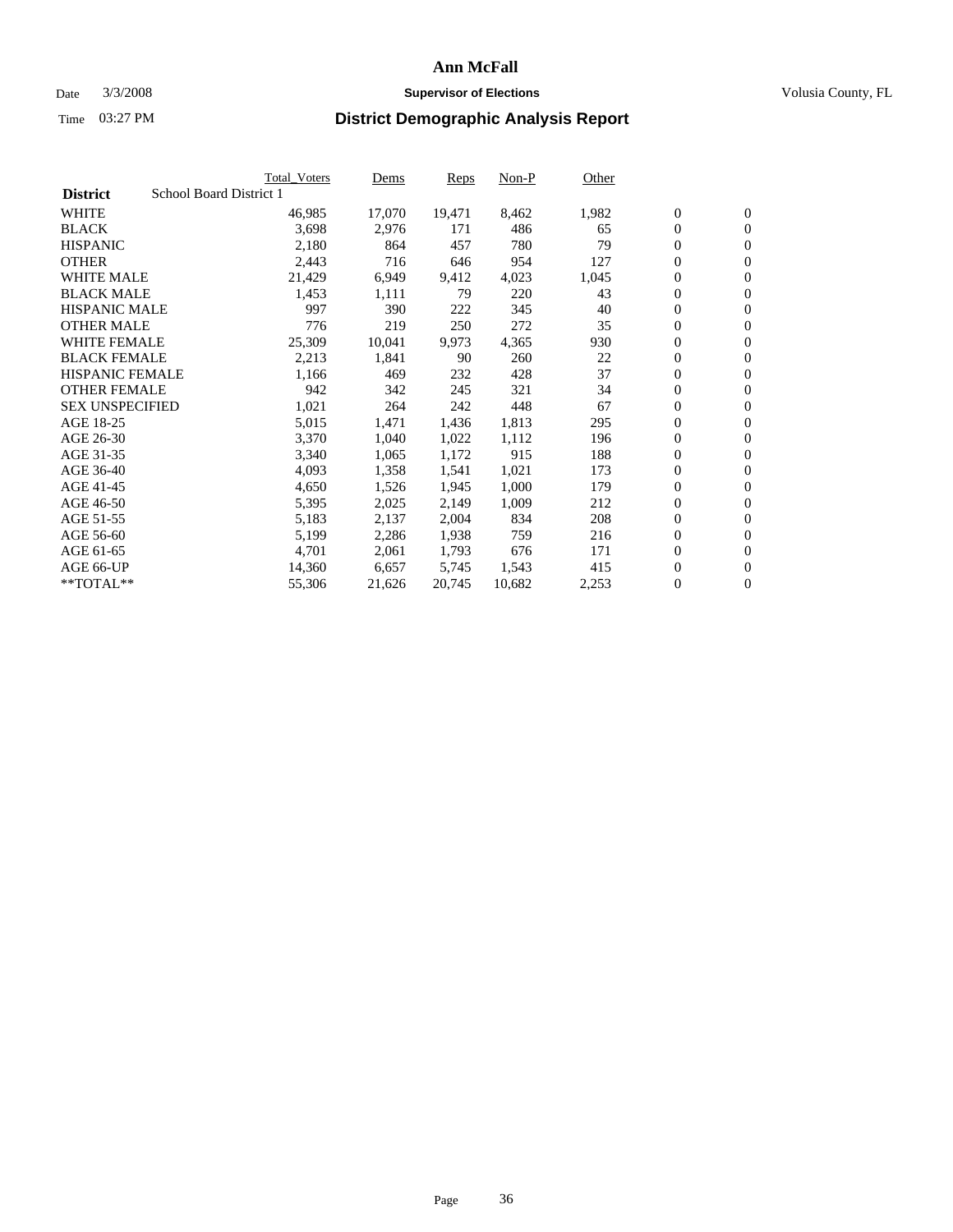#### Date  $3/3/2008$  **Supervisor of Elections** Volusia County, FL

|                                            | <b>Total Voters</b> | Dems   | Reps   | Non-P  | Other |                  |                  |  |
|--------------------------------------------|---------------------|--------|--------|--------|-------|------------------|------------------|--|
| School Board District 2<br><b>District</b> |                     |        |        |        |       |                  |                  |  |
| <b>WHITE</b>                               | 40,449              | 15,676 | 14,726 | 8,495  | 1,552 | $\boldsymbol{0}$ | $\mathbf{0}$     |  |
| <b>BLACK</b>                               | 9,002               | 7,277  | 319    | 1,284  | 122   | $\boldsymbol{0}$ | $\mathbf{0}$     |  |
| <b>HISPANIC</b>                            | 961                 | 389    | 204    | 338    | 30    | $\boldsymbol{0}$ | $\mathbf{0}$     |  |
| <b>OTHER</b>                               | 2,950               | 1,059  | 544    | 1,190  | 157   | 0                | $\mathbf{0}$     |  |
| <b>WHITE MALE</b>                          | 18,853              | 6,490  | 7,287  | 4,185  | 891   | 0                | $\mathbf{0}$     |  |
| <b>BLACK MALE</b>                          | 3,619               | 2,793  | 171    | 596    | 59    | $\boldsymbol{0}$ | $\boldsymbol{0}$ |  |
| <b>HISPANIC MALE</b>                       | 458                 | 177    | 98     | 168    | 15    | 0                | $\mathbf{0}$     |  |
| <b>OTHER MALE</b>                          | 965                 | 346    | 222    | 359    | 38    | $\boldsymbol{0}$ | $\mathbf{0}$     |  |
| <b>WHITE FEMALE</b>                        | 21,318              | 9,091  | 7,342  | 4,241  | 644   | 0                | $\mathbf{0}$     |  |
| <b>BLACK FEMALE</b>                        | 5,286               | 4,412  | 145    | 669    | 60    | $\boldsymbol{0}$ | $\mathbf{0}$     |  |
| <b>HISPANIC FEMALE</b>                     | 494                 | 209    | 103    | 167    | 15    | $\boldsymbol{0}$ | $\boldsymbol{0}$ |  |
| <b>OTHER FEMALE</b>                        | 1,090               | 457    | 200    | 400    | 33    | 0                | $\mathbf{0}$     |  |
| <b>SEX UNSPECIFIED</b>                     | 1,279               | 426    | 225    | 522    | 106   | 0                | $\mathbf{0}$     |  |
| AGE 18-25                                  | 6,248               | 2,957  | 1,041  | 1,997  | 253   | 0                | $\mathbf{0}$     |  |
| AGE 26-30                                  | 3,206               | 1,319  | 693    | 1,050  | 144   | $\mathbf{0}$     | $\mathbf{0}$     |  |
| AGE 31-35                                  | 2,809               | 1,146  | 726    | 829    | 108   | 0                | $\mathbf{0}$     |  |
| AGE 36-40                                  | 3,146               | 1,293  | 905    | 824    | 124   | 0                | $\boldsymbol{0}$ |  |
| AGE 41-45                                  | 3,829               | 1,634  | 1,186  | 865    | 144   | $\boldsymbol{0}$ | $\mathbf{0}$     |  |
| AGE 46-50                                  | 4,576               | 2,030  | 1,448  | 947    | 151   | $\boldsymbol{0}$ | $\mathbf{0}$     |  |
| AGE 51-55                                  | 4,532               | 2,179  | 1,360  | 861    | 132   | $\boldsymbol{0}$ | $\boldsymbol{0}$ |  |
| AGE 56-60                                  | 4,884               | 2,217  | 1,501  | 987    | 179   | 0                | $\mathbf{0}$     |  |
| AGE 61-65                                  | 4,558               | 1,989  | 1,543  | 852    | 174   | $\mathbf{0}$     | $\mathbf{0}$     |  |
| AGE 66-UP                                  | 15,574              | 7,637  | 5,390  | 2,095  | 452   | $\boldsymbol{0}$ | $\boldsymbol{0}$ |  |
| $*$ TOTAL $**$                             | 53,362              | 24,401 | 15,793 | 11,307 | 1,861 | 0                | $\overline{0}$   |  |
|                                            |                     |        |        |        |       |                  |                  |  |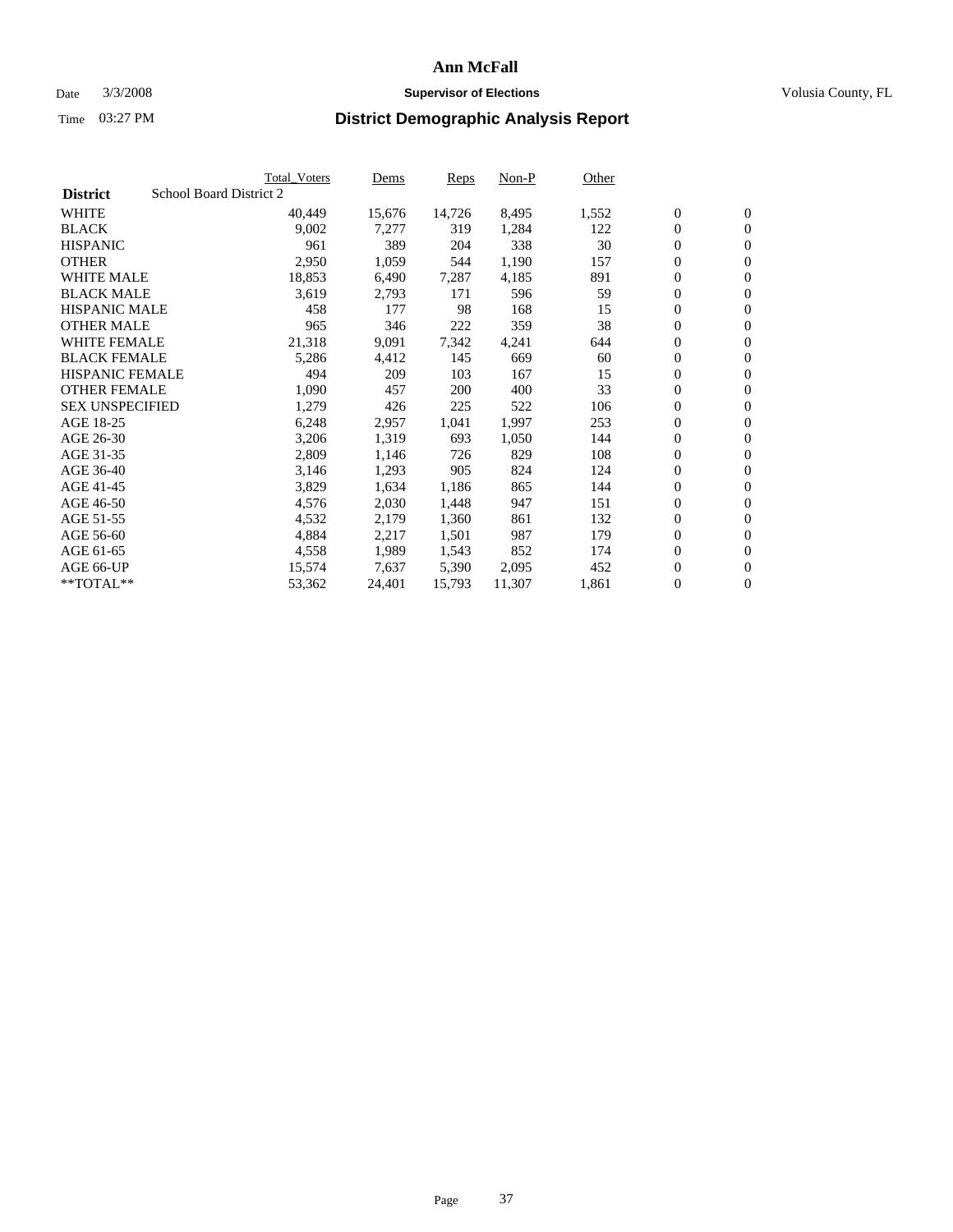#### Date  $3/3/2008$  **Supervisor of Elections** Volusia County, FL

|                        | <b>Total Voters</b>     | Dems   | Reps   | Non-P  | Other |                  |                  |  |
|------------------------|-------------------------|--------|--------|--------|-------|------------------|------------------|--|
| <b>District</b>        | School Board District 3 |        |        |        |       |                  |                  |  |
| <b>WHITE</b>           | 62,360                  | 22,753 | 24,288 | 13,370 | 1,949 | $\mathbf{0}$     | $\mathbf{0}$     |  |
| <b>BLACK</b>           | 1,692                   | 1,350  | 81     | 237    | 24    | $\mathbf{0}$     | $\mathbf{0}$     |  |
| <b>HISPANIC</b>        | 772                     | 275    | 203    | 271    | 23    | $\boldsymbol{0}$ | $\overline{0}$   |  |
| <b>OTHER</b>           | 2,377                   | 638    | 578    | 1,020  | 141   | 0                | $\mathbf{0}$     |  |
| <b>WHITE MALE</b>      | 28,694                  | 9,374  | 11,853 | 6,442  | 1,025 | 0                | $\mathbf{0}$     |  |
| <b>BLACK MALE</b>      | 766                     | 572    | 43     | 133    | 18    | $\boldsymbol{0}$ | $\boldsymbol{0}$ |  |
| <b>HISPANIC MALE</b>   | 346                     | 109    | 92     | 132    | 13    | 0                | $\mathbf{0}$     |  |
| <b>OTHER MALE</b>      | 779                     | 212    | 227    | 313    | 27    | $\mathbf{0}$     | $\mathbf{0}$     |  |
| <b>WHITE FEMALE</b>    | 33,228                  | 13,235 | 12,281 | 6,797  | 915   | 0                | $\mathbf{0}$     |  |
| <b>BLACK FEMALE</b>    | 907                     | 764    | 35     | 103    | 5     | $\boldsymbol{0}$ | $\mathbf{0}$     |  |
| <b>HISPANIC FEMALE</b> | 417                     | 163    | 109    | 135    | 10    | $\boldsymbol{0}$ | $\boldsymbol{0}$ |  |
| <b>OTHER FEMALE</b>    | 909                     | 295    | 245    | 325    | 44    | 0                | $\mathbf{0}$     |  |
| <b>SEX UNSPECIFIED</b> | 1,155                   | 292    | 265    | 518    | 80    | 0                | $\mathbf{0}$     |  |
| AGE 18-25              | 5,292                   | 1,629  | 1,358  | 2,001  | 304   | 0                | $\mathbf{0}$     |  |
| AGE 26-30              | 3,326                   | 1,022  | 889    | 1,276  | 139   | $\mathbf{0}$     | $\mathbf{0}$     |  |
| AGE 31-35              | 3,262                   | 1,005  | 1,041  | 1,071  | 145   | 0                | $\mathbf{0}$     |  |
| AGE 36-40              | 4,095                   | 1,250  | 1,512  | 1,194  | 139   | $\boldsymbol{0}$ | $\mathbf{0}$     |  |
| AGE 41-45              | 5,105                   | 1,684  | 1,986  | 1,306  | 129   | 0                | $\mathbf{0}$     |  |
| AGE 46-50              | 6,235                   | 2,159  | 2,506  | 1,381  | 189   | 0                | $\mathbf{0}$     |  |
| AGE 51-55              | 6,647                   | 2,648  | 2,531  | 1,284  | 184   | $\boldsymbol{0}$ | $\boldsymbol{0}$ |  |
| AGE 56-60              | 6,671                   | 2,720  | 2,423  | 1,329  | 199   | 0                | $\mathbf{0}$     |  |
| AGE 61-65              | 6,399                   | 2,468  | 2,515  | 1,219  | 197   | $\mathbf{0}$     | $\mathbf{0}$     |  |
| AGE 66-UP              | 20,169                  | 8,431  | 8,389  | 2,837  | 512   | $\boldsymbol{0}$ | $\boldsymbol{0}$ |  |
| $*$ TOTAL $**$         | 67,201                  | 25,016 | 25,150 | 14,898 | 2,137 | 0                | $\mathbf{0}$     |  |
|                        |                         |        |        |        |       |                  |                  |  |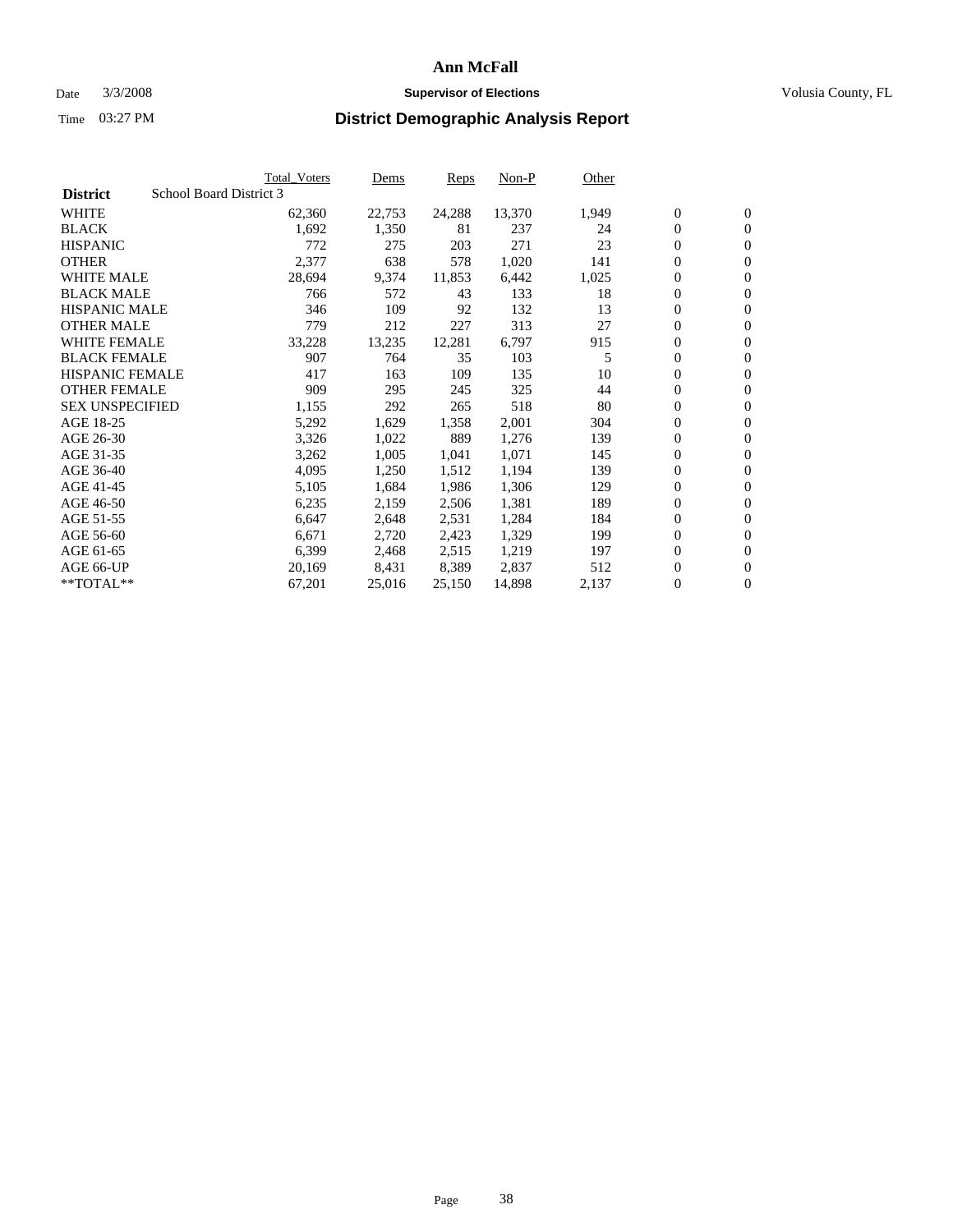#### Date  $3/3/2008$  **Supervisor of Elections** Volusia County, FL

|                        |                         | <b>Total_Voters</b> | Dems   | <b>Reps</b> | Non-P  | Other |                  |                  |
|------------------------|-------------------------|---------------------|--------|-------------|--------|-------|------------------|------------------|
| <b>District</b>        | School Board District 4 |                     |        |             |        |       |                  |                  |
| <b>WHITE</b>           |                         | 52,365              | 19,332 | 21,128      | 10,131 | 1,774 | $\overline{0}$   | $\mathbf{0}$     |
| <b>BLACK</b>           |                         | 4,331               | 3,473  | 193         | 592    | 73    | $\overline{0}$   | $\mathbf{0}$     |
| <b>HISPANIC</b>        |                         | 948                 | 391    | 252         | 282    | 23    | $\boldsymbol{0}$ | $\mathbf{0}$     |
| <b>OTHER</b>           |                         | 3,160               | 977    | 821         | 1,188  | 174   | 0                | $\mathbf{0}$     |
| <b>WHITE MALE</b>      |                         | 23,875              | 7,817  | 10,203      | 4,924  | 931   | 0                | $\mathbf{0}$     |
| <b>BLACK MALE</b>      |                         | 1,702               | 1,275  | 103         | 275    | 49    | $\boldsymbol{0}$ | $\boldsymbol{0}$ |
| <b>HISPANIC MALE</b>   |                         | 419                 | 151    | 126         | 126    | 16    | $\overline{0}$   | $\mathbf{0}$     |
| <b>OTHER MALE</b>      |                         | 1,044               | 298    | 326         | 375    | 45    | $\overline{0}$   | $\mathbf{0}$     |
| <b>WHITE FEMALE</b>    |                         | 28,178              | 11,416 | 10,805      | 5,127  | 830   | $\overline{0}$   | $\mathbf{0}$     |
| <b>BLACK FEMALE</b>    |                         | 2,602               | 2,178  | 90          | 310    | 24    | $\boldsymbol{0}$ | $\mathbf{0}$     |
| HISPANIC FEMALE        |                         | 516                 | 232    | 121         | 156    | 7     | $\boldsymbol{0}$ | $\boldsymbol{0}$ |
| <b>OTHER FEMALE</b>    |                         | 1,209               | 445    | 337         | 391    | 36    | 0                | $\mathbf{0}$     |
| <b>SEX UNSPECIFIED</b> |                         | 1,259               | 361    | 283         | 509    | 106   | $\boldsymbol{0}$ | $\mathbf{0}$     |
| AGE 18-25              |                         | 5,617               | 1,958  | 1,516       | 1,865  | 278   | $\boldsymbol{0}$ | $\mathbf{0}$     |
| AGE 26-30              |                         | 3,194               | 1,112  | 879         | 1,056  | 147   | $\overline{0}$   | $\mathbf{0}$     |
| AGE 31-35              |                         | 2,962               | 1,042  | 912         | 869    | 139   | $\overline{0}$   | $\mathbf{0}$     |
| AGE 36-40              |                         | 3,676               | 1,286  | 1,382       | 883    | 125   | $\boldsymbol{0}$ | $\mathbf{0}$     |
| AGE 41-45              |                         | 4,556               | 1,657  | 1,748       | 983    | 168   | $\boldsymbol{0}$ | $\mathbf{0}$     |
| AGE 46-50              |                         | 5,437               | 2,103  | 2,102       | 1,076  | 156   | 0                | $\mathbf{0}$     |
| AGE 51-55              |                         | 5,629               | 2,378  | 2,069       | 1,028  | 154   | $\boldsymbol{0}$ | $\boldsymbol{0}$ |
| AGE 56-60              |                         | 5,841               | 2,462  | 2,093       | 1,096  | 190   | $\overline{0}$   | $\mathbf{0}$     |
| AGE 61-65              |                         | 5,559               | 2,250  | 2,164       | 950    | 195   | $\mathbf{0}$     | $\mathbf{0}$     |
| AGE 66-UP              |                         | 18,333              | 7,925  | 7,529       | 2,387  | 492   | $\boldsymbol{0}$ | $\boldsymbol{0}$ |
| **TOTAL**              |                         | 60,804              | 24,173 | 22,394      | 12,193 | 2,044 | 0                | $\overline{0}$   |
|                        |                         |                     |        |             |        |       |                  |                  |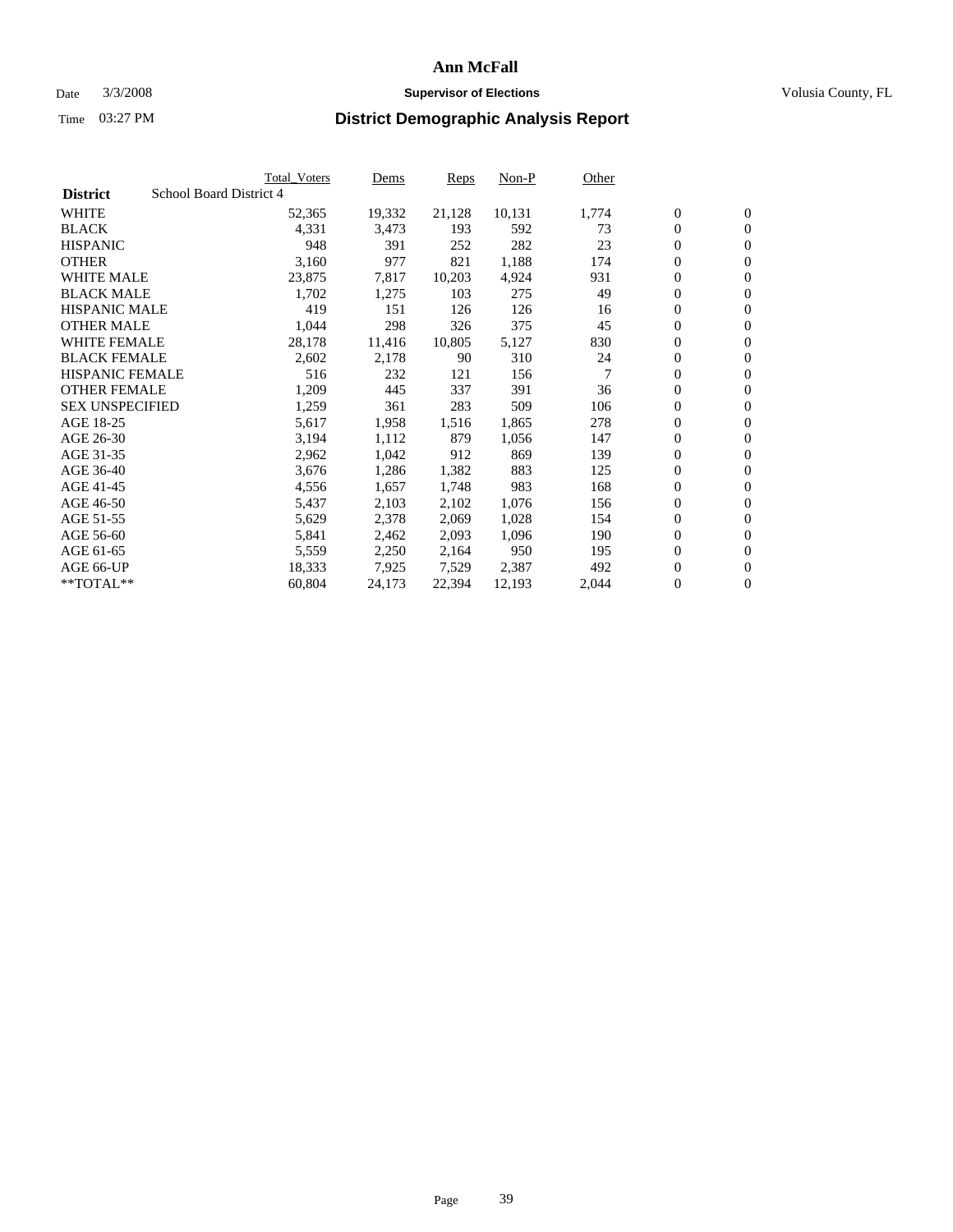#### Date  $3/3/2008$  **Supervisor of Elections** Volusia County, FL

|                                            | <b>Total Voters</b> | Dems   | Reps   | Non-P  | Other |                  |                  |  |
|--------------------------------------------|---------------------|--------|--------|--------|-------|------------------|------------------|--|
| School Board District 5<br><b>District</b> |                     |        |        |        |       |                  |                  |  |
| <b>WHITE</b>                               | 46,229              | 15,242 | 19,240 | 9,622  | 2,125 | $\boldsymbol{0}$ | $\mathbf{0}$     |  |
| <b>BLACK</b>                               | 4,270               | 3,149  | 278    | 723    | 120   | $\mathbf{0}$     | $\mathbf{0}$     |  |
| <b>HISPANIC</b>                            | 10,686              | 4,994  | 2,073  | 3,370  | 249   | $\overline{0}$   | $\mathbf{0}$     |  |
| <b>OTHER</b>                               | 3,350               | 914    | 748    | 1,474  | 214   | 0                | $\mathbf{0}$     |  |
| <b>WHITE MALE</b>                          | 21,554              | 6,331  | 9,476  | 4,605  | 1,142 | 0                | $\mathbf{0}$     |  |
| <b>BLACK MALE</b>                          | 1,909               | 1,313  | 154    | 376    | 66    | $\boldsymbol{0}$ | $\boldsymbol{0}$ |  |
| <b>HISPANIC MALE</b>                       | 5,031               | 2,266  | 1,051  | 1,582  | 132   | 0                | $\mathbf{0}$     |  |
| <b>OTHER MALE</b>                          | 1,100               | 334    | 289    | 440    | 37    | $\boldsymbol{0}$ | $\mathbf{0}$     |  |
| <b>WHITE FEMALE</b>                        | 24,397              | 8,826  | 9,645  | 4,951  | 975   | 0                | $\mathbf{0}$     |  |
| <b>BLACK FEMALE</b>                        | 2,320               | 1,802  | 124    | 340    | 54    | $\boldsymbol{0}$ | $\mathbf{0}$     |  |
| <b>HISPANIC FEMALE</b>                     | 5,571               | 2,686  | 1,013  | 1,757  | 115   | $\boldsymbol{0}$ | $\boldsymbol{0}$ |  |
| <b>OTHER FEMALE</b>                        | 1,296               | 413    | 306    | 524    | 53    | 0                | $\mathbf{0}$     |  |
| <b>SEX UNSPECIFIED</b>                     | 1,357               | 328    | 281    | 614    | 134   | 0                | $\mathbf{0}$     |  |
| AGE 18-25                                  | 6,831               | 2,046  | 1,636  | 2,695  | 454   | 0                | $\mathbf{0}$     |  |
| AGE 26-30                                  | 4,650               | 1,472  | 1,275  | 1,656  | 247   | $\mathbf{0}$     | $\mathbf{0}$     |  |
| AGE 31-35                                  | 4,934               | 1,626  | 1,544  | 1,516  | 248   | 0                | $\mathbf{0}$     |  |
| AGE 36-40                                  | 5,558               | 1,783  | 2,001  | 1,506  | 268   | $\boldsymbol{0}$ | $\boldsymbol{0}$ |  |
| AGE 41-45                                  | 6,443               | 2,242  | 2,349  | 1,593  | 259   | $\boldsymbol{0}$ | $\mathbf{0}$     |  |
| AGE 46-50                                  | 6,815               | 2,457  | 2,678  | 1,432  | 248   | 0                | $\mathbf{0}$     |  |
| AGE 51-55                                  | 6,175               | 2,445  | 2,250  | 1,251  | 229   | $\boldsymbol{0}$ | $\boldsymbol{0}$ |  |
| AGE 56-60                                  | 5,609               | 2,268  | 2,064  | 1,073  | 204   | 0                | $\mathbf{0}$     |  |
| AGE 61-65                                  | 4,634               | 1,933  | 1,747  | 795    | 159   | $\mathbf{0}$     | $\mathbf{0}$     |  |
| AGE 66-UP                                  | 12,886              | 6,027  | 4,795  | 1,672  | 392   | $\boldsymbol{0}$ | $\boldsymbol{0}$ |  |
| $*$ TOTAL $**$                             | 64,535              | 24,299 | 22,339 | 15,189 | 2,708 | 0                | $\overline{0}$   |  |
|                                            |                     |        |        |        |       |                  |                  |  |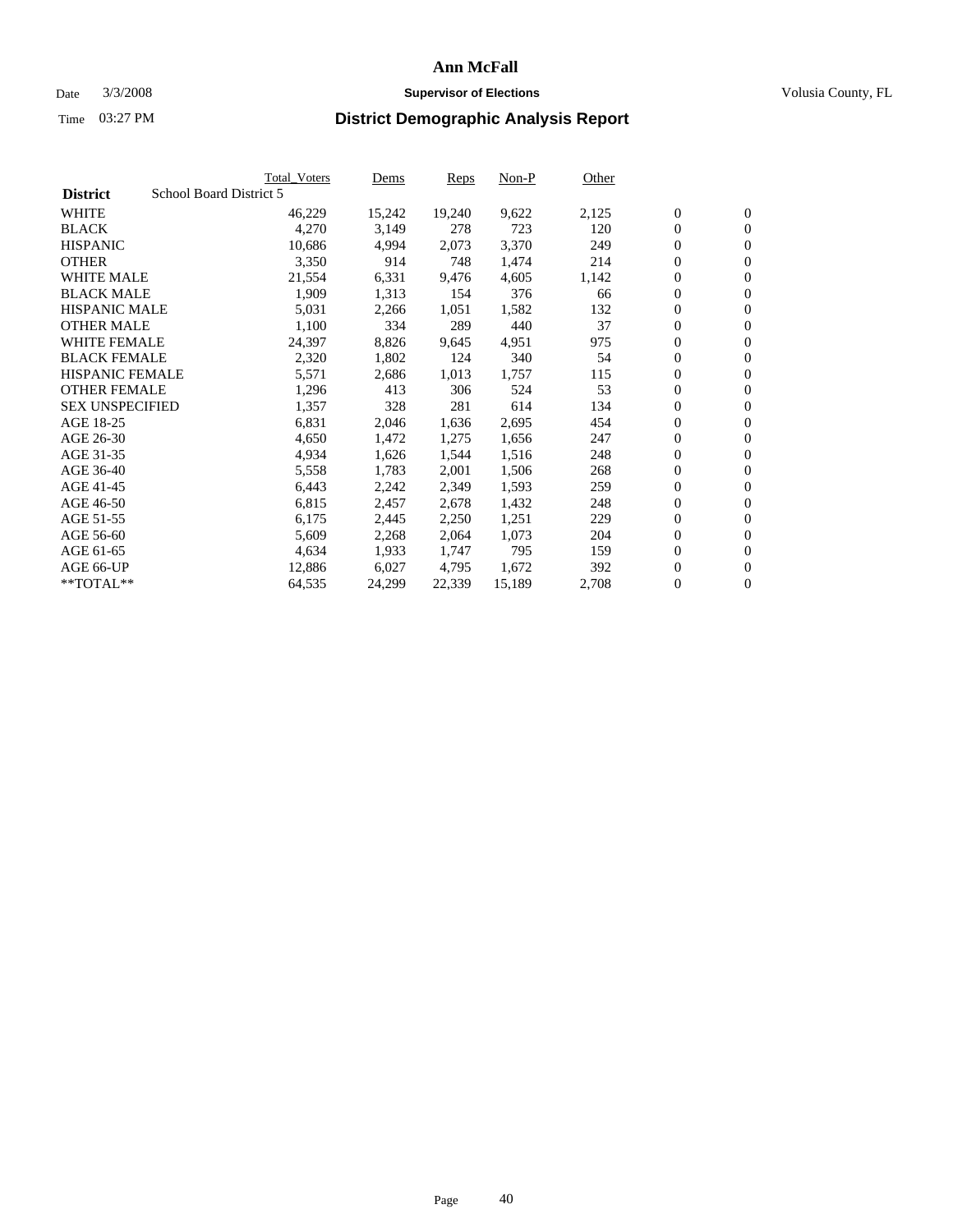### Date  $3/3/2008$  **Supervisor of Elections Supervisor of Elections** Volusia County, FL

|                                          | <b>Total Voters</b> | Dems   | Reps  | Non-P | Other |                  |                  |  |
|------------------------------------------|---------------------|--------|-------|-------|-------|------------------|------------------|--|
| Florida Senate Seat 1<br><b>District</b> |                     |        |       |       |       |                  |                  |  |
| <b>WHITE</b>                             | 5,865               | 2,262  | 1,931 | 1,419 | 253   | $\boldsymbol{0}$ | $\mathbf{0}$     |  |
| <b>BLACK</b>                             | 9,768               | 8,035  | 317   | 1,299 | 117   | $\mathbf{0}$     | $\mathbf{0}$     |  |
| <b>HISPANIC</b>                          | 348                 | 153    | 61    | 125   | 9     | $\mathbf{0}$     | $\mathbf{0}$     |  |
| <b>OTHER</b>                             | 1,323               | 583    | 140   | 526   | 74    | 0                | $\mathbf{0}$     |  |
| <b>WHITE MALE</b>                        | 2,774               | 887    | 1,032 | 702   | 153   | 0                | $\mathbf{0}$     |  |
| <b>BLACK MALE</b>                        | 3,821               | 3,004  | 167   | 583   | 67    | $\boldsymbol{0}$ | $\boldsymbol{0}$ |  |
| <b>HISPANIC MALE</b>                     | 169                 | 60     | 32    | 73    | 4     | 0                | $\mathbf{0}$     |  |
| <b>OTHER MALE</b>                        | 361                 | 171    | 51    | 125   | 14    | $\mathbf{0}$     | $\mathbf{0}$     |  |
| <b>WHITE FEMALE</b>                      | 3,063               | 1,367  | 889   | 710   | 97    | 0                | $\mathbf{0}$     |  |
| <b>BLACK FEMALE</b>                      | 5,848               | 4,956  | 148   | 697   | 47    | $\mathbf{0}$     | $\mathbf{0}$     |  |
| <b>HISPANIC FEMALE</b>                   | 177                 | 92     | 29    | 51    | 5     | $\boldsymbol{0}$ | $\boldsymbol{0}$ |  |
| <b>OTHER FEMALE</b>                      | 461                 | 234    | 56    | 160   | 11    | 0                | $\mathbf{0}$     |  |
| <b>SEX UNSPECIFIED</b>                   | 630                 | 262    | 45    | 268   | 55    | 0                | $\mathbf{0}$     |  |
| AGE 18-25                                | 3,815               | 2,248  | 322   | 1,101 | 144   | 0                | $\mathbf{0}$     |  |
| AGE 26-30                                | 1,514               | 832    | 177   | 462   | 43    | $\mathbf{0}$     | $\mathbf{0}$     |  |
| AGE 31-35                                | 1,229               | 697    | 182   | 313   | 37    | 0                | $\mathbf{0}$     |  |
| AGE 36-40                                | 1,220               | 710    | 189   | 284   | 37    | 0                | $\mathbf{0}$     |  |
| AGE 41-45                                | 1,394               | 881    | 234   | 244   | 35    | $\boldsymbol{0}$ | $\mathbf{0}$     |  |
| AGE 46-50                                | 1,577               | 995    | 289   | 247   | 46    | 0                | $\mathbf{0}$     |  |
| AGE 51-55                                | 1,450               | 968    | 233   | 219   | 30    | $\boldsymbol{0}$ | $\boldsymbol{0}$ |  |
| AGE 56-60                                | 1,237               | 851    | 190   | 173   | 23    | 0                | $\mathbf{0}$     |  |
| AGE 61-65                                | 1,006               | 703    | 174   | 112   | 17    | $\mathbf{0}$     | $\mathbf{0}$     |  |
| AGE 66-UP                                | 2,862               | 2,148  | 459   | 214   | 41    | $\boldsymbol{0}$ | $\boldsymbol{0}$ |  |
| $*$ TOTAL $**$                           | 17,304              | 11,033 | 2,449 | 3,369 | 453   | 0                | $\mathbf{0}$     |  |
|                                          |                     |        |       |       |       |                  |                  |  |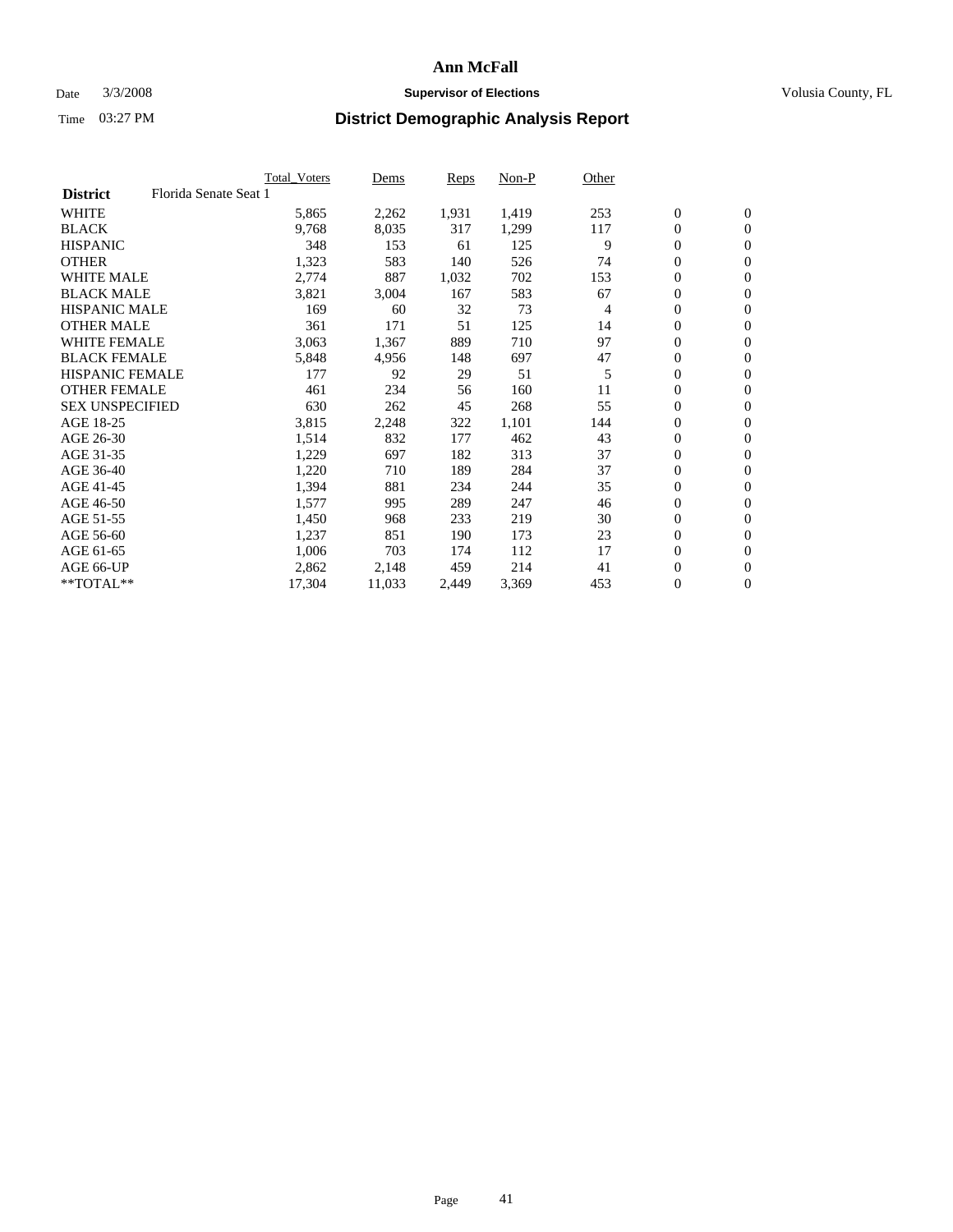#### Date  $3/3/2008$  **Supervisor of Elections** Volusia County, FL

|                        |                       | Total_Voters | Dems   | <b>Reps</b> | Non-P  | Other |                  |                  |  |
|------------------------|-----------------------|--------------|--------|-------------|--------|-------|------------------|------------------|--|
| <b>District</b>        | Florida Senate Seat 7 |              |        |             |        |       |                  |                  |  |
| <b>WHITE</b>           |                       | 150,694      | 55,946 | 58,662      | 30,864 | 5,222 | $\boldsymbol{0}$ | $\mathbf{0}$     |  |
| <b>BLACK</b>           |                       | 5,996        | 4,635  | 322         | 928    | 111   | $\overline{0}$   | $\mathbf{0}$     |  |
| <b>HISPANIC</b>        |                       | 4,626        | 1,933  | 1,014       | 1,544  | 135   | $\boldsymbol{0}$ | $\boldsymbol{0}$ |  |
| <b>OTHER</b>           |                       | 7,222        | 2,077  | 1,806       | 2,928  | 411   | 0                | $\mathbf{0}$     |  |
| <b>WHITE MALE</b>      |                       | 69,579       | 23,092 | 28,692      | 14,984 | 2,811 | 0                | $\mathbf{0}$     |  |
| <b>BLACK MALE</b>      |                       | 2,576        | 1,860  | 174         | 482    | 60    | $\boldsymbol{0}$ | $\boldsymbol{0}$ |  |
| <b>HISPANIC MALE</b>   |                       | 2,148        | 855    | 506         | 705    | 82    | $\overline{0}$   | $\mathbf{0}$     |  |
| <b>OTHER MALE</b>      |                       | 2,453        | 680    | 721         | 951    | 101   | $\overline{0}$   | $\mathbf{0}$     |  |
| <b>WHITE FEMALE</b>    |                       | 80,111       | 32,519 | 29,611      | 15,601 | 2,380 | $\overline{0}$   | $\mathbf{0}$     |  |
| <b>BLACK FEMALE</b>    |                       | 3,364        | 2,731  | 144         | 439    | 50    | $\boldsymbol{0}$ | $\mathbf{0}$     |  |
| HISPANIC FEMALE        |                       | 2,430        | 1,057  | 498         | 823    | 52    | $\boldsymbol{0}$ | $\boldsymbol{0}$ |  |
| <b>OTHER FEMALE</b>    |                       | 2,793        | 962    | 736         | 989    | 106   | 0                | $\mathbf{0}$     |  |
| <b>SEX UNSPECIFIED</b> |                       | 3,084        | 835    | 722         | 1,290  | 237   | $\boldsymbol{0}$ | $\mathbf{0}$     |  |
| AGE 18-25              |                       | 14,112       | 4,465  | 3,724       | 5,159  | 764   | 0                | $\mathbf{0}$     |  |
| AGE 26-30              |                       | 8,926        | 2,804  | 2,461       | 3,228  | 433   | $\overline{0}$   | $\mathbf{0}$     |  |
| AGE 31-35              |                       | 8,621        | 2,744  | 2,780       | 2,699  | 398   | $\overline{0}$   | $\mathbf{0}$     |  |
| AGE 36-40              |                       | 10,675       | 3,457  | 3,899       | 2,905  | 414   | $\boldsymbol{0}$ | $\boldsymbol{0}$ |  |
| AGE 41-45              |                       | 13,166       | 4,455  | 5,088       | 3,162  | 461   | $\boldsymbol{0}$ | $\mathbf{0}$     |  |
| AGE 46-50              |                       | 15,708       | 5,662  | 6,200       | 3,336  | 510   | 0                | $\mathbf{0}$     |  |
| AGE 51-55              |                       | 16,020       | 6,522  | 5,978       | 3,040  | 480   | $\boldsymbol{0}$ | $\boldsymbol{0}$ |  |
| AGE 56-60              |                       | 16,565       | 6,792  | 5,925       | 3,272  | 576   | $\overline{0}$   | $\mathbf{0}$     |  |
| AGE 61-65              |                       | 15,284       | 6,069  | 5,860       | 2,819  | 536   | $\mathbf{0}$     | $\boldsymbol{0}$ |  |
| AGE 66-UP              |                       | 49,461       | 21,621 | 19,889      | 6,644  | 1,307 | $\boldsymbol{0}$ | $\boldsymbol{0}$ |  |
| **TOTAL**              |                       | 168,538      | 64,591 | 61,804      | 36,264 | 5,879 | 0                | $\overline{0}$   |  |
|                        |                       |              |        |             |        |       |                  |                  |  |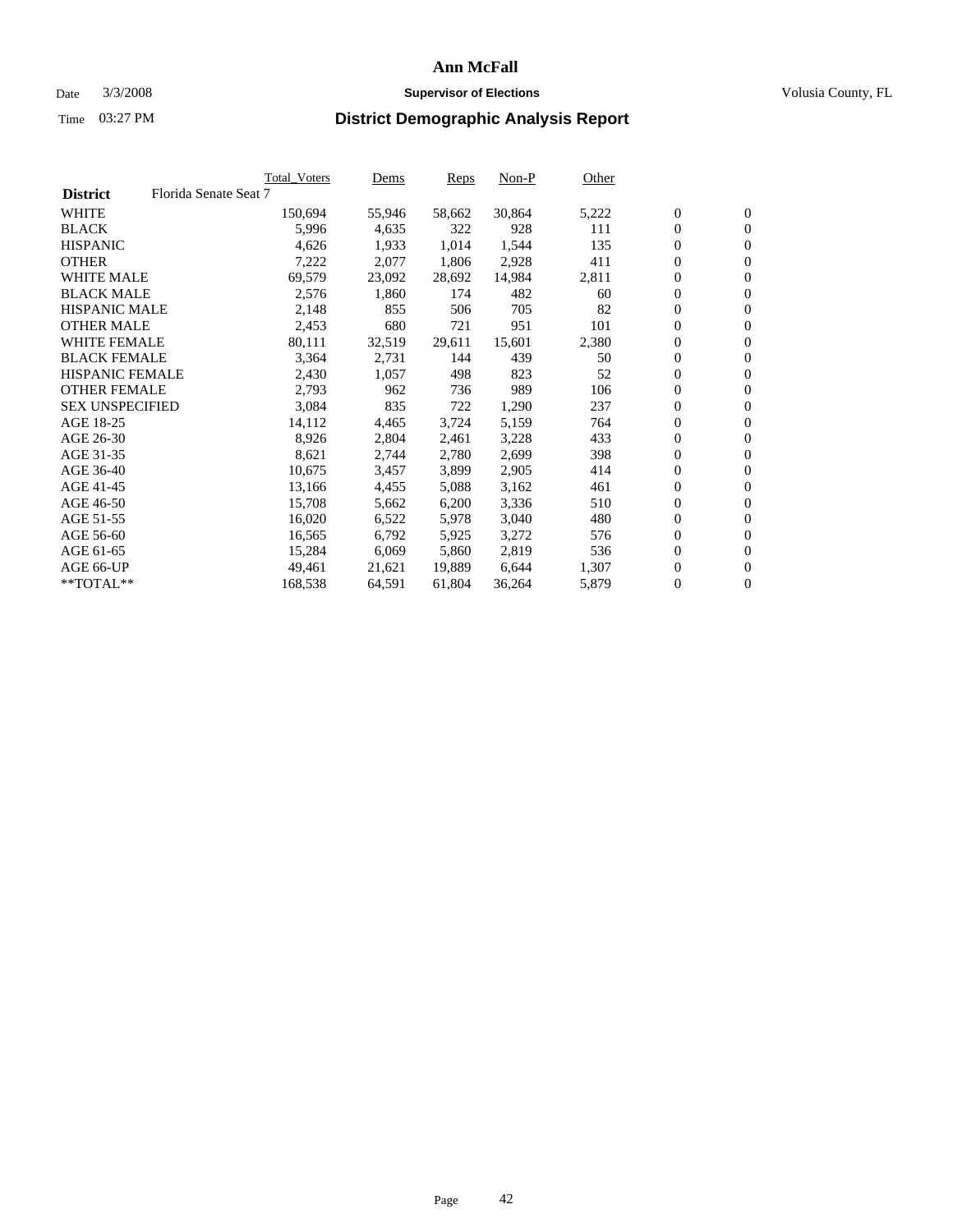### Date  $3/3/2008$  **Supervisor of Elections Supervisor of Elections** Volusia County, FL

|                        |                       | <b>Total Voters</b> | Dems  | Reps   | Non-P | Other |                  |                  |  |
|------------------------|-----------------------|---------------------|-------|--------|-------|-------|------------------|------------------|--|
| <b>District</b>        | Florida Senate Seat 8 |                     |       |        |       |       |                  |                  |  |
| <b>WHITE</b>           |                       | 22,776              | 7,820 | 9,786  | 4,396 | 774   | $\boldsymbol{0}$ | $\mathbf{0}$     |  |
| <b>BLACK</b>           |                       | 739                 | 552   | 41     | 121   | 25    | $\mathbf{0}$     | $\mathbf{0}$     |  |
| <b>HISPANIC</b>        |                       | 395                 | 147   | 114    | 123   | 11    | 0                | $\mathbf{0}$     |  |
| <b>OTHER</b>           |                       | 1,341               | 395   | 354    | 520   | 72    | 0                | $\mathbf{0}$     |  |
| <b>WHITE MALE</b>      |                       | 10,463              | 3,168 | 4,757  | 2,139 | 399   | 0                | $\mathbf{0}$     |  |
| <b>BLACK MALE</b>      |                       | 316                 | 223   | 21     | 58    | 14    | 0                | $\boldsymbol{0}$ |  |
| <b>HISPANIC MALE</b>   |                       | 192                 | 63    | 62     | 59    | 8     | 0                | $\mathbf{0}$     |  |
| <b>OTHER MALE</b>      |                       | 436                 | 129   | 134    | 157   | 16    | $\mathbf{0}$     | $\mathbf{0}$     |  |
| <b>WHITE FEMALE</b>    |                       | 12,159              | 4,608 | 4,967  | 2,215 | 369   | 0                | $\mathbf{0}$     |  |
| <b>BLACK FEMALE</b>    |                       | 418                 | 327   | 20     | 60    | 11    | $\boldsymbol{0}$ | $\mathbf{0}$     |  |
| <b>HISPANIC FEMALE</b> |                       | 200                 | 82    | 51     | 64    | 3     | $\boldsymbol{0}$ | $\boldsymbol{0}$ |  |
| <b>OTHER FEMALE</b>    |                       | 487                 | 176   | 131    | 165   | 15    | 0                | $\mathbf{0}$     |  |
| <b>SEX UNSPECIFIED</b> |                       | 580                 | 138   | 152    | 243   | 47    | 0                | $\mathbf{0}$     |  |
| AGE 18-25              |                       | 2,340               | 692   | 750    | 778   | 120   | 0                | $\mathbf{0}$     |  |
| AGE 26-30              |                       | 1,173               | 363   | 383    | 371   | 56    | $\mathbf{0}$     | $\mathbf{0}$     |  |
| AGE 31-35              |                       | 1,118               | 316   | 399    | 345   | 58    | 0                | $\mathbf{0}$     |  |
| AGE 36-40              |                       | 1,377               | 398   | 621    | 316   | 42    | 0                | $\mathbf{0}$     |  |
| AGE 41-45              |                       | 1,823               | 566   | 799    | 389   | 69    | $\boldsymbol{0}$ | $\mathbf{0}$     |  |
| AGE 46-50              |                       | 2,210               | 757   | 952    | 447   | 54    | 0                | $\mathbf{0}$     |  |
| AGE 51-55              |                       | 2,290               | 853   | 953    | 423   | 61    | $\boldsymbol{0}$ | $\boldsymbol{0}$ |  |
| AGE 56-60              |                       | 2,469               | 933   | 1,000  | 454   | 82    | 0                | $\mathbf{0}$     |  |
| AGE 61-65              |                       | 2,620               | 972   | 1,100  | 463   | 85    | $\mathbf{0}$     | $\mathbf{0}$     |  |
| AGE 66-UP              |                       | 7,831               | 3,064 | 3,338  | 1,174 | 255   | 0                | $\boldsymbol{0}$ |  |
| $*$ TOTAL $**$         |                       | 25,251              | 8,914 | 10,295 | 5,160 | 882   | 0                | $\mathbf{0}$     |  |
|                        |                       |                     |       |        |       |       |                  |                  |  |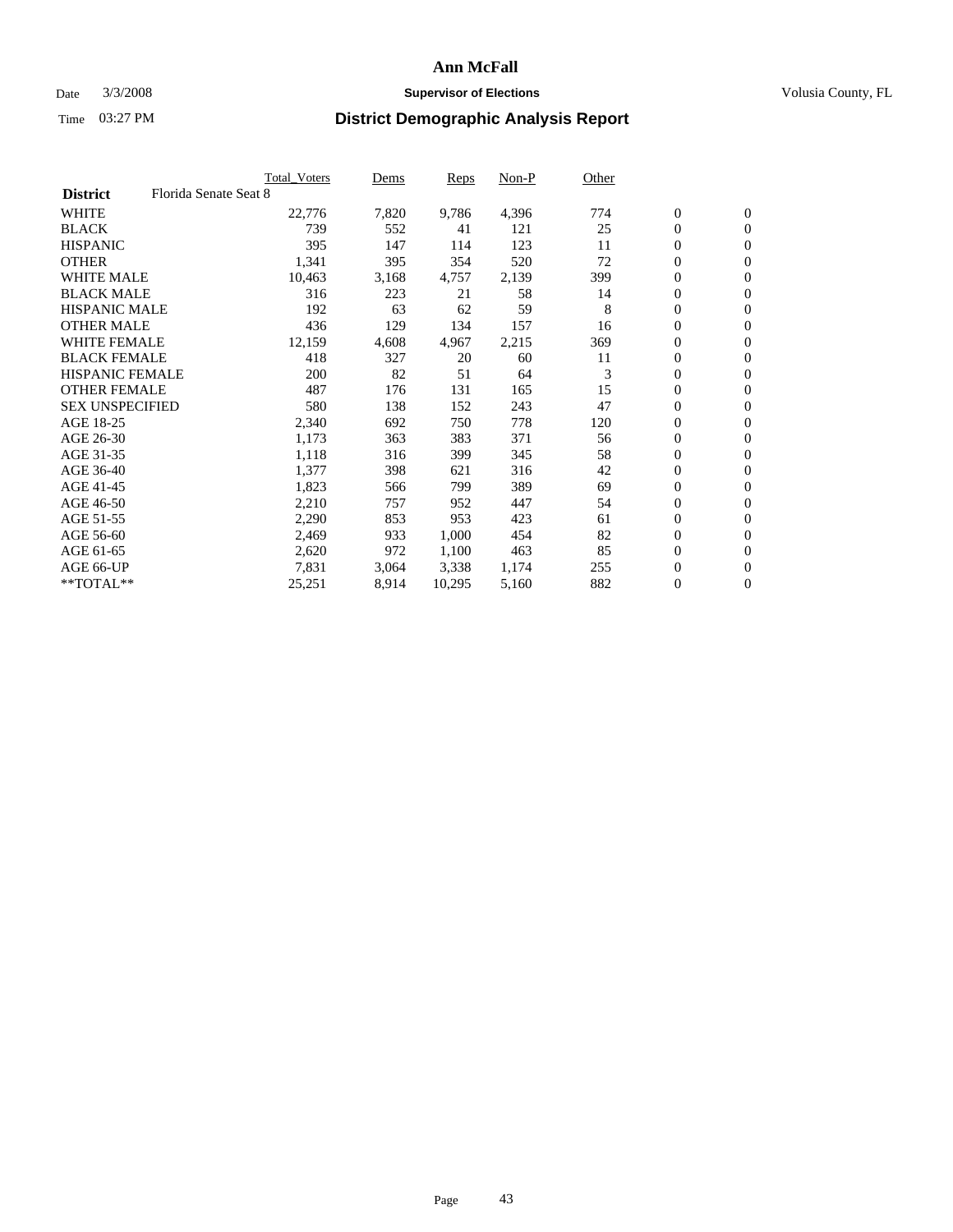#### Date  $3/3/2008$  **Supervisor of Elections** Volusia County, FL

|                        |                        | Total_Voters | Dems   | <b>Reps</b> | Non-P  | Other |                  |                  |  |
|------------------------|------------------------|--------------|--------|-------------|--------|-------|------------------|------------------|--|
| <b>District</b>        | Florida Senate Seat 20 |              |        |             |        |       |                  |                  |  |
| <b>WHITE</b>           |                        | 69,053       | 24,045 | 28,474      | 13,401 | 3,133 | $\overline{0}$   | $\mathbf{0}$     |  |
| <b>BLACK</b>           |                        | 6,490        | 5,003  | 362         | 974    | 151   | $\overline{0}$   | $\mathbf{0}$     |  |
| <b>HISPANIC</b>        |                        | 10,178       | 4,680  | 2,000       | 3,249  | 249   | $\boldsymbol{0}$ | $\mathbf{0}$     |  |
| <b>OTHER</b>           |                        | 4,394        | 1,249  | 1,037       | 1,852  | 256   | 0                | $\mathbf{0}$     |  |
| <b>WHITE MALE</b>      |                        | 31,589       | 9,814  | 13,750      | 6,354  | 1,671 | 0                | $\mathbf{0}$     |  |
| <b>BLACK MALE</b>      |                        | 2,736        | 1,977  | 188         | 477    | 94    | $\boldsymbol{0}$ | $\boldsymbol{0}$ |  |
| <b>HISPANIC MALE</b>   |                        | 4,742        | 2,115  | 989         | 1,516  | 122   | $\overline{0}$   | $\mathbf{0}$     |  |
| <b>OTHER MALE</b>      |                        | 1,414        | 429    | 408         | 526    | 51    | $\overline{0}$   | $\mathbf{0}$     |  |
| <b>WHITE FEMALE</b>    |                        | 37,097       | 14,115 | 14,579      | 6,955  | 1,448 | $\mathbf{0}$     | $\mathbf{0}$     |  |
| <b>BLACK FEMALE</b>    |                        | 3,698        | 2,983  | 172         | 486    | 57    | $\overline{0}$   | $\mathbf{0}$     |  |
| HISPANIC FEMALE        |                        | 5,357        | 2,528  | 1,000       | 1,705  | 124   | $\boldsymbol{0}$ | $\boldsymbol{0}$ |  |
| <b>OTHER FEMALE</b>    |                        | 1,705        | 580    | 410         | 647    | 68    | 0                | $\mathbf{0}$     |  |
| <b>SEX UNSPECIFIED</b> |                        | 1,777        | 436    | 377         | 810    | 154   | $\boldsymbol{0}$ | $\mathbf{0}$     |  |
| AGE 18-25              |                        | 8,736        | 2,656  | 2,191       | 3,333  | 556   | $\boldsymbol{0}$ | $\mathbf{0}$     |  |
| AGE 26-30              |                        | 6,133        | 1,966  | 1,737       | 2,089  | 341   | $\overline{0}$   | $\mathbf{0}$     |  |
| AGE 31-35              |                        | 6,339        | 2,127  | 2,034       | 1,843  | 335   | $\overline{0}$   | $\mathbf{0}$     |  |
| AGE 36-40              |                        | 7,296        | 2,405  | 2,632       | 1,923  | 336   | $\boldsymbol{0}$ | $\boldsymbol{0}$ |  |
| AGE 41-45              |                        | 8,200        | 2,841  | 3,093       | 1,952  | 314   | $\boldsymbol{0}$ | $\mathbf{0}$     |  |
| AGE 46-50              |                        | 8,963        | 3,360  | 3,442       | 1,815  | 346   | 0                | $\mathbf{0}$     |  |
| AGE 51-55              |                        | 8,406        | 3,444  | 3,050       | 1,576  | 336   | $\boldsymbol{0}$ | $\boldsymbol{0}$ |  |
| AGE 56-60              |                        | 7,933        | 3,377  | 2,904       | 1,345  | 307   | $\overline{0}$   | $\mathbf{0}$     |  |
| AGE 61-65              |                        | 6,941        | 2,957  | 2,628       | 1,098  | 258   | $\mathbf{0}$     | $\boldsymbol{0}$ |  |
| AGE 66-UP              |                        | 21,168       | 9,844  | 8,162       | 2,502  | 660   | $\boldsymbol{0}$ | $\boldsymbol{0}$ |  |
| **TOTAL**              |                        | 90,115       | 34,977 | 31,873      | 19,476 | 3,789 | 0                | $\overline{0}$   |  |
|                        |                        |              |        |             |        |       |                  |                  |  |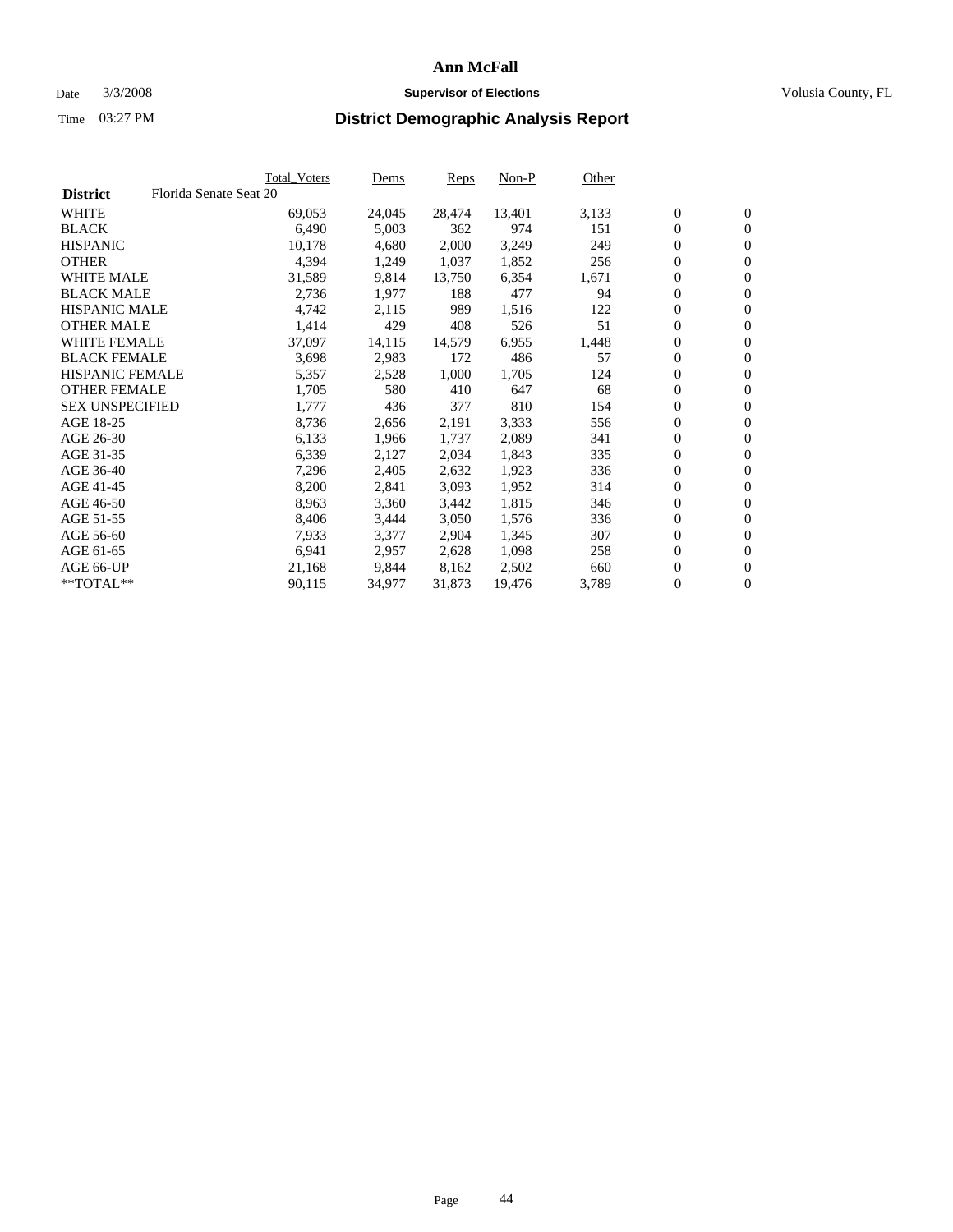### Date  $3/3/2008$  **Supervisor of Elections Supervisor of Elections** Volusia County, FL

|                                       | <b>Total Voters</b> | Dems  | Reps  | Non-P | Other    |                  |                  |  |
|---------------------------------------|---------------------|-------|-------|-------|----------|------------------|------------------|--|
| Daytona Bch Zone 1<br><b>District</b> |                     |       |       |       |          |                  |                  |  |
| <b>WHITE</b>                          | 4,534               | 1,831 | 1,544 | 966   | 193      | $\boldsymbol{0}$ | $\boldsymbol{0}$ |  |
| <b>BLACK</b>                          | 688                 | 545   | 21    | 110   | 12       | $\mathbf{0}$     | $\mathbf{0}$     |  |
| <b>HISPANIC</b>                       | 100                 | 38    | 22    | 37    | 3        | $\mathbf{0}$     | $\mathbf{0}$     |  |
| <b>OTHER</b>                          | 335                 | 120   | 73    | 120   | 22       | 0                | $\mathbf{0}$     |  |
| <b>WHITE MALE</b>                     | 2,114               | 748   | 783   | 474   | 109      | 0                | $\mathbf{0}$     |  |
| <b>BLACK MALE</b>                     | 298                 | 225   | 13    | 51    | 9        | 0                | $\boldsymbol{0}$ |  |
| <b>HISPANIC MALE</b>                  | 50                  | 14    | 15    | 21    | $\Omega$ | 0                | $\mathbf{0}$     |  |
| <b>OTHER MALE</b>                     | 126                 | 42    | 32    | 47    | 5        | 0                | $\mathbf{0}$     |  |
| <b>WHITE FEMALE</b>                   | 2,388               | 1,070 | 755   | 481   | 82       | 0                | $\mathbf{0}$     |  |
| <b>BLACK FEMALE</b>                   | 382                 | 314   | 8     | 57    | 3        | $\mathbf{0}$     | $\mathbf{0}$     |  |
| <b>HISPANIC FEMALE</b>                | 50                  | 24    | 7     | 16    | 3        | 0                | $\mathbf{0}$     |  |
| <b>OTHER FEMALE</b>                   | 132                 | 57    | 29    | 40    | 6        | 0                | $\mathbf{0}$     |  |
| <b>SEX UNSPECIFIED</b>                | 117                 | 40    | 18    | 46    | 13       | $\boldsymbol{0}$ | $\mathbf{0}$     |  |
| AGE 18-25                             | 540                 | 213   | 88    | 210   | 29       | 0                | $\mathbf{0}$     |  |
| AGE 26-30                             | 383                 | 153   | 84    | 123   | 23       | 0                | $\mathbf{0}$     |  |
| AGE 31-35                             | 307                 | 113   | 91    | 90    | 13       | 0                | $\mathbf{0}$     |  |
| AGE 36-40                             | 332                 | 120   | 104   | 84    | 24       | $\boldsymbol{0}$ | $\mathbf{0}$     |  |
| AGE 41-45                             | 399                 | 157   | 138   | 89    | 15       | 0                | $\mathbf{0}$     |  |
| AGE 46-50                             | 477                 | 206   | 147   | 104   | 20       | $\mathbf{0}$     | $\mathbf{0}$     |  |
| AGE 51-55                             | 523                 | 257   | 144   | 100   | 22       | $\overline{0}$   | $\mathbf{0}$     |  |
| AGE 56-60                             | 543                 | 228   | 166   | 130   | 19       | $\boldsymbol{0}$ | $\mathbf{0}$     |  |
| AGE 61-65                             | 451                 | 205   | 139   | 93    | 14       | 0                | $\mathbf{0}$     |  |
| AGE 66-UP                             | 1,702               | 882   | 559   | 210   | 51       | 0                | 0                |  |
| **TOTAL**                             | 5,657               | 2,534 | 1,660 | 1,233 | 230      | $\boldsymbol{0}$ | $\boldsymbol{0}$ |  |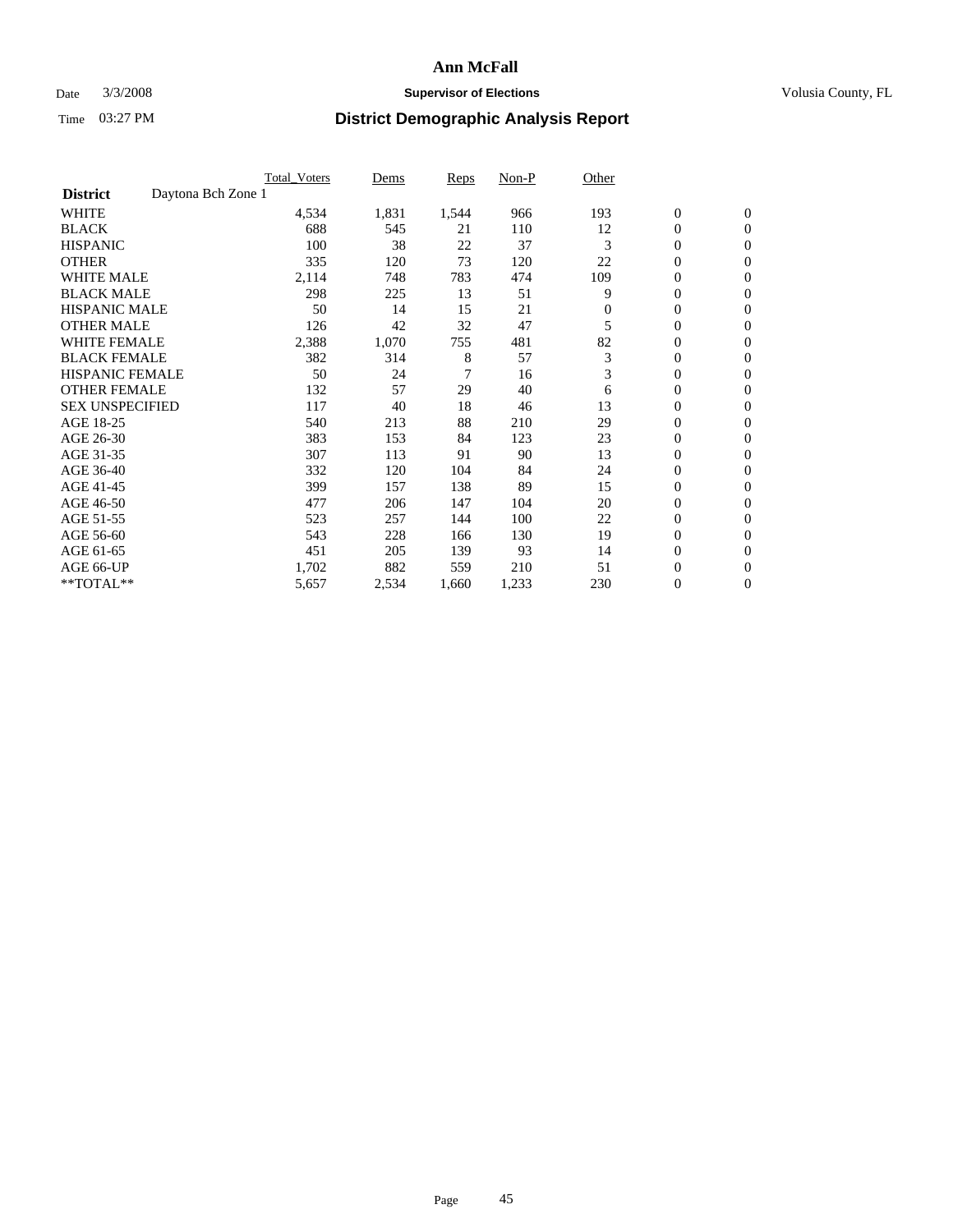### Date  $3/3/2008$  **Supervisor of Elections Supervisor of Elections** Volusia County, FL

|                                       | <b>Total Voters</b> | Dems  | Reps  | Non-P | Other |                  |                  |  |
|---------------------------------------|---------------------|-------|-------|-------|-------|------------------|------------------|--|
| Daytona Bch Zone 2<br><b>District</b> |                     |       |       |       |       |                  |                  |  |
| <b>WHITE</b>                          | 3,862               | 1,645 | 1,313 | 761   | 143   | $\boldsymbol{0}$ | $\boldsymbol{0}$ |  |
| <b>BLACK</b>                          | 1,171               | 957   | 51    | 148   | 15    | $\mathbf{0}$     | $\mathbf{0}$     |  |
| <b>HISPANIC</b>                       | 107                 | 43    | 28    | 32    | 4     | $\mathbf{0}$     | $\mathbf{0}$     |  |
| <b>OTHER</b>                          | 325                 | 123   | 47    | 134   | 21    | 0                | $\overline{0}$   |  |
| <b>WHITE MALE</b>                     | 1,843               | 715   | 668   | 380   | 80    | 0                | $\mathbf{0}$     |  |
| <b>BLACK MALE</b>                     | 453                 | 340   | 29    | 77    |       | 0                | 0                |  |
| <b>HISPANIC MALE</b>                  | 50                  | 20    | 13    | 16    |       | 0                | $\mathbf{0}$     |  |
| <b>OTHER MALE</b>                     | 101                 | 36    | 19    | 41    | 5     | 0                | $\mathbf{0}$     |  |
| <b>WHITE FEMALE</b>                   | 1,994               | 920   | 634   | 378   | 62    | 0                | $\mathbf{0}$     |  |
| <b>BLACK FEMALE</b>                   | 710                 | 612   | 22    | 69    |       | $\mathbf{0}$     | $\mathbf{0}$     |  |
| <b>HISPANIC FEMALE</b>                | 57                  | 23    | 15    | 16    | 3     | 0                | $\mathbf{0}$     |  |
| <b>OTHER FEMALE</b>                   | 128                 | 59    | 23    | 43    | 3     | 0                | $\mathbf{0}$     |  |
| <b>SEX UNSPECIFIED</b>                | 129                 | 43    | 16    | 55    | 15    | $\boldsymbol{0}$ | $\mathbf{0}$     |  |
| AGE 18-25                             | 513                 | 233   | 92    | 160   | 28    | 0                | $\mathbf{0}$     |  |
| AGE 26-30                             | 319                 | 150   | 52    | 104   | 13    | 0                | $\mathbf{0}$     |  |
| AGE 31-35                             | 316                 | 138   | 60    | 108   | 10    | 0                | $\mathbf{0}$     |  |
| AGE 36-40                             | 298                 | 119   | 78    | 92    | 9     | $\boldsymbol{0}$ | $\mathbf{0}$     |  |
| AGE 41-45                             | 429                 | 205   | 113   | 91    | 20    | 0                | $\mathbf{0}$     |  |
| AGE 46-50                             | 516                 | 244   | 153   | 101   | 18    | 0                | $\mathbf{0}$     |  |
| AGE 51-55                             | 516                 | 259   | 142   | 100   | 15    | 0                | $\mathbf{0}$     |  |
| AGE 56-60                             | 517                 | 272   | 142   | 86    | 17    | 0                | $\mathbf{0}$     |  |
| AGE 61-65                             | 453                 | 228   | 145   | 66    | 14    | 0                | $\mathbf{0}$     |  |
| AGE 66-UP                             | 1,588               | 920   | 462   | 167   | 39    | 0                | 0                |  |
| **TOTAL**                             | 5,465               | 2,768 | 1,439 | 1,075 | 183   | 0                | $\boldsymbol{0}$ |  |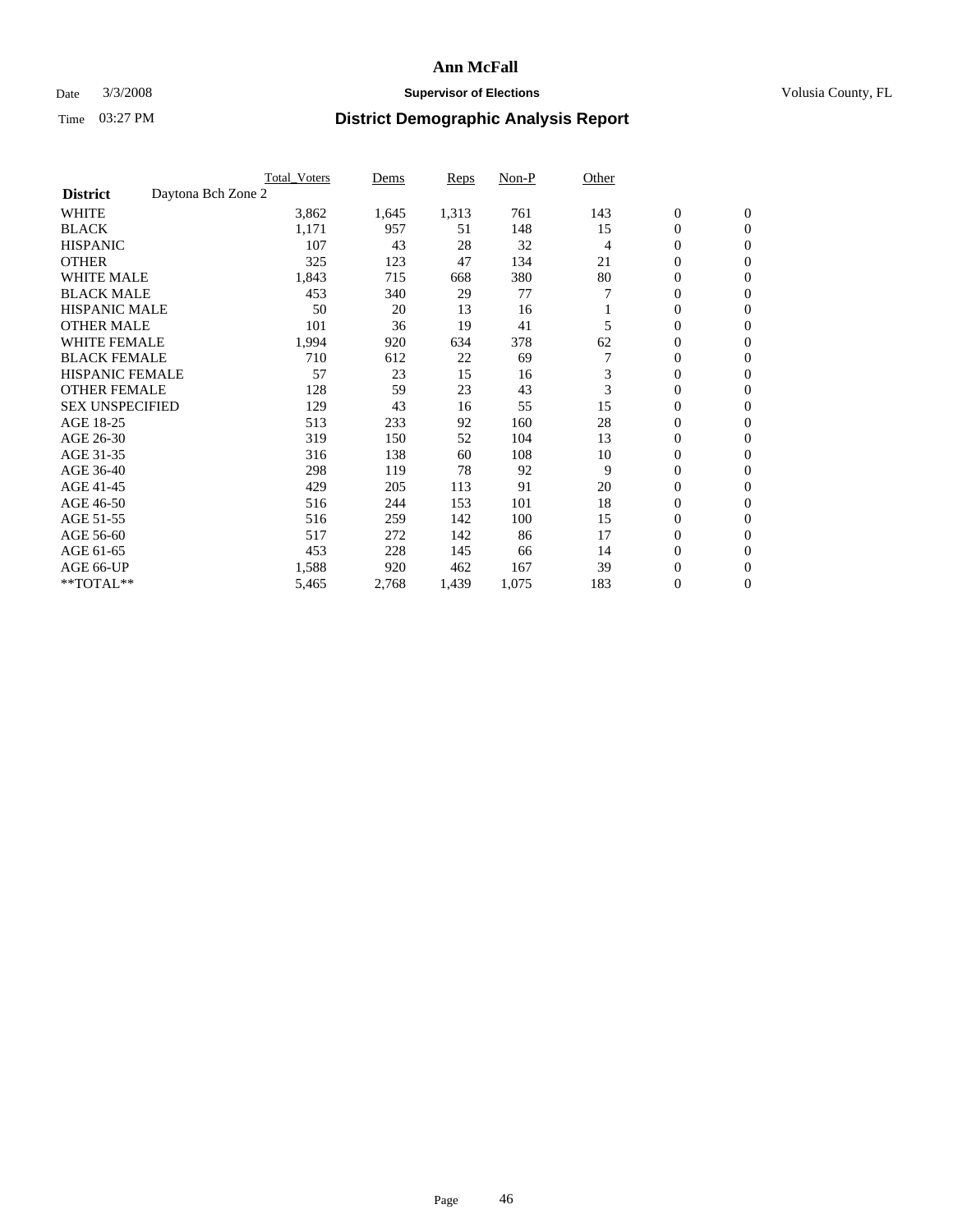#### Date  $3/3/2008$  **Supervisor of Elections** Volusia County, FL

|                        |                    | <b>Total Voters</b> | Dems  | Reps  | Non-P | Other |                  |                  |  |
|------------------------|--------------------|---------------------|-------|-------|-------|-------|------------------|------------------|--|
| <b>District</b>        | Daytona Bch Zone 3 |                     |       |       |       |       |                  |                  |  |
| <b>WHITE</b>           |                    | 3,459               | 1,507 | 986   | 796   | 170   | $\boldsymbol{0}$ | $\mathbf{0}$     |  |
| <b>BLACK</b>           |                    | 1,393               | 1,073 | 43    | 260   | 17    | 0                | $\mathbf{0}$     |  |
| <b>HISPANIC</b>        |                    | 89                  | 40    | 13    | 33    | 3     | 0                | $\mathbf{0}$     |  |
| <b>OTHER</b>           |                    | 404                 | 160   | 50    | 180   | 14    | 0                | $\mathbf{0}$     |  |
| <b>WHITE MALE</b>      |                    | 1,762               | 686   | 542   | 421   | 113   | 0                | $\mathbf{0}$     |  |
| <b>BLACK MALE</b>      |                    | 387                 | 288   | 19    | 72    | 8     | 0                | $\mathbf{0}$     |  |
| <b>HISPANIC MALE</b>   |                    | 43                  | 24    | 2     | 15    | 2     | 0                | $\mathbf{0}$     |  |
| <b>OTHER MALE</b>      |                    | 87                  | 35    | 20    | 31    |       | $\mathbf{0}$     | $\mathbf{0}$     |  |
| <b>WHITE FEMALE</b>    |                    | 1,667               | 810   | 437   | 364   | 56    | 0                | $\mathbf{0}$     |  |
| <b>BLACK FEMALE</b>    |                    | 987                 | 773   | 24    | 182   | 8     | $\boldsymbol{0}$ | $\mathbf{0}$     |  |
| <b>HISPANIC FEMALE</b> |                    | 45                  | 15    | 11    | 18    |       | 0                | $\mathbf{0}$     |  |
| <b>OTHER FEMALE</b>    |                    | 140                 | 61    | 11    | 62    | 6     | 0                | $\mathbf{0}$     |  |
| <b>SEX UNSPECIFIED</b> |                    | 227                 | 88    | 26    | 104   | 9     | 0                | $\mathbf{0}$     |  |
| AGE 18-25              |                    | 1,278               | 786   | 94    | 374   | 24    | 0                | $\mathbf{0}$     |  |
| AGE 26-30              |                    | 330                 | 134   | 54    | 121   | 21    | $\mathbf{0}$     | $\mathbf{0}$     |  |
| AGE 31-35              |                    | 238                 | 107   | 46    | 72    | 13    | 0                | $\mathbf{0}$     |  |
| AGE 36-40              |                    | 291                 | 119   | 69    | 90    | 13    | 0                | $\mathbf{0}$     |  |
| AGE 41-45              |                    | 302                 | 136   | 75    | 78    | 13    | 0                | $\mathbf{0}$     |  |
| AGE 46-50              |                    | 450                 | 206   | 105   | 111   | 28    | 0                | $\mathbf{0}$     |  |
| AGE 51-55              |                    | 450                 | 243   | 105   | 84    | 18    | $\boldsymbol{0}$ | $\mathbf{0}$     |  |
| AGE 56-60              |                    | 483                 | 236   | 131   | 101   | 15    | 0                | $\mathbf{0}$     |  |
| AGE 61-65              |                    | 368                 | 163   | 102   | 82    | 21    | $\overline{0}$   | $\mathbf{0}$     |  |
| AGE 66-UP              |                    | 1,155               | 650   | 311   | 156   | 38    | $\boldsymbol{0}$ | $\mathbf{0}$     |  |
| **TOTAL**              |                    | 5,345               | 2,780 | 1,092 | 1,269 | 204   | 0                | $\boldsymbol{0}$ |  |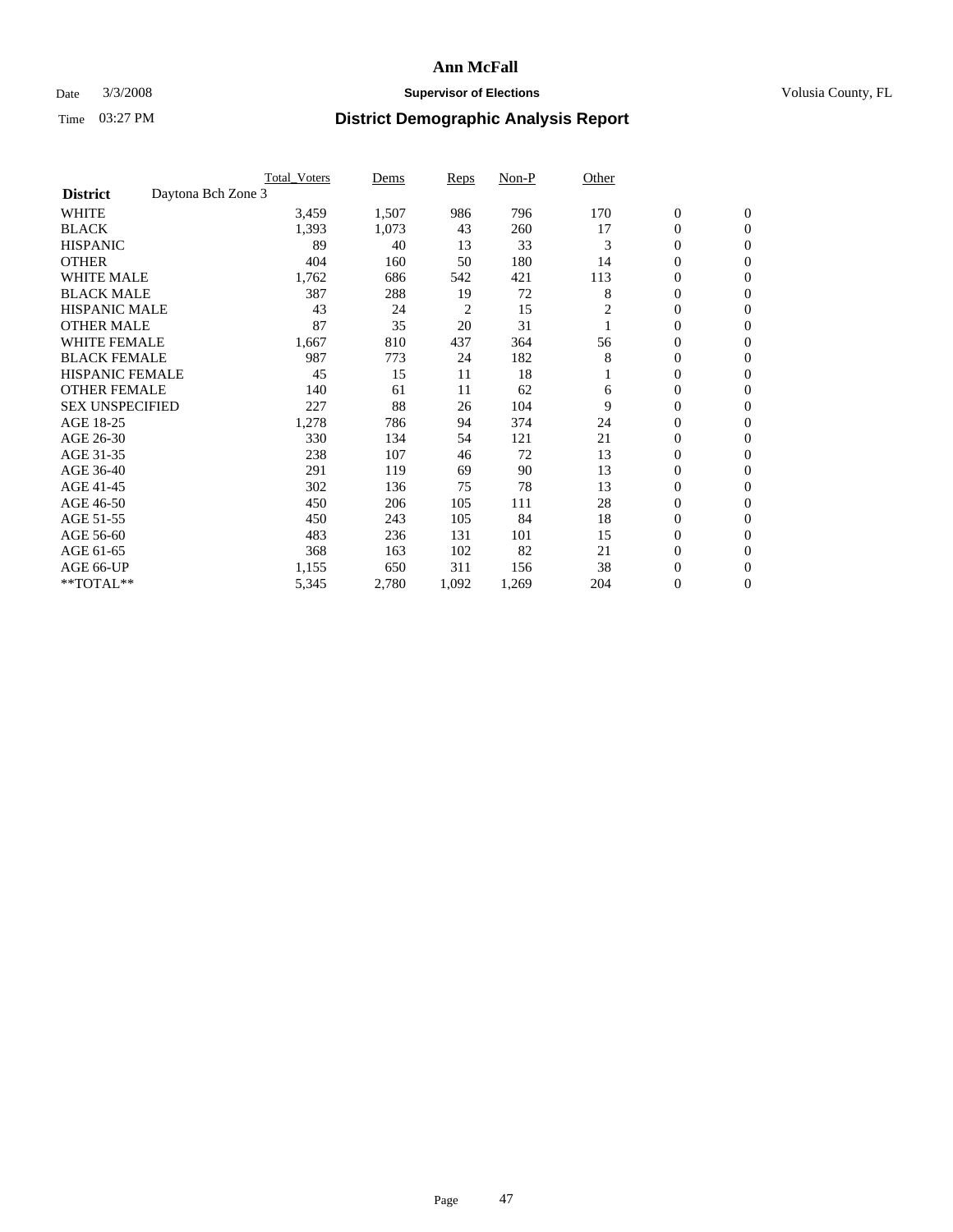### Date  $3/3/2008$  **Supervisor of Elections Supervisor of Elections** Volusia County, FL

|                                       | <b>Total Voters</b> | Dems  | Reps  | Non-P | Other    |                  |                  |  |
|---------------------------------------|---------------------|-------|-------|-------|----------|------------------|------------------|--|
| Daytona Bch Zone 4<br><b>District</b> |                     |       |       |       |          |                  |                  |  |
| <b>WHITE</b>                          | 5,534               | 1,750 | 2,512 | 1,074 | 198      | $\boldsymbol{0}$ | $\mathbf{0}$     |  |
| <b>BLACK</b>                          | 475                 | 367   | 18    | 78    | 12       | $\mathbf{0}$     | $\mathbf{0}$     |  |
| <b>HISPANIC</b>                       | 157                 | 59    | 39    | 58    |          | $\mathbf{0}$     | $\mathbf{0}$     |  |
| <b>OTHER</b>                          | 493                 | 122   | 146   | 205   | 20       | 0                | $\overline{0}$   |  |
| <b>WHITE MALE</b>                     | 2,657               | 732   | 1,241 | 562   | 122      | 0                | $\mathbf{0}$     |  |
| <b>BLACK MALE</b>                     | 204                 | 146   | 13    | 38    |          | 0                | 0                |  |
| <b>HISPANIC MALE</b>                  | 75                  | 26    | 19    | 29    |          | 0                | $\mathbf{0}$     |  |
| <b>OTHER MALE</b>                     | 135                 | 28    | 46    | 53    | 8        | 0                | $\mathbf{0}$     |  |
| <b>WHITE FEMALE</b>                   | 2,847               | 1,010 | 1,258 | 505   | 74       | 0                | $\Omega$         |  |
| <b>BLACK FEMALE</b>                   | 268                 | 220   | 5     | 38    | 5        | $\mathbf{0}$     | $\mathbf{0}$     |  |
| <b>HISPANIC FEMALE</b>                | 79                  | 31    | 19    | 29    | $\Omega$ | 0                | $\mathbf{0}$     |  |
| <b>OTHER FEMALE</b>                   | 138                 | 48    | 41    | 46    | 3        | 0                | $\mathbf{0}$     |  |
| <b>SEX UNSPECIFIED</b>                | 256                 | 57    | 73    | 115   | 11       | 0                | $\mathbf{0}$     |  |
| AGE 18-25                             | 1,004               | 282   | 323   | 362   | 37       | 0                | $\mathbf{0}$     |  |
| AGE 26-30                             | 462                 | 139   | 146   | 156   | 21       | 0                | $\mathbf{0}$     |  |
| AGE 31-35                             | 344                 | 103   | 130   | 95    | 16       | 0                | $\mathbf{0}$     |  |
| AGE 36-40                             | 335                 | 105   | 138   | 83    | 9        | 0                | $\mathbf{0}$     |  |
| AGE 41-45                             | 327                 | 116   | 135   | 67    | 9        | 0                | $\mathbf{0}$     |  |
| AGE 46-50                             | 419                 | 145   | 181   | 84    | 9        | 0                | $\mathbf{0}$     |  |
| AGE 51-55                             | 434                 | 167   | 181   | 74    | 12       | 0                | $\mathbf{0}$     |  |
| AGE 56-60                             | 569                 | 215   | 214   | 116   | 24       | 0                | $\mathbf{0}$     |  |
| AGE 61-65                             | 582                 | 206   | 250   | 98    | 28       | 0                | $\mathbf{0}$     |  |
| AGE 66-UP                             | 2,183               | 820   | 1,017 | 280   | 66       | 0                | 0                |  |
| **TOTAL**                             | 6,659               | 2,298 | 2,715 | 1,415 | 231      | 0                | $\boldsymbol{0}$ |  |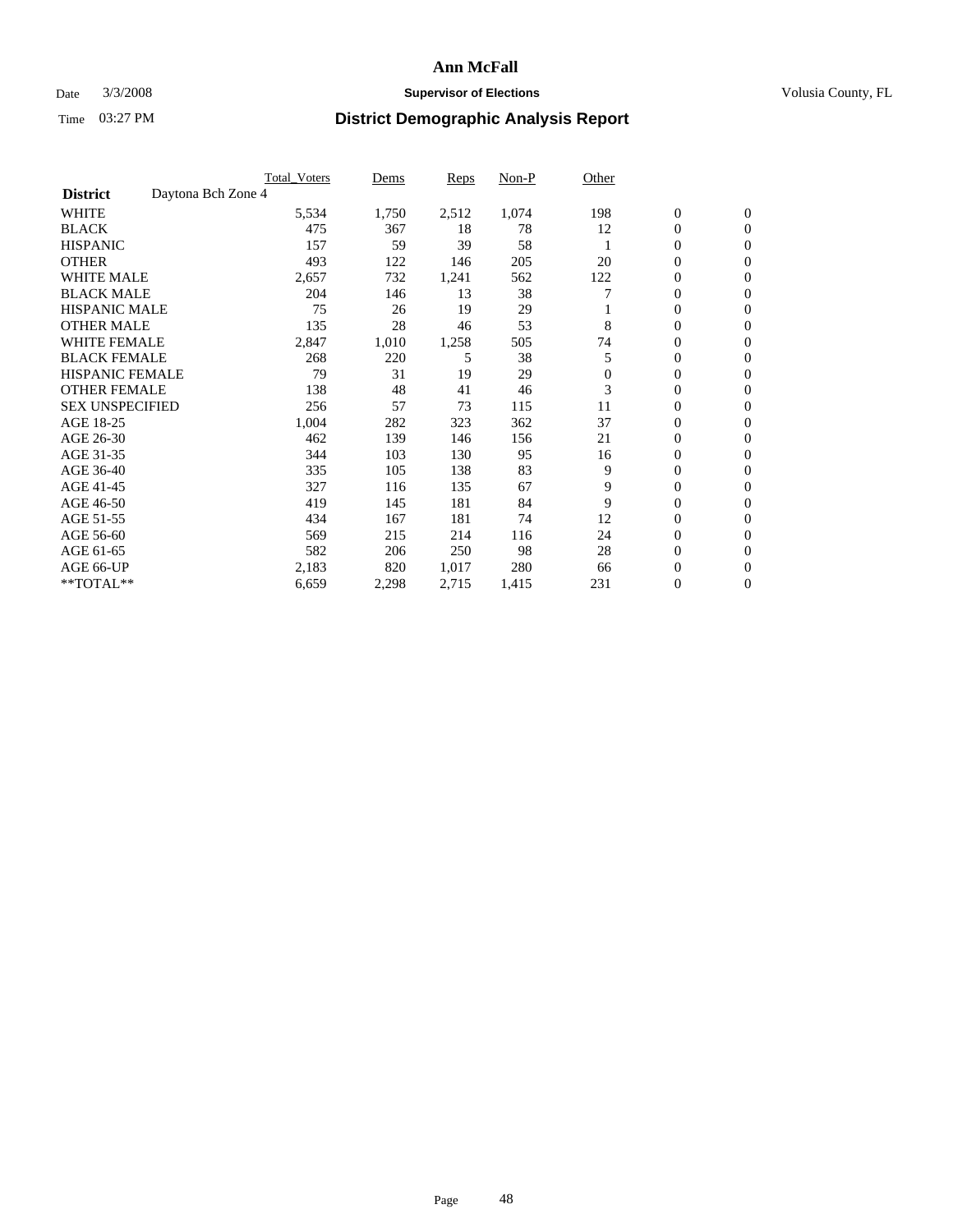#### Date  $3/3/2008$  **Supervisor of Elections** Volusia County, FL

|                        | <b>Total Voters</b> | Dems  | <b>Reps</b> | Non-P | Other          |                  |                  |  |
|------------------------|---------------------|-------|-------------|-------|----------------|------------------|------------------|--|
| <b>District</b>        | Daytona Bch Zone 5  |       |             |       |                |                  |                  |  |
| <b>WHITE</b>           | 1,892               | 797   | 573         | 442   | 80             | $\boldsymbol{0}$ | $\mathbf{0}$     |  |
| <b>BLACK</b>           | 3,242               | 2,717 | 101         | 387   | 37             | 0                | $\mathbf{0}$     |  |
| <b>HISPANIC</b>        | 125                 | 55    | 24          | 42    | 4              | 0                | $\mathbf{0}$     |  |
| <b>OTHER</b>           | 433                 | 205   | 50          | 150   | 28             | 0                | $\mathbf{0}$     |  |
| <b>WHITE MALE</b>      | 878                 | 311   | 313         | 206   | 48             | 0                | $\mathbf{0}$     |  |
| <b>BLACK MALE</b>      | 1,222               | 972   | 50          | 173   | 27             | 0                | $\boldsymbol{0}$ |  |
| <b>HISPANIC MALE</b>   | 60                  | 25    | 13          | 20    | $\overline{c}$ | 0                | $\mathbf{0}$     |  |
| <b>OTHER MALE</b>      | 112                 | 56    | 14          | 34    | 8              | $\mathbf{0}$     | $\mathbf{0}$     |  |
| <b>WHITE FEMALE</b>    | 1,005               | 484   | 258         | 233   | 30             | 0                | $\mathbf{0}$     |  |
| <b>BLACK FEMALE</b>    | 1,993               | 1,721 | 51          | 211   | 10             | $\boldsymbol{0}$ | $\mathbf{0}$     |  |
| <b>HISPANIC FEMALE</b> | 64                  | 29    | 11          | 22    | 2              | 0                | $\mathbf{0}$     |  |
| <b>OTHER FEMALE</b>    | 163                 | 86    | 22          | 51    | 4              | 0                | $\mathbf{0}$     |  |
| <b>SEX UNSPECIFIED</b> | 195                 | 90    | 16          | 71    | 18             | 0                | $\mathbf{0}$     |  |
| AGE 18-25              | 1,002               | 565   | 111         | 289   | 37             | 0                | $\mathbf{0}$     |  |
| AGE 26-30              | 541                 | 302   | 62          | 159   | 18             | $\mathbf{0}$     | $\mathbf{0}$     |  |
| AGE 31-35              | 458                 | 279   | 62          | 103   | 14             | 0                | $\mathbf{0}$     |  |
| AGE 36-40              | 440                 | 291   | 49          | 91    | 9              | 0                | $\mathbf{0}$     |  |
| AGE 41-45              | 496                 | 350   | 65          | 70    | 11             | 0                | $\mathbf{0}$     |  |
| AGE 46-50              | 529                 | 363   | 72          | 81    | 13             | 0                | $\mathbf{0}$     |  |
| AGE 51-55              | 483                 | 345   | 60          | 69    | 9              | $\boldsymbol{0}$ | $\boldsymbol{0}$ |  |
| AGE 56-60              | 430                 | 321   | 51          | 46    | 12             | 0                | $\mathbf{0}$     |  |
| AGE 61-65              | 346                 | 250   | 54          | 33    | 9              | $\mathbf{0}$     | $\mathbf{0}$     |  |
| AGE 66-UP              | 967                 | 708   | 162         | 80    | 17             | 0                | $\boldsymbol{0}$ |  |
| **TOTAL**              | 5,692               | 3,774 | 748         | 1,021 | 149            | 0                | $\boldsymbol{0}$ |  |
|                        |                     |       |             |       |                |                  |                  |  |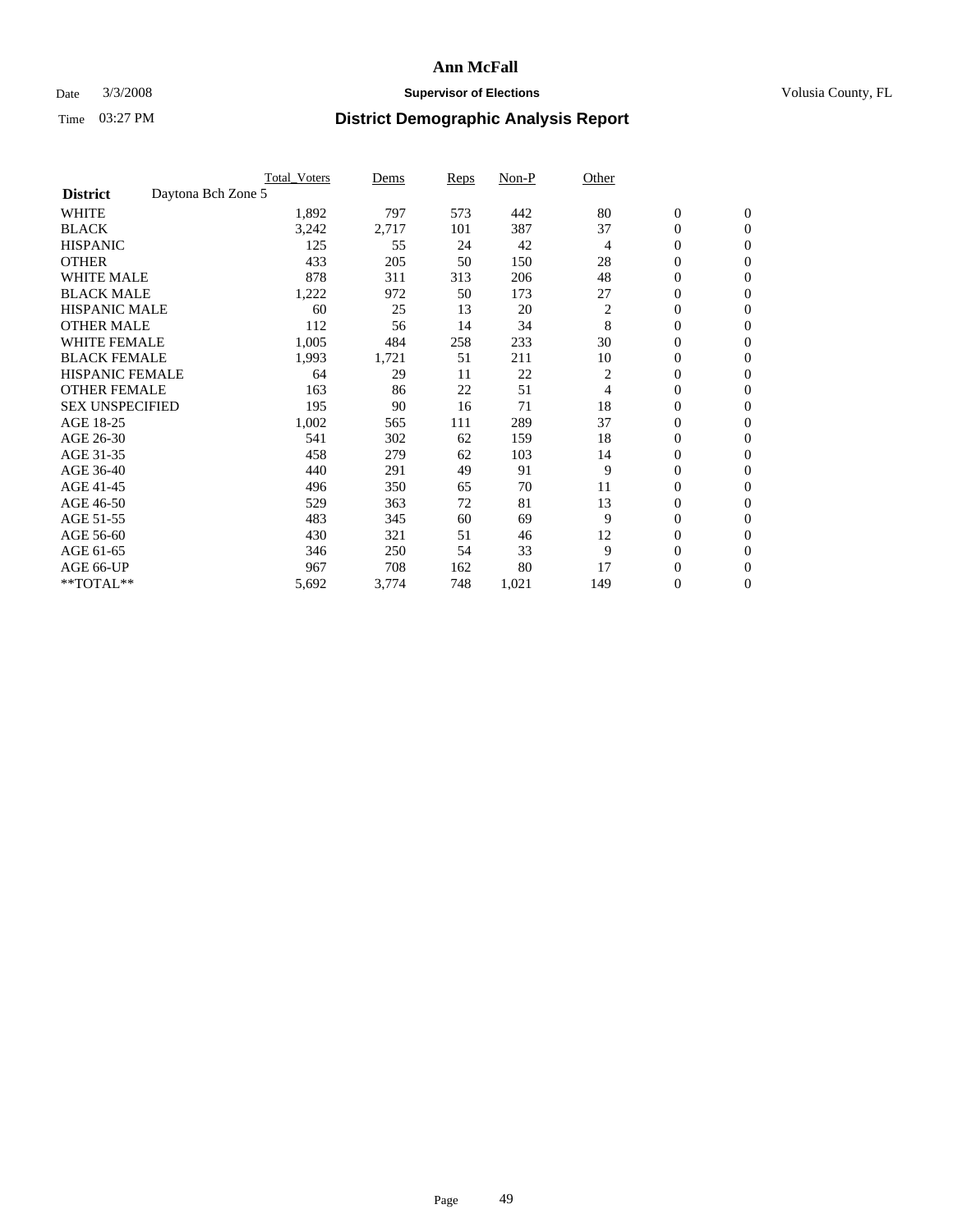#### Date  $3/3/2008$  **Supervisor of Elections** Volusia County, FL

|                        |                    | <b>Total Voters</b> | Dems  | Reps | Non-P | Other    |                  |                  |  |
|------------------------|--------------------|---------------------|-------|------|-------|----------|------------------|------------------|--|
| <b>District</b>        | Daytona Bch Zone 6 |                     |       |      |       |          |                  |                  |  |
| <b>WHITE</b>           |                    | 1,313               | 579   | 362  | 312   | 60       | $\boldsymbol{0}$ | $\mathbf{0}$     |  |
| <b>BLACK</b>           |                    | 3,907               | 3,218 | 120  | 518   | 51       | 0                | $\mathbf{0}$     |  |
| <b>HISPANIC</b>        |                    | 115                 | 54    | 11   | 47    | 3        | 0                | $\mathbf{0}$     |  |
| <b>OTHER</b>           |                    | 413                 | 184   | 29   | 185   | 15       | 0                | $\mathbf{0}$     |  |
| <b>WHITE MALE</b>      |                    | 625                 | 227   | 199  | 157   | 42       | 0                | $\mathbf{0}$     |  |
| <b>BLACK MALE</b>      |                    | 1,764               | 1,399 | 66   | 272   | 27       | 0                | $\mathbf{0}$     |  |
| <b>HISPANIC MALE</b>   |                    | 58                  | 21    | 6    | 29    | 2        | 0                | $\mathbf{0}$     |  |
| <b>OTHER MALE</b>      |                    | 133                 | 69    | 11   | 49    | 4        | $\mathbf{0}$     | $\mathbf{0}$     |  |
| <b>WHITE FEMALE</b>    |                    | 684                 | 349   | 163  | 154   | 18       | 0                | $\mathbf{0}$     |  |
| <b>BLACK FEMALE</b>    |                    | 2,101               | 1,788 | 52   | 238   | 23       | $\mathbf{0}$     | $\mathbf{0}$     |  |
| <b>HISPANIC FEMALE</b> |                    | 56                  | 33    | 5    | 17    |          | 0                | $\mathbf{0}$     |  |
| <b>OTHER FEMALE</b>    |                    | 127                 | 70    | 11   | 46    | $\Omega$ | 0                | $\mathbf{0}$     |  |
| <b>SEX UNSPECIFIED</b> |                    | 200                 | 79    | 9    | 100   | 12       | 0                | 0                |  |
| AGE 18-25              |                    | 1,283               | 779   | 83   | 371   | 50       | 0                | $\Omega$         |  |
| AGE 26-30              |                    | 510                 | 303   | 42   | 153   | 12       | $\mathbf{0}$     | $\mathbf{0}$     |  |
| AGE 31-35              |                    | 384                 | 240   | 38   | 97    | 9        | 0                | $\mathbf{0}$     |  |
| AGE 36-40              |                    | 412                 | 271   | 45   | 83    | 13       | 0                | $\mathbf{0}$     |  |
| AGE 41-45              |                    | 436                 | 304   | 38   | 84    | 10       | 0                | $\mathbf{0}$     |  |
| AGE 46-50              |                    | 492                 | 345   | 58   | 75    | 14       | 0                | $\Omega$         |  |
| AGE 51-55              |                    | 491                 | 355   | 54   | 76    | 6        | $\boldsymbol{0}$ | $\mathbf{0}$     |  |
| AGE 56-60              |                    | 398                 | 304   | 44   | 48    | 2        | 0                | $\mathbf{0}$     |  |
| AGE 61-65              |                    | 338                 | 270   | 30   | 33    | 5        | $\mathbf{0}$     | $\mathbf{0}$     |  |
| AGE 66-UP              |                    | 1,004               | 864   | 90   | 42    | 8        | 0                | $\mathbf{0}$     |  |
| **TOTAL**              |                    | 5,748               | 4,035 | 522  | 1,062 | 129      | 0                | $\boldsymbol{0}$ |  |
|                        |                    |                     |       |      |       |          |                  |                  |  |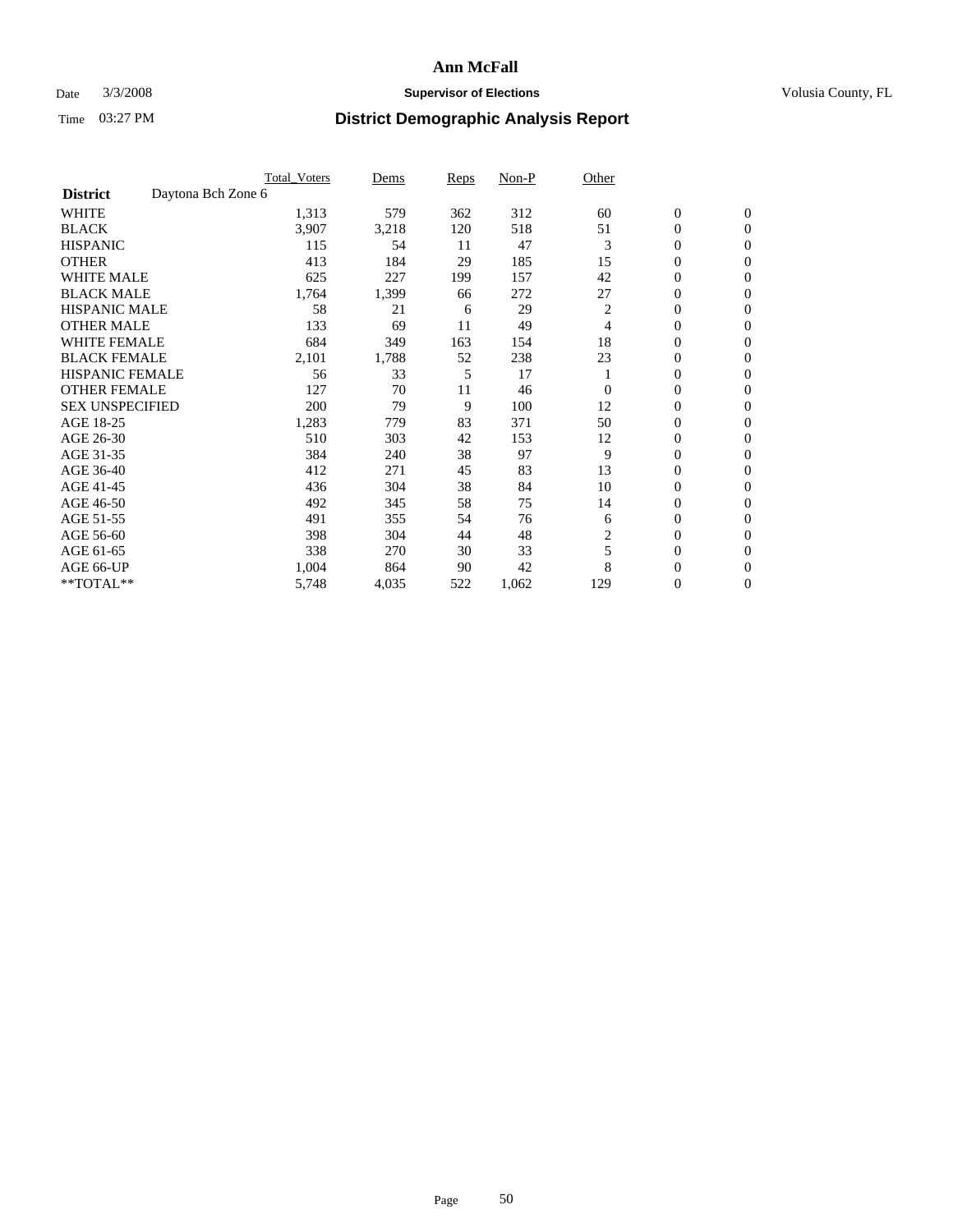### Date  $3/3/2008$  **Supervisor of Elections Supervisor of Elections** Volusia County, FL

| Deltona District 1<br><b>District</b><br><b>WHITE</b><br>1,732<br>1,804<br>219<br>$\boldsymbol{0}$<br>$\mathbf{0}$<br>4,910<br>1,155<br>$\mathbf{0}$<br><b>BLACK</b><br>754<br>138<br>$\mathbf{0}$<br>544<br>48<br>24<br><b>HISPANIC</b><br>1,693<br>591<br>40<br>$\boldsymbol{0}$<br>$\mathbf{0}$<br>770<br>292<br><b>OTHER</b><br>$\boldsymbol{0}$<br>467<br>112<br>80<br>249<br>26<br>$\mathbf{0}$<br>0<br><b>WHITE MALE</b><br>2,304<br>537<br>749<br>894<br>124<br>$\mathbf{0}$<br><b>BLACK MALE</b><br>354<br>72<br>0<br>237<br>30<br>15<br>$\mathbf{0}$<br><b>HISPANIC MALE</b><br>17<br>0<br>782<br>270<br>$\mathbf{0}$<br>346<br>149<br>$\mathbf{0}$<br><b>OTHER MALE</b><br>134<br>34<br>30<br>$\mathbf{0}$<br>66<br>4<br><b>WHITE FEMALE</b><br>2,582<br>609<br>95<br>0<br>$\mathbf{0}$<br>974<br>904<br><b>BLACK FEMALE</b><br>63<br>9<br>$\mathbf{0}$<br>396<br>306<br>18<br>$\mathbf{0}$<br><b>HISPANIC FEMALE</b><br>23<br>$\boldsymbol{0}$<br>896<br>314<br>419<br>140<br>$\mathbf{0}$<br>$\overline{7}$<br><b>OTHER FEMALE</b><br>38<br>82<br>0<br>176<br>49<br>$\mathbf{0}$<br><b>SEX UNSPECIFIED</b><br>$\boldsymbol{0}$<br>200<br>44<br>120<br>15<br>21<br>$\mathbf{0}$<br>AGE 18-25<br>1,088<br>233<br>450<br>0<br>$\mathbf{0}$<br>341<br>64<br>33<br>$\mathbf{0}$<br>706<br>$\mathbf{0}$<br>AGE 26-30<br>225<br>163<br>285<br>AGE 31-35<br>742<br>237<br>33<br>0<br>274<br>$\mathbf{0}$<br>198<br>AGE 36-40<br>42<br>0<br>765<br>263<br>244<br>216<br>$\mathbf{0}$<br>$\boldsymbol{0}$<br>247<br>30<br>AGE 41-45<br>903<br>340<br>$\mathbf{0}$<br>286 |
|-----------------------------------------------------------------------------------------------------------------------------------------------------------------------------------------------------------------------------------------------------------------------------------------------------------------------------------------------------------------------------------------------------------------------------------------------------------------------------------------------------------------------------------------------------------------------------------------------------------------------------------------------------------------------------------------------------------------------------------------------------------------------------------------------------------------------------------------------------------------------------------------------------------------------------------------------------------------------------------------------------------------------------------------------------------------------------------------------------------------------------------------------------------------------------------------------------------------------------------------------------------------------------------------------------------------------------------------------------------------------------------------------------------------------------------------------------------------------------------------------------------------------------------------------------------------------------|
|                                                                                                                                                                                                                                                                                                                                                                                                                                                                                                                                                                                                                                                                                                                                                                                                                                                                                                                                                                                                                                                                                                                                                                                                                                                                                                                                                                                                                                                                                                                                                                             |
|                                                                                                                                                                                                                                                                                                                                                                                                                                                                                                                                                                                                                                                                                                                                                                                                                                                                                                                                                                                                                                                                                                                                                                                                                                                                                                                                                                                                                                                                                                                                                                             |
|                                                                                                                                                                                                                                                                                                                                                                                                                                                                                                                                                                                                                                                                                                                                                                                                                                                                                                                                                                                                                                                                                                                                                                                                                                                                                                                                                                                                                                                                                                                                                                             |
|                                                                                                                                                                                                                                                                                                                                                                                                                                                                                                                                                                                                                                                                                                                                                                                                                                                                                                                                                                                                                                                                                                                                                                                                                                                                                                                                                                                                                                                                                                                                                                             |
|                                                                                                                                                                                                                                                                                                                                                                                                                                                                                                                                                                                                                                                                                                                                                                                                                                                                                                                                                                                                                                                                                                                                                                                                                                                                                                                                                                                                                                                                                                                                                                             |
|                                                                                                                                                                                                                                                                                                                                                                                                                                                                                                                                                                                                                                                                                                                                                                                                                                                                                                                                                                                                                                                                                                                                                                                                                                                                                                                                                                                                                                                                                                                                                                             |
|                                                                                                                                                                                                                                                                                                                                                                                                                                                                                                                                                                                                                                                                                                                                                                                                                                                                                                                                                                                                                                                                                                                                                                                                                                                                                                                                                                                                                                                                                                                                                                             |
|                                                                                                                                                                                                                                                                                                                                                                                                                                                                                                                                                                                                                                                                                                                                                                                                                                                                                                                                                                                                                                                                                                                                                                                                                                                                                                                                                                                                                                                                                                                                                                             |
|                                                                                                                                                                                                                                                                                                                                                                                                                                                                                                                                                                                                                                                                                                                                                                                                                                                                                                                                                                                                                                                                                                                                                                                                                                                                                                                                                                                                                                                                                                                                                                             |
|                                                                                                                                                                                                                                                                                                                                                                                                                                                                                                                                                                                                                                                                                                                                                                                                                                                                                                                                                                                                                                                                                                                                                                                                                                                                                                                                                                                                                                                                                                                                                                             |
|                                                                                                                                                                                                                                                                                                                                                                                                                                                                                                                                                                                                                                                                                                                                                                                                                                                                                                                                                                                                                                                                                                                                                                                                                                                                                                                                                                                                                                                                                                                                                                             |
|                                                                                                                                                                                                                                                                                                                                                                                                                                                                                                                                                                                                                                                                                                                                                                                                                                                                                                                                                                                                                                                                                                                                                                                                                                                                                                                                                                                                                                                                                                                                                                             |
|                                                                                                                                                                                                                                                                                                                                                                                                                                                                                                                                                                                                                                                                                                                                                                                                                                                                                                                                                                                                                                                                                                                                                                                                                                                                                                                                                                                                                                                                                                                                                                             |
|                                                                                                                                                                                                                                                                                                                                                                                                                                                                                                                                                                                                                                                                                                                                                                                                                                                                                                                                                                                                                                                                                                                                                                                                                                                                                                                                                                                                                                                                                                                                                                             |
|                                                                                                                                                                                                                                                                                                                                                                                                                                                                                                                                                                                                                                                                                                                                                                                                                                                                                                                                                                                                                                                                                                                                                                                                                                                                                                                                                                                                                                                                                                                                                                             |
|                                                                                                                                                                                                                                                                                                                                                                                                                                                                                                                                                                                                                                                                                                                                                                                                                                                                                                                                                                                                                                                                                                                                                                                                                                                                                                                                                                                                                                                                                                                                                                             |
|                                                                                                                                                                                                                                                                                                                                                                                                                                                                                                                                                                                                                                                                                                                                                                                                                                                                                                                                                                                                                                                                                                                                                                                                                                                                                                                                                                                                                                                                                                                                                                             |
|                                                                                                                                                                                                                                                                                                                                                                                                                                                                                                                                                                                                                                                                                                                                                                                                                                                                                                                                                                                                                                                                                                                                                                                                                                                                                                                                                                                                                                                                                                                                                                             |
|                                                                                                                                                                                                                                                                                                                                                                                                                                                                                                                                                                                                                                                                                                                                                                                                                                                                                                                                                                                                                                                                                                                                                                                                                                                                                                                                                                                                                                                                                                                                                                             |
| 25<br>0<br>AGE 46-50<br>925<br>371<br>320<br>209<br>$\mathbf{0}$                                                                                                                                                                                                                                                                                                                                                                                                                                                                                                                                                                                                                                                                                                                                                                                                                                                                                                                                                                                                                                                                                                                                                                                                                                                                                                                                                                                                                                                                                                            |
| 25<br>$\boldsymbol{0}$<br>AGE 51-55<br>717<br>315<br>222<br>155<br>$\boldsymbol{0}$                                                                                                                                                                                                                                                                                                                                                                                                                                                                                                                                                                                                                                                                                                                                                                                                                                                                                                                                                                                                                                                                                                                                                                                                                                                                                                                                                                                                                                                                                         |
| AGE 56-60<br>118<br>27<br>$\mathbf{0}$<br>574<br>270<br>159<br>$\mathbf{0}$                                                                                                                                                                                                                                                                                                                                                                                                                                                                                                                                                                                                                                                                                                                                                                                                                                                                                                                                                                                                                                                                                                                                                                                                                                                                                                                                                                                                                                                                                                 |
| 83<br>8<br>$\mathbf{0}$<br>AGE 61-65<br>400<br>$\mathbf{0}$<br>189<br>120                                                                                                                                                                                                                                                                                                                                                                                                                                                                                                                                                                                                                                                                                                                                                                                                                                                                                                                                                                                                                                                                                                                                                                                                                                                                                                                                                                                                                                                                                                   |
| AGE 66-UP<br>133<br>22<br>$\boldsymbol{0}$<br>1,004<br>570<br>279<br>$\boldsymbol{0}$                                                                                                                                                                                                                                                                                                                                                                                                                                                                                                                                                                                                                                                                                                                                                                                                                                                                                                                                                                                                                                                                                                                                                                                                                                                                                                                                                                                                                                                                                       |
| 0<br>$*$ TOTAL $**$<br>7,824<br>309<br>$\overline{0}$<br>3,158<br>2,224<br>2,133                                                                                                                                                                                                                                                                                                                                                                                                                                                                                                                                                                                                                                                                                                                                                                                                                                                                                                                                                                                                                                                                                                                                                                                                                                                                                                                                                                                                                                                                                            |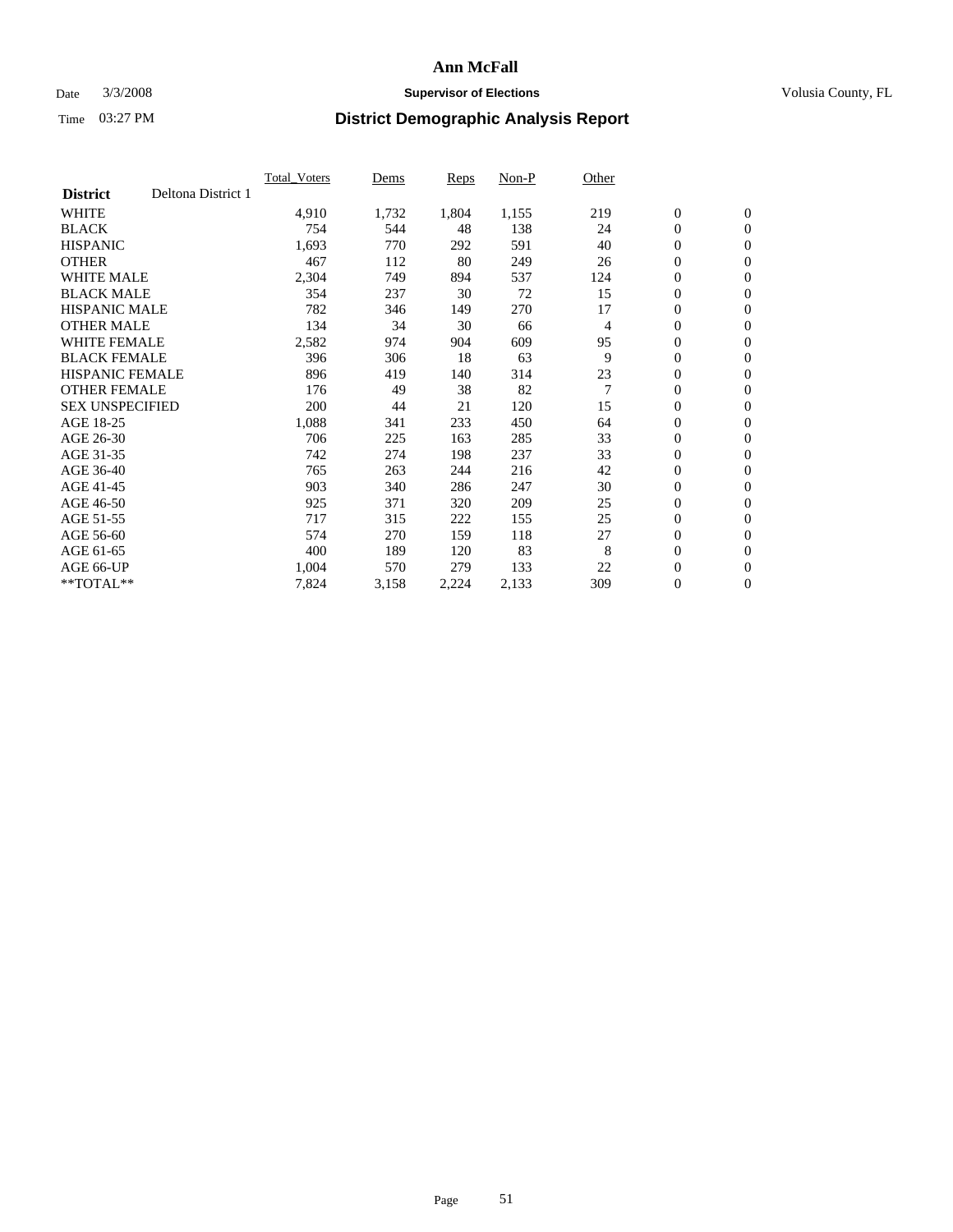### Date  $3/3/2008$  **Supervisor of Elections Supervisor of Elections** Volusia County, FL

|                        |                    | <b>Total Voters</b> | Dems  | Reps  | Non-P | Other |                  |                  |
|------------------------|--------------------|---------------------|-------|-------|-------|-------|------------------|------------------|
| <b>District</b>        | Deltona District 2 |                     |       |       |       |       |                  |                  |
| <b>WHITE</b>           |                    | 6,151               | 2,056 | 2,557 | 1,262 | 276   | $\boldsymbol{0}$ | $\mathbf{0}$     |
| <b>BLACK</b>           |                    | 575                 | 433   | 39    | 83    | 20    | $\mathbf{0}$     | $\mathbf{0}$     |
| <b>HISPANIC</b>        |                    | 1,644               | 783   | 325   | 503   | 33    | 0                | $\mathbf{0}$     |
| <b>OTHER</b>           |                    | 442                 | 136   | 93    | 183   | 30    | 0                | $\mathbf{0}$     |
| <b>WHITE MALE</b>      |                    | 2,830               | 875   | 1,209 | 599   | 147   | 0                | $\mathbf{0}$     |
| <b>BLACK MALE</b>      |                    | 253                 | 168   | 27    | 45    | 13    | 0                | $\boldsymbol{0}$ |
| <b>HISPANIC MALE</b>   |                    | 786                 | 367   | 152   | 250   | 17    | 0                | $\mathbf{0}$     |
| <b>OTHER MALE</b>      |                    | 159                 | 56    | 38    | 59    | 6     | $\mathbf{0}$     | $\mathbf{0}$     |
| <b>WHITE FEMALE</b>    |                    | 3,290               | 1,169 | 1,337 | 655   | 129   | 0                | $\mathbf{0}$     |
| <b>BLACK FEMALE</b>    |                    | 317                 | 260   | 12    | 38    | 7     | $\mathbf{0}$     | $\mathbf{0}$     |
| <b>HISPANIC FEMALE</b> |                    | 845                 | 408   | 173   | 248   | 16    | 0                | $\boldsymbol{0}$ |
| <b>OTHER FEMALE</b>    |                    | 163                 | 65    | 36    | 58    | 4     | 0                | $\mathbf{0}$     |
| <b>SEX UNSPECIFIED</b> |                    | 169                 | 40    | 30    | 79    | 20    | $\boldsymbol{0}$ | $\mathbf{0}$     |
| AGE 18-25              |                    | 887                 | 290   | 202   | 326   | 69    | 0                | $\mathbf{0}$     |
| AGE 26-30              |                    | 590                 | 197   | 160   | 201   | 32    | $\mathbf{0}$     | $\mathbf{0}$     |
| AGE 31-35              |                    | 622                 | 214   | 190   | 183   | 35    | 0                | $\mathbf{0}$     |
| AGE 36-40              |                    | 694                 | 213   | 248   | 201   | 32    | 0                | $\mathbf{0}$     |
| AGE 41-45              |                    | 901                 | 316   | 319   | 234   | 32    | 0                | $\mathbf{0}$     |
| AGE 46-50              |                    | 928                 | 351   | 345   | 196   | 36    | 0                | $\mathbf{0}$     |
| AGE 51-55              |                    | 865                 | 340   | 330   | 162   | 33    | $\boldsymbol{0}$ | $\boldsymbol{0}$ |
| AGE 56-60              |                    | 755                 | 311   | 260   | 158   | 26    | 0                | $\mathbf{0}$     |
| AGE 61-65              |                    | 646                 | 274   | 239   | 115   | 18    | $\mathbf{0}$     | $\mathbf{0}$     |
| AGE 66-UP              |                    | 1,924               | 902   | 721   | 255   | 46    | $\boldsymbol{0}$ | $\boldsymbol{0}$ |
| $*$ TOTAL $**$         |                    | 8,812               | 3,408 | 3,014 | 2,031 | 359   | 0                | $\overline{0}$   |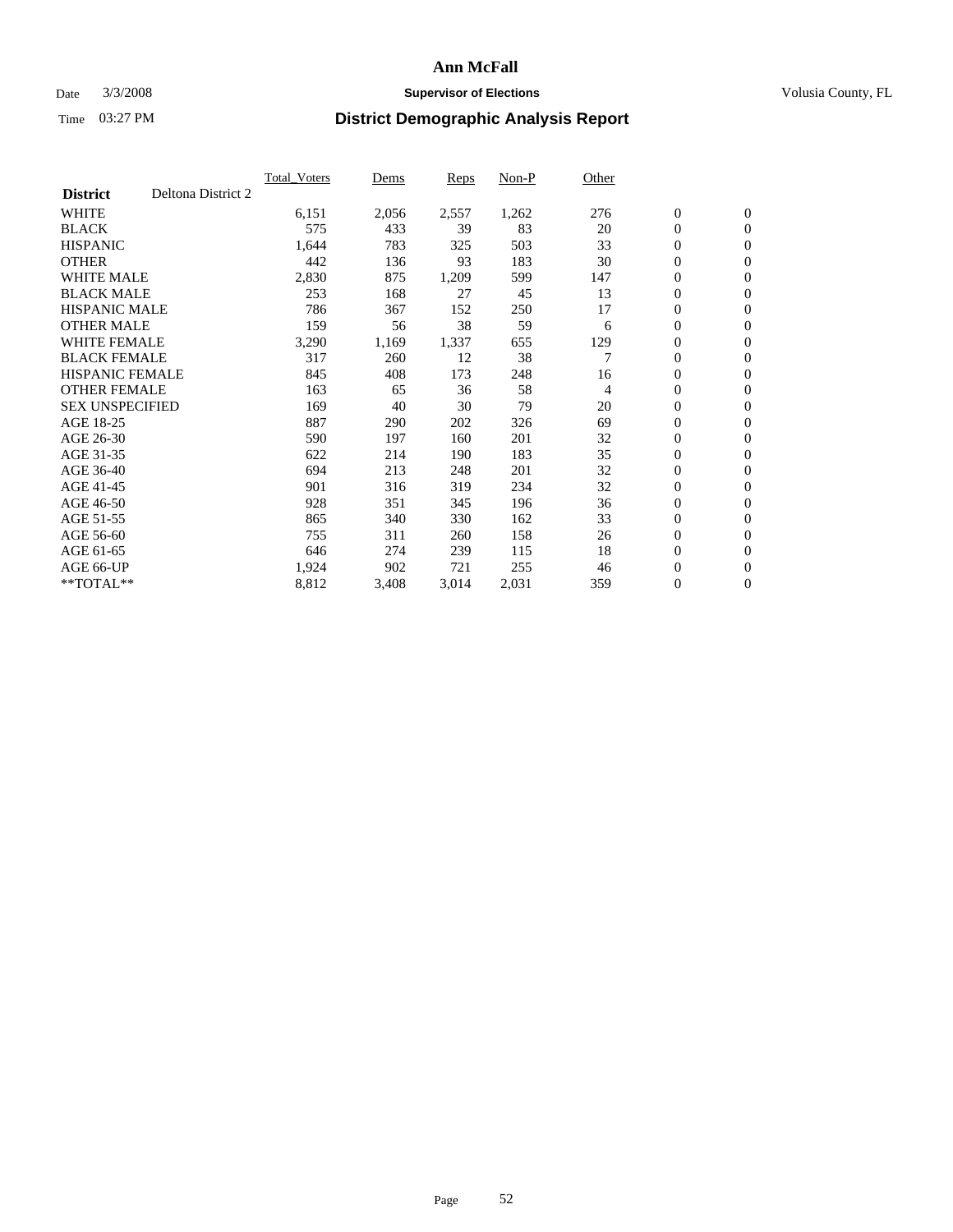#### Date  $3/3/2008$  **Supervisor of Elections** Volusia County, FL

|                        |                    | <b>Total Voters</b> | Dems  | Reps  | Non-P | Other |                  |                  |  |
|------------------------|--------------------|---------------------|-------|-------|-------|-------|------------------|------------------|--|
| <b>District</b>        | Deltona District 3 |                     |       |       |       |       |                  |                  |  |
| <b>WHITE</b>           |                    | 5,053               | 1,766 | 1,935 | 1,134 | 218   | $\boldsymbol{0}$ | $\mathbf{0}$     |  |
| <b>BLACK</b>           |                    | 481                 | 367   | 27    | 73    | 14    | $\mathbf{0}$     | $\mathbf{0}$     |  |
| <b>HISPANIC</b>        |                    | 1,641               | 779   | 321   | 508   | 33    | 0                | $\mathbf{0}$     |  |
| <b>OTHER</b>           |                    | 398                 | 112   | 84    | 179   | 23    | 0                | $\mathbf{0}$     |  |
| <b>WHITE MALE</b>      |                    | 2,267               | 719   | 905   | 526   | 117   | 0                | $\mathbf{0}$     |  |
| <b>BLACK MALE</b>      |                    | 202                 | 153   | 13    | 28    | 8     | $\boldsymbol{0}$ | $\boldsymbol{0}$ |  |
| <b>HISPANIC MALE</b>   |                    | 781                 | 359   | 158   | 245   | 19    | 0                | $\mathbf{0}$     |  |
| <b>OTHER MALE</b>      |                    | 144                 | 54    | 35    | 51    | 4     | $\mathbf{0}$     | $\mathbf{0}$     |  |
| <b>WHITE FEMALE</b>    |                    | 2,763               | 1,040 | 1,020 | 604   | 99    | 0                | $\mathbf{0}$     |  |
| <b>BLACK FEMALE</b>    |                    | 277                 | 212   | 14    | 45    | 6     | $\boldsymbol{0}$ | $\mathbf{0}$     |  |
| <b>HISPANIC FEMALE</b> |                    | 847                 | 412   | 161   | 261   | 13    | $\boldsymbol{0}$ | $\boldsymbol{0}$ |  |
| <b>OTHER FEMALE</b>    |                    | 155                 | 42    | 36    | 74    | 3     | 0                | $\mathbf{0}$     |  |
| <b>SEX UNSPECIFIED</b> |                    | 137                 | 33    | 25    | 60    | 19    | 0                | $\mathbf{0}$     |  |
| AGE 18-25              |                    | 797                 | 258   | 164   | 329   | 46    | 0                | $\mathbf{0}$     |  |
| AGE 26-30              |                    | 607                 | 184   | 161   | 225   | 37    | $\mathbf{0}$     | $\mathbf{0}$     |  |
| AGE 31-35              |                    | 624                 | 208   | 181   | 212   | 23    | 0                | $\mathbf{0}$     |  |
| AGE 36-40              |                    | 686                 | 258   | 230   | 168   | 30    | 0                | $\mathbf{0}$     |  |
| AGE 41-45              |                    | 713                 | 253   | 241   | 189   | 30    | 0                | $\mathbf{0}$     |  |
| AGE 46-50              |                    | 719                 | 282   | 243   | 170   | 24    | 0                | $\mathbf{0}$     |  |
| AGE 51-55              |                    | 632                 | 259   | 198   | 154   | 21    | $\boldsymbol{0}$ | $\boldsymbol{0}$ |  |
| AGE 56-60              |                    | 630                 | 261   | 215   | 131   | 23    | 0                | $\mathbf{0}$     |  |
| AGE 61-65              |                    | 499                 | 243   | 147   | 92    | 17    | $\mathbf{0}$     | $\mathbf{0}$     |  |
| AGE 66-UP              |                    | 1,666               | 818   | 587   | 224   | 37    | $\boldsymbol{0}$ | $\boldsymbol{0}$ |  |
| $*$ TOTAL $**$         |                    | 7,573               | 3,024 | 2,367 | 1,894 | 288   | 0                | $\overline{0}$   |  |
|                        |                    |                     |       |       |       |       |                  |                  |  |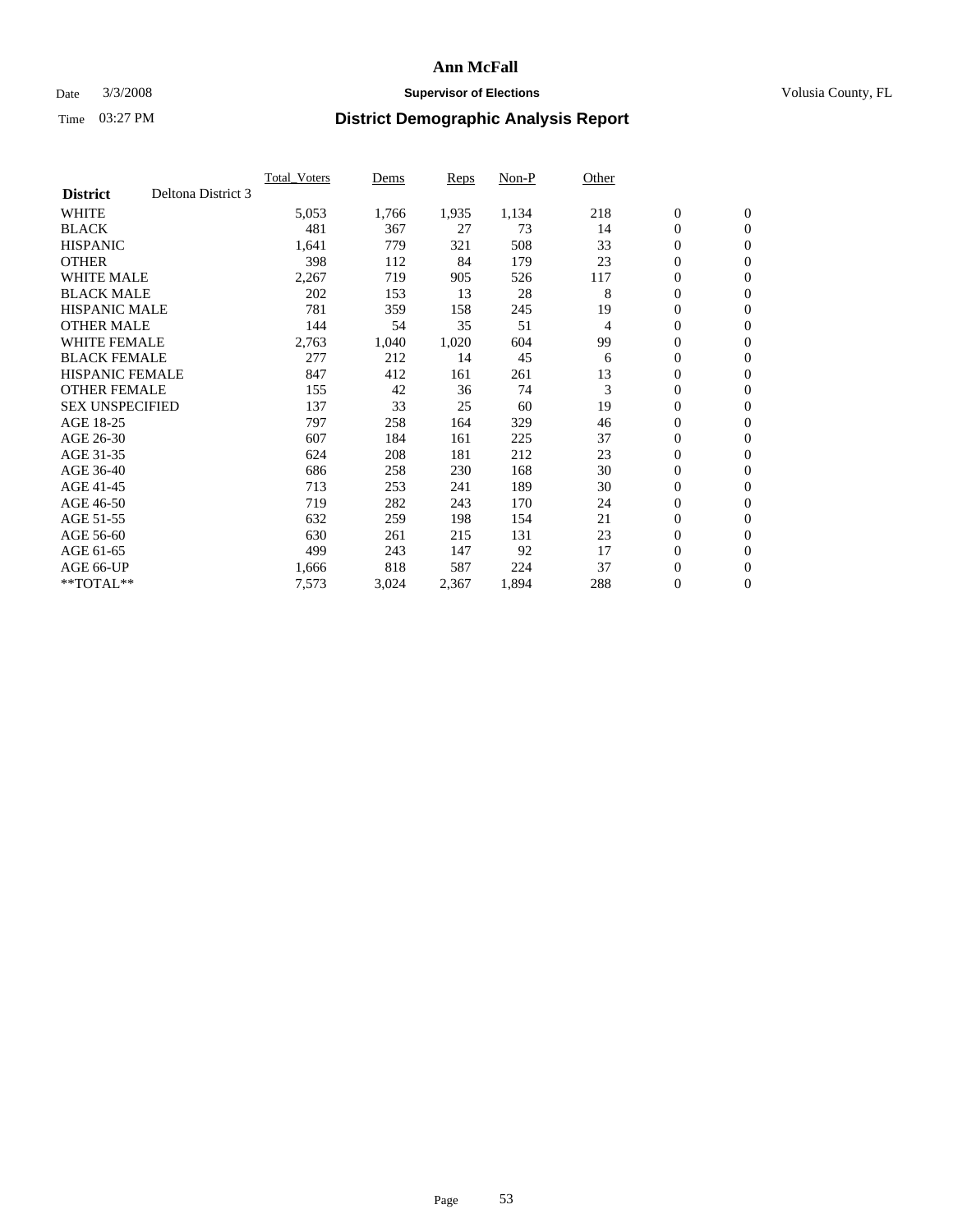### Date  $3/3/2008$  **Supervisor of Elections Supervisor of Elections** Volusia County, FL

|                        |                    | <b>Total Voters</b> | Dems  | Reps  | Non-P | Other |                  |                  |  |
|------------------------|--------------------|---------------------|-------|-------|-------|-------|------------------|------------------|--|
| <b>District</b>        | Deltona District 4 |                     |       |       |       |       |                  |                  |  |
| <b>WHITE</b>           |                    | 4,803               | 1,769 | 1,798 | 977   | 259   | $\boldsymbol{0}$ | $\boldsymbol{0}$ |  |
| <b>BLACK</b>           |                    | 494                 | 371   | 25    | 86    | 12    | $\mathbf{0}$     | $\mathbf{0}$     |  |
| <b>HISPANIC</b>        |                    | 1,686               | 859   | 300   | 483   | 44    | $\mathbf{0}$     | $\mathbf{0}$     |  |
| <b>OTHER</b>           |                    | 405                 | 131   | 79    | 174   | 21    | 0                | $\mathbf{0}$     |  |
| <b>WHITE MALE</b>      |                    | 2,184               | 705   | 868   | 465   | 146   | 0                | $\mathbf{0}$     |  |
| <b>BLACK MALE</b>      |                    | 232                 | 162   | 15    | 48    |       | 0                | $\boldsymbol{0}$ |  |
| <b>HISPANIC MALE</b>   |                    | 766                 | 369   | 157   | 216   | 24    | 0                | $\mathbf{0}$     |  |
| <b>OTHER MALE</b>      |                    | 118                 | 42    | 29    | 43    | 4     | 0                | $\boldsymbol{0}$ |  |
| <b>WHITE FEMALE</b>    |                    | 2,585               | 1,049 | 918   | 507   | 111   | 0                | $\mathbf{0}$     |  |
| <b>BLACK FEMALE</b>    |                    | 254                 | 202   | 10    | 37    | 5     | $\mathbf{0}$     | $\mathbf{0}$     |  |
| <b>HISPANIC FEMALE</b> |                    | 910                 | 484   | 143   | 263   | 20    | $\overline{0}$   | $\mathbf{0}$     |  |
| <b>OTHER FEMALE</b>    |                    | 161                 | 66    | 34    | 55    | 6     | $\overline{0}$   | $\mathbf{0}$     |  |
| <b>SEX UNSPECIFIED</b> |                    | 178                 | 51    | 28    | 86    | 13    | $\boldsymbol{0}$ | $\boldsymbol{0}$ |  |
| AGE 18-25              |                    | 758                 | 237   | 149   | 320   | 52    | 0                | $\mathbf{0}$     |  |
| AGE 26-30              |                    | 569                 | 200   | 144   | 190   | 35    | 0                | $\mathbf{0}$     |  |
| AGE 31-35              |                    | 596                 | 214   | 167   | 174   | 41    | 0                | $\mathbf{0}$     |  |
| AGE 36-40              |                    | 618                 | 210   | 184   | 189   | 35    | $\boldsymbol{0}$ | $\mathbf{0}$     |  |
| AGE 41-45              |                    | 664                 | 266   | 217   | 162   | 19    | 0                | $\mathbf{0}$     |  |
| AGE 46-50              |                    | 688                 | 280   | 238   | 137   | 33    | $\mathbf{0}$     | $\mathbf{0}$     |  |
| AGE 51-55              |                    | 658                 | 289   | 199   | 142   | 28    | $\overline{0}$   | $\mathbf{0}$     |  |
| AGE 56-60              |                    | 631                 | 284   | 212   | 118   | 17    | 0                | $\mathbf{0}$     |  |
| AGE 61-65              |                    | 519                 | 244   | 176   | 79    | 20    | 0                | $\boldsymbol{0}$ |  |
| AGE 66-UP              |                    | 1,687               | 906   | 516   | 209   | 56    | 0                | 0                |  |
| $*$ TOTAL $**$         |                    | 7,388               | 3,130 | 2,202 | 1,720 | 336   | 0                | $\boldsymbol{0}$ |  |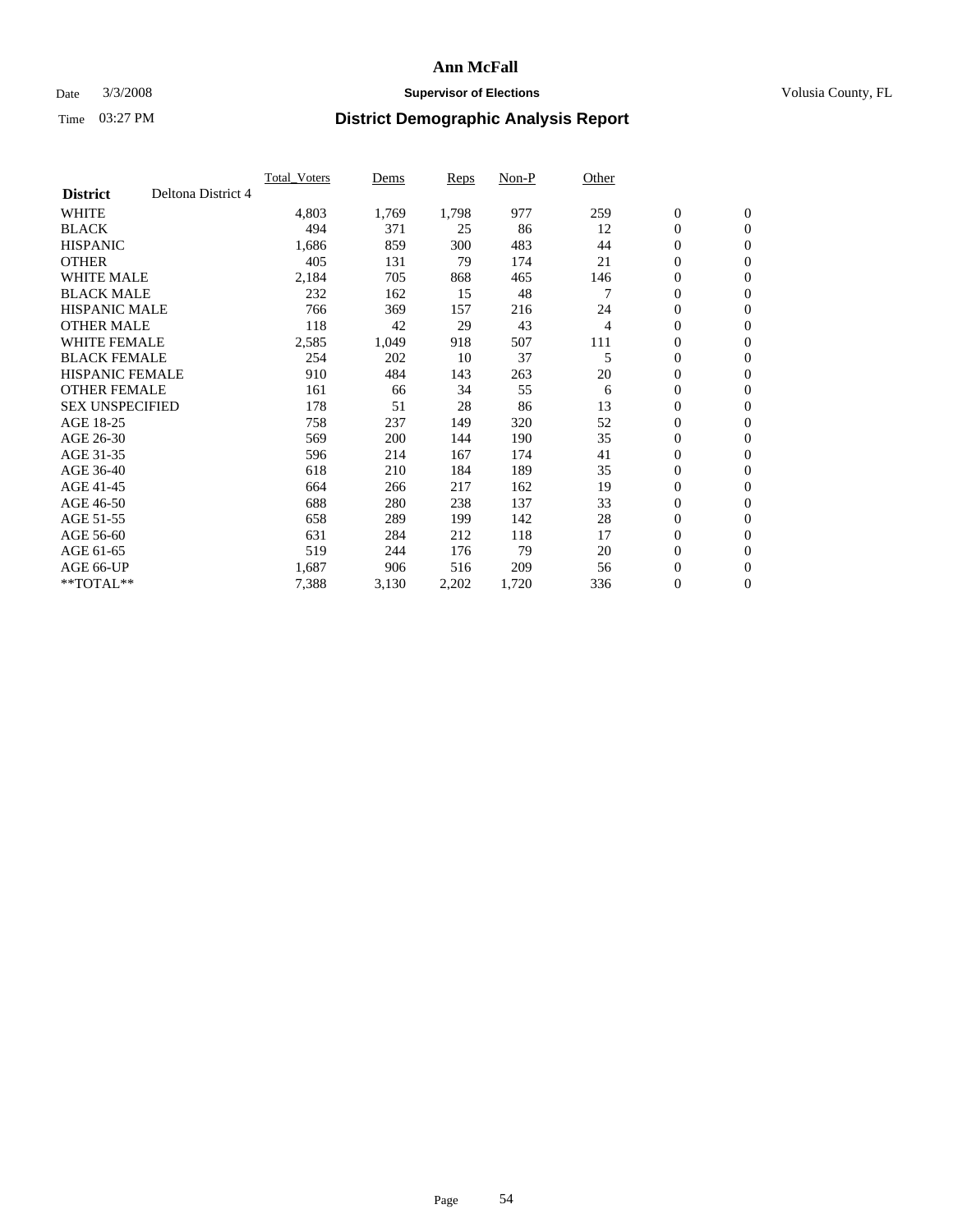### Date  $3/3/2008$  **Supervisor of Elections Supervisor of Elections** Volusia County, FL

|                        |                    | <b>Total Voters</b> | Dems  | Reps  | Non-P | Other |                  |                  |  |
|------------------------|--------------------|---------------------|-------|-------|-------|-------|------------------|------------------|--|
| <b>District</b>        | Deltona District 5 |                     |       |       |       |       |                  |                  |  |
| <b>WHITE</b>           |                    | 5,844               | 2,007 | 2,307 | 1,229 | 301   | $\boldsymbol{0}$ | $\boldsymbol{0}$ |  |
| <b>BLACK</b>           |                    | 794                 | 585   | 61    | 135   | 13    | $\mathbf{0}$     | $\mathbf{0}$     |  |
| <b>HISPANIC</b>        |                    | 1,771               | 838   | 335   | 556   | 42    | $\mathbf{0}$     | $\mathbf{0}$     |  |
| <b>OTHER</b>           |                    | 488                 | 131   | 97    | 225   | 35    | 0                | $\mathbf{0}$     |  |
| <b>WHITE MALE</b>      |                    | 2,783               | 870   | 1,176 | 572   | 165   | 0                | $\mathbf{0}$     |  |
| <b>BLACK MALE</b>      |                    | 352                 | 242   | 32    | 73    | 5     | $\boldsymbol{0}$ | $\boldsymbol{0}$ |  |
| <b>HISPANIC MALE</b>   |                    | 840                 | 389   | 169   | 258   | 24    | 0                | $\mathbf{0}$     |  |
| <b>OTHER MALE</b>      |                    | 155                 | 42    | 42    | 66    | 5     | 0                | $\boldsymbol{0}$ |  |
| <b>WHITE FEMALE</b>    |                    | 3,027               | 1,127 | 1,115 | 649   | 136   | 0                | $\mathbf{0}$     |  |
| <b>BLACK FEMALE</b>    |                    | 433                 | 335   | 29    | 61    | 8     | $\mathbf{0}$     | $\mathbf{0}$     |  |
| <b>HISPANIC FEMALE</b> |                    | 917                 | 444   | 163   | 293   | 17    | 0                | $\mathbf{0}$     |  |
| <b>OTHER FEMALE</b>    |                    | 194                 | 69    | 32    | 84    | 9     | $\overline{0}$   | $\mathbf{0}$     |  |
| <b>SEX UNSPECIFIED</b> |                    | 196                 | 43    | 42    | 89    | 22    | $\boldsymbol{0}$ | $\boldsymbol{0}$ |  |
| AGE 18-25              |                    | 1,056               | 319   | 254   | 404   | 79    | 0                | $\mathbf{0}$     |  |
| AGE 26-30              |                    | 687                 | 242   | 170   | 247   | 28    | 0                | $\mathbf{0}$     |  |
| AGE 31-35              |                    | 742                 | 249   | 231   | 231   | 31    | 0                | $\mathbf{0}$     |  |
| AGE 36-40              |                    | 837                 | 299   | 281   | 222   | 35    | $\boldsymbol{0}$ | $\mathbf{0}$     |  |
| AGE 41-45              |                    | 911                 | 342   | 310   | 218   | 41    | 0                | $\mathbf{0}$     |  |
| AGE 46-50              |                    | 973                 | 371   | 339   | 232   | 31    | $\mathbf{0}$     | $\mathbf{0}$     |  |
| AGE 51-55              |                    | 871                 | 384   | 278   | 169   | 40    | $\overline{0}$   | $\mathbf{0}$     |  |
| AGE 56-60              |                    | 737                 | 318   | 233   | 149   | 37    | 0                | $\mathbf{0}$     |  |
| AGE 61-65              |                    | 575                 | 255   | 202   | 100   | 18    | 0                | $\boldsymbol{0}$ |  |
| AGE 66-UP              |                    | 1,508               | 782   | 502   | 173   | 51    | 0                | 0                |  |
| $*$ TOTAL $**$         |                    | 8,897               | 3,561 | 2,800 | 2,145 | 391   | 0                | $\boldsymbol{0}$ |  |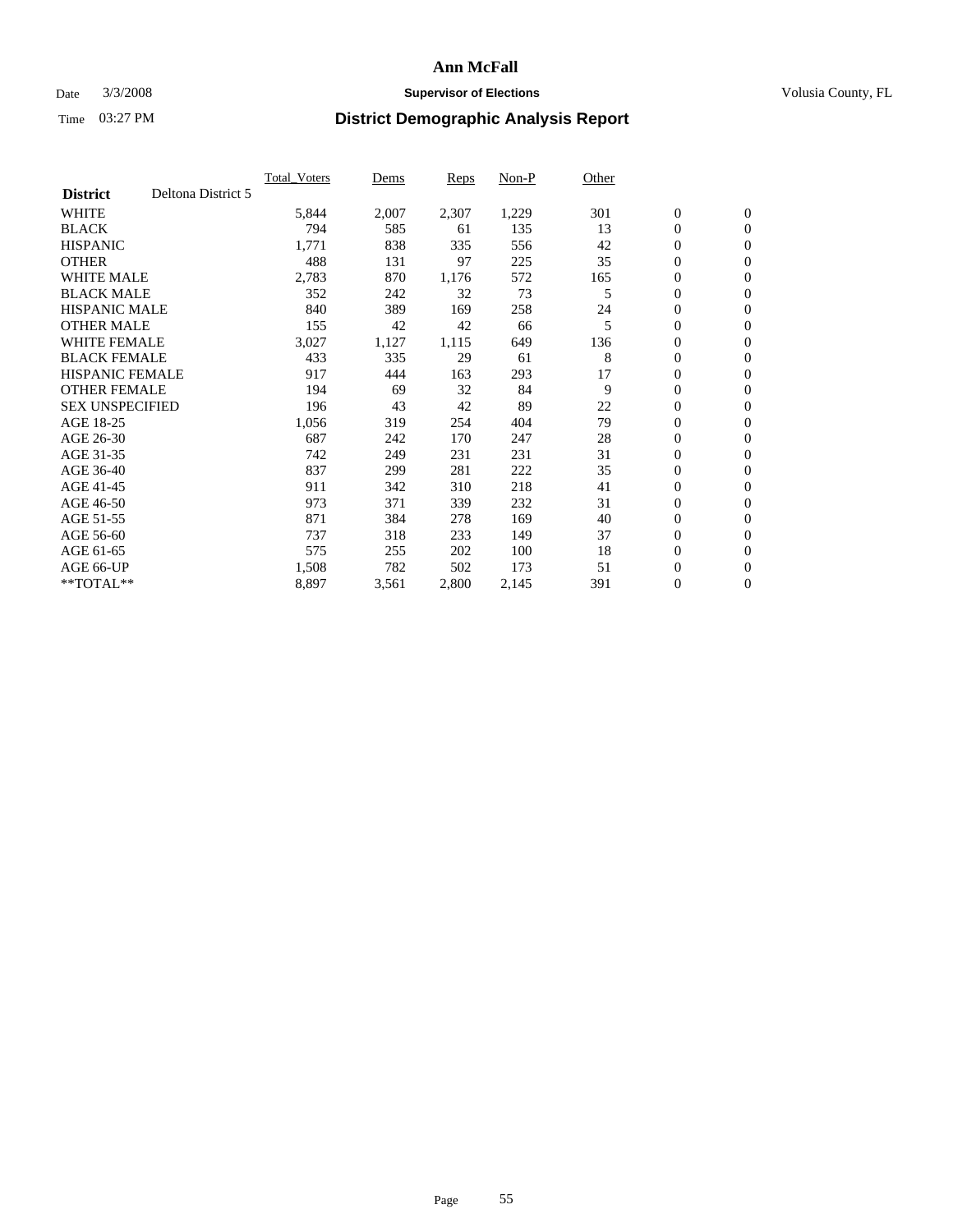### Date  $3/3/2008$  **Supervisor of Elections Supervisor of Elections** Volusia County, FL

|                        |                    | <b>Total Voters</b> | Dems  | Reps  | Non-P | Other |                  |                  |  |
|------------------------|--------------------|---------------------|-------|-------|-------|-------|------------------|------------------|--|
| <b>District</b>        | Deltona District 6 |                     |       |       |       |       |                  |                  |  |
| <b>WHITE</b>           |                    | 5,504               | 1,723 | 2,307 | 1,219 | 255   | $\boldsymbol{0}$ | $\mathbf{0}$     |  |
| <b>BLACK</b>           |                    | 698                 | 506   | 40    | 131   | 21    | $\mathbf{0}$     | $\mathbf{0}$     |  |
| <b>HISPANIC</b>        |                    | 1,424               | 654   | 264   | 469   | 37    | 0                | $\mathbf{0}$     |  |
| <b>OTHER</b>           |                    | 433                 | 108   | 92    | 196   | 37    | $\boldsymbol{0}$ | $\mathbf{0}$     |  |
| <b>WHITE MALE</b>      |                    | 2,586               | 702   | 1,165 | 599   | 120   | 0                | $\mathbf{0}$     |  |
| <b>BLACK MALE</b>      |                    | 295                 | 204   | 18    | 63    | 10    | $\boldsymbol{0}$ | $\boldsymbol{0}$ |  |
| <b>HISPANIC MALE</b>   |                    | 680                 | 294   | 144   | 221   | 21    | 0                | $\mathbf{0}$     |  |
| <b>OTHER MALE</b>      |                    | 151                 | 43    | 38    | 65    | 5     | $\mathbf{0}$     | $\mathbf{0}$     |  |
| <b>WHITE FEMALE</b>    |                    | 2,880               | 1,014 | 1,124 | 608   | 134   | 0                | $\mathbf{0}$     |  |
| <b>BLACK FEMALE</b>    |                    | 394                 | 295   | 22    | 66    | 11    | $\boldsymbol{0}$ | $\mathbf{0}$     |  |
| <b>HISPANIC FEMALE</b> |                    | 730                 | 353   | 119   | 242   | 16    | $\boldsymbol{0}$ | $\boldsymbol{0}$ |  |
| <b>OTHER FEMALE</b>    |                    | 157                 | 42    | 35    | 70    | 10    | 0                | $\mathbf{0}$     |  |
| <b>SEX UNSPECIFIED</b> |                    | 186                 | 44    | 38    | 81    | 23    | $\boldsymbol{0}$ | $\mathbf{0}$     |  |
| AGE 18-25              |                    | 1,031               | 318   | 231   | 409   | 73    | 0                | $\mathbf{0}$     |  |
| AGE 26-30              |                    | 693                 | 227   | 192   | 232   | 42    | $\mathbf{0}$     | $\mathbf{0}$     |  |
| AGE 31-35              |                    | 732                 | 221   | 242   | 229   | 40    | $\boldsymbol{0}$ | $\mathbf{0}$     |  |
| AGE 36-40              |                    | 740                 | 252   | 269   | 187   | 32    | 0                | $\boldsymbol{0}$ |  |
| AGE 41-45              |                    | 936                 | 333   | 320   | 239   | 44    | 0                | $\mathbf{0}$     |  |
| AGE 46-50              |                    | 950                 | 344   | 390   | 179   | 37    | 0                | $\mathbf{0}$     |  |
| AGE 51-55              |                    | 784                 | 317   | 285   | 157   | 25    | $\boldsymbol{0}$ | $\boldsymbol{0}$ |  |
| AGE 56-60              |                    | 655                 | 278   | 227   | 135   | 15    | $\mathbf{0}$     | $\mathbf{0}$     |  |
| AGE 61-65              |                    | 508                 | 222   | 179   | 91    | 16    | $\mathbf{0}$     | $\mathbf{0}$     |  |
| AGE 66-UP              |                    | 1,030               | 479   | 368   | 157   | 26    | $\boldsymbol{0}$ | $\boldsymbol{0}$ |  |
| $*$ TOTAL $**$         |                    | 8,059               | 2,991 | 2,703 | 2,015 | 350   | 0                | $\overline{0}$   |  |
|                        |                    |                     |       |       |       |       |                  |                  |  |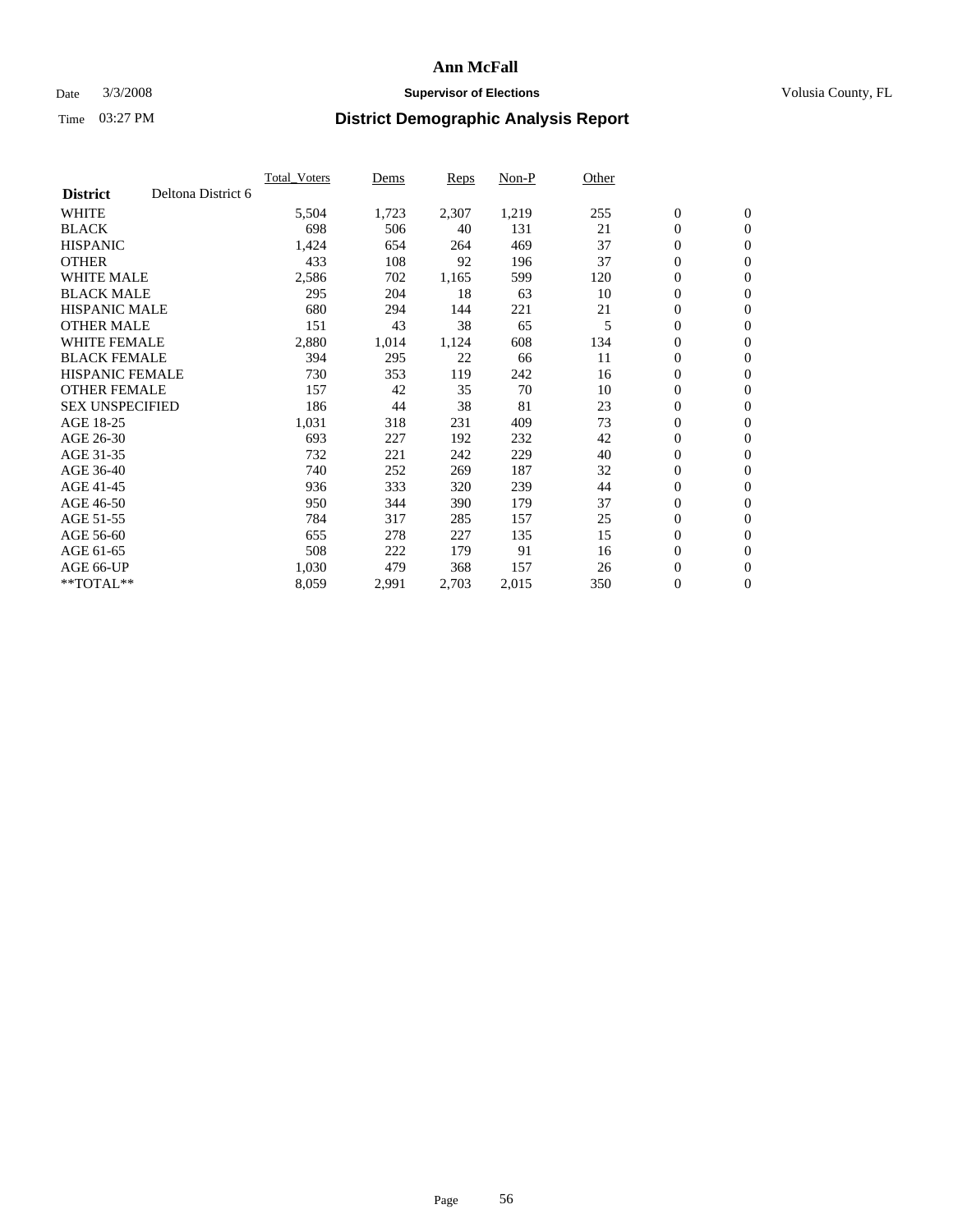### Date  $3/3/2008$  **Supervisor of Elections Supervisor of Elections** Volusia County, FL

|                        |                  | <b>Total Voters</b> | Dems  | Reps | Non-P | Other    |                  |              |  |
|------------------------|------------------|---------------------|-------|------|-------|----------|------------------|--------------|--|
| <b>District</b>        | Edgewater Ward 1 |                     |       |      |       |          |                  |              |  |
| <b>WHITE</b>           |                  | 2,744               | 1,125 | 907  | 633   | 79       | $\boldsymbol{0}$ | $\mathbf{0}$ |  |
| <b>BLACK</b>           |                  | 30                  | 18    | 3    |       | 2        | 0                | $\mathbf{0}$ |  |
| <b>HISPANIC</b>        |                  | 34                  | 15    | 8    | 10    |          | 0                | $\mathbf{0}$ |  |
| <b>OTHER</b>           |                  | 75                  | 24    | 12   | 37    | 2        | $\overline{0}$   | $\theta$     |  |
| <b>WHITE MALE</b>      |                  | 1,231               | 449   | 438  | 299   | 45       | 0                | $\theta$     |  |
| <b>BLACK MALE</b>      |                  | 19                  | 8     | 2    | 7     | 2        | 0                | 0            |  |
| <b>HISPANIC MALE</b>   |                  | 11                  |       | 2    | 4     | $\Omega$ | 0                | 0            |  |
| <b>OTHER MALE</b>      |                  | 24                  | 8     | 6    | 10    | $\Omega$ | 0                | 0            |  |
| WHITE FEMALE           |                  | 1,493               | 667   | 463  | 329   | 34       | 0                | 0            |  |
| <b>BLACK FEMALE</b>    |                  | 10                  | 9     |      | 0     | $\Omega$ | 0                | 0            |  |
| <b>HISPANIC FEMALE</b> |                  | 23                  | 10    | 6    | 6     |          | 0                | $\Omega$     |  |
| <b>OTHER FEMALE</b>    |                  | 32                  | 12    | 5    | 13    | 2        | 0                | $\theta$     |  |
| <b>SEX UNSPECIFIED</b> |                  | 40                  | 14    |      | 19    | $\Omega$ | 0                | $\theta$     |  |
| AGE 18-25              |                  | 271                 | 73    | 54   | 129   | 15       | 0                | 0            |  |
| AGE 26-30              |                  | 144                 | 48    | 36   | 55    | 5        | 0                | 0            |  |
| AGE 31-35              |                  | 158                 | 48    | 43   | 60    |          | 0                | 0            |  |
| AGE 36-40              |                  | 180                 | 58    | 60   | 58    | 4        | 0                | 0            |  |
| AGE 41-45              |                  | 227                 | 89    | 74   | 54    | 10       | 0                | 0            |  |
| AGE 46-50              |                  | 288                 | 107   | 103  | 69    | 9        | 0                | $\mathbf{0}$ |  |
| AGE 51-55              |                  | 282                 | 122   | 84   | 70    | 6        | 0                | $\Omega$     |  |
| AGE 56-60              |                  | 249                 | 109   | 78   | 56    | 6        | 0                | $\theta$     |  |
| AGE 61-65              |                  | 273                 | 121   | 99   | 45    | 8        | 0                | 0            |  |
| AGE 66-UP              |                  | 811                 | 407   | 299  | 91    | 14       | 0                |              |  |
| **TOTAL**              |                  | 2,883               | 1,182 | 930  | 687   | 84       | 0                | $\mathbf{0}$ |  |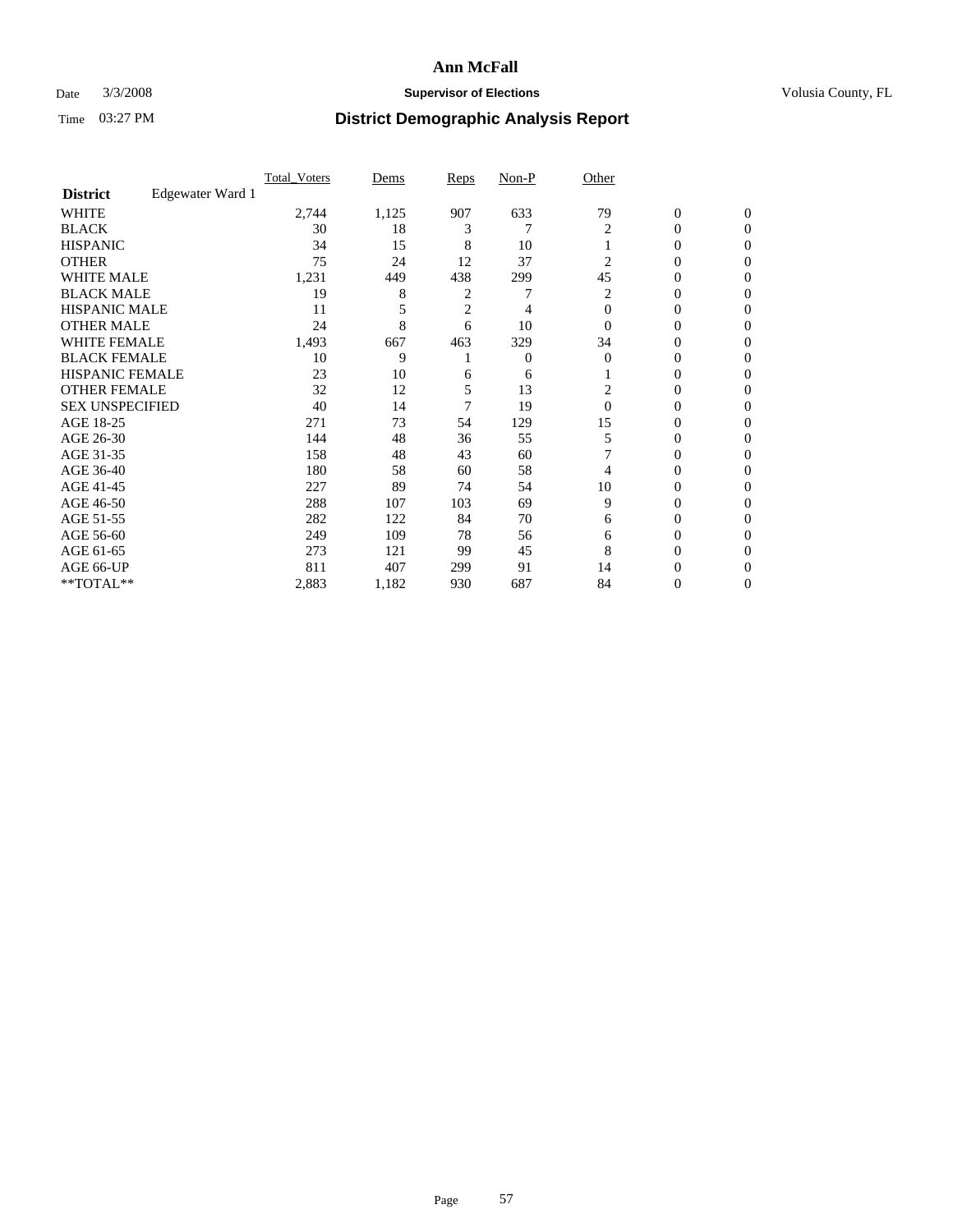### Date  $3/3/2008$  **Supervisor of Elections Supervisor of Elections** Volusia County, FL

|                        |                  | <b>Total Voters</b> | Dems  | Reps           | Non-P | Other          |                  |                  |  |
|------------------------|------------------|---------------------|-------|----------------|-------|----------------|------------------|------------------|--|
| <b>District</b>        | Edgewater Ward 2 |                     |       |                |       |                |                  |                  |  |
| <b>WHITE</b>           |                  | 3,375               | 1,280 | 1,160          | 847   | 88             | $\boldsymbol{0}$ | $\mathbf{0}$     |  |
| <b>BLACK</b>           |                  | 64                  | 52    |                | 10    |                | 0                | $\mathbf{0}$     |  |
| <b>HISPANIC</b>        |                  | 53                  | 17    | 11             | 25    | 0              | 0                | $\mathbf{0}$     |  |
| <b>OTHER</b>           |                  | 114                 | 29    | 29             | 51    |                | 0                | $\boldsymbol{0}$ |  |
| <b>WHITE MALE</b>      |                  | 1,530               | 529   | 578            | 380   | 43             | 0                | $\theta$         |  |
| <b>BLACK MALE</b>      |                  | 31                  | 25    | $\overline{0}$ | 5     |                | 0                | $\Omega$         |  |
| <b>HISPANIC MALE</b>   |                  | 25                  | 7     | 6              | 12    |                | 0                | 0                |  |
| <b>OTHER MALE</b>      |                  | 41                  | 12    | 13             | 14    | 2              | 0                | 0                |  |
| WHITE FEMALE           |                  | 1,827               | 744   | 577            | 462   | 44             | 0                | 0                |  |
| <b>BLACK FEMALE</b>    |                  | 33                  | 27    |                | 5     | $\Omega$       | 0                | $\mathbf{0}$     |  |
| <b>HISPANIC FEMALE</b> |                  | 26                  | 10    | 5              | 11    | $\Omega$       | 0                | $\Omega$         |  |
| <b>OTHER FEMALE</b>    |                  | 41                  | 12    | 9              | 18    | $\overline{c}$ | 0                | $\boldsymbol{0}$ |  |
| <b>SEX UNSPECIFIED</b> |                  | 52                  | 12    | 12             | 26    | 2              | 0                | $\Omega$         |  |
| AGE 18-25              |                  | 363                 | 114   | 88             | 144   | 17             | 0                | 0                |  |
| AGE 26-30              |                  | 243                 | 73    | 62             | 100   | 8              | 0                | $\Omega$         |  |
| AGE 31-35              |                  | 212                 | 63    | 66             | 76    |                | 0                | 0                |  |
| AGE 36-40              |                  | 257                 | 87    | 83             | 81    | 6              | 0                | $\mathbf{0}$     |  |
| AGE 41-45              |                  | 276                 | 105   | 92             | 75    | 4              | 0                | 0                |  |
| AGE 46-50              |                  | 366                 | 124   | 136            | 96    | 10             | 0                | $\mathbf{0}$     |  |
| AGE 51-55              |                  | 360                 | 136   | 132            | 86    | 6              | 0                | $\Omega$         |  |
| AGE 56-60              |                  | 371                 | 144   | 130            | 87    | 10             | 0                | $\theta$         |  |
| AGE 61-65              |                  | 309                 | 116   | 119            | 69    | 5              | 0                | 0                |  |
| AGE 66-UP              |                  | 849                 | 416   | 293            | 119   | 21             | 0                | $_{0}$           |  |
| **TOTAL**              |                  | 3,606               | 1,378 | 1,201          | 933   | 94             | 0                | $\mathbf{0}$     |  |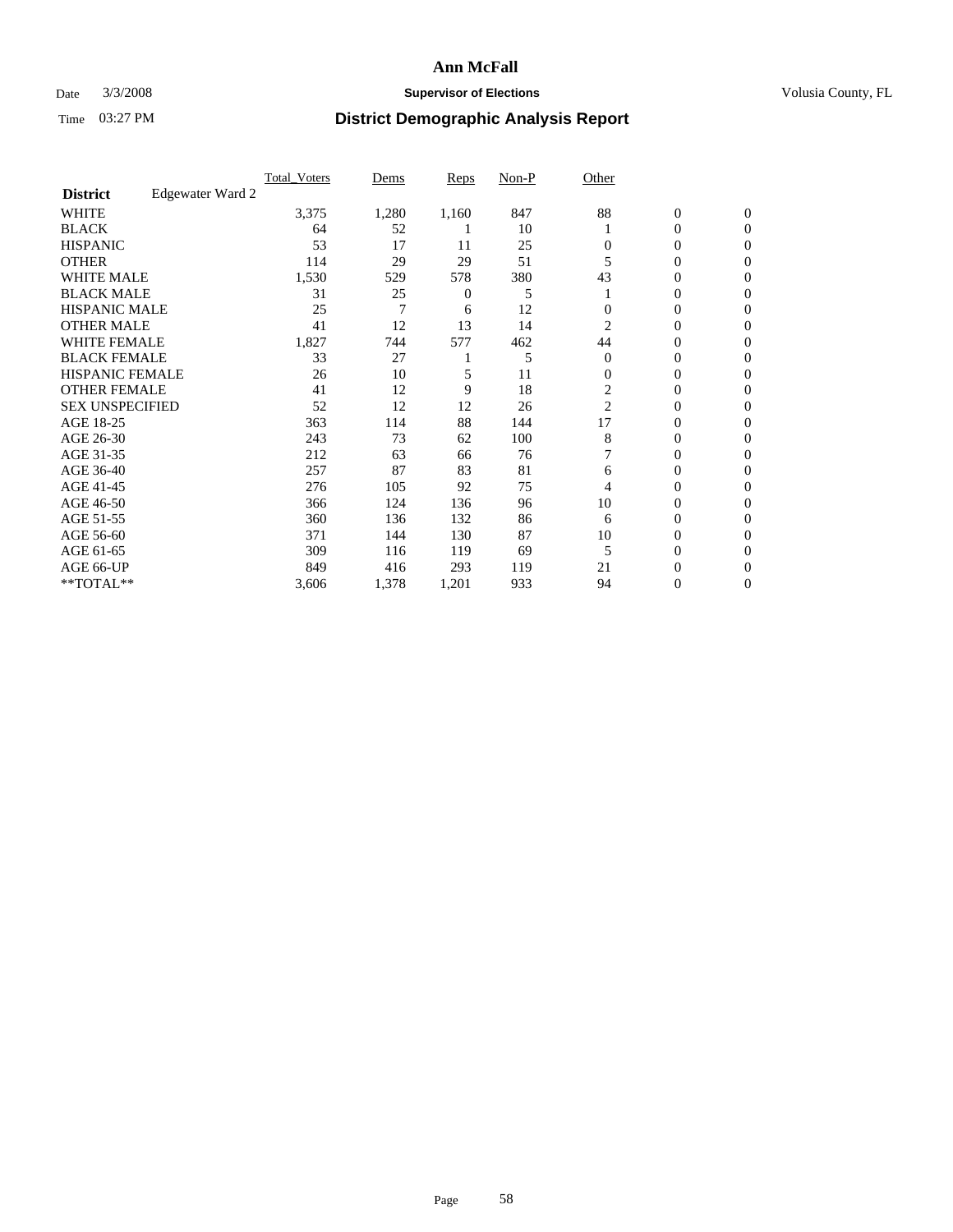### Date  $3/3/2008$  **Supervisor of Elections Supervisor of Elections** Volusia County, FL

|                        |                  | Total Voters | Dems  | Reps  | Non-P | Other    |                  |                |  |
|------------------------|------------------|--------------|-------|-------|-------|----------|------------------|----------------|--|
| <b>District</b>        | Edgewater Ward 3 |              |       |       |       |          |                  |                |  |
| <b>WHITE</b>           |                  | 3,330        | 1,293 | 1,114 | 809   | 114      | $\boldsymbol{0}$ | $\mathbf{0}$   |  |
| <b>BLACK</b>           |                  | 77           | 61    |       | 13    | 2        | $\overline{0}$   | $\mathbf{0}$   |  |
| <b>HISPANIC</b>        |                  | 34           | 11    | 11    | 11    |          | $\mathbf{0}$     | $\mathbf{0}$   |  |
| <b>OTHER</b>           |                  | 122          | 37    | 21    | 57    |          | $\overline{0}$   | $\overline{0}$ |  |
| <b>WHITE MALE</b>      |                  | 1,480        | 501   | 543   | 382   | 54       | $\mathbf{0}$     | $\Omega$       |  |
| <b>BLACK MALE</b>      |                  | 45           | 35    |       | 8     |          | $\overline{0}$   | 0              |  |
| <b>HISPANIC MALE</b>   |                  | 15           | 3     | 5     | 6     |          | $\overline{0}$   | 0              |  |
| <b>OTHER MALE</b>      |                  | 37           | 16    | 7     | 14    | $\Omega$ | $\overline{0}$   | 0              |  |
| <b>WHITE FEMALE</b>    |                  | 1,829        | 786   | 565   | 419   | 59       | $\Omega$         | 0              |  |
| <b>BLACK FEMALE</b>    |                  | 29           | 24    | 0     | 5     | $\theta$ | $\overline{0}$   | $\overline{0}$ |  |
| <b>HISPANIC FEMALE</b> |                  | 18           | 7     | 6     | 5     | $\Omega$ | $\overline{0}$   | $\Omega$       |  |
| <b>OTHER FEMALE</b>    |                  | 46           | 11    | 12    | 20    | 3        | $\overline{0}$   | $\overline{0}$ |  |
| <b>SEX UNSPECIFIED</b> |                  | 64           | 19    | 8     | 31    | 6        | $\overline{0}$   | $\Omega$       |  |
| AGE 18-25              |                  | 322          | 95    | 65    | 138   | 24       | $\overline{0}$   | 0              |  |
| AGE 26-30              |                  | 208          | 56    | 55    | 90    |          | $\overline{0}$   | $\Omega$       |  |
| AGE 31-35              |                  | 254          | 75    | 69    | 96    | 14       | $\overline{0}$   | 0              |  |
| AGE 36-40              |                  | 258          | 83    | 100   | 67    | 8        | $\overline{0}$   | $\overline{0}$ |  |
| AGE 41-45              |                  | 272          | 91    | 101   | 72    | 8        | $\overline{0}$   | 0              |  |
| AGE 46-50              |                  | 333          | 122   | 116   | 87    | 8        | $\overline{0}$   | $\overline{0}$ |  |
| AGE 51-55              |                  | 357          | 146   | 126   | 77    | 8        | $\overline{0}$   | $\Omega$       |  |
| AGE 56-60              |                  | 354          | 156   | 109   | 74    | 15       | $\overline{0}$   | $\Omega$       |  |
| AGE 61-65              |                  | 291          | 106   | 115   | 60    | 10       | $\mathbf{0}$     | 0              |  |
| AGE 66-UP              |                  | 914          | 472   | 291   | 129   | 22       | 0                |                |  |
| **TOTAL**              |                  | 3,563        | 1,402 | 1,147 | 890   | 124      | $\boldsymbol{0}$ | $\mathbf{0}$   |  |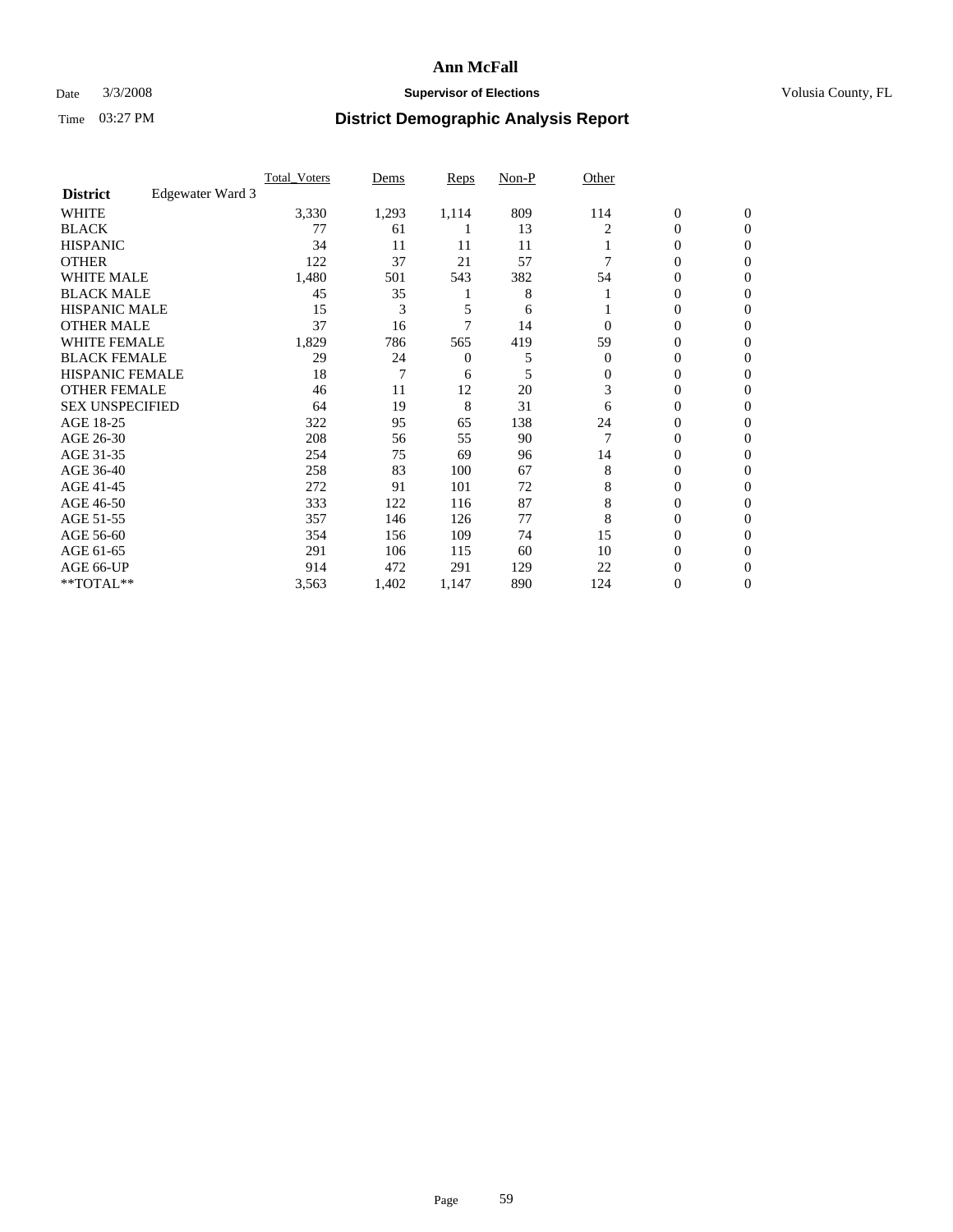### Date  $3/3/2008$  **Supervisor of Elections Supervisor of Elections** Volusia County, FL

|                        |                  | Total Voters | Dems  | <b>Reps</b>    | Non-P | Other    |                  |                |  |
|------------------------|------------------|--------------|-------|----------------|-------|----------|------------------|----------------|--|
| <b>District</b>        | Edgewater Ward 4 |              |       |                |       |          |                  |                |  |
| <b>WHITE</b>           |                  | 3,550        | 1,360 | 1,228          | 849   | 113      | $\boldsymbol{0}$ | $\mathbf{0}$   |  |
| <b>BLACK</b>           |                  | 43           | 26    | 4              | 11    | 2        | $\overline{0}$   | $\mathbf{0}$   |  |
| <b>HISPANIC</b>        |                  | 28           | 11    | 5              | 11    |          | $\mathbf{0}$     | $\mathbf{0}$   |  |
| <b>OTHER</b>           |                  | 92           | 25    | 12             | 51    | 4        | $\overline{0}$   | $\overline{0}$ |  |
| <b>WHITE MALE</b>      |                  | 1,624        | 569   | 591            | 408   | 56       | $\mathbf{0}$     | $\Omega$       |  |
| <b>BLACK MALE</b>      |                  | 17           | 10    |                | 5     |          | $\mathbf{0}$     | 0              |  |
| <b>HISPANIC MALE</b>   |                  | 12           | 4     | $\overline{c}$ | 5     |          | $\mathbf{0}$     | 0              |  |
| <b>OTHER MALE</b>      |                  | 26           | 10    | 6              | 8     | 2        | $\overline{0}$   | 0              |  |
| <b>WHITE FEMALE</b>    |                  | 1,894        | 784   | 622            | 431   | 57       | $\Omega$         | 0              |  |
| <b>BLACK FEMALE</b>    |                  | 26           | 16    | 3              | 6     |          | $\overline{0}$   | $\mathbf{0}$   |  |
| <b>HISPANIC FEMALE</b> |                  | 16           | 7     | 3              | 6     | $\Omega$ | $\mathbf{0}$     | $\Omega$       |  |
| <b>OTHER FEMALE</b>    |                  | 30           | 10    | 5              | 15    | $\Omega$ | $\mathbf{0}$     | $\mathbf{0}$   |  |
| <b>SEX UNSPECIFIED</b> |                  | 68           | 12    | 16             | 38    | 2        | $\mathbf{0}$     | $\Omega$       |  |
| AGE 18-25              |                  | 296          | 95    | 63             | 127   | 11       | $\mathbf{0}$     | 0              |  |
| AGE 26-30              |                  | 218          | 59    | 57             | 94    | 8        | $\boldsymbol{0}$ | $\Omega$       |  |
| AGE 31-35              |                  | 240          | 69    | 66             | 98    |          | $\mathbf{0}$     | 0              |  |
| AGE 36-40              |                  | 251          | 81    | 83             | 83    | 4        | $\overline{0}$   | $\mathbf{0}$   |  |
| AGE 41-45              |                  | 287          | 105   | 90             | 87    | 5        | $\mathbf{0}$     | 0              |  |
| AGE 46-50              |                  | 351          | 134   | 135            | 74    | 8        | $\mathbf{0}$     | $\mathbf{0}$   |  |
| AGE 51-55              |                  | 359          | 151   | 113            | 82    | 13       | $\mathbf{0}$     | $\Omega$       |  |
| AGE 56-60              |                  | 288          | 138   | 83             | 55    | 12       | $\overline{0}$   | $\Omega$       |  |
| AGE 61-65              |                  | 298          | 132   | 92             | 58    | 16       | $\boldsymbol{0}$ | 0              |  |
| AGE 66-UP              |                  | 1,125        | 458   | 467            | 164   | 36       | $\mathbf{0}$     |                |  |
| **TOTAL**              |                  | 3,713        | 1,422 | 1,249          | 922   | 120      | $\boldsymbol{0}$ | $\mathbf{0}$   |  |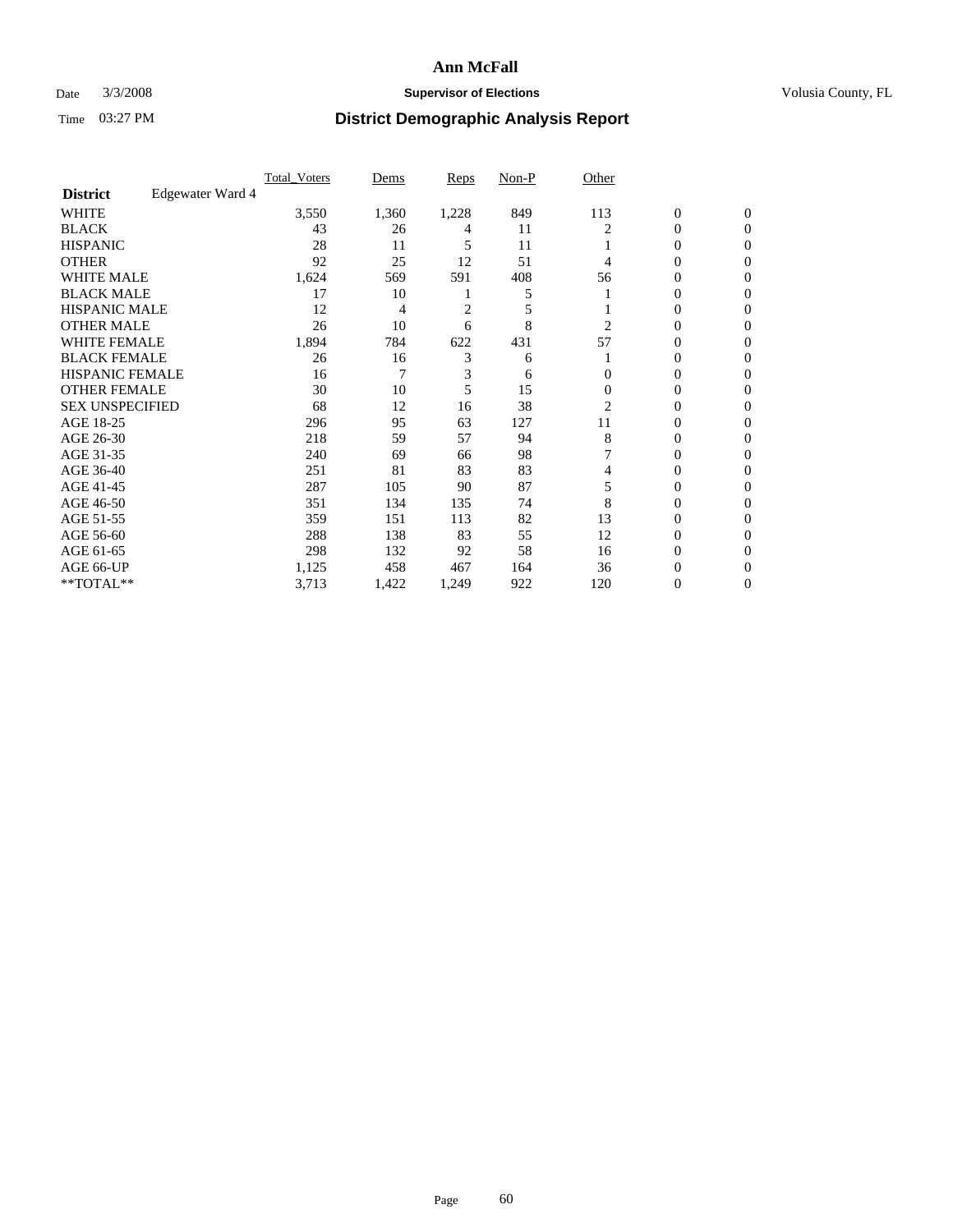### Date  $3/3/2008$  **Supervisor of Elections Supervisor of Elections** Volusia County, FL

|                        |                   | Total Voters | Dems | Reps | Non-P          | Other          |                  |                  |
|------------------------|-------------------|--------------|------|------|----------------|----------------|------------------|------------------|
| <b>District</b>        | Holly Hill Zone 1 |              |      |      |                |                |                  |                  |
| <b>WHITE</b>           |                   | 1,224        | 543  | 330  | 303            | 48             | $\boldsymbol{0}$ | $\mathbf{0}$     |
| <b>BLACK</b>           |                   | 96           | 71   | 8    | 15             | 2              | 0                | $\Omega$         |
| <b>HISPANIC</b>        |                   | 26           | 10   | 3    | 11             | 2              | 0                | $\mathbf{0}$     |
| <b>OTHER</b>           |                   | 75           | 24   | 18   | 27             | 6              | 0                | $\theta$         |
| WHITE MALE             |                   | 580          | 235  | 177  | 147            | 21             | 0                | $\Omega$         |
| <b>BLACK MALE</b>      |                   | 37           | 24   | 4    | 7              | 2              | 0                | 0                |
| <b>HISPANIC MALE</b>   |                   | 11           | 5    |      | 5              | $\Omega$       | 0                | 0                |
| <b>OTHER MALE</b>      |                   | 21           | 3    | 8    | 8              | 2              | 0                | $\Omega$         |
| <b>WHITE FEMALE</b>    |                   | 638          | 304  | 152  | 155            | 27             | 0                | $\Omega$         |
| <b>BLACK FEMALE</b>    |                   | 59           | 47   | 4    | 8              | $\overline{0}$ | $\overline{0}$   | $\overline{0}$   |
| <b>HISPANIC FEMALE</b> |                   | 15           | 5    | 2    | 6              | 2              | $\overline{0}$   | 0                |
| <b>OTHER FEMALE</b>    |                   | 24           | 8    | 8    | $\overline{7}$ |                | 0                | 0                |
| <b>SEX UNSPECIFIED</b> |                   | 36           | 17   | 3    | 13             | 3              | 0                | 0                |
| AGE 18-25              |                   | 133          | 48   | 30   | 49             | 6              | 0                | $\mathbf{0}$     |
| AGE 26-30              |                   | 99           | 36   | 16   | 42             | 5              | 0                | $\Omega$         |
| AGE 31-35              |                   | 89           | 31   | 20   | 30             | 8              | 0                | $\boldsymbol{0}$ |
| AGE 36-40              |                   | 95           | 40   | 29   | 24             | 2              | 0                | $\mathbf{0}$     |
| AGE 41-45              |                   | 147          | 59   | 39   | 45             | 4              | 0                | 0                |
| AGE 46-50              |                   | 149          | 69   | 38   | 32             | 10             | 0                | $\mathbf{0}$     |
| AGE 51-55              |                   | 161          | 78   | 38   | 38             |                | 0                | $\Omega$         |
| AGE 56-60              |                   | 152          | 72   | 44   | 32             | 4              | 0                | $\mathbf{0}$     |
| AGE 61-65              |                   | 114          | 47   | 34   | 27             | 6              | 0                | $\boldsymbol{0}$ |
| AGE 66-UP              |                   | 282          | 168  | 71   | 37             | 6              | 0                | 0                |
| **TOTAL**              |                   | 1,421        | 648  | 359  | 356            | 58             | 0                | 0                |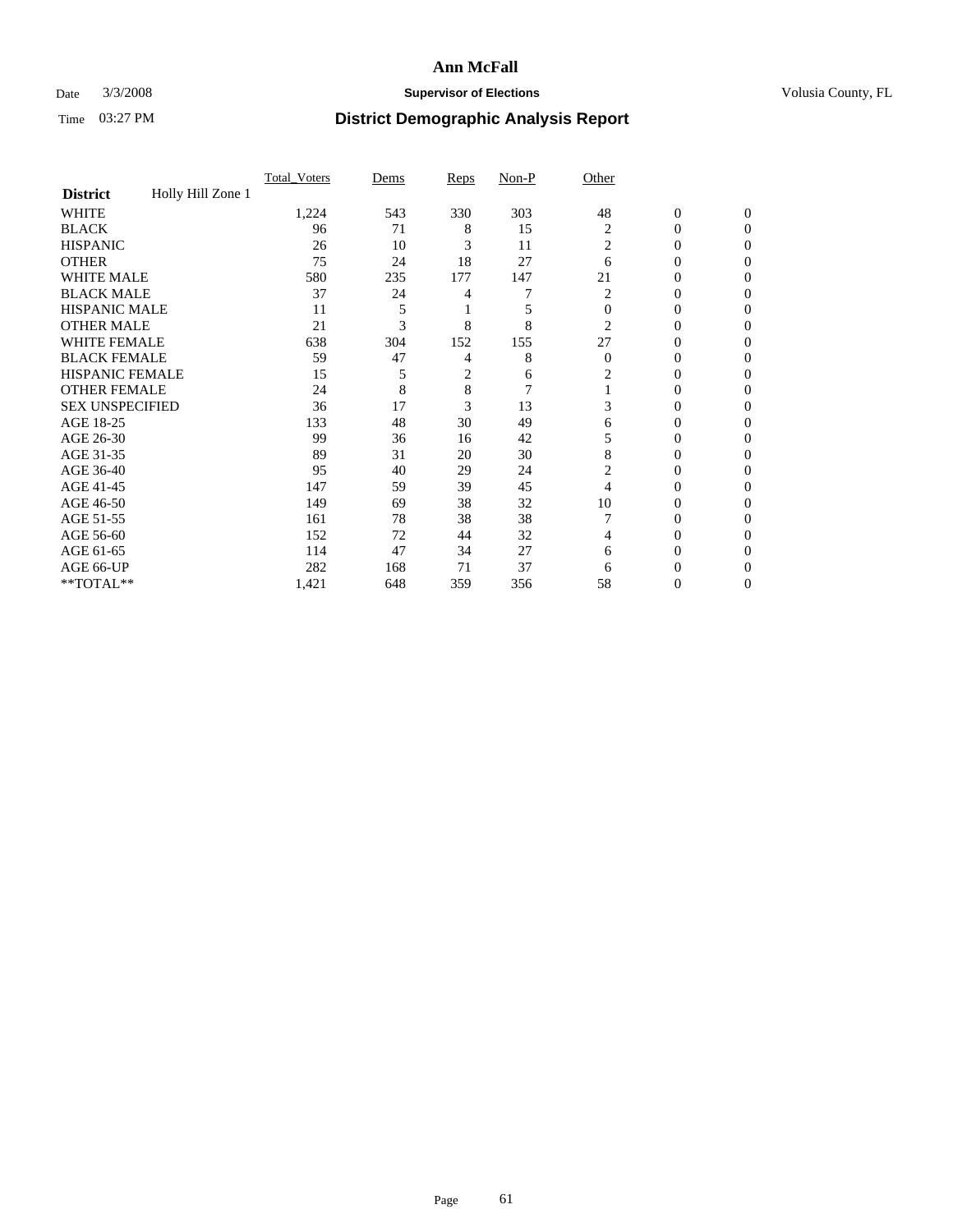### Date  $3/3/2008$  **Supervisor of Elections Supervisor of Elections** Volusia County, FL

|                        |                   | <b>Total Voters</b> | Dems | Reps | Non-P | Other    |                  |              |  |
|------------------------|-------------------|---------------------|------|------|-------|----------|------------------|--------------|--|
| <b>District</b>        | Holly Hill Zone 2 |                     |      |      |       |          |                  |              |  |
| <b>WHITE</b>           |                   | 1,440               | 660  | 390  | 328   | 62       | $\boldsymbol{0}$ | $\mathbf{0}$ |  |
| <b>BLACK</b>           |                   | 160                 | 131  | 4    | 24    |          | 0                | $\mathbf{0}$ |  |
| <b>HISPANIC</b>        |                   | 31                  | 11   | 12   | 8     | 0        | 0                | $\mathbf{0}$ |  |
| <b>OTHER</b>           |                   | 75                  | 24   | 16   | 28    |          | $\overline{0}$   | $\theta$     |  |
| <b>WHITE MALE</b>      |                   | 646                 | 268  | 191  | 160   | 27       | 0                | $\theta$     |  |
| <b>BLACK MALE</b>      |                   | 68                  | 57   |      | 10    | $\Omega$ | 0                | 0            |  |
| <b>HISPANIC MALE</b>   |                   | 18                  |      | 9    | 4     | 0        | 0                | 0            |  |
| <b>OTHER MALE</b>      |                   | 23                  | 6    | 5    | 8     | 4        | 0                | 0            |  |
| WHITE FEMALE           |                   | 782                 | 387  | 196  | 166   | 33       | 0                | 0            |  |
| <b>BLACK FEMALE</b>    |                   | 92                  | 74   | 3    | 14    |          | 0                | 0            |  |
| <b>HISPANIC FEMALE</b> |                   | 13                  | 6    | 3    | 4     | 0        | 0                | $\Omega$     |  |
| <b>OTHER FEMALE</b>    |                   | 28                  | 9    | 10   | 8     |          | 0                | $\theta$     |  |
| <b>SEX UNSPECIFIED</b> |                   | 36                  | 14   | 4    | 14    | 4        | 0                | $\theta$     |  |
| AGE 18-25              |                   | 177                 | 67   | 39   | 60    | 11       | 0                | $_{0}$       |  |
| AGE 26-30              |                   | 132                 | 54   | 21   | 48    | 9        | 0                | $\Omega$     |  |
| AGE 31-35              |                   | 124                 | 58   | 24   | 39    | 3        | 0                | 0            |  |
| AGE 36-40              |                   | 148                 | 60   | 35   | 45    | 8        | 0                | 0            |  |
| AGE 41-45              |                   | 192                 | 79   | 58   | 43    | 12       | 0                | 0            |  |
| AGE 46-50              |                   | 205                 | 103  | 48   | 46    | 8        | 0                | $\mathbf{0}$ |  |
| AGE 51-55              |                   | 165                 | 84   | 41   | 36    | 4        | 0                | $\theta$     |  |
| AGE 56-60              |                   | 174                 | 84   | 49   | 33    | 8        | 0                | $\theta$     |  |
| AGE 61-65              |                   | 96                  | 56   | 22   | 15    | 3        | 0                | 0            |  |
| AGE 66-UP              |                   | 293                 | 181  | 85   | 23    | 4        | 0                |              |  |
| **TOTAL**              |                   | 1,706               | 826  | 422  | 388   | 70       | 0                | 0            |  |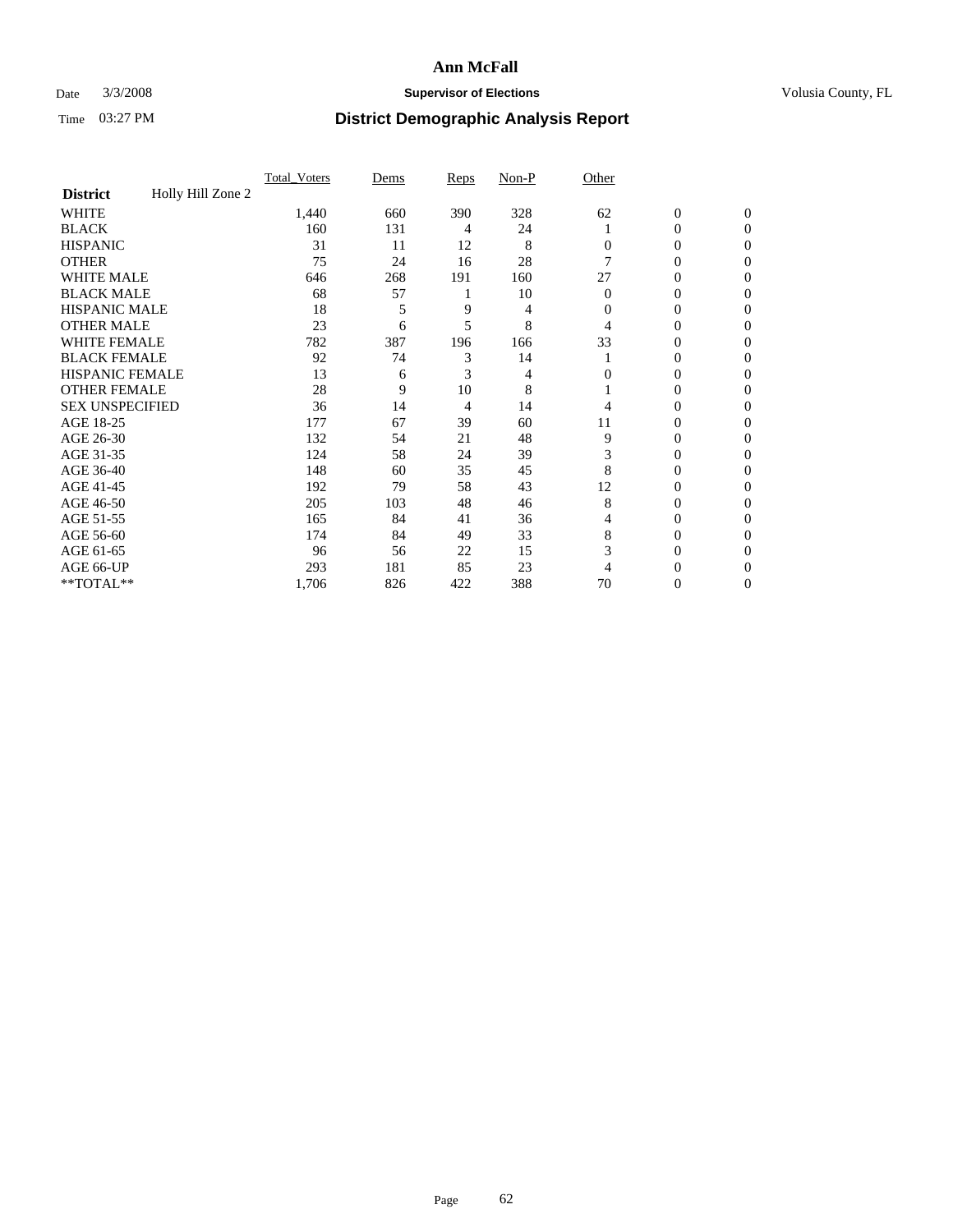### Date  $3/3/2008$  **Supervisor of Elections Supervisor of Elections** Volusia County, FL

|                        |                   | <b>Total Voters</b> | Dems | Reps           | Non-P          | Other    |                  |              |  |
|------------------------|-------------------|---------------------|------|----------------|----------------|----------|------------------|--------------|--|
| <b>District</b>        | Holly Hill Zone 3 |                     |      |                |                |          |                  |              |  |
| <b>WHITE</b>           |                   | 1,514               | 645  | 508            | 298            | 63       | $\boldsymbol{0}$ | $\mathbf{0}$ |  |
| <b>BLACK</b>           |                   | 109                 | 85   | 5              | 18             |          | 0                | $\Omega$     |  |
| <b>HISPANIC</b>        |                   | 16                  | 6    | $\overline{c}$ | $\overline{7}$ |          | 0                | $\Omega$     |  |
| <b>OTHER</b>           |                   | 77                  | 28   | 9              | 37             | 3        | $\overline{0}$   | $\theta$     |  |
| <b>WHITE MALE</b>      |                   | 617                 | 235  | 223            | 133            | 26       | 0                | 0            |  |
| <b>BLACK MALE</b>      |                   | 44                  | 32   | 2              | 9              |          | 0                | 0            |  |
| <b>HISPANIC MALE</b>   |                   | 5                   |      |                | 2              |          | 0                |              |  |
| <b>OTHER MALE</b>      |                   | 23                  | 11   | 3              | 8              |          | 0                | 0            |  |
| WHITE FEMALE           |                   | 887                 | 404  | 284            | 164            | 35       | 0                | 0            |  |
| <b>BLACK FEMALE</b>    |                   | 64                  | 53   | 3              | 8              | $\Omega$ | 0                | 0            |  |
| <b>HISPANIC FEMALE</b> |                   | 11                  | 5    |                | 5              | 0        | 0                | $\Omega$     |  |
| <b>OTHER FEMALE</b>    |                   | 34                  | 10   | 5              | 18             |          | 0                | 0            |  |
| <b>SEX UNSPECIFIED</b> |                   | 31                  | 13   | 2              | 13             | 3        | 0                | 0            |  |
| AGE 18-25              |                   | 112                 | 34   | 24             | 47             |          | 0                |              |  |
| AGE 26-30              |                   | 77                  | 26   | 16             | 31             | 4        | 0                | 0            |  |
| AGE 31-35              |                   | 73                  | 29   | 18             | 25             |          | 0                |              |  |
| AGE 36-40              |                   | 85                  | 28   | 25             | 29             | 3        | 0                | 0            |  |
| AGE 41-45              |                   | 104                 | 46   | 28             | 27             | 3        | 0                | 0            |  |
| AGE 46-50              |                   | 112                 | 45   | 34             | 24             | 9        | 0                | 0            |  |
| AGE 51-55              |                   | 123                 | 61   | 37             | 23             | 2        | 0                | $\theta$     |  |
| AGE 56-60              |                   | 135                 | 61   | 40             | 29             | 5        | 0                | 0            |  |
| AGE 61-65              |                   | 142                 | 76   | 32             | 25             | 9        | 0                |              |  |
| AGE 66-UP              |                   | 753                 | 358  | 270            | 100            | 25       | 0                |              |  |
| **TOTAL**              |                   | 1,716               | 764  | 524            | 360            | 68       | 0                | 0            |  |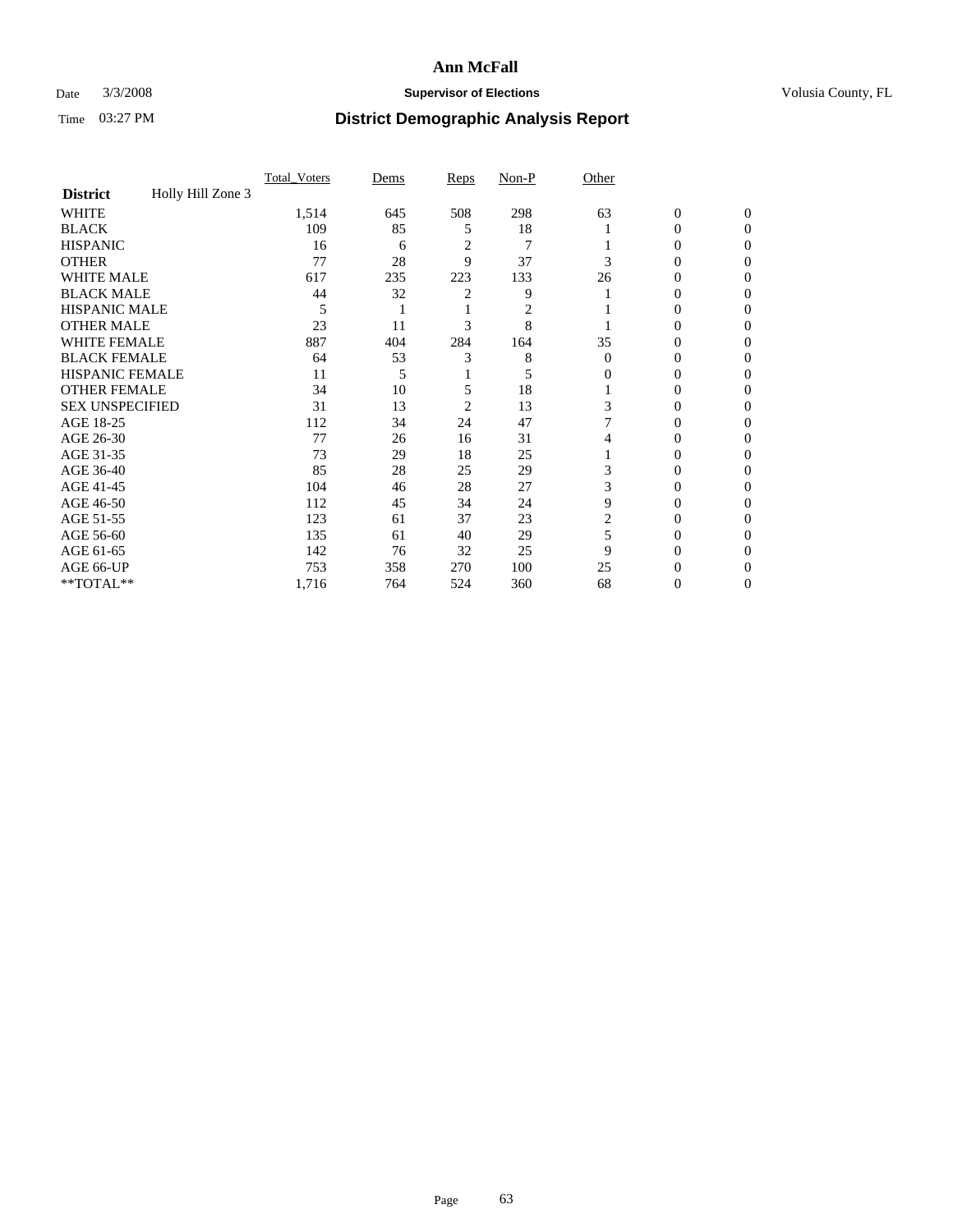### Date  $3/3/2008$  **Supervisor of Elections Supervisor of Elections** Volusia County, FL

|                        |                   | Total Voters | Dems | <b>Reps</b>    | Non-P | Other    |                  |                |  |
|------------------------|-------------------|--------------|------|----------------|-------|----------|------------------|----------------|--|
| <b>District</b>        | Holly Hill Zone 4 |              |      |                |       |          |                  |                |  |
| <b>WHITE</b>           |                   | 1,359        | 589  | 426            | 286   | 58       | $\boldsymbol{0}$ | $\mathbf{0}$   |  |
| <b>BLACK</b>           |                   | 211          | 161  |                | 38    | 5        | 0                | $\mathbf{0}$   |  |
| <b>HISPANIC</b>        |                   | 33           | 22   | 4              | 6     |          | 0                | $\Omega$       |  |
| <b>OTHER</b>           |                   | 70           | 21   | 13             | 30    | 6        | $\overline{0}$   | $\Omega$       |  |
| <b>WHITE MALE</b>      |                   | 588          | 229  | 197            | 132   | 30       | 0                | 0              |  |
| <b>BLACK MALE</b>      |                   | 68           | 47   | 5              | 14    | 2        | 0                | 0              |  |
| <b>HISPANIC MALE</b>   |                   | 15           | 11   | 2              |       |          | 0                | 0              |  |
| <b>OTHER MALE</b>      |                   | 19           | 4    | 6              | 8     |          | $\overline{0}$   | 0              |  |
| WHITE FEMALE           |                   | 766          | 358  | 228            | 152   | 28       | 0                | 0              |  |
| <b>BLACK FEMALE</b>    |                   | 140          | 112  | $\overline{c}$ | 23    | 3        | 0                | 0              |  |
| <b>HISPANIC FEMALE</b> |                   | 18           | 11   | $\overline{c}$ | 5     | $\Omega$ | 0                | $\Omega$       |  |
| <b>OTHER FEMALE</b>    |                   | 27           | 12   | 3              | 11    |          | 0                | $\Omega$       |  |
| <b>SEX UNSPECIFIED</b> |                   | 32           | 9    | 5              | 14    | 4        | 0                | $\Omega$       |  |
| AGE 18-25              |                   | 247          | 93   | 51             | 87    | 16       | 0                | 0              |  |
| AGE 26-30              |                   | 144          | 63   | 25             | 50    | 6        | 0                | 0              |  |
| AGE 31-35              |                   | 98           | 40   | 21             | 31    | 6        | 0                | 0              |  |
| AGE 36-40              |                   | 123          | 52   | 35             | 28    | 8        | 0                | 0              |  |
| AGE 41-45              |                   | 154          | 65   | 39             | 42    | 8        | 0                | 0              |  |
| AGE 46-50              |                   | 163          | 70   | 59             | 26    | 8        | 0                | $\Omega$       |  |
| AGE 51-55              |                   | 156          | 79   | 39             | 35    | 3        | 0                | $\Omega$       |  |
| AGE 56-60              |                   | 124          | 67   | 34             | 17    | 6        | 0                | $\Omega$       |  |
| AGE 61-65              |                   | 82           | 36   | 26             | 17    | 3        | 0                | 0              |  |
| AGE 66-UP              |                   | 382          | 228  | 121            | 27    | 6        | 0                | $\theta$       |  |
| **TOTAL**              |                   | 1,673        | 793  | 450            | 360   | 70       | 0                | $\overline{0}$ |  |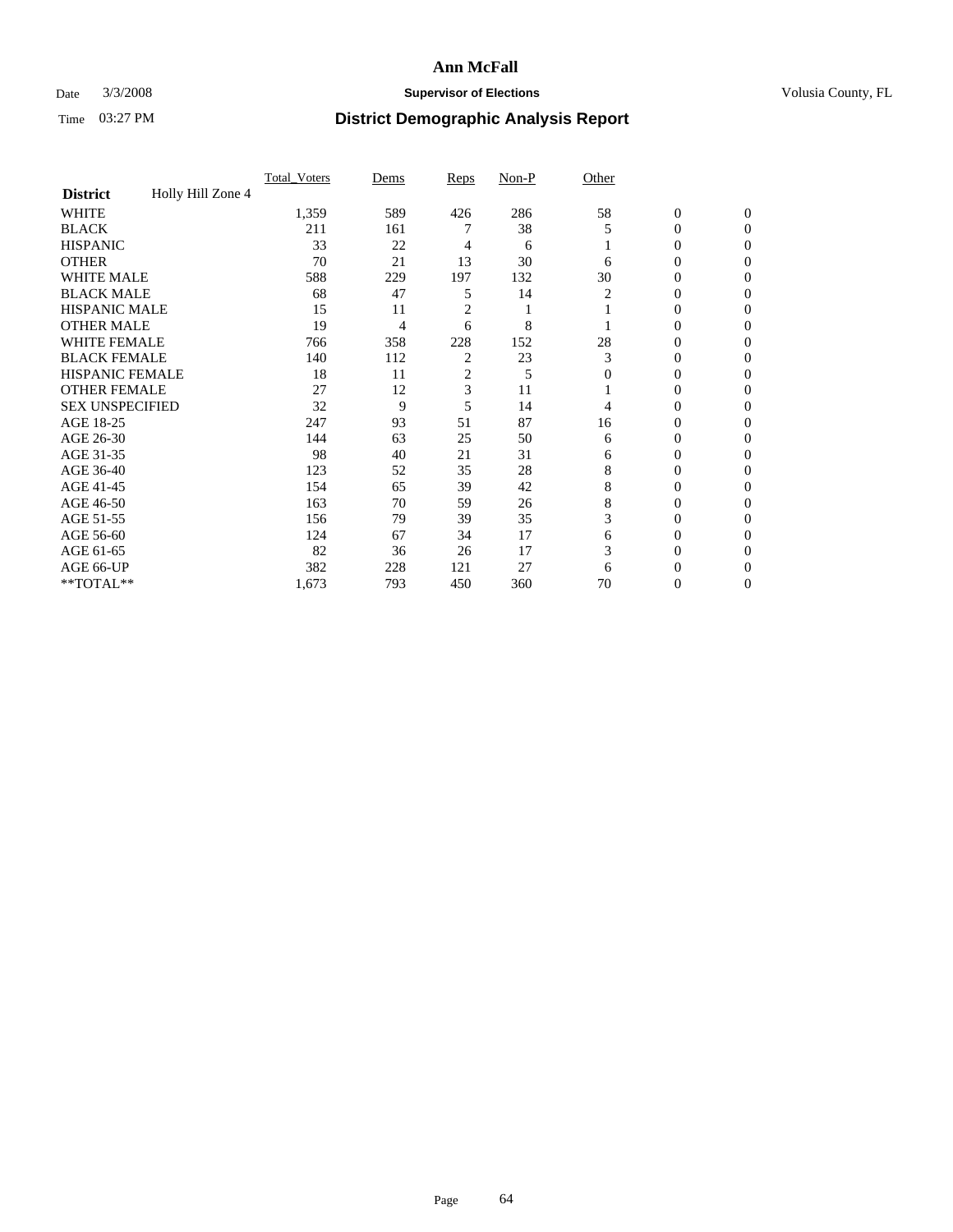### Date  $3/3/2008$  **Supervisor of Elections Supervisor of Elections** Volusia County, FL

|                                      | Total Voters | Dems  | <b>Reps</b>    | Non-P        | Other    |                  |              |  |
|--------------------------------------|--------------|-------|----------------|--------------|----------|------------------|--------------|--|
| New Smyrna Zone 1<br><b>District</b> |              |       |                |              |          |                  |              |  |
| <b>WHITE</b>                         | 3,590        | 1,206 | 1,609          | 675          | 100      | $\boldsymbol{0}$ | $\mathbf{0}$ |  |
| <b>BLACK</b>                         |              | 4     |                | 2            | $\Omega$ | 0                | $\Omega$     |  |
| <b>HISPANIC</b>                      | 29           | 9     | 8              | 11           |          | 0                | $\Omega$     |  |
| <b>OTHER</b>                         | 110          | 25    | 35             | 41           | 9        | 0                | 0            |  |
| <b>WHITE MALE</b>                    | 1,661        | 470   | 785            | 355          | 51       | 0                | 0            |  |
| <b>BLACK MALE</b>                    | 3            |       | 0              | 2            | 0        | 0                | 0            |  |
| <b>HISPANIC MALE</b>                 | 14           |       | $\overline{c}$ | 9            | $_{0}$   | 0                |              |  |
| <b>OTHER MALE</b>                    | 37           | 8     | 17             | 12           |          | 0                | 0            |  |
| WHITE FEMALE                         | 1,900        | 726   | 815            | 311          | 48       | 0                | 0            |  |
| <b>BLACK FEMALE</b>                  | 4            | 3     |                | $\mathbf{0}$ | 0        | 0                | 0            |  |
| <b>HISPANIC FEMALE</b>               | 15           | 6     | 6              | 2            |          | $\theta$         | 0            |  |
| <b>OTHER FEMALE</b>                  | 39           | 12    | 13             | 12           | 2        | 0                | 0            |  |
| <b>SEX UNSPECIFIED</b>               | 63           | 15    | 14             | 26           | 8        | 0                | 0            |  |
| AGE 18-25                            | 207          | 68    | 38             | 88           | 13       | 0                | $\theta$     |  |
| AGE 26-30                            | 153          | 42    | 44             | 58           | 9        | 0                | 0            |  |
| AGE 31-35                            | 112          | 24    | 42             | 35           | 11       | 0                | 0            |  |
| AGE 36-40                            | 158          | 42    | 57             | 50           | 9        | 0                | 0            |  |
| AGE 41-45                            | 187          | 57    | 84             | 42           | 4        | 0                | 0            |  |
| AGE 46-50                            | 322          | 114   | 142            | 56           | 10       | 0                | 0            |  |
| AGE 51-55                            | 355          | 141   | 141            | 66           |          | 0                | $\Omega$     |  |
| AGE 56-60                            | 452          | 153   | 200            | 91           | 8        | 0                | 0            |  |
| AGE 61-65                            | 398          | 132   | 193            | 65           | 8        | 0                | $\theta$     |  |
| AGE 66-UP                            | 1,392        | 471   | 712            | 178          | 31       |                  |              |  |
| **TOTAL**                            | 3,736        | 1,244 | 1,653          | 729          | 110      | 0                | 0            |  |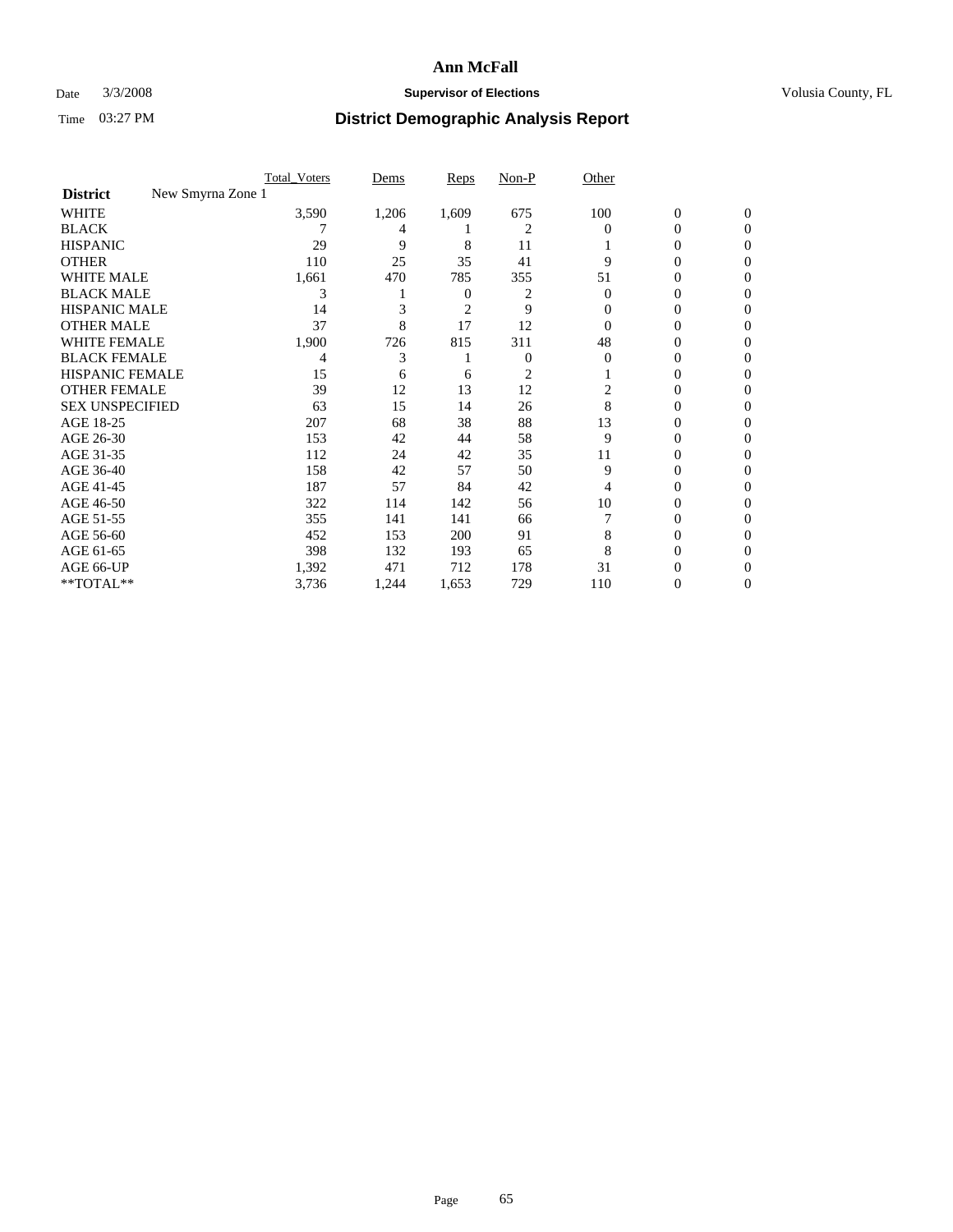### Date  $3/3/2008$  **Supervisor of Elections Supervisor of Elections** Volusia County, FL

|                                      | <b>Total Voters</b> | Dems           | Reps     | Non-P | Other    |                  |              |  |
|--------------------------------------|---------------------|----------------|----------|-------|----------|------------------|--------------|--|
| New Smyrna Zone 2<br><b>District</b> |                     |                |          |       |          |                  |              |  |
| <b>WHITE</b>                         | 3,171               | 1,224          | 1,213    | 635   | 99       | $\boldsymbol{0}$ | $\mathbf{0}$ |  |
| <b>BLACK</b>                         | 13                  | 9              | $^{(1)}$ | 4     | $\Omega$ | 0                | $\mathbf{0}$ |  |
| <b>HISPANIC</b>                      | 28                  | 5              | 8        | 14    |          | 0                | $\Omega$     |  |
| <b>OTHER</b>                         | 83                  | 18             | 26       | 36    | 3        | $\overline{0}$   | $\theta$     |  |
| <b>WHITE MALE</b>                    | 1,423               | 491            | 552      | 320   | 60       | 0                | 0            |  |
| <b>BLACK MALE</b>                    | 6                   | 4              | 0        | 2     | $\Omega$ | 0                | 0            |  |
| <b>HISPANIC MALE</b>                 | 16                  | $\overline{2}$ | 5        | 9     | 0        | 0                |              |  |
| <b>OTHER MALE</b>                    | 26                  | 3              | 11       | 11    |          | 0                | 0            |  |
| WHITE FEMALE                         | 1,721               | 723            | 648      | 311   | 39       | 0                | 0            |  |
| <b>BLACK FEMALE</b>                  |                     | 5              | 0        | 2     | $\Omega$ | 0                | 0            |  |
| <b>HISPANIC FEMALE</b>               | 12                  |                | 3        | 5     |          | 0                | $\Omega$     |  |
| <b>OTHER FEMALE</b>                  | 32                  | 10             | 10       | 12    | $\Omega$ | 0                | $\theta$     |  |
| <b>SEX UNSPECIFIED</b>               | 52                  | 15             | 18       | 17    | 2        | 0                | $\theta$     |  |
| AGE 18-25                            | 180                 | 55             | 53       | 67    | 5        | 0                | $_{0}$       |  |
| AGE 26-30                            | 126                 | 33             | 36       | 55    | 2        | 0                | 0            |  |
| AGE 31-35                            | 142                 | 41             | 42       | 55    | 4        | 0                |              |  |
| AGE 36-40                            | 118                 | 35             | 38       | 41    | 4        | 0                | 0            |  |
| AGE 41-45                            | 198                 | 62             | 86       | 44    | 6        | 0                | 0            |  |
| AGE 46-50                            | 275                 | 92             | 105      | 65    | 13       | 0                | $\Omega$     |  |
| AGE 51-55                            | 308                 | 130            | 100      | 64    | 14       | 0                | $\theta$     |  |
| AGE 56-60                            | 319                 | 108            | 135      | 71    | 5        | 0                | $\theta$     |  |
| AGE 61-65                            | 341                 | 128            | 134      | 68    | 11       | 0                | 0            |  |
| AGE 66-UP                            | 1,288               | 572            | 518      | 159   | 39       | 0                |              |  |
| **TOTAL**                            | 3,295               | 1,256          | 1,247    | 689   | 103      | 0                | 0            |  |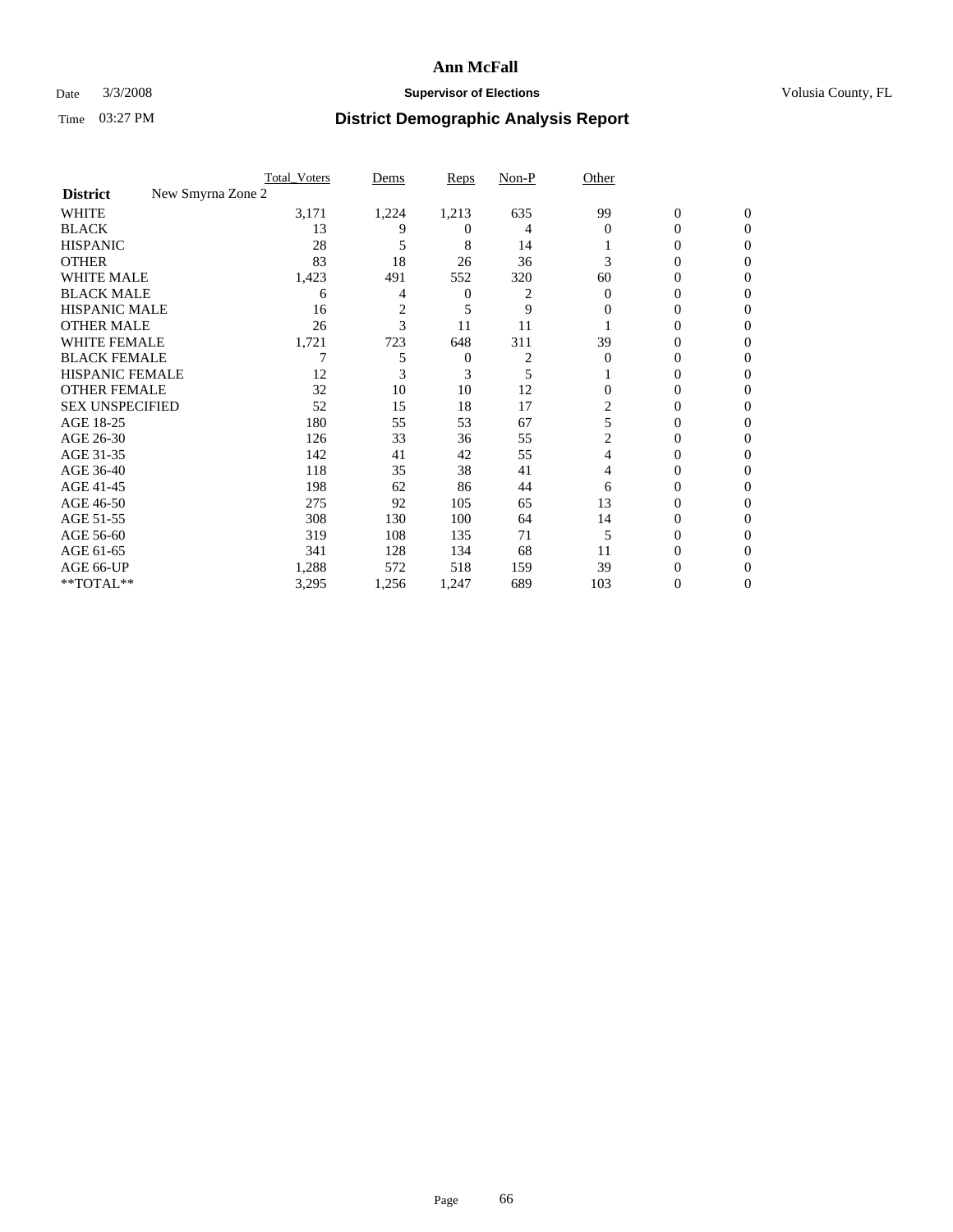### Date  $3/3/2008$  **Supervisor of Elections Supervisor of Elections** Volusia County, FL

|                                      | <b>Total Voters</b> | Dems  | Reps           | Non-P | Other    |                  |                  |  |
|--------------------------------------|---------------------|-------|----------------|-------|----------|------------------|------------------|--|
| New Smyrna Zone 3<br><b>District</b> |                     |       |                |       |          |                  |                  |  |
| <b>WHITE</b>                         | 3,844               | 1,296 | 1,601          | 822   | 125      | $\boldsymbol{0}$ | $\mathbf{0}$     |  |
| <b>BLACK</b>                         | 32                  | 20    | 3              | 9     | 0        | 0                | $\mathbf{0}$     |  |
| <b>HISPANIC</b>                      | 24                  | 6     | 8              | 10    | $\Omega$ | 0                | $\overline{0}$   |  |
| <b>OTHER</b>                         | 133                 | 32    | 28             | 63    | 10       | 0                | $\boldsymbol{0}$ |  |
| <b>WHITE MALE</b>                    | 1,791               | 530   | 782            | 415   | 64       | 0                | $\theta$         |  |
| <b>BLACK MALE</b>                    | 14                  | 8     |                | 5     | 0        | 0                | 0                |  |
| <b>HISPANIC MALE</b>                 | 12                  | 3     | $\overline{c}$ | 7     | $\Omega$ | 0                | 0                |  |
| <b>OTHER MALE</b>                    | 42                  | 16    |                | 18    |          | 0                | 0                |  |
| WHITE FEMALE                         | 2,028               | 757   | 811            | 399   | 61       | 0                | 0                |  |
| <b>BLACK FEMALE</b>                  | 18                  | 12    | 2              | 4     | $\Omega$ | 0                | $\overline{0}$   |  |
| <b>HISPANIC FEMALE</b>               | 12                  | 3     | 6              | 3     | 0        | 0                | $\Omega$         |  |
| <b>OTHER FEMALE</b>                  | 45                  | 11    | 15             | 14    | 5        | 0                | $\theta$         |  |
| <b>SEX UNSPECIFIED</b>               | 71                  | 14    | 14             | 39    | 4        | 0                | $\Omega$         |  |
| AGE 18-25                            | 255                 | 60    | 67             | 108   | 20       | 0                | 0                |  |
| AGE 26-30                            | 210                 | 62    | 53             | 85    | 10       | 0                | $\Omega$         |  |
| AGE 31-35                            | 161                 | 63    | 36             | 57    | 5        | 0                | 0                |  |
| AGE 36-40                            | 201                 | 70    | 65             | 58    | 8        | 0                | 0                |  |
| AGE 41-45                            | 273                 | 98    | 95             | 73    |          | 0                | 0                |  |
| AGE 46-50                            | 345                 | 115   | 127            | 88    | 15       | 0                | $\mathbf{0}$     |  |
| AGE 51-55                            | 378                 | 154   | 143            | 72    | 9        | 0                | $\Omega$         |  |
| AGE 56-60                            | 347                 | 134   | 137            | 67    | 9        | 0                | $\theta$         |  |
| AGE 61-65                            | 443                 | 156   | 182            | 95    | 10       | 0                | 0                |  |
| AGE 66-UP                            | 1,420               | 442   | 735            | 201   | 42       | 0                | $_{0}$           |  |
| **TOTAL**                            | 4,033               | 1,354 | 1,640          | 904   | 135      | 0                | $\mathbf{0}$     |  |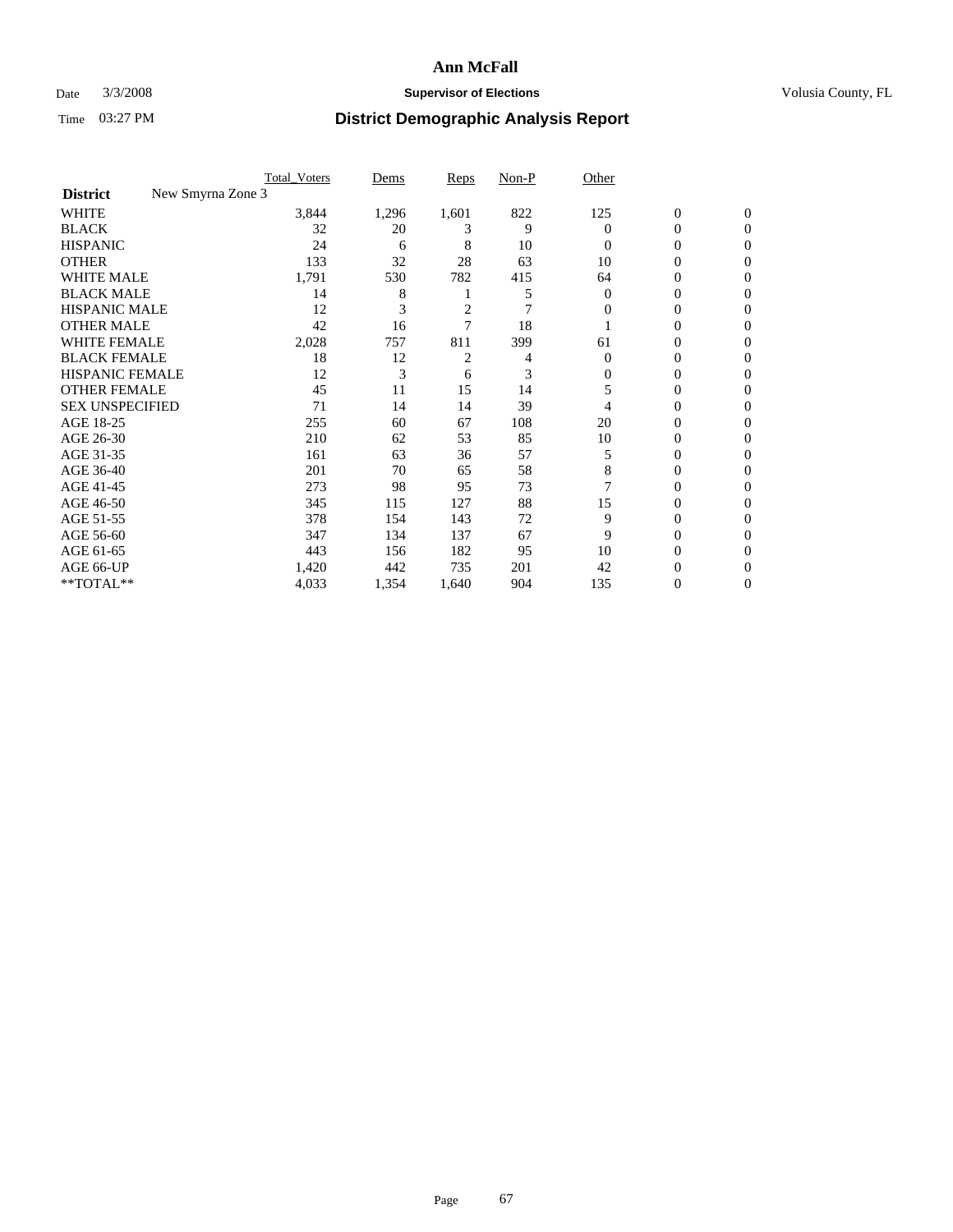### Date  $3/3/2008$  **Supervisor of Elections Supervisor of Elections** Volusia County, FL

|                                      | <b>Total Voters</b> | Dems  | Reps  | Non-P | Other    |                  |                |  |
|--------------------------------------|---------------------|-------|-------|-------|----------|------------------|----------------|--|
| New Smyrna Zone 4<br><b>District</b> |                     |       |       |       |          |                  |                |  |
| <b>WHITE</b>                         | 3,772               | 1,386 | 1,542 | 750   | 94       | $\boldsymbol{0}$ | $\mathbf{0}$   |  |
| <b>BLACK</b>                         | 625                 | 518   | 18    | 82    |          | 0                | $\mathbf{0}$   |  |
| <b>HISPANIC</b>                      | 49                  | 18    | 10    | 19    | 2        | 0                | $\mathbf{0}$   |  |
| <b>OTHER</b>                         | 140                 | 39    | 31    | 61    | 9        | 0                | $\overline{0}$ |  |
| <b>WHITE MALE</b>                    | 1,672               | 568   | 715   | 340   | 49       | 0                | $\mathbf{0}$   |  |
| <b>BLACK MALE</b>                    | 249                 | 184   | 9     | 50    | 6        | 0                | $\mathbf{0}$   |  |
| <b>HISPANIC MALE</b>                 | 21                  | 6     | 6     | 7     | 2        | 0                | $\Omega$       |  |
| <b>OTHER MALE</b>                    | 41                  | 11    | 12    | 17    |          | 0                | 0              |  |
| WHITE FEMALE                         | 2,078               | 809   | 822   | 402   | 45       | 0                | $\Omega$       |  |
| <b>BLACK FEMALE</b>                  | 369                 | 328   | 8     | 32    |          | 0                | $\mathbf{0}$   |  |
| <b>HISPANIC FEMALE</b>               | 28                  | 12    | 4     | 12    | $\Omega$ | 0                | $\mathbf{0}$   |  |
| <b>OTHER FEMALE</b>                  | 64                  | 20    | 14    | 26    | 4        | 0                | $\mathbf{0}$   |  |
| <b>SEX UNSPECIFIED</b>               | 64                  | 23    | 11    | 26    | 4        | 0                | $\mathbf{0}$   |  |
| AGE 18-25                            | 346                 | 139   | 65    | 129   | 13       | 0                | 0              |  |
| AGE 26-30                            | 246                 | 96    | 60    | 85    | 5        | 0                | $\Omega$       |  |
| AGE 31-35                            | 234                 | 88    | 84    | 55    |          | 0                | 0              |  |
| AGE 36-40                            | 259                 | 95    | 90    | 65    | 9        | 0                | $\mathbf{0}$   |  |
| AGE 41-45                            | 283                 | 115   | 100   | 62    | 6        | 0                | $\mathbf{0}$   |  |
| AGE 46-50                            | 329                 | 139   | 110   | 71    | 9        | 0                | $\mathbf{0}$   |  |
| AGE 51-55                            | 388                 | 176   | 132   | 69    | 11       | 0                | $\mathbf{0}$   |  |
| AGE 56-60                            | 410                 | 175   | 141   | 86    | 8        | 0                | $\mathbf{0}$   |  |
| AGE 61-65                            | 400                 | 187   | 116   | 91    | 6        | 0                | $\Omega$       |  |
| AGE 66-UP                            | 1,691               | 751   | 703   | 199   | 38       | 0                | 0              |  |
| **TOTAL**                            | 4,586               | 1,961 | 1,601 | 912   | 112      | 0                | 0              |  |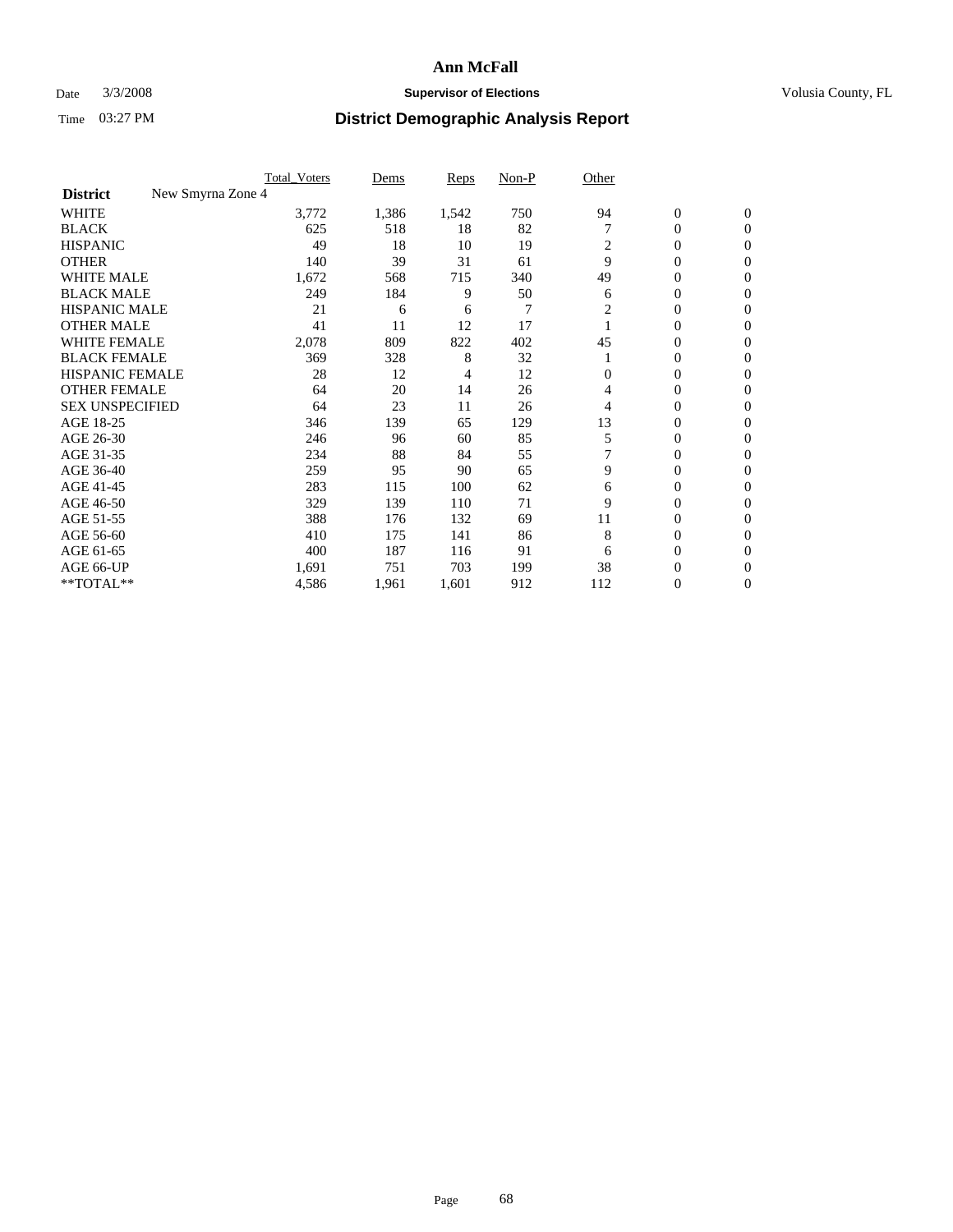### Date  $3/3/2008$  **Supervisor of Elections Supervisor of Elections** Volusia County, FL

|                        |                   | <b>Total_Voters</b> | Dems  | Reps  | Non-P | Other    |                  |                |  |
|------------------------|-------------------|---------------------|-------|-------|-------|----------|------------------|----------------|--|
| <b>District</b>        | Ormond Bch Zone 1 |                     |       |       |       |          |                  |                |  |
| <b>WHITE</b>           |                   | 6,630               | 2,440 | 2,884 | 1,124 | 182      | $\boldsymbol{0}$ | $\mathbf{0}$   |  |
| <b>BLACK</b>           |                   | 61                  | 49    | 6     | 5     |          | $\overline{0}$   | $\mathbf{0}$   |  |
| <b>HISPANIC</b>        |                   | 97                  | 41    | 28    | 25    | 3        | $\overline{0}$   | $\mathbf{0}$   |  |
| <b>OTHER</b>           |                   | 295                 | 94    | 95    | 93    | 13       | $\overline{0}$   | $\overline{0}$ |  |
| <b>WHITE MALE</b>      |                   | 3,069               | 1,029 | 1,379 | 561   | 100      | $\mathbf{0}$     | $\mathbf{0}$   |  |
| <b>BLACK MALE</b>      |                   | 29                  | 22    | 3     | 3     |          | 0                | $\overline{0}$ |  |
| <b>HISPANIC MALE</b>   |                   | 34                  | 6     | 15    | 11    | 2        | $\overline{0}$   | $\Omega$       |  |
| <b>OTHER MALE</b>      |                   | 125                 | 41    | 44    | 37    | 3        | $\overline{0}$   | 0              |  |
| <b>WHITE FEMALE</b>    |                   | 3,536               | 1,405 | 1,492 | 557   | 82       | $\overline{0}$   | 0              |  |
| <b>BLACK FEMALE</b>    |                   | 32                  | 27    | 3     | 2     | $\Omega$ | $\overline{0}$   | $\mathbf{0}$   |  |
| <b>HISPANIC FEMALE</b> |                   | 57                  | 31    | 11    | 14    |          | $\overline{0}$   | $\mathbf{0}$   |  |
| <b>OTHER FEMALE</b>    |                   | 103                 | 35    | 34    | 30    | 4        | $\overline{0}$   | $\overline{0}$ |  |
| <b>SEX UNSPECIFIED</b> |                   | 98                  | 28    | 32    | 32    | 6        | $\boldsymbol{0}$ | $\overline{0}$ |  |
| AGE 18-25              |                   | 574                 | 181   | 187   | 184   | 22       | $\overline{0}$   | 0              |  |
| AGE 26-30              |                   | 259                 | 77    | 101   | 67    | 14       | $\boldsymbol{0}$ | $\overline{0}$ |  |
| AGE 31-35              |                   | 300                 | 88    | 115   | 82    | 15       | $\overline{0}$   | 0              |  |
| AGE 36-40              |                   | 466                 | 143   | 200   | 105   | 18       | $\overline{0}$   | $\overline{0}$ |  |
| AGE 41-45              |                   | 581                 | 193   | 254   | 115   | 19       | $\overline{0}$   | $\overline{0}$ |  |
| AGE 46-50              |                   | 641                 | 228   | 279   | 121   | 13       | $\overline{0}$   | $\mathbf{0}$   |  |
| AGE 51-55              |                   | 735                 | 268   | 328   | 120   | 19       | $\overline{0}$   | $\mathbf{0}$   |  |
| AGE 56-60              |                   | 716                 | 296   | 292   | 118   | 10       | $\overline{0}$   | $\mathbf{0}$   |  |
| AGE 61-65              |                   | 615                 | 236   | 271   | 90    | 18       | $\boldsymbol{0}$ | $\mathbf{0}$   |  |
| AGE 66-UP              |                   | 2,196               | 914   | 986   | 245   | 51       | $\mathbf{0}$     | 0              |  |
| **TOTAL**              |                   | 7,083               | 2,624 | 3,013 | 1,247 | 199      | $\boldsymbol{0}$ | 0              |  |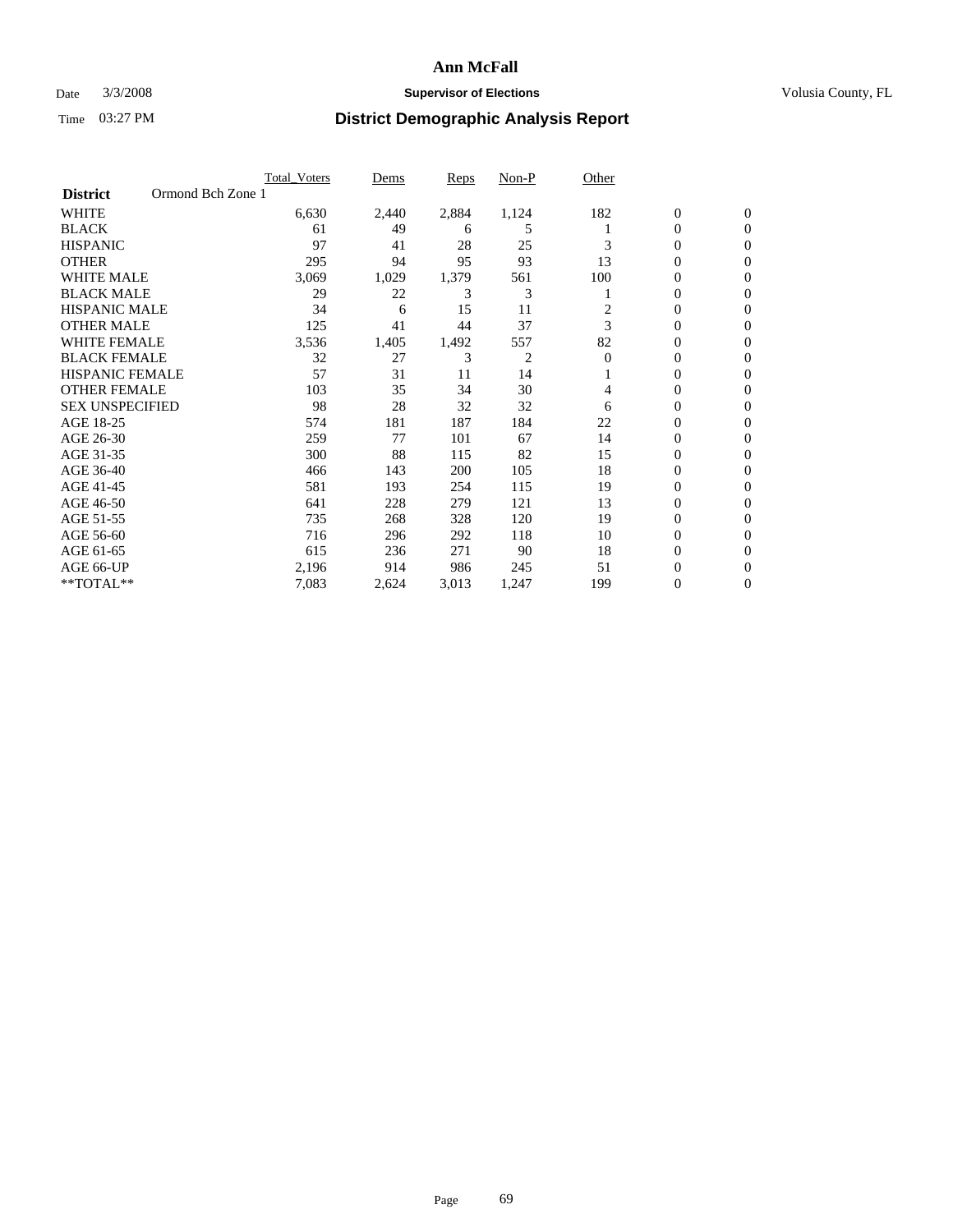### Date  $3/3/2008$  **Supervisor of Elections Supervisor of Elections** Volusia County, FL

|                        |                   | <b>Total Voters</b> | Dems  | Reps  | Non-P | Other          |                  |                  |
|------------------------|-------------------|---------------------|-------|-------|-------|----------------|------------------|------------------|
| <b>District</b>        | Ormond Bch Zone 2 |                     |       |       |       |                |                  |                  |
| <b>WHITE</b>           |                   | 4,461               | 1,816 | 1,622 | 871   | 152            | $\boldsymbol{0}$ | $\boldsymbol{0}$ |
| <b>BLACK</b>           |                   | 335                 | 255   | 28    | 46    | 6              | $\mathbf{0}$     | $\mathbf{0}$     |
| <b>HISPANIC</b>        |                   | 74                  | 32    | 22    | 18    | 2              | $\mathbf{0}$     | $\mathbf{0}$     |
| <b>OTHER</b>           |                   | 301                 | 99    | 82    | 104   | 16             | 0                | $\overline{0}$   |
| <b>WHITE MALE</b>      |                   | 1,969               | 705   | 755   | 430   | 79             | 0                | $\mathbf{0}$     |
| <b>BLACK MALE</b>      |                   | 135                 | 91    | 14    | 25    | 5              | 0                | 0                |
| <b>HISPANIC MALE</b>   |                   | 25                  | 10    | 7     | 6     | 2              | 0                | $\mathbf{0}$     |
| <b>OTHER MALE</b>      |                   | 93                  | 26    | 32    | 34    |                | 0                | $\mathbf{0}$     |
| <b>WHITE FEMALE</b>    |                   | 2,475               | 1,104 | 863   | 435   | 73             | 0                | $\mathbf{0}$     |
| <b>BLACK FEMALE</b>    |                   | 199                 | 163   | 14    | 21    |                | $\mathbf{0}$     | $\mathbf{0}$     |
| <b>HISPANIC FEMALE</b> |                   | 47                  | 21    | 14    | 12    | $\Omega$       | 0                | $\mathbf{0}$     |
| <b>OTHER FEMALE</b>    |                   | 126                 | 54    | 39    | 31    | $\overline{2}$ | 0                | $\mathbf{0}$     |
| <b>SEX UNSPECIFIED</b> |                   | 102                 | 28    | 16    | 45    | 13             | $\boldsymbol{0}$ | $\mathbf{0}$     |
| AGE 18-25              |                   | 379                 | 133   | 99    | 127   | 20             | 0                | $\mathbf{0}$     |
| AGE 26-30              |                   | 309                 | 98    | 76    | 117   | 18             | 0                | $\mathbf{0}$     |
| AGE 31-35              |                   | 287                 | 116   | 77    | 84    | 10             | 0                | $\mathbf{0}$     |
| AGE 36-40              |                   | 376                 | 125   | 134   | 103   | 14             | $\boldsymbol{0}$ | $\mathbf{0}$     |
| AGE 41-45              |                   | 423                 | 148   | 161   | 91    | 23             | 0                | $\mathbf{0}$     |
| AGE 46-50              |                   | 498                 | 192   | 182   | 107   | 17             | $\mathbf{0}$     | $\mathbf{0}$     |
| AGE 51-55              |                   | 482                 | 226   | 154   | 89    | 13             | 0                | $\mathbf{0}$     |
| AGE 56-60              |                   | 492                 | 219   | 152   | 105   | 16             | 0                | $\mathbf{0}$     |
| AGE 61-65              |                   | 453                 | 208   | 158   | 71    | 16             | 0                | $\mathbf{0}$     |
| AGE 66-UP              |                   | 1,472               | 737   | 561   | 145   | 29             | 0                | 0                |
| **TOTAL**              |                   | 5,171               | 2,202 | 1,754 | 1,039 | 176            | 0                | $\boldsymbol{0}$ |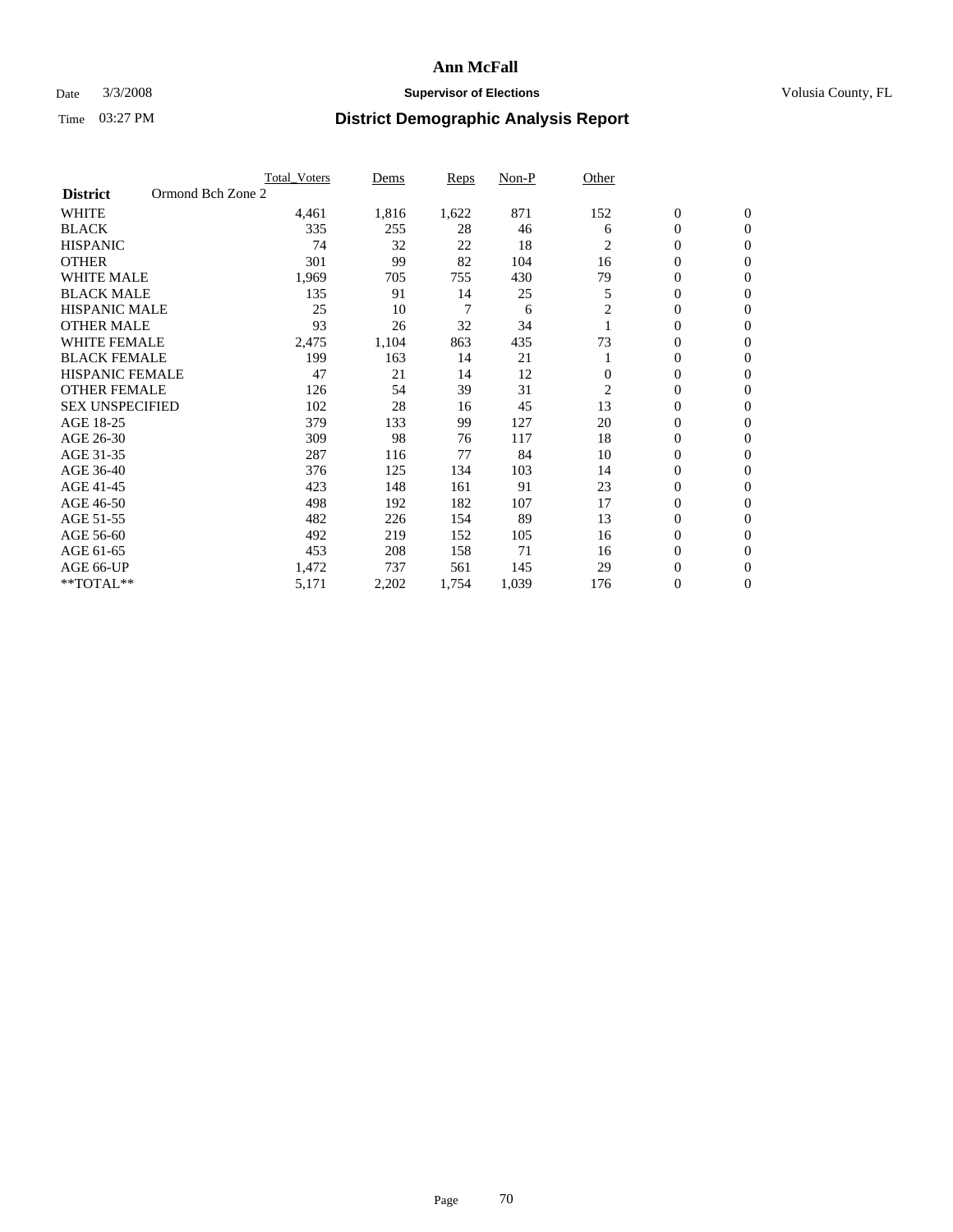#### Date  $3/3/2008$  **Supervisor of Elections** Volusia County, FL

| Ormond Bch Zone 3<br><b>District</b><br><b>WHITE</b><br>220<br>$\mathbf{0}$<br>$\mathbf{0}$<br>7,550<br>2,403<br>3,660<br>1,267<br><b>BLACK</b><br>118<br>8<br>0<br>$\mathbf{0}$<br>79<br>11<br>20<br>38<br>32<br><b>HISPANIC</b><br>115<br>43<br>$\overline{c}$<br>0<br>$\mathbf{0}$<br><b>OTHER</b><br>138<br>20<br>406<br>117<br>131<br>0<br>$\mathbf{0}$<br><b>WHITE MALE</b><br>1,782<br>619<br>100<br>0<br>3,526<br>1,025<br>$\mathbf{0}$<br><b>BLACK MALE</b><br>40<br>0<br>61<br>11<br>4<br>$\mathbf{0}$<br>6<br><b>HISPANIC MALE</b><br>25<br>17<br>61<br>18<br>0<br>$\mathbf{0}$<br>38<br>55<br>54<br><b>OTHER MALE</b><br>151<br>$\mathbf{0}$<br>$\mathbf{0}$<br>4<br><b>WHITE FEMALE</b><br>3,983<br>1,862<br>637<br>118<br>0<br>1,366<br>$\mathbf{0}$<br><b>BLACK FEMALE</b><br>38<br>5<br>9<br>0<br>56<br>$\mathbf{0}$<br>4<br><b>HISPANIC FEMALE</b><br>53<br>17<br>15<br>20<br>0<br>$\mathbf{0}$<br>3<br><b>OTHER FEMALE</b><br>57<br>57<br>58<br>0<br>175<br>$\mathbf{0}$<br><b>SEX UNSPECIFIED</b><br>37<br>15<br>123<br>35<br>36<br>0<br>0<br>AGE 18-25<br>718<br>36<br>0<br>202<br>288<br>192<br>$\mathbf{0}$<br>330<br>95<br>89<br>$\mathbf{0}$<br>AGE 26-30<br>132<br>14<br>$\mathbf{0}$<br>AGE 31-35<br>339<br>22<br>0<br>152<br>89<br>$\mathbf{0}$<br>76<br>AGE 36-40<br>510<br>16<br>0<br>115<br>289<br>90<br>$\mathbf{0}$<br>0<br>AGE 41-45<br>706<br>184<br>134<br>23<br>365<br>$\mathbf{0}$<br>18<br>AGE 46-50<br>148<br>0<br>808<br>236<br>406<br>$\Omega$<br>AGE 51-55<br>881<br>145<br>$\boldsymbol{0}$<br>301<br>14<br>421<br>$\mathbf{0}$<br>AGE 56-60<br>151<br>22<br>854<br>307<br>374<br>0<br>$\mathbf{0}$ |           | <b>Total Voters</b> | Dems | Reps | Non-P | Other |                |              |
|------------------------------------------------------------------------------------------------------------------------------------------------------------------------------------------------------------------------------------------------------------------------------------------------------------------------------------------------------------------------------------------------------------------------------------------------------------------------------------------------------------------------------------------------------------------------------------------------------------------------------------------------------------------------------------------------------------------------------------------------------------------------------------------------------------------------------------------------------------------------------------------------------------------------------------------------------------------------------------------------------------------------------------------------------------------------------------------------------------------------------------------------------------------------------------------------------------------------------------------------------------------------------------------------------------------------------------------------------------------------------------------------------------------------------------------------------------------------------------------------------------------------------------------------------------------------------------------------------------------------------------------------|-----------|---------------------|------|------|-------|-------|----------------|--------------|
|                                                                                                                                                                                                                                                                                                                                                                                                                                                                                                                                                                                                                                                                                                                                                                                                                                                                                                                                                                                                                                                                                                                                                                                                                                                                                                                                                                                                                                                                                                                                                                                                                                                |           |                     |      |      |       |       |                |              |
|                                                                                                                                                                                                                                                                                                                                                                                                                                                                                                                                                                                                                                                                                                                                                                                                                                                                                                                                                                                                                                                                                                                                                                                                                                                                                                                                                                                                                                                                                                                                                                                                                                                |           |                     |      |      |       |       |                |              |
|                                                                                                                                                                                                                                                                                                                                                                                                                                                                                                                                                                                                                                                                                                                                                                                                                                                                                                                                                                                                                                                                                                                                                                                                                                                                                                                                                                                                                                                                                                                                                                                                                                                |           |                     |      |      |       |       |                |              |
|                                                                                                                                                                                                                                                                                                                                                                                                                                                                                                                                                                                                                                                                                                                                                                                                                                                                                                                                                                                                                                                                                                                                                                                                                                                                                                                                                                                                                                                                                                                                                                                                                                                |           |                     |      |      |       |       |                |              |
|                                                                                                                                                                                                                                                                                                                                                                                                                                                                                                                                                                                                                                                                                                                                                                                                                                                                                                                                                                                                                                                                                                                                                                                                                                                                                                                                                                                                                                                                                                                                                                                                                                                |           |                     |      |      |       |       |                |              |
|                                                                                                                                                                                                                                                                                                                                                                                                                                                                                                                                                                                                                                                                                                                                                                                                                                                                                                                                                                                                                                                                                                                                                                                                                                                                                                                                                                                                                                                                                                                                                                                                                                                |           |                     |      |      |       |       |                |              |
|                                                                                                                                                                                                                                                                                                                                                                                                                                                                                                                                                                                                                                                                                                                                                                                                                                                                                                                                                                                                                                                                                                                                                                                                                                                                                                                                                                                                                                                                                                                                                                                                                                                |           |                     |      |      |       |       |                |              |
|                                                                                                                                                                                                                                                                                                                                                                                                                                                                                                                                                                                                                                                                                                                                                                                                                                                                                                                                                                                                                                                                                                                                                                                                                                                                                                                                                                                                                                                                                                                                                                                                                                                |           |                     |      |      |       |       |                |              |
|                                                                                                                                                                                                                                                                                                                                                                                                                                                                                                                                                                                                                                                                                                                                                                                                                                                                                                                                                                                                                                                                                                                                                                                                                                                                                                                                                                                                                                                                                                                                                                                                                                                |           |                     |      |      |       |       |                |              |
|                                                                                                                                                                                                                                                                                                                                                                                                                                                                                                                                                                                                                                                                                                                                                                                                                                                                                                                                                                                                                                                                                                                                                                                                                                                                                                                                                                                                                                                                                                                                                                                                                                                |           |                     |      |      |       |       |                |              |
|                                                                                                                                                                                                                                                                                                                                                                                                                                                                                                                                                                                                                                                                                                                                                                                                                                                                                                                                                                                                                                                                                                                                                                                                                                                                                                                                                                                                                                                                                                                                                                                                                                                |           |                     |      |      |       |       |                |              |
|                                                                                                                                                                                                                                                                                                                                                                                                                                                                                                                                                                                                                                                                                                                                                                                                                                                                                                                                                                                                                                                                                                                                                                                                                                                                                                                                                                                                                                                                                                                                                                                                                                                |           |                     |      |      |       |       |                |              |
|                                                                                                                                                                                                                                                                                                                                                                                                                                                                                                                                                                                                                                                                                                                                                                                                                                                                                                                                                                                                                                                                                                                                                                                                                                                                                                                                                                                                                                                                                                                                                                                                                                                |           |                     |      |      |       |       |                |              |
|                                                                                                                                                                                                                                                                                                                                                                                                                                                                                                                                                                                                                                                                                                                                                                                                                                                                                                                                                                                                                                                                                                                                                                                                                                                                                                                                                                                                                                                                                                                                                                                                                                                |           |                     |      |      |       |       |                |              |
|                                                                                                                                                                                                                                                                                                                                                                                                                                                                                                                                                                                                                                                                                                                                                                                                                                                                                                                                                                                                                                                                                                                                                                                                                                                                                                                                                                                                                                                                                                                                                                                                                                                |           |                     |      |      |       |       |                |              |
|                                                                                                                                                                                                                                                                                                                                                                                                                                                                                                                                                                                                                                                                                                                                                                                                                                                                                                                                                                                                                                                                                                                                                                                                                                                                                                                                                                                                                                                                                                                                                                                                                                                |           |                     |      |      |       |       |                |              |
|                                                                                                                                                                                                                                                                                                                                                                                                                                                                                                                                                                                                                                                                                                                                                                                                                                                                                                                                                                                                                                                                                                                                                                                                                                                                                                                                                                                                                                                                                                                                                                                                                                                |           |                     |      |      |       |       |                |              |
|                                                                                                                                                                                                                                                                                                                                                                                                                                                                                                                                                                                                                                                                                                                                                                                                                                                                                                                                                                                                                                                                                                                                                                                                                                                                                                                                                                                                                                                                                                                                                                                                                                                |           |                     |      |      |       |       |                |              |
|                                                                                                                                                                                                                                                                                                                                                                                                                                                                                                                                                                                                                                                                                                                                                                                                                                                                                                                                                                                                                                                                                                                                                                                                                                                                                                                                                                                                                                                                                                                                                                                                                                                |           |                     |      |      |       |       |                |              |
|                                                                                                                                                                                                                                                                                                                                                                                                                                                                                                                                                                                                                                                                                                                                                                                                                                                                                                                                                                                                                                                                                                                                                                                                                                                                                                                                                                                                                                                                                                                                                                                                                                                |           |                     |      |      |       |       |                |              |
|                                                                                                                                                                                                                                                                                                                                                                                                                                                                                                                                                                                                                                                                                                                                                                                                                                                                                                                                                                                                                                                                                                                                                                                                                                                                                                                                                                                                                                                                                                                                                                                                                                                |           |                     |      |      |       |       |                |              |
|                                                                                                                                                                                                                                                                                                                                                                                                                                                                                                                                                                                                                                                                                                                                                                                                                                                                                                                                                                                                                                                                                                                                                                                                                                                                                                                                                                                                                                                                                                                                                                                                                                                |           |                     |      |      |       |       |                |              |
|                                                                                                                                                                                                                                                                                                                                                                                                                                                                                                                                                                                                                                                                                                                                                                                                                                                                                                                                                                                                                                                                                                                                                                                                                                                                                                                                                                                                                                                                                                                                                                                                                                                | AGE 61-65 | 837                 | 296  | 397  | 125   | 19    | $\overline{0}$ | $\mathbf{0}$ |
| AGE 66-UP<br>825<br>0<br>2,206<br>1,021<br>294<br>66<br>$\boldsymbol{0}$                                                                                                                                                                                                                                                                                                                                                                                                                                                                                                                                                                                                                                                                                                                                                                                                                                                                                                                                                                                                                                                                                                                                                                                                                                                                                                                                                                                                                                                                                                                                                                       |           |                     |      |      |       |       |                |              |
| **TOTAL**<br>8,189<br>0<br>2,637<br>3,845<br>1,457<br>250<br>$\boldsymbol{0}$                                                                                                                                                                                                                                                                                                                                                                                                                                                                                                                                                                                                                                                                                                                                                                                                                                                                                                                                                                                                                                                                                                                                                                                                                                                                                                                                                                                                                                                                                                                                                                  |           |                     |      |      |       |       |                |              |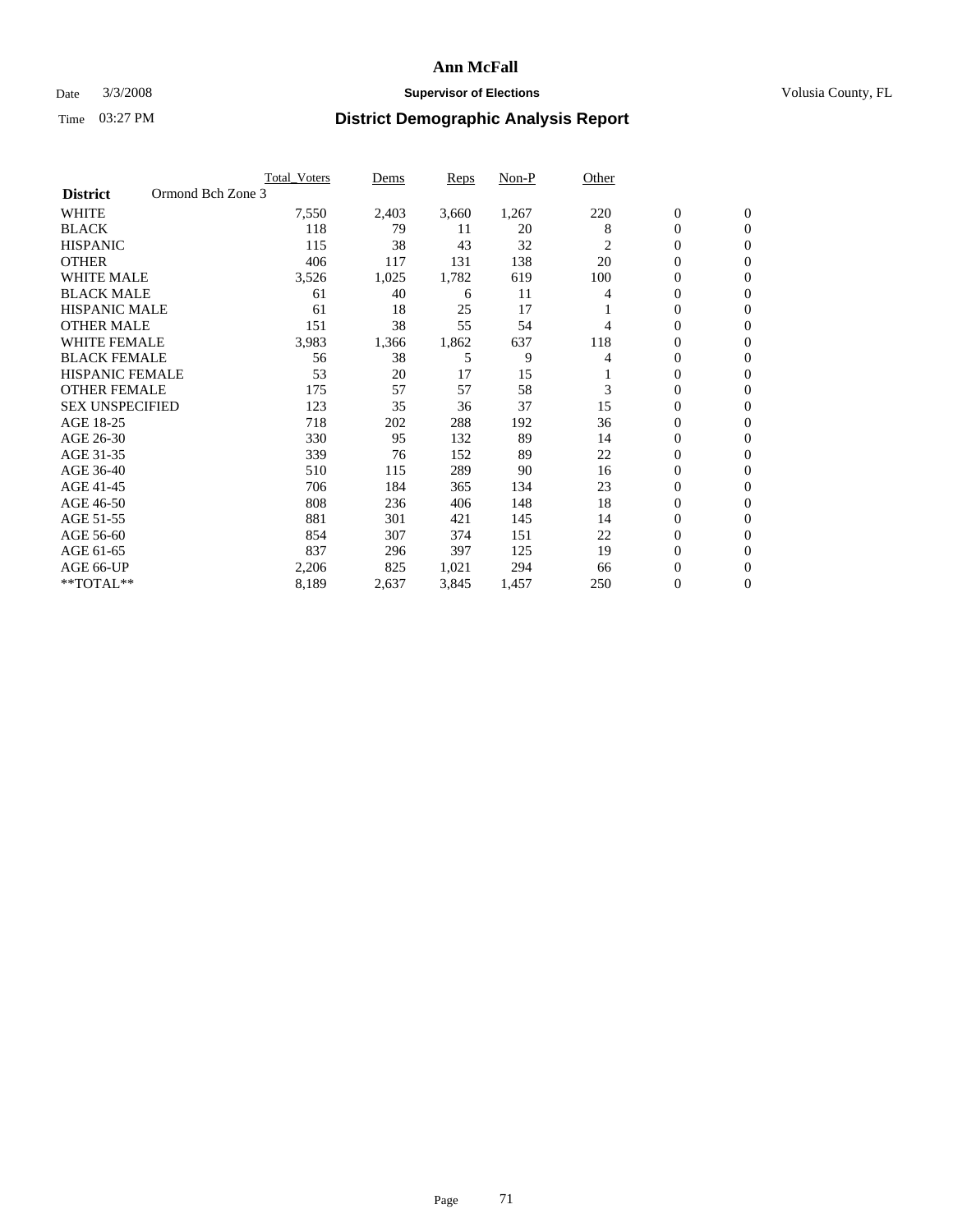### Date  $3/3/2008$  **Supervisor of Elections Supervisor of Elections** Volusia County, FL

|                        |                   | <b>Total Voters</b> | Dems  | Reps  | Non-P | Other        |                  |                  |  |
|------------------------|-------------------|---------------------|-------|-------|-------|--------------|------------------|------------------|--|
| <b>District</b>        | Ormond Bch Zone 4 |                     |       |       |       |              |                  |                  |  |
| <b>WHITE</b>           |                   | 6,122               | 2,300 | 2,457 | 1,123 | 242          | $\mathbf{0}$     | $\mathbf{0}$     |  |
| <b>BLACK</b>           |                   | 126                 | 89    | 9     | 23    | 5            | 0                | $\mathbf{0}$     |  |
| <b>HISPANIC</b>        |                   | 73                  | 31    | 13    | 27    | 2            | 0                | $\mathbf{0}$     |  |
| <b>OTHER</b>           |                   | 298                 | 89    | 75    | 116   | 18           | 0                | $\mathbf{0}$     |  |
| <b>WHITE MALE</b>      |                   | 2,643               | 885   | 1,112 | 514   | 132          | 0                | $\mathbf{0}$     |  |
| <b>BLACK MALE</b>      |                   | 59                  | 39    | 4     | 13    | 3            | 0                | $\mathbf{0}$     |  |
| <b>HISPANIC MALE</b>   |                   | 29                  | 11    | 6     | 10    | 2            | 0                | $\mathbf{0}$     |  |
| <b>OTHER MALE</b>      |                   | 106                 | 29    | 26    | 43    | 8            | $\mathbf{0}$     | $\mathbf{0}$     |  |
| <b>WHITE FEMALE</b>    |                   | 3,439               | 1,404 | 1,334 | 593   | 108          | 0                | $\mathbf{0}$     |  |
| <b>BLACK FEMALE</b>    |                   | 67                  | 50    | 5     | 10    | 2            | 0                | $\mathbf{0}$     |  |
| <b>HISPANIC FEMALE</b> |                   | 44                  | 20    | 7     | 17    | $\mathbf{0}$ | 0                | $\mathbf{0}$     |  |
| <b>OTHER FEMALE</b>    |                   | 140                 | 49    | 42    | 45    | 4            | 0                | $\Omega$         |  |
| <b>SEX UNSPECIFIED</b> |                   | 92                  | 22    | 18    | 44    | 8            | 0                | 0                |  |
| AGE 18-25              |                   | 439                 | 137   | 134   | 136   | 32           | 0                | $\Omega$         |  |
| AGE 26-30              |                   | 261                 | 80    | 86    | 87    | 8            | $\mathbf{0}$     | $\mathbf{0}$     |  |
| AGE 31-35              |                   | 256                 | 78    | 83    | 81    | 14           | 0                | $\mathbf{0}$     |  |
| AGE 36-40              |                   | 315                 | 98    | 137   | 70    | 10           | 0                | $\Omega$         |  |
| AGE 41-45              |                   | 432                 | 141   | 187   | 95    | 9            | 0                | $\mathbf{0}$     |  |
| AGE 46-50              |                   | 500                 | 197   | 200   | 93    | 10           | 0                | $\Omega$         |  |
| AGE 51-55              |                   | 540                 | 205   | 213   | 99    | 23           | $\boldsymbol{0}$ | $\mathbf{0}$     |  |
| AGE 56-60              |                   | 568                 | 235   | 211   | 95    | 27           | 0                | $\mathbf{0}$     |  |
| AGE 61-65              |                   | 576                 | 225   | 205   | 119   | 27           | $\overline{0}$   | $\mathbf{0}$     |  |
| AGE 66-UP              |                   | 2,732               | 1,113 | 1,098 | 414   | 107          | 0                | $\mathbf{0}$     |  |
| **TOTAL**              |                   | 6,619               | 2,509 | 2,554 | 1,289 | 267          | 0                | $\boldsymbol{0}$ |  |
|                        |                   |                     |       |       |       |              |                  |                  |  |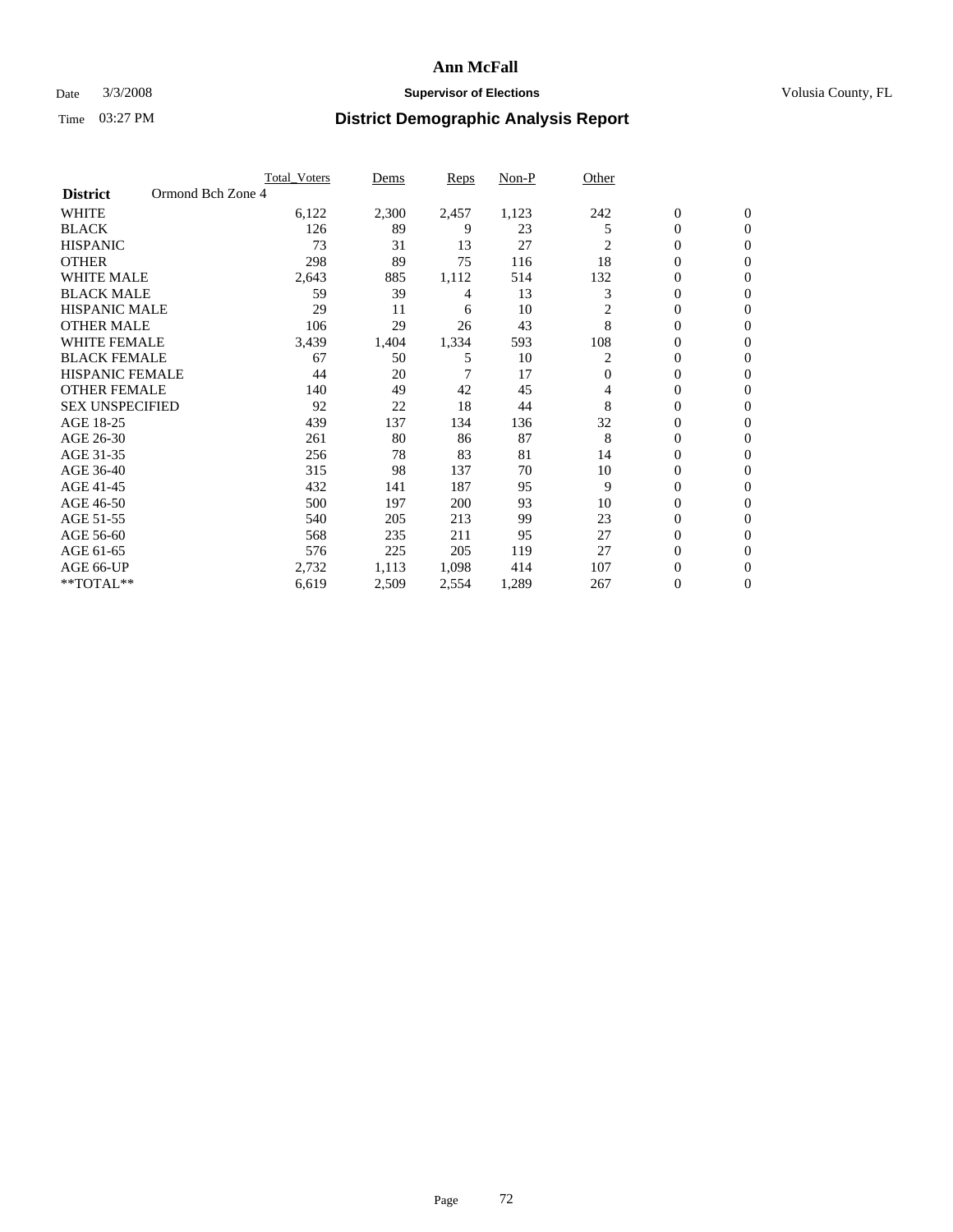## Date  $3/3/2008$  **Supervisor of Elections Supervisor of Elections** Volusia County, FL

|                                           | <b>Total_Voters</b> | Dems  | Reps  | Non-P | Other |                  |                  |  |
|-------------------------------------------|---------------------|-------|-------|-------|-------|------------------|------------------|--|
| Port Orange District 1<br><b>District</b> |                     |       |       |       |       |                  |                  |  |
| <b>WHITE</b>                              | 6,373               | 2,666 | 2,044 | 1,413 | 250   | $\boldsymbol{0}$ | $\mathbf{0}$     |  |
| <b>BLACK</b>                              | 68                  | 50    | 4     | 12    | 2     | $\overline{0}$   | $\mathbf{0}$     |  |
| <b>HISPANIC</b>                           | 96                  | 35    | 18    | 40    | 3     | $\overline{0}$   | $\mathbf{0}$     |  |
| <b>OTHER</b>                              | 264                 | 81    | 66    | 103   | 14    | 0                | $\overline{0}$   |  |
| <b>WHITE MALE</b>                         | 2,795               | 1,048 | 980   | 644   | 123   | 0                | $\mathbf{0}$     |  |
| <b>BLACK MALE</b>                         | 36                  | 25    | 3     | 8     | 0     | 0                | $\mathbf{0}$     |  |
| <b>HISPANIC MALE</b>                      | 33                  | 14    | 8     | 10    |       | 0                | $\Omega$         |  |
| <b>OTHER MALE</b>                         | 75                  | 18    | 20    | 36    |       | 0                | $\mathbf{0}$     |  |
| WHITE FEMALE                              | 3,524               | 1,599 | 1,047 | 753   | 125   | 0                | $\Omega$         |  |
| <b>BLACK FEMALE</b>                       | 32                  | 25    |       | 4     | 2     | $\overline{0}$   | $\mathbf{0}$     |  |
| <b>HISPANIC FEMALE</b>                    | 61                  | 21    | 10    | 28    | 2     | 0                | $\mathbf{0}$     |  |
| <b>OTHER FEMALE</b>                       | 103                 | 42    | 29    | 26    | 6     | 0                | $\overline{0}$   |  |
| <b>SEX UNSPECIFIED</b>                    | 142                 | 40    | 34    | 59    | 9     | $\boldsymbol{0}$ | $\mathbf{0}$     |  |
| AGE 18-25                                 | 489                 | 176   | 102   | 179   | 32    | 0                | $\mathbf{0}$     |  |
| AGE 26-30                                 | 367                 | 123   | 79    | 145   | 20    | 0                | $\mathbf{0}$     |  |
| AGE 31-35                                 | 329                 | 123   | 82    | 103   | 21    | 0                | $\mathbf{0}$     |  |
| AGE 36-40                                 | 385                 | 125   | 112   | 127   | 21    | $\overline{0}$   | $\mathbf{0}$     |  |
| AGE 41-45                                 | 494                 | 183   | 146   | 146   | 19    | $\mathbf{0}$     | $\mathbf{0}$     |  |
| AGE 46-50                                 | 595                 | 213   | 206   | 146   | 30    | $\overline{0}$   | $\mathbf{0}$     |  |
| AGE 51-55                                 | 611                 | 255   | 220   | 111   | 25    | 0                | $\mathbf{0}$     |  |
| AGE 56-60                                 | 609                 | 259   | 204   | 126   | 20    | $\boldsymbol{0}$ | $\overline{0}$   |  |
| AGE 61-65                                 | 664                 | 307   | 201   | 136   | 20    | 0                | $\mathbf{0}$     |  |
| AGE 66-UP                                 | 2,258               | 1,068 | 780   | 349   | 61    | 0                | 0                |  |
| **TOTAL**                                 | 6,801               | 2,832 | 2,132 | 1,568 | 269   | 0                | $\boldsymbol{0}$ |  |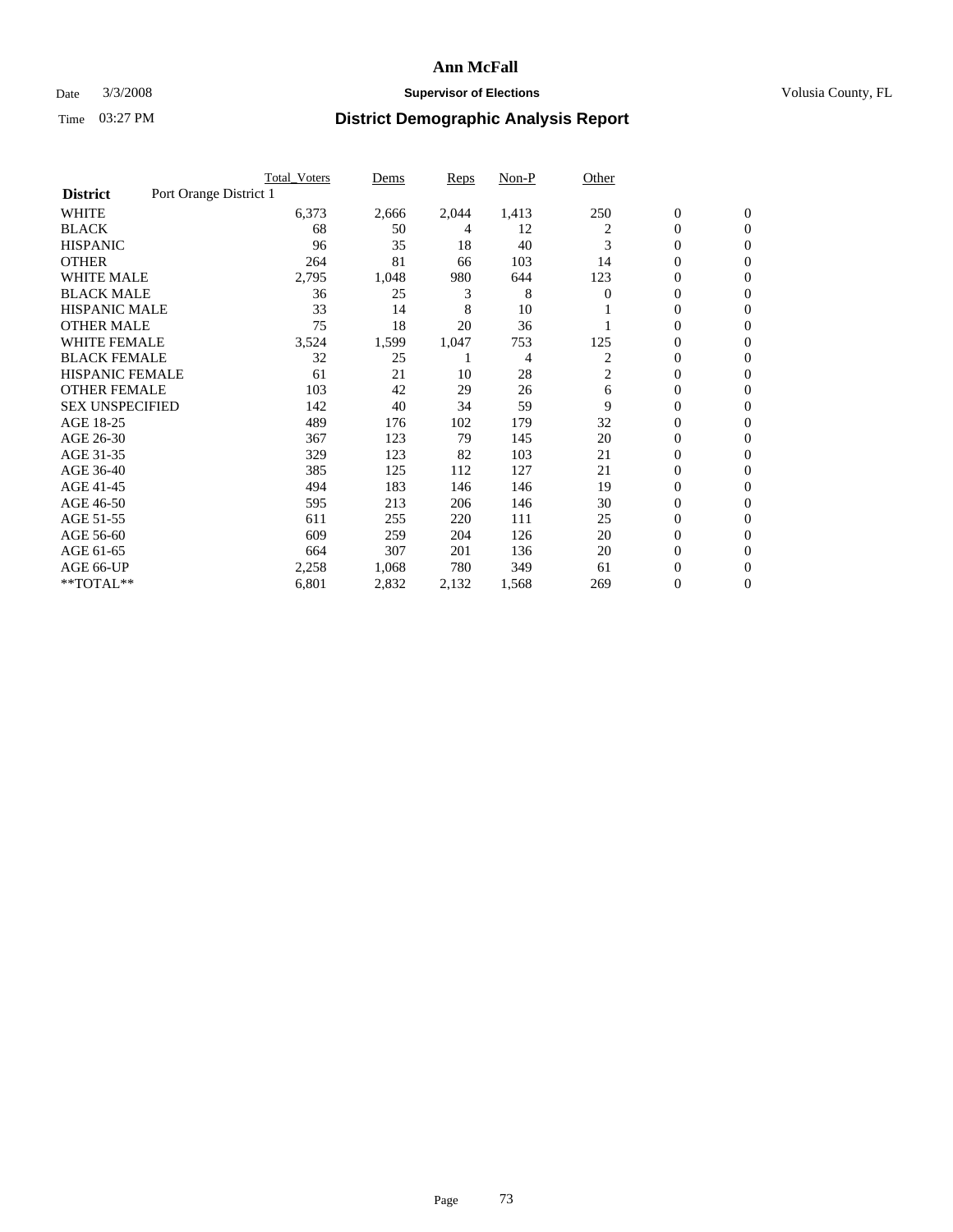## Date  $3/3/2008$  **Supervisor of Elections Supervisor of Elections** Volusia County, FL

|                        | <b>Total Voters</b>    | Dems       | Reps  | Non-P | Other |                  |                  |  |
|------------------------|------------------------|------------|-------|-------|-------|------------------|------------------|--|
| <b>District</b>        | Port Orange District 2 |            |       |       |       |                  |                  |  |
| <b>WHITE</b>           | 7,096                  | 2,725      | 2,651 | 1,461 | 259   | $\boldsymbol{0}$ | $\mathbf{0}$     |  |
| <b>BLACK</b>           |                        | 219<br>171 | 13    | 28    |       | $\mathbf{0}$     | $\mathbf{0}$     |  |
| <b>HISPANIC</b>        |                        | 142<br>59  | 30    | 49    | 4     | 0                | $\mathbf{0}$     |  |
| <b>OTHER</b>           |                        | 378<br>111 | 85    | 162   | 20    | 0                | $\mathbf{0}$     |  |
| <b>WHITE MALE</b>      | 3,173                  | 1,089      | 1,253 | 693   | 138   | 0                | $\mathbf{0}$     |  |
| <b>BLACK MALE</b>      |                        | 87<br>65   | 5     | 16    |       | 0                | $\mathbf{0}$     |  |
| <b>HISPANIC MALE</b>   |                        | 68<br>24   | 18    | 24    | 2     | 0                | $\mathbf{0}$     |  |
| <b>OTHER MALE</b>      |                        | 137<br>41  | 34    | 56    | 6     | $\mathbf{0}$     | $\mathbf{0}$     |  |
| <b>WHITE FEMALE</b>    | 3,868                  | 1,616      | 1,377 | 759   | 116   | 0                | $\mathbf{0}$     |  |
| <b>BLACK FEMALE</b>    |                        | 131<br>105 | 8     | 12    | 6     | $\boldsymbol{0}$ | $\mathbf{0}$     |  |
| <b>HISPANIC FEMALE</b> |                        | 73<br>35   | 12    | 24    | 2     | 0                | $\mathbf{0}$     |  |
| <b>OTHER FEMALE</b>    |                        | 53<br>152  | 29    | 67    | 3     | 0                | $\mathbf{0}$     |  |
| <b>SEX UNSPECIFIED</b> |                        | 38<br>146  | 43    | 49    | 16    | 0                | $\mathbf{0}$     |  |
| AGE 18-25              |                        | 728<br>219 | 226   | 251   | 32    | 0                | $\mathbf{0}$     |  |
| AGE 26-30              |                        | 509<br>160 | 166   | 163   | 20    | $\mathbf{0}$     | $\mathbf{0}$     |  |
| AGE 31-35              |                        | 441<br>155 | 144   | 123   | 19    | 0                | $\mathbf{0}$     |  |
| AGE 36-40              |                        | 488<br>176 | 185   | 114   | 13    | 0                | $\mathbf{0}$     |  |
| AGE 41-45              |                        | 605<br>196 | 235   | 142   | 32    | 0                | $\mathbf{0}$     |  |
| AGE 46-50              |                        | 723<br>278 | 272   | 150   | 23    | 0                | $\mathbf{0}$     |  |
| AGE 51-55              |                        | 623<br>248 | 237   | 122   | 16    | $\boldsymbol{0}$ | $\boldsymbol{0}$ |  |
| AGE 56-60              |                        | 774<br>319 | 265   | 160   | 30    | 0                | $\mathbf{0}$     |  |
| AGE 61-65              |                        | 685<br>270 | 246   | 141   | 28    | $\mathbf{0}$     | $\mathbf{0}$     |  |
| AGE 66-UP              | 2,259                  | 1,045      | 803   | 334   | 77    | $\boldsymbol{0}$ | $\boldsymbol{0}$ |  |
| **TOTAL**              | 7,835                  | 3,066      | 2,779 | 1,700 | 290   | 0                | $\boldsymbol{0}$ |  |
|                        |                        |            |       |       |       |                  |                  |  |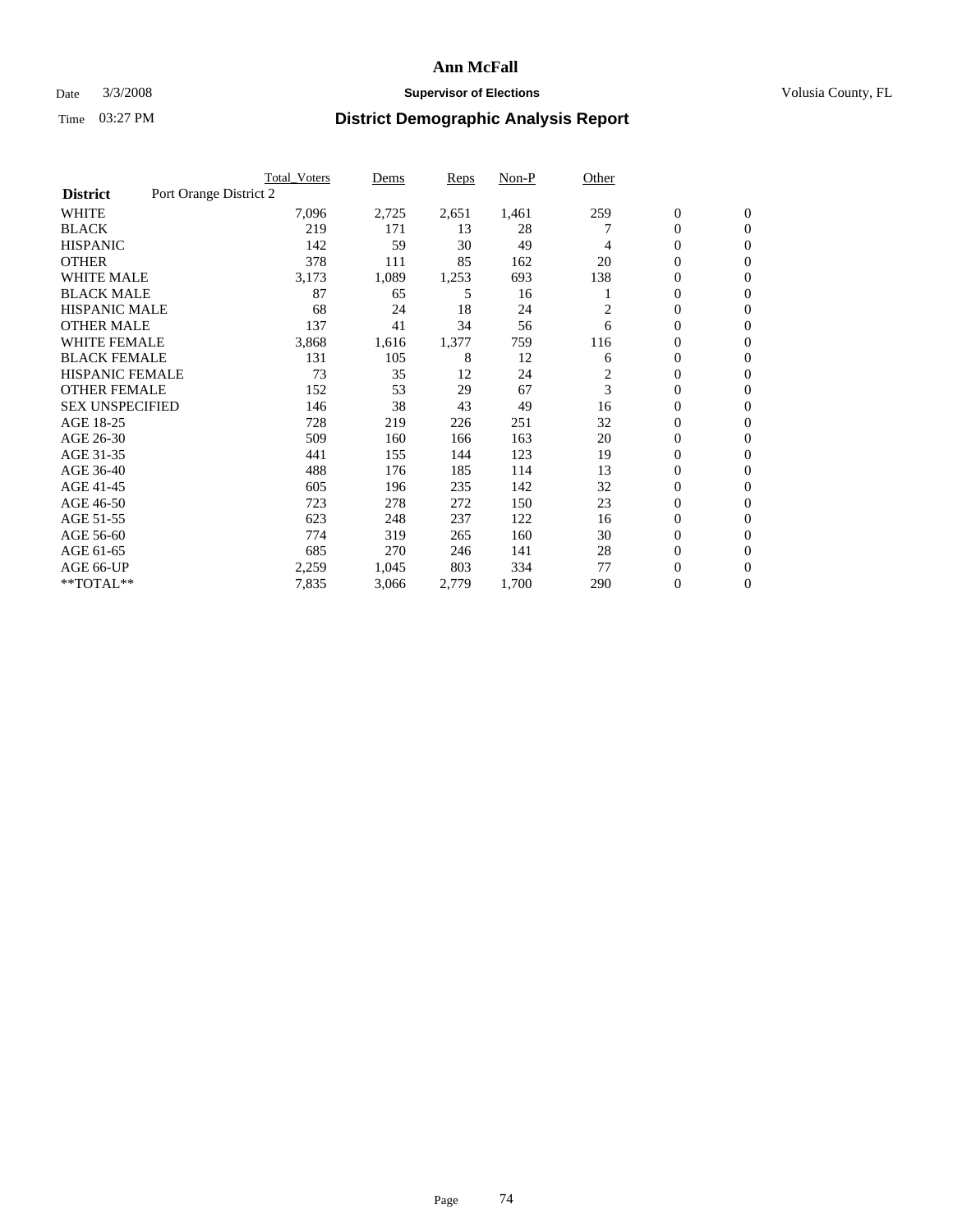### Date  $3/3/2008$  **Supervisor of Elections** Volusia County, FL

|                        |                        | <b>Total_Voters</b> | Dems  | <b>Reps</b> | Non-P | Other |                  |                  |
|------------------------|------------------------|---------------------|-------|-------------|-------|-------|------------------|------------------|
| <b>District</b>        | Port Orange Distrcit 3 |                     |       |             |       |       |                  |                  |
| <b>WHITE</b>           |                        | 9,488               | 3,206 | 3,845       | 2,109 | 328   | $\boldsymbol{0}$ | $\mathbf{0}$     |
| <b>BLACK</b>           |                        | 189                 | 147   | 13          | 24    | 5     | $\overline{0}$   | $\mathbf{0}$     |
| <b>HISPANIC</b>        |                        | 191                 | 72    | 37          | 75    |       | $\overline{0}$   | $\mathbf{0}$     |
| <b>OTHER</b>           |                        | 451                 | 126   | 118         | 174   | 33    | 0                | $\mathbf{0}$     |
| <b>WHITE MALE</b>      |                        | 4,333               | 1,282 | 1,846       | 1,029 | 176   | 0                | $\mathbf{0}$     |
| <b>BLACK MALE</b>      |                        | 84                  | 65    | 8           | 10    |       | $\boldsymbol{0}$ | $\boldsymbol{0}$ |
| <b>HISPANIC MALE</b>   |                        | 79                  | 30    | 16          | 31    |       | $\overline{0}$   | $\mathbf{0}$     |
| <b>OTHER MALE</b>      |                        | 156                 | 40    | 45          | 66    | 5     | $\overline{0}$   | $\mathbf{0}$     |
| <b>WHITE FEMALE</b>    |                        | 5,091               | 1,909 | 1,975       | 1,059 | 148   | 0                | $\mathbf{0}$     |
| <b>BLACK FEMALE</b>    |                        | 105                 | 82    | 5           | 14    | 4     | $\overline{0}$   | $\mathbf{0}$     |
| <b>HISPANIC FEMALE</b> |                        | 111                 | 42    | 20          | 44    | 5     | $\boldsymbol{0}$ | $\mathbf{0}$     |
| <b>OTHER FEMALE</b>    |                        | 173                 | 59    | 47          | 56    | 11    | 0                | $\mathbf{0}$     |
| <b>SEX UNSPECIFIED</b> |                        | 187                 | 42    | 51          | 73    | 21    | $\overline{0}$   | $\mathbf{0}$     |
| AGE 18-25              |                        | 921                 | 280   | 264         | 331   | 46    | $\boldsymbol{0}$ | $\mathbf{0}$     |
| AGE 26-30              |                        | 541                 | 158   | 184         | 176   | 23    | $\overline{0}$   | $\mathbf{0}$     |
| AGE 31-35              |                        | 544                 | 148   | 219         | 157   | 20    | $\overline{0}$   | $\mathbf{0}$     |
| AGE 36-40              |                        | 675                 | 208   | 251         | 196   | 20    | $\boldsymbol{0}$ | $\mathbf{0}$     |
| AGE 41-45              |                        | 781                 | 239   | 326         | 193   | 23    | $\boldsymbol{0}$ | $\mathbf{0}$     |
| AGE 46-50              |                        | 822                 | 267   | 341         | 187   | 27    | $\boldsymbol{0}$ | $\Omega$         |
| AGE 51-55              |                        | 896                 | 362   | 336         | 174   | 24    | $\boldsymbol{0}$ | $\mathbf{0}$     |
| AGE 56-60              |                        | 920                 | 367   | 323         | 195   | 35    | $\overline{0}$   | $\mathbf{0}$     |
| AGE 61-65              |                        | 911                 | 322   | 354         | 200   | 35    | $\mathbf{0}$     | $\mathbf{0}$     |
| AGE 66-UP              |                        | 3,308               | 1,200 | 1,415       | 573   | 120   | 0                | $\mathbf{0}$     |
| **TOTAL**              |                        | 10,319              | 3,551 | 4,013       | 2,382 | 373   | $\boldsymbol{0}$ | $\overline{0}$   |
|                        |                        |                     |       |             |       |       |                  |                  |